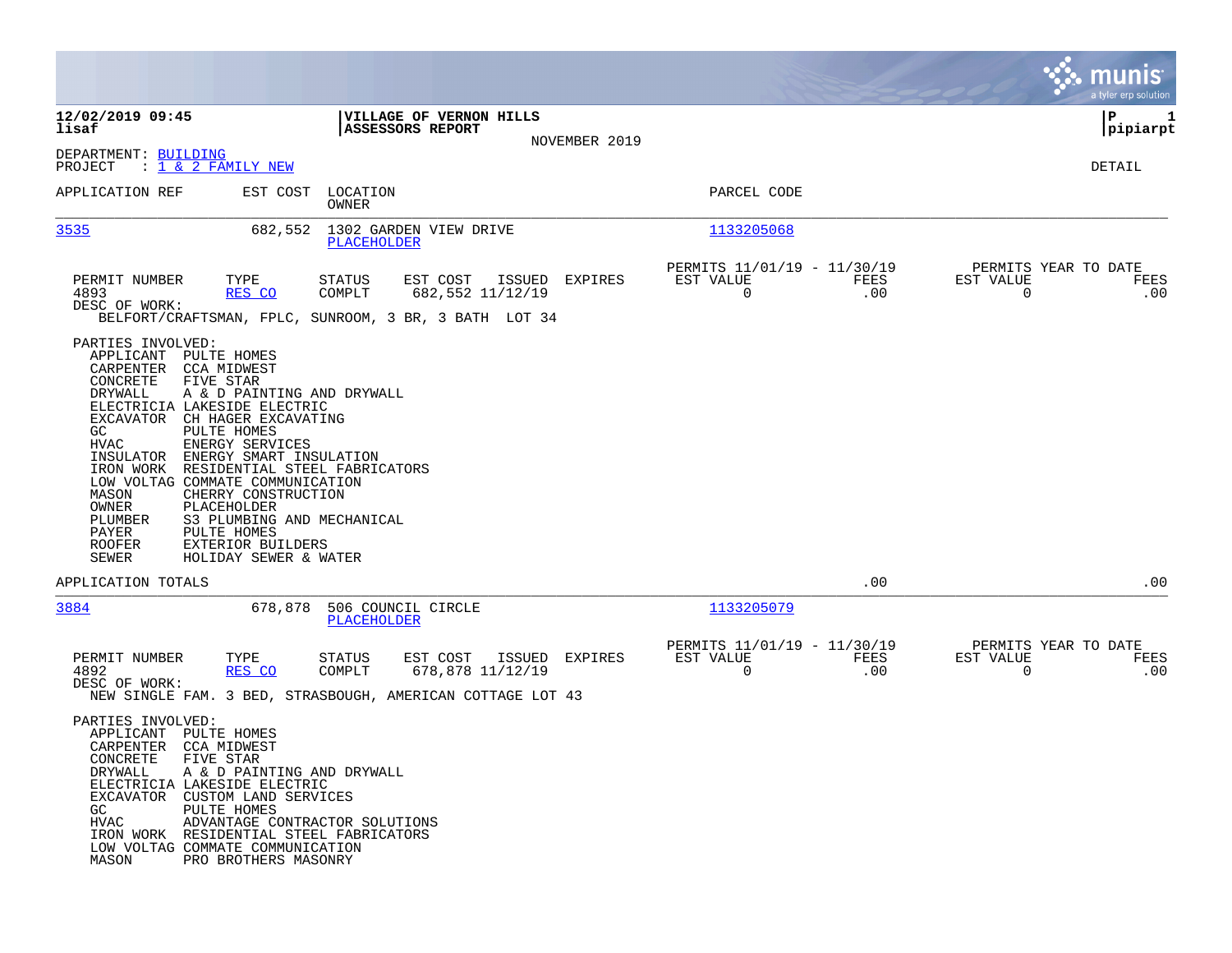|                                                                                                                                                                                                                                                                                                                                                                                                                                                                                                                                                                                                                                                                         |                                                                           | munis<br>a tyler erp solution                                            |
|-------------------------------------------------------------------------------------------------------------------------------------------------------------------------------------------------------------------------------------------------------------------------------------------------------------------------------------------------------------------------------------------------------------------------------------------------------------------------------------------------------------------------------------------------------------------------------------------------------------------------------------------------------------------------|---------------------------------------------------------------------------|--------------------------------------------------------------------------|
| 12/02/2019 09:45<br>VILLAGE OF VERNON HILLS<br>lisaf<br>ASSESSORS REPORT<br>NOVEMBER 2019                                                                                                                                                                                                                                                                                                                                                                                                                                                                                                                                                                               |                                                                           | l P<br>$\mathbf{2}$<br> pipiarpt                                         |
| DEPARTMENT: BUILDING<br>$: 1 \& 2$ FAMILY NEW<br>PROJECT                                                                                                                                                                                                                                                                                                                                                                                                                                                                                                                                                                                                                |                                                                           | <b>DETAIL</b>                                                            |
| APPLICATION REF<br>EST COST LOCATION<br>OWNER                                                                                                                                                                                                                                                                                                                                                                                                                                                                                                                                                                                                                           | PARCEL CODE                                                               |                                                                          |
| PLACEHOLDER<br>OWNER<br>PLUMBER<br>S3 PLUMBING AND MECHANICAL<br><b>ROOFER</b><br>SCHALL DEVELOPEMENT CORP<br>SEWER<br>HOLIDAY SEWER & WATER                                                                                                                                                                                                                                                                                                                                                                                                                                                                                                                            |                                                                           |                                                                          |
| APPLICATION TOTALS                                                                                                                                                                                                                                                                                                                                                                                                                                                                                                                                                                                                                                                      | .00                                                                       | .00                                                                      |
| 4158<br>744,071 523 COUNCIL CIRCLE<br><b>PLACEHOLDER</b>                                                                                                                                                                                                                                                                                                                                                                                                                                                                                                                                                                                                                | 1133213014                                                                |                                                                          |
| PERMIT NUMBER<br>TYPE<br>STATUS<br>EST COST<br>ISSUED EXPIRES<br>MU4934<br>RES TCO<br><b>ISSUED</b><br>744,071 11/20/19 11/19/20<br>DESC OF WORK:                                                                                                                                                                                                                                                                                                                                                                                                                                                                                                                       | PERMITS 11/01/19 - 11/30/19<br>EST VALUE<br>FEES<br>$\mathbf 0$<br>100.00 | PERMITS YEAR TO DATE<br>EST VALUE<br>FEES<br>$\Omega$<br>100.00          |
| NEW SF MELROSE / AMERICAN COTTAGE 4 BEDROOMS LOT 96<br>PARTIES INVOLVED:<br>APPLICANT PULTE HOMES<br>CARPENTER CCA MIDWEST<br>CONCRETE<br>FIVE STAR<br>DRYWALL<br>A & D PAINTING AND DRYWALL<br>ELECTRICIA LAKESIDE ELECTRIC<br>EXCAVATOR CUSTOM LAND SERVICES<br>GC<br>PULTE HOMES<br><b>HVAC</b><br>ADVANTAGE CONTRACTOR SOLUTIONS<br>INSULATOR<br>ENERGY SMART INSULATION<br>IRON WORK<br>RESIDENTIAL STEEL FABRICATORS<br>LOW VOLTAG COMMATE COMMUNICATION<br>PRO BROTHERS MASONRY<br>MASON<br>OWNER<br>PLACEHOLDER<br>PLUMBER<br>S3 PLUMBING AND MECHANICAL<br>PAYER<br>PULTE HOMES<br><b>ROOFER</b><br>SCHALL DEVELOPEMENT CORP<br>SEWER<br>HOLIDAY SEWER & WATER |                                                                           |                                                                          |
| APPLICATION TOTALS                                                                                                                                                                                                                                                                                                                                                                                                                                                                                                                                                                                                                                                      | 100.00                                                                    | 100.00                                                                   |
| 4671<br>727,091<br>685 INSULL DRIVE<br>PLACEHOLDER                                                                                                                                                                                                                                                                                                                                                                                                                                                                                                                                                                                                                      | 1133205092                                                                |                                                                          |
| PERMIT NUMBER<br>TYPE<br><b>STATUS</b><br>EST COST<br>ISSUED EXPIRES<br>$1&2$ FAM<br>727,091 11/11/19 11/27/20<br>MU4882<br><b>ISSUED</b><br>DESC OF WORK:<br>NEW SINGLE FAMILY LOT 55 3 BED LYON/CRAFTSMAN                                                                                                                                                                                                                                                                                                                                                                                                                                                             | PERMITS 11/01/19 - 11/30/19<br>EST VALUE<br>FEES<br>727,091<br>13,591.74  | PERMITS YEAR TO DATE<br>EST VALUE<br><b>FEES</b><br>727,091<br>13,591.74 |
| PARTIES INVOLVED:<br>APPLICANT PULTE HOMES<br>CARPENTER<br>CCA MIDWEST<br><b>CONCRETE</b><br>FIVE STAR<br>A & D PAINTING AND DRYWALL<br>DRYWALL<br>ELECTRICIA LAKESIDE ELECTRIC                                                                                                                                                                                                                                                                                                                                                                                                                                                                                         |                                                                           |                                                                          |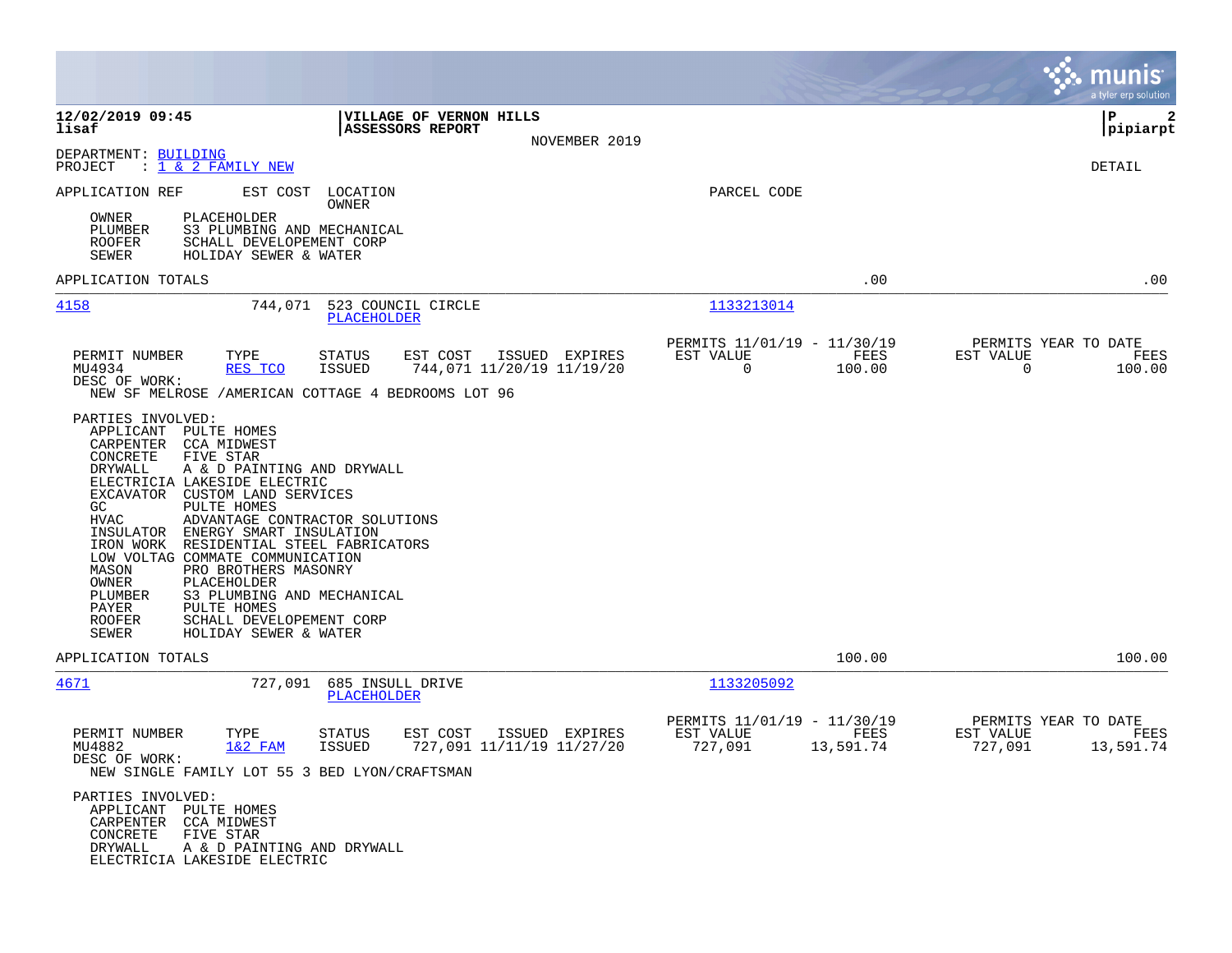|                                                                                                                                                                                                                                                                                                                                                                                                                                                                                                            |                                                                                                         |                                                     |                        |                                              | a tyler erp solution      |
|------------------------------------------------------------------------------------------------------------------------------------------------------------------------------------------------------------------------------------------------------------------------------------------------------------------------------------------------------------------------------------------------------------------------------------------------------------------------------------------------------------|---------------------------------------------------------------------------------------------------------|-----------------------------------------------------|------------------------|----------------------------------------------|---------------------------|
| 12/02/2019 09:45<br>lisaf                                                                                                                                                                                                                                                                                                                                                                                                                                                                                  | VILLAGE OF VERNON HILLS<br><b>ASSESSORS REPORT</b><br>NOVEMBER 2019                                     |                                                     |                        |                                              | $\mathbf{P}$<br> pipiarpt |
| DEPARTMENT: BUILDING<br>: 1 & 2 FAMILY NEW<br>PROJECT                                                                                                                                                                                                                                                                                                                                                                                                                                                      |                                                                                                         |                                                     |                        |                                              | DETAIL                    |
| APPLICATION REF<br>EST COST LOCATION<br>CUSTOM LAND SERVICES<br>EXCAVATOR<br>GC<br>PULTE HOMES<br><b>HVAC</b><br>ADVANTAGE CONTRACTOR SOLUTIONS<br>ENERGY SMART INSULATION<br>INSULATOR<br>RESIDENTIAL STEEL FABRICATORS<br>IRON WORK<br>LOW VOLTAG COMMATE COMMUNICATION<br>MASON<br>PRO BROTHERS MASONRY<br>OWNER<br>PLACEHOLDER<br>S3 PLUMBING AND MECHANICAL<br>PLUMBER<br><b>ROOFER</b><br>SCHALL DEVELOPEMENT CORP<br>SEWER<br>HOLIDAY SEWER & WATER                                                 | OWNER                                                                                                   | PARCEL CODE                                         |                        |                                              |                           |
| APPLICATION TOTALS                                                                                                                                                                                                                                                                                                                                                                                                                                                                                         |                                                                                                         |                                                     | 13,591.74              |                                              | 13,591.74                 |
| 4773                                                                                                                                                                                                                                                                                                                                                                                                                                                                                                       | 827,431 1741 LAKE CHARLES DR<br>BANK OF AMERICA/NA                                                      | 1128309019                                          |                        |                                              |                           |
| PERMIT NUMBER<br>TYPE<br>MU4887<br>$1&2$ FAM<br>DESC OF WORK:<br>NEW SINGLE FAM LOT 44                                                                                                                                                                                                                                                                                                                                                                                                                     | <b>STATUS</b><br>EST COST<br>ISSUED EXPIRES<br><b>ISSUED</b><br>827,431 11/11/19 11/25/20<br>4 BEDROOMS | PERMITS 11/01/19 - 11/30/19<br>EST VALUE<br>827,431 | FEES<br>19,151.55      | PERMITS YEAR TO DATE<br>EST VALUE<br>827,431 | FEES<br>19,151.55         |
| PARTIES INVOLVED:<br>ICON BUILDING GROUP<br>APPLICANT<br>CARPENTER DELTA CARPENTRY CONTRACTORS INC<br>CONCRETE<br>UPLAND CONCRETE<br><b>DRYWALL</b><br>DECICCO PAINTING & DRYWALL<br>ELECTRICIA INDEPENDENT ELECTRIC<br>EXCAVATOR<br>KEVIN WALSH EXCAVATING INC<br>GC<br>ICON BUILDING GROUP<br>HVAC<br>INSULATOR ENERGY SMART INSULATION<br>MASON<br>NORTHERN ILLINOIS CONSTRUCTION<br>OWNER<br>BANK OF AMERICA/NA<br>PLUMBER<br>S3 PLUMBING AND MECHANICAL<br><b>SEWER</b><br>KEVIN WALSH EXCAVATING INC | TEMPCO HEATING & AIR CONDTIONING COMPANY                                                                |                                                     |                        |                                              |                           |
| APPLICATION TOTALS<br>PROJECT TOTALS                                                                                                                                                                                                                                                                                                                                                                                                                                                                       |                                                                                                         | 1,554,522                                           | 19,151.55<br>32,843.29 | 1,554,522                                    | 19, 151, 55<br>32,843.29  |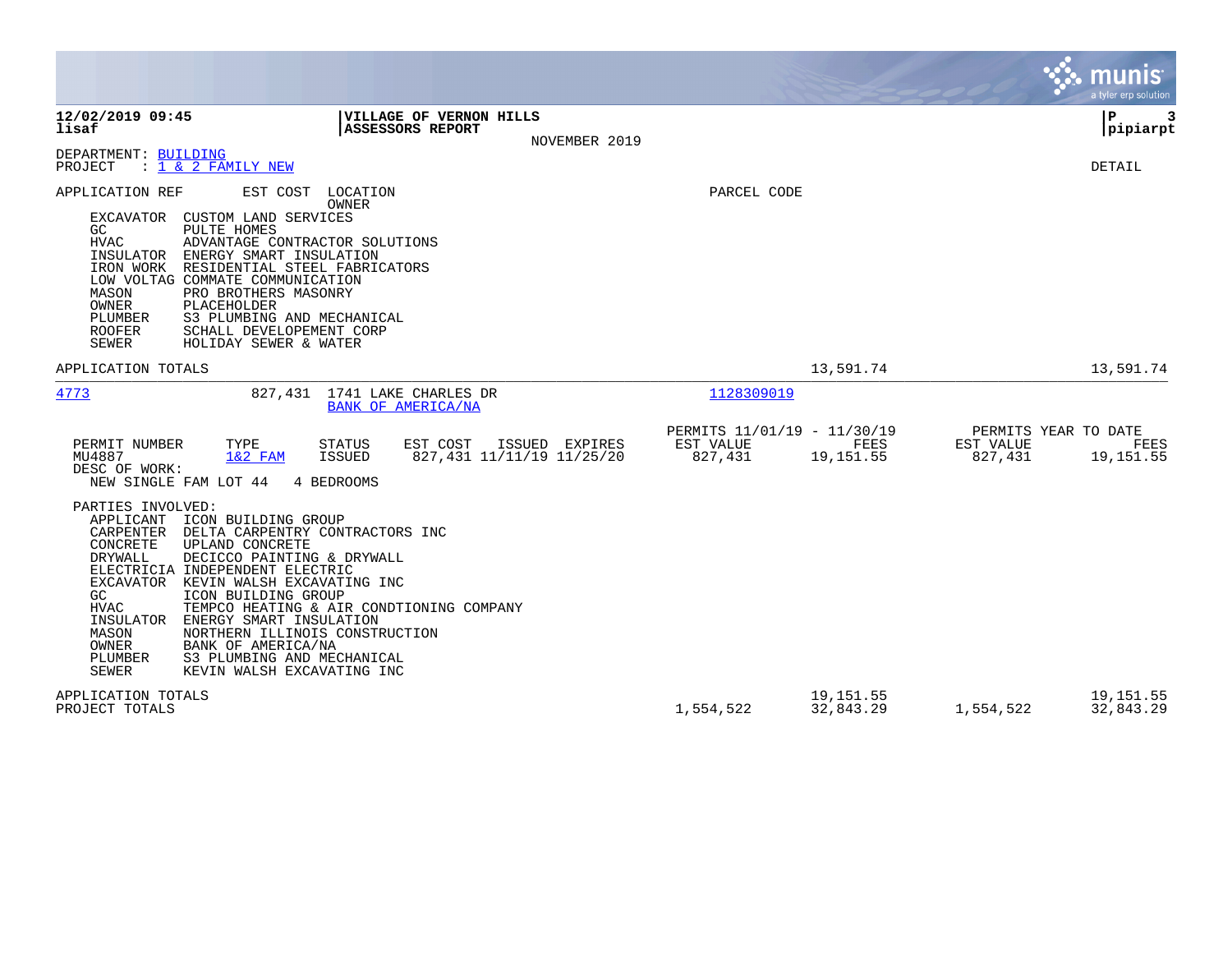|                                                                                                                                                                                                                                                                                                                                                                                                                                                                                         |                                                                                   |                                                                           | munis<br>a tyler erp solution                                   |
|-----------------------------------------------------------------------------------------------------------------------------------------------------------------------------------------------------------------------------------------------------------------------------------------------------------------------------------------------------------------------------------------------------------------------------------------------------------------------------------------|-----------------------------------------------------------------------------------|---------------------------------------------------------------------------|-----------------------------------------------------------------|
| 12/02/2019 09:45<br>lisaf                                                                                                                                                                                                                                                                                                                                                                                                                                                               | VILLAGE OF VERNON HILLS<br><b>ASSESSORS REPORT</b><br>NOVEMBER 2019               |                                                                           | ΙP<br>4<br> pipiarpt                                            |
| DEPARTMENT: BUILDING<br>: COMMERCIAL ALTERATION<br>PROJECT                                                                                                                                                                                                                                                                                                                                                                                                                              |                                                                                   |                                                                           | DETAIL                                                          |
| APPLICATION REF                                                                                                                                                                                                                                                                                                                                                                                                                                                                         | EST COST LOCATION<br>OWNER                                                        | PARCEL CODE                                                               |                                                                 |
| 3614<br>50,000                                                                                                                                                                                                                                                                                                                                                                                                                                                                          | 701 NORTH MILWAUKEE AVE 268<br>INLAND REAL ESTATE CORPORATION                     | 1503102018                                                                |                                                                 |
| PERMIT NUMBER<br>TYPE<br>MU4921<br>CO NO FEE<br>DESC OF WORK:<br>INTERIOR ALTERATION                                                                                                                                                                                                                                                                                                                                                                                                    | <b>STATUS</b><br>EST COST<br>ISSUED EXPIRES<br>COMPLT<br>50,000 11/18/19 11/18/20 | PERMITS 11/01/19 - 11/30/19<br>EST VALUE<br>FEES<br>$\mathbf 0$<br>.00    | PERMITS YEAR TO DATE<br>EST VALUE<br>FEES<br>$\mathbf 0$<br>.00 |
| PARTIES INVOLVED:<br>APPLICANT RAMEN HOUSE<br>CARPENTER<br>SONG OKUNO CONSTRUCTION<br>DRYWALL<br>SONG OKUNO CONSTRUCTION<br>ELECTRICIA T.A.G. ELECTRIC<br>GC<br>SONG OKUNO CONSTRUCTION<br>GC<br>RAMEN HOUSE<br><b>OCCUPANT</b><br>RAMEN HOUSE<br>OWNER<br>PLUMBER<br>DND PLUMBING INC<br>PAYER<br>RAMEN HOUSE<br>PAYER<br><b>RAMEN HOUSE</b>                                                                                                                                           | INLAND REAL ESTATE CORPORATION                                                    |                                                                           |                                                                 |
| APPLICATION TOTALS                                                                                                                                                                                                                                                                                                                                                                                                                                                                      |                                                                                   | .00                                                                       | .00                                                             |
| 3997                                                                                                                                                                                                                                                                                                                                                                                                                                                                                    | 4,617,580 122 HAWTHORN CENTER<br>CENTENNIAL                                       | 1133401086                                                                |                                                                 |
| PERMIT NUMBER<br>TYPE<br>COMM TCO<br>MU4962<br>DESC OF WORK:<br>REMODEL OF THE CENTER OF HAWTHORN MALL                                                                                                                                                                                                                                                                                                                                                                                  | <b>STATUS</b><br>EST COST<br>ISSUED<br>EXPIRES<br>4,617,580 11/27/19<br>ISSUED    | PERMITS 11/01/19 - 11/30/19<br>EST VALUE<br>FEES<br>$\mathbf 0$<br>350.00 | PERMITS YEAR TO DATE<br>EST VALUE<br>FEES<br>350.00<br>0        |
| PARTIES INVOLVED:<br>ALARM<br>ESSCOE, LLC<br>APPLICANT<br>GRAYCOR<br>CARPENTER<br><b>JADE CARPENTRY</b><br>CONCRETE<br>TOR CONSTRUCTION<br>DRYWALL<br>OPC CONSTRUCTION INC<br>ELECTRICIA CAREY ELECTRIC<br>FIRE SPRIN SHAMROCK FIRE PROTECTION<br>GC<br>GRAYCOR<br><b>GLASS</b><br>SG METAL AND GLASS<br><b>HVAC</b><br>GT MECHANICAL<br>LOW VOLTAG CAREY ELECTRIC<br><b>OCCUPANT</b><br>HAWTHORN COMMON AREAS<br>OWNER<br>CENTENNIAL<br>PLUMBER<br>TRITON PLUMBING<br>PAYER<br>GRAYCOR |                                                                                   |                                                                           |                                                                 |
| APPLICATION TOTALS                                                                                                                                                                                                                                                                                                                                                                                                                                                                      |                                                                                   | 350.00                                                                    | 350.00                                                          |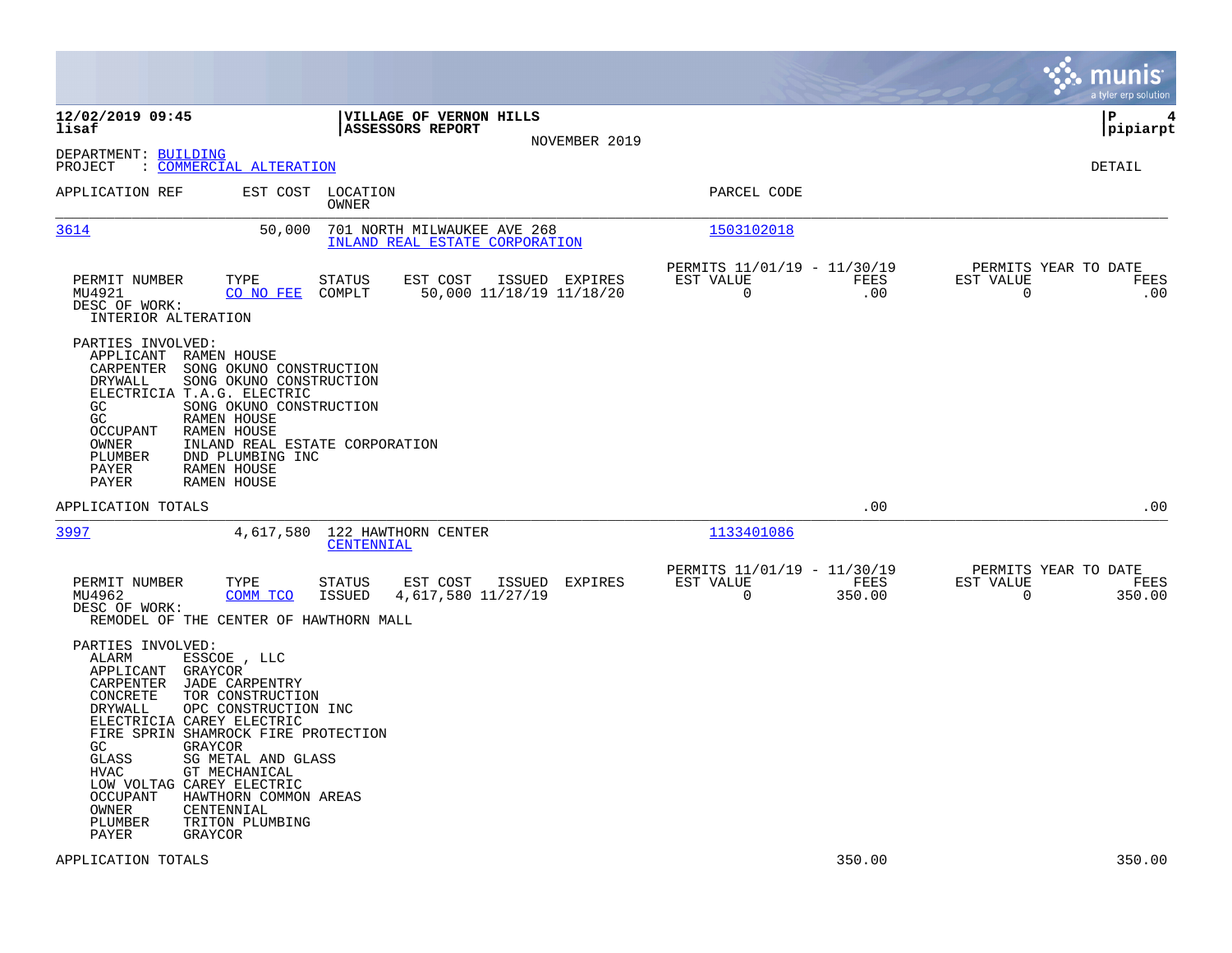|                                                                                                                                                                              |                                                                                                                                                           |                                |                                                                  |                |                                                      |                |                                                  | munis<br>a tyler erp solution |
|------------------------------------------------------------------------------------------------------------------------------------------------------------------------------|-----------------------------------------------------------------------------------------------------------------------------------------------------------|--------------------------------|------------------------------------------------------------------|----------------|------------------------------------------------------|----------------|--------------------------------------------------|-------------------------------|
| 12/02/2019 09:45<br>lisaf                                                                                                                                                    |                                                                                                                                                           |                                | <b>VILLAGE OF VERNON HILLS</b><br><b>ASSESSORS REPORT</b>        | NOVEMBER 2019  |                                                      |                |                                                  | ΙP<br>5<br> pipiarpt          |
| DEPARTMENT: BUILDING<br>PROJECT                                                                                                                                              | : COMMERCIAL ALTERATION                                                                                                                                   |                                |                                                                  |                |                                                      |                |                                                  | DETAIL                        |
| APPLICATION REF                                                                                                                                                              |                                                                                                                                                           | EST COST LOCATION<br>OWNER     |                                                                  |                | PARCEL CODE                                          |                |                                                  |                               |
| 4062                                                                                                                                                                         | 7,736,636                                                                                                                                                 |                                | 300 NORTH MILWAUKEE AVE<br>PWA CONTINENTAL EXECUTIVE PARKE, LP   |                | 1503302030                                           |                |                                                  |                               |
| PERMIT NUMBER<br>MU4881<br>DESC OF WORK:<br>COMMERICAL ALTERATION                                                                                                            | TYPE<br>COMM TCO                                                                                                                                          | <b>STATUS</b><br><b>ISSUED</b> | EST COST<br>ISSUED<br>7,736,636 11/11/19                         | EXPIRES        | PERMITS 11/01/19 - 11/30/19<br>EST VALUE<br>$\Omega$ | FEES<br>350.00 | PERMITS YEAR TO DATE<br>EST VALUE<br>$\Omega$    | FEES<br>350.00                |
| PARTIES INVOLVED:<br>APPLICANT PEPPER CONSTRUCTION<br>DRYWALL<br>ELECTRICIA KELSO-BURNETT<br>GC<br><b>HVAC</b><br><b>OCCUPANT</b><br><b>BCU</b><br>OWNER<br>PLUMBER<br>PAYER | PEPPER CONSTRUCTION<br>PEPPER CONSTRUCTION<br>FE MORAN<br>PWA CONTINENTAL EXECUTIVE PARKE, LP<br>GREAT LAKES PLUMBING & HEATING CO<br>PEPPER CONSTRUCTION |                                |                                                                  |                |                                                      |                |                                                  |                               |
| APPLICATION TOTALS                                                                                                                                                           |                                                                                                                                                           |                                |                                                                  |                |                                                      | 350.00         |                                                  | 350.00                        |
| 4195                                                                                                                                                                         | 385,000                                                                                                                                                   | PLACEHOLDER                    | 931 NORTH MILWAUKEE AVENUE 200                                   |                | 1134302008                                           |                |                                                  |                               |
| PERMIT NUMBER<br>MU4850<br>DESC OF WORK:<br>COMMERCIAL ALTERATION - LENSCRAFTERS                                                                                             | TYPE<br>COMM TCO                                                                                                                                          | STATUS<br><b>ISSUED</b>        | EST COST<br>ISSUED<br>385,000 11/05/19                           | EXPIRES        | PERMITS 11/01/19 - 11/30/19<br>EST VALUE<br>0        | FEES<br>350.00 | PERMITS YEAR TO DATE<br>EST VALUE<br>$\mathbf 0$ | FEES<br>350.00                |
| PARTIES INVOLVED:<br>APPLICANT ELDER-JONES<br>ELECTRICIA SMITH ELECTRICAL CONTRACTING<br>GC<br><b>HVAC</b><br><b>OCCUPANT</b><br>OWNER<br>PLUMBER<br>PAYER                   | TRI-NORTH BUILDERS, INC<br>OUICKSILVER<br>LENSCRAFTERS<br><b>PLACEHOLDER</b><br>PRAIRIE PIPING<br>ELDER-JONES                                             |                                |                                                                  |                |                                                      |                |                                                  |                               |
| APPLICATION TOTALS                                                                                                                                                           |                                                                                                                                                           |                                |                                                                  |                |                                                      | 350.00         |                                                  | 350.00                        |
| 4262                                                                                                                                                                         | 279,909                                                                                                                                                   |                                | 700 NORTH MILWAUKEE AVENUE 134<br>HAWTHORN HILLS SOUARE 1687 LLC |                | 1504201051                                           |                |                                                  |                               |
| PERMIT NUMBER<br>MU4913<br>DESC OF WORK:<br>COMMERCIAL ALTERATION                                                                                                            | TYPE<br>CO NO FEE                                                                                                                                         | STATUS<br>COMPLT               | EST COST<br>279,909 11/15/19 11/14/20                            | ISSUED EXPIRES | PERMITS 11/01/19 - 11/30/19<br>EST VALUE<br>0        | FEES<br>.00    | PERMITS YEAR TO DATE<br>EST VALUE<br>0           | FEES<br>.00                   |

**Contract**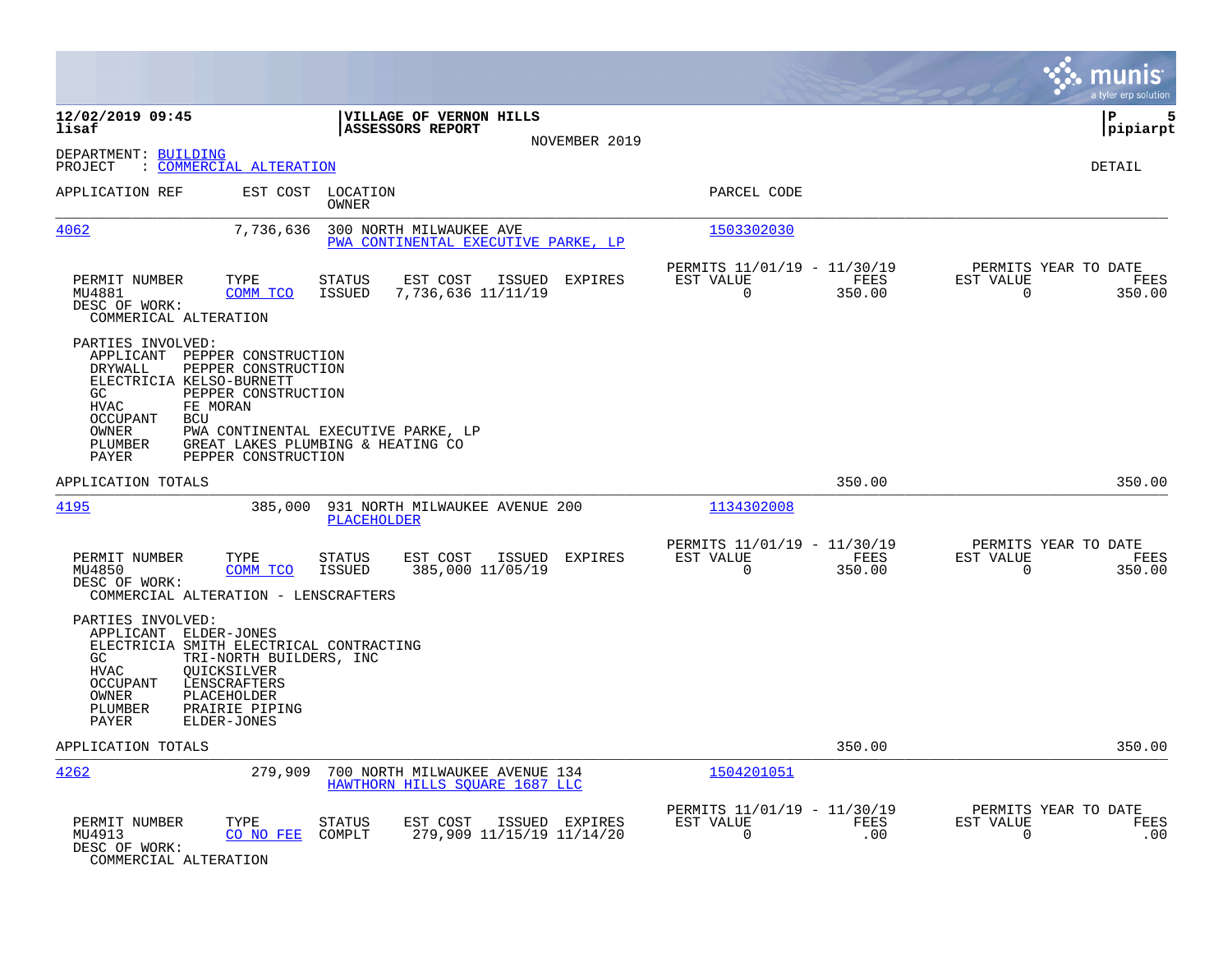|                                                                                                                                                                                                                                                                            |                                                                                   |                                                                        | a tyler erp solution                                            |
|----------------------------------------------------------------------------------------------------------------------------------------------------------------------------------------------------------------------------------------------------------------------------|-----------------------------------------------------------------------------------|------------------------------------------------------------------------|-----------------------------------------------------------------|
| 12/02/2019 09:45<br>lisaf                                                                                                                                                                                                                                                  | VILLAGE OF VERNON HILLS<br><b>ASSESSORS REPORT</b>                                |                                                                        | l P<br>6<br> pipiarpt                                           |
|                                                                                                                                                                                                                                                                            | NOVEMBER 2019                                                                     |                                                                        |                                                                 |
| DEPARTMENT: BUILDING<br>: COMMERCIAL ALTERATION<br>PROJECT                                                                                                                                                                                                                 |                                                                                   |                                                                        | DETAIL                                                          |
| APPLICATION REF<br>PARTIES INVOLVED:<br>APPLICANT PARKWAY C&A LP<br>ELECTRICIA ORCHARD ELECTRIC<br>PARKWAY C&A LP<br>GC<br>CHUCK E CHEESE<br><b>OCCUPANT</b><br>OWNER<br>J+R HERRA<br>PLUMBER<br>PAYER<br>PARKWAY C&A LP                                                   | EST COST LOCATION<br>OWNER<br>HAWTHORN HILLS SQUARE 1687 LLC                      | PARCEL CODE                                                            |                                                                 |
| PAYER<br>PARKWAY C&A LP                                                                                                                                                                                                                                                    |                                                                                   |                                                                        |                                                                 |
| APPLICATION TOTALS                                                                                                                                                                                                                                                         |                                                                                   | .00                                                                    | .00                                                             |
| 4305<br>78,000                                                                                                                                                                                                                                                             | 701 NORTH MILWAUKEE AVE 336<br>INLAND REAL ESTATE CORPORATION                     | 1503102018                                                             |                                                                 |
| PERMIT NUMBER<br>TYPE<br>MU4915<br>CO NO FEE<br>DESC OF WORK:<br>INTERIOR RENOV, MOVING EXIST MECH, ELEC, PLUMB                                                                                                                                                            | STATUS<br>EST COST<br>ISSUED EXPIRES<br>COMPLT<br>78,000 11/15/19 11/14/20        | PERMITS 11/01/19 - 11/30/19<br>EST VALUE<br>FEES<br>$\mathbf 0$<br>.00 | PERMITS YEAR TO DATE<br>EST VALUE<br>FEES<br>$\mathbf 0$<br>.00 |
| PARTIES INVOLVED:<br>ALARM<br>CHICAGO METRO FIRE<br>CARPENTER JW PRO GROUP<br>ELECTRICIA GRZEGORZ SZYLUK<br>FENCE<br>FENIKS<br>GC.<br>JW PRO GROUP<br><b>HVAC</b><br>GLOBAL H&C<br>ANY LAB<br>OCCUPANT<br>OWNER<br>JW PRO GROUP<br>OWNER<br>PLUMBER<br>TRUSTY PLUMBING INC | INLAND REAL ESTATE CORPORATION                                                    |                                                                        |                                                                 |
| APPLICATION TOTALS                                                                                                                                                                                                                                                         |                                                                                   | .00                                                                    | $.00 \,$                                                        |
| <u>4359</u><br>86,000                                                                                                                                                                                                                                                      | 130 HAWTHORN CENTER<br>CENTENNIAL                                                 | 1133401086                                                             |                                                                 |
| PERMIT NUMBER<br>TYPE<br>CO NO FEE<br>MU4899<br>DESC OF WORK:<br>MANAGEMENT OFFICE EXPANSION                                                                                                                                                                               | EST COST<br>ISSUED EXPIRES<br><b>STATUS</b><br>86,000 11/13/19 11/12/20<br>COMPLT | PERMITS 11/01/19 - 11/30/19<br>EST VALUE<br>FEES<br>$\mathbf 0$<br>.00 | PERMITS YEAR TO DATE<br>EST VALUE<br>FEES<br>0<br>.00           |
| PARTIES INVOLVED:<br>APPLICANT<br><b>QUANTUM BUILDERS</b><br>CARPENTER<br><b>OUANTUM BUILDERS</b><br>DRYWALL<br><b>QUANTUM BUILDERS</b><br>ELECTRICIA UMBDENSTOCK ELECTRIC<br>GC<br><b>OUANTUM BUILDERS</b><br><b>HVAC</b><br>QUICK SILVER MECHANICAL                      |                                                                                   |                                                                        |                                                                 |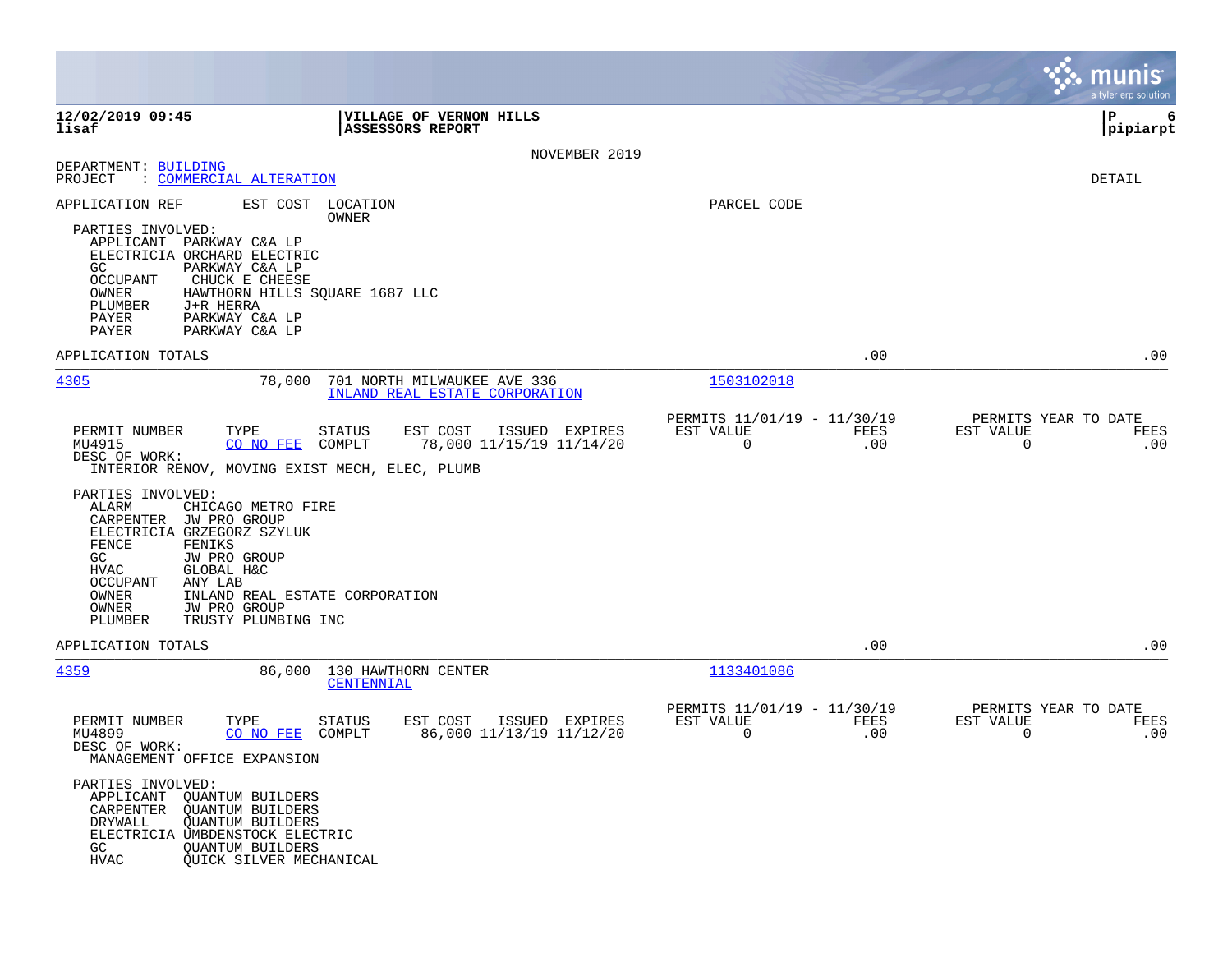|                                                                                                                                                                                                                                                                                                         |                                                                                           |                                                                         | munis<br>a tyler erp solution                                    |
|---------------------------------------------------------------------------------------------------------------------------------------------------------------------------------------------------------------------------------------------------------------------------------------------------------|-------------------------------------------------------------------------------------------|-------------------------------------------------------------------------|------------------------------------------------------------------|
| 12/02/2019 09:45<br>lisaf                                                                                                                                                                                                                                                                               | VILLAGE OF VERNON HILLS<br>ASSESSORS REPORT<br>NOVEMBER 2019                              |                                                                         | 7<br>l P<br> pipiarpt                                            |
| DEPARTMENT: BUILDING<br>COMMERCIAL ALTERATION<br>PROJECT                                                                                                                                                                                                                                                |                                                                                           |                                                                         | DETAIL                                                           |
| APPLICATION REF<br>EST COST<br>OCCUPANT<br>CENTENNIAL                                                                                                                                                                                                                                                   | LOCATION<br><b>OWNER</b>                                                                  | PARCEL CODE                                                             |                                                                  |
| OWNER<br>CENTENNIAL<br>PAYER<br><b>OUANTUM BUILDERS</b>                                                                                                                                                                                                                                                 |                                                                                           |                                                                         |                                                                  |
| APPLICATION TOTALS                                                                                                                                                                                                                                                                                      |                                                                                           | .00                                                                     | .00                                                              |
| 4580<br>103,100                                                                                                                                                                                                                                                                                         | 3 WEST HAWTHORN PKY 290<br>HAMILTON PARTNERS INC                                          | 1132415011                                                              |                                                                  |
| PERMIT NUMBER<br>TYPE<br>MU4700<br>COM ALT<br>DESC OF WORK:<br>#209 - INTERIOR REMODEL                                                                                                                                                                                                                  | <b>STATUS</b><br>EST COST<br>ISSUED EXPIRES<br><b>ISSUED</b><br>103,100 11/01/19 11/18/20 | PERMITS 11/01/19 - 11/30/19<br>EST VALUE<br>FEES<br>103,100<br>1,231.00 | PERMITS YEAR TO DATE<br>EST VALUE<br>FEES<br>103,100<br>1,231.00 |
| PARTIES INVOLVED:<br>CARPENTER OMNI COMMERCIAL<br><b>DRYWALL</b><br>OMNI COMMERCIAL<br>ELECTRICIA CONNOR ELECTRIC<br>GC.<br>OMNI COMMERCIAL<br>LOW VOLTAG CONNOR ELECTRIC<br><b>OCCUPANT</b><br>DAVITA<br>OWNER<br>HAMILTON PARTNERS INC<br>PLUMBER<br>HAYES INDUSTRIES<br>PAYER<br>COMMERCIAL BUILDERS |                                                                                           |                                                                         |                                                                  |
| APPLICATION TOTALS                                                                                                                                                                                                                                                                                      |                                                                                           | 1,231.00                                                                | 1,231.00                                                         |
| 4642<br>150,000                                                                                                                                                                                                                                                                                         | 544 LAKEVIEW PARKWAY 300<br>COLLIERS INTERNATIONAL                                        | 1504202152                                                              |                                                                  |
| PERMIT NUMBER<br>TYPE<br>MU4831<br>COM ALT<br>DESC OF WORK:<br>INTERIOR RENOVATION                                                                                                                                                                                                                      | STATUS<br>EST COST<br>ISSUED EXPIRES<br>150,000 11/01/19 11/27/20<br>ISSUED               | PERMITS 11/01/19 - 11/30/19<br>FEES<br>EST VALUE<br>150,000<br>1,800.00 | PERMITS YEAR TO DATE<br>EST VALUE<br>FEES<br>150,000<br>1,800.00 |
| PARTIES INVOLVED:<br>APPLICANT BURNHAM NATIONWIDE<br>ALLIANCE DRYWALL & ACOUSTICAL<br>DRYWALL<br>ELECTRICIA KELSO-BURNETT CO<br>GC.<br>DW HAMMER<br>MISCELLANE DW HAMMER<br>OCCUPANT<br>MARCH & MCLENNAN COMPANIES INC<br>OWNER<br>COLLIERS INTERNATIONAL<br>PAYER<br>BURNHAM NATIONWIDE                |                                                                                           |                                                                         |                                                                  |
| APPLICATION TOTALS                                                                                                                                                                                                                                                                                      |                                                                                           | 1,800.00                                                                | 1,800.00                                                         |
| 4643<br>32,000                                                                                                                                                                                                                                                                                          | 175 EAST HAWTHORN PARKWAY 402<br>JEROME H MEYER & CO                                      | 1133303003                                                              |                                                                  |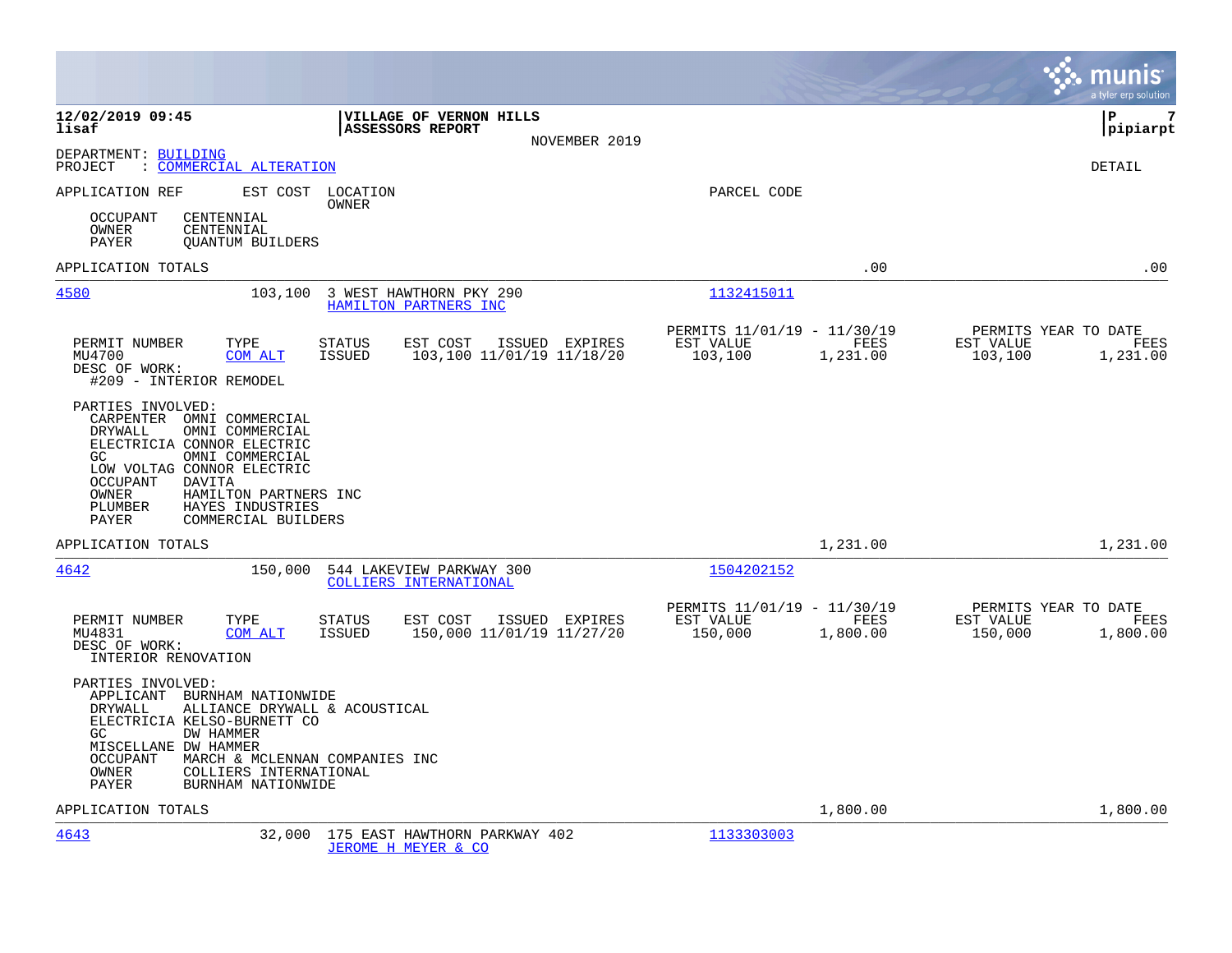|                                                                                                                                    |                                                                                                                                                                                        |                                |                                                               |        |                                             |                                                     |                  |                                              | a tyler erp solution |
|------------------------------------------------------------------------------------------------------------------------------------|----------------------------------------------------------------------------------------------------------------------------------------------------------------------------------------|--------------------------------|---------------------------------------------------------------|--------|---------------------------------------------|-----------------------------------------------------|------------------|----------------------------------------------|----------------------|
| 12/02/2019 09:45<br>lisaf                                                                                                          |                                                                                                                                                                                        |                                | VILLAGE OF VERNON HILLS<br>ASSESSORS REPORT                   |        |                                             |                                                     |                  |                                              | ΙP<br>8<br>pipiarpt  |
| PERMIT NUMBER                                                                                                                      | TYPE                                                                                                                                                                                   | <b>STATUS</b>                  | EST COST                                                      | ISSUED | EXPIRES<br>NOVEMBER 2019                    | PERMITS 11/01/19 - 11/30/19<br>EST VALUE            | FEES             | PERMITS YEAR TO DATE<br>EST VALUE            | FEES                 |
| DEPARTMENT: BUILDING<br>PROJECT                                                                                                    | <u>COMMERCIAL ALTERATION</u>                                                                                                                                                           |                                |                                                               |        |                                             |                                                     |                  |                                              | DETAIL               |
| APPLICATION REF                                                                                                                    |                                                                                                                                                                                        | EST COST LOCATION<br>OWNER     |                                                               |        |                                             | PARCEL CODE                                         |                  |                                              |                      |
| MU4870<br>DESC OF WORK:<br>INTERIOR OFFICE RENOVATION                                                                              | COM ALT                                                                                                                                                                                | <b>ISSUED</b>                  |                                                               |        | 32,000 11/06/19 11/11/20                    | 32,000                                              | 520.00           | 32,000                                       | 520.00               |
| PARTIES INVOLVED:<br>APPLICANT<br>CARPENTER<br><b>DRYWALL</b><br>ELECTRICIA MOHAWK ELECTRIC<br>GC.<br>OCCUPANT<br>OWNER<br>PAYER   | CROSSTOWN DESIGN BUILD<br>DIRECT MECHANICAL CARPENTRY<br>DIRECT MECHANICAL CARPENTRY<br>CROSSTOWN DESIGN BUILD<br>EDWARD JONES<br>JEROME H MEYER & CO<br>CROSSTOWN DESIGN BUILD        |                                |                                                               |        |                                             |                                                     |                  |                                              |                      |
| APPLICATION TOTALS                                                                                                                 |                                                                                                                                                                                        |                                |                                                               |        |                                             |                                                     | 520.00           |                                              | 520.00               |
| 4644                                                                                                                               | 100,000                                                                                                                                                                                |                                | 330 CORPORATE WOODS PARKWAY<br>CORPORATE WOODS ASSOCIATES LLC |        |                                             | 1509401017                                          |                  |                                              |                      |
| PERMIT NUMBER<br>MU4875<br>DESC OF WORK:<br>BUILDING 2 CLEAN ROOMS                                                                 | TYPE<br>COM ALT                                                                                                                                                                        | <b>STATUS</b><br><b>ISSUED</b> | EST COST                                                      |        | ISSUED EXPIRES<br>100,000 11/08/19 11/07/20 | PERMITS 11/01/19 - 11/30/19<br>EST VALUE<br>100,000 | FEES<br>1,319.00 | PERMITS YEAR TO DATE<br>EST VALUE<br>100,000 | FEES<br>1,319.00     |
| PARTIES INVOLVED:<br>ALARM<br>SIMPLEX<br>APPLICANT<br>CARPENTER<br>OBRACKTA<br>DRYWALL<br>OBRACKTA<br>GC<br>HVAC<br>OWNER<br>PAYER | VERNON HILLS HEATING & COOLING INC<br>VERNON HILLS HEATING & COOLING INC<br>VERNON HILLS HEATING & COOLING INC<br>CORPORATE WOODS ASSOCIATES LLC<br>VERNON HILLS HEATING & COOLING INC |                                |                                                               |        |                                             |                                                     |                  |                                              |                      |
| APPLICATION TOTALS                                                                                                                 |                                                                                                                                                                                        |                                |                                                               |        |                                             |                                                     | 1,319.00         |                                              | 1,319.00             |
| 4745                                                                                                                               | 90,000                                                                                                                                                                                 | 620 LAKEVIEW PKY               | <b>JAMES R WOLDENBERG</b>                                     |        |                                             | 1504202018                                          |                  |                                              |                      |
| PERMIT NUMBER<br>MU4849<br>DESC OF WORK:<br>PLUMBING, LUNCH ROOM, ADD LUNCHROOM WALL                                               | TYPE<br>COM ALT                                                                                                                                                                        | <b>STATUS</b><br><b>ISSUED</b> | EST COST                                                      |        | ISSUED EXPIRES<br>90,000 11/05/19 11/04/20  | PERMITS 11/01/19 - 11/30/19<br>EST VALUE<br>90,000  | FEES<br>900.00   | PERMITS YEAR TO DATE<br>EST VALUE<br>90,000  | FEES<br>900.00       |
| PARTIES INVOLVED:<br>APPLICANT RICHARD MANEVAL CONSTRUCTION<br>CARPENTER RICHARD MANEVAL CONSTRUCTION<br>ELECTRICIA LTG ELECTRIC   |                                                                                                                                                                                        |                                |                                                               |        |                                             |                                                     |                  |                                              |                      |

 $\mathcal{L}^{\text{max}}$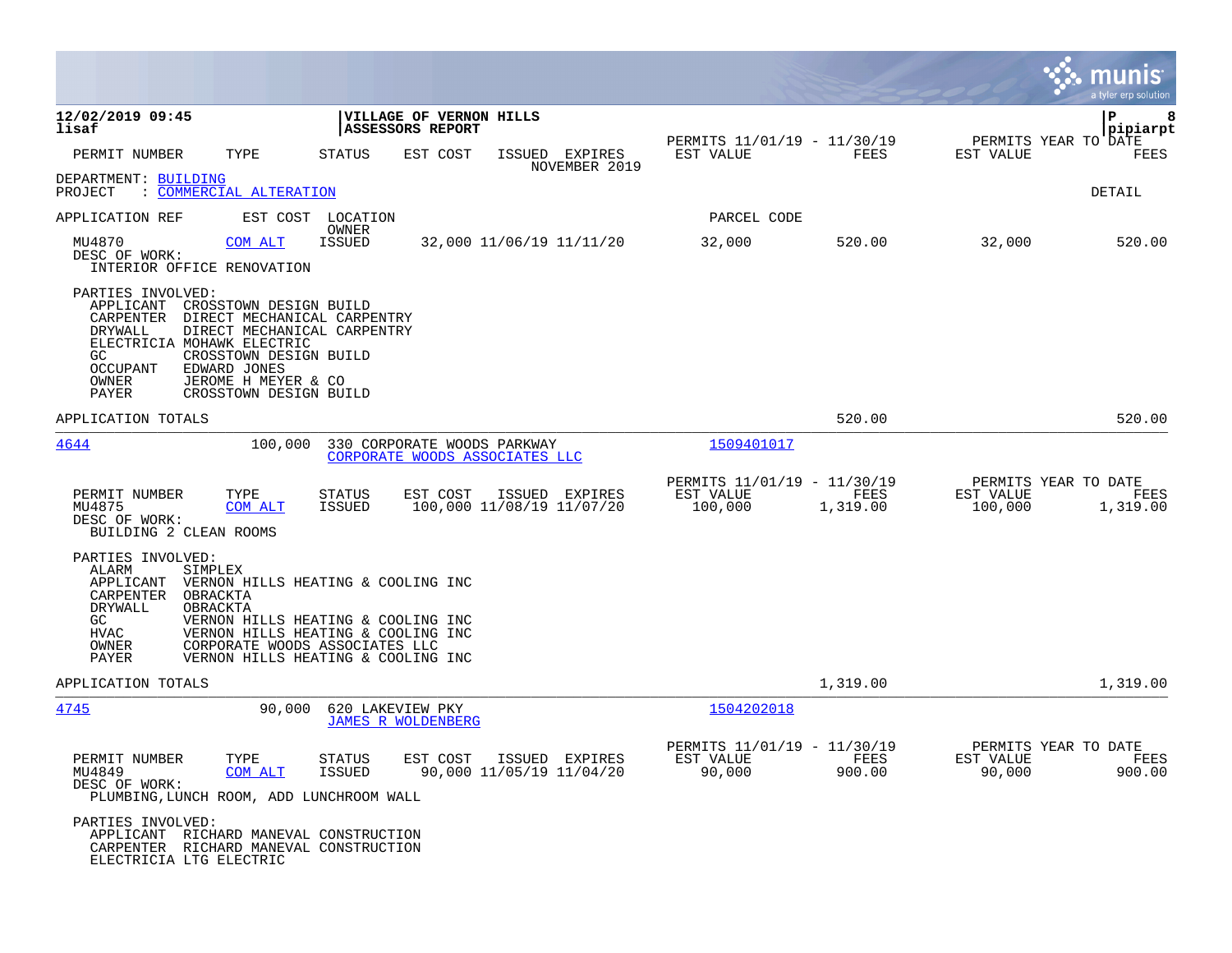|                                                                                                                                                                                                                                                                                                               |                                                                                         | munis<br>a tyler erp solution                                                          |
|---------------------------------------------------------------------------------------------------------------------------------------------------------------------------------------------------------------------------------------------------------------------------------------------------------------|-----------------------------------------------------------------------------------------|----------------------------------------------------------------------------------------|
| 12/02/2019 09:45<br><b>VILLAGE OF VERNON HILLS</b><br>ASSESSORS REPORT<br>lisaf<br>NOVEMBER 2019                                                                                                                                                                                                              |                                                                                         | l P<br>9<br> pipiarpt                                                                  |
| DEPARTMENT: BUILDING<br>: COMMERCIAL ALTERATION<br>PROJECT                                                                                                                                                                                                                                                    |                                                                                         | DETAIL                                                                                 |
| EST COST<br>APPLICATION REF<br>LOCATION<br><b>OWNER</b><br>GC<br>RICHARD MANEVAL CONSTRUCTION<br><b>OCCUPANT</b><br>HEATHROW SCIENTIFIC<br>OWNER<br>JAMES R WOLDENBERG<br>RAM MECHANICAL<br>PLUMBER<br>PAYER<br>RICHARD MANEVAL CONSTRUCTION                                                                  | PARCEL CODE                                                                             |                                                                                        |
| APPLICATION TOTALS                                                                                                                                                                                                                                                                                            | 900.00                                                                                  | 900.00                                                                                 |
| 4747<br>50,000<br>9012 HAWTHORN CTR<br>CENTENNIAL                                                                                                                                                                                                                                                             | 1133401086                                                                              |                                                                                        |
| PERMIT NUMBER<br>TYPE<br><b>STATUS</b><br>EST COST<br>ISSUED EXPIRES<br>CO NO FEE<br>50,000 11/27/19 11/26/20<br>MU4960<br>COMPLT<br>MU4897<br>COM ALT<br>COMPLT<br>50,000 11/13/19 11/26/20<br>DESC OF WORK:<br>CUSTOM KIOSK - CAFE WINE BAR                                                                 | PERMITS 11/01/19 - 11/30/19<br>EST VALUE<br>FEES<br>$\Omega$<br>.00<br>50,000<br>575.00 | PERMITS YEAR TO DATE<br>EST VALUE<br>FEES<br>$\overline{0}$<br>.00<br>50,000<br>575.00 |
| PARTIES INVOLVED:<br>CENTENNIAL<br>APPLICANT<br>CARPENTER<br>GRAYCOR<br>ELECTRICIA CAREY ELECTRIC<br>GC<br><b>QUANTUM BUILDERS</b><br>OCCUPANT<br>60/21 CAFE WINE BAR<br>OWNER<br>CENTENNIAL<br>PLUMBER<br>ALTRA PLUMBING<br>PAYER<br><b>OUANTUM BUILDERS</b>                                                 |                                                                                         |                                                                                        |
| APPLICATION TOTALS                                                                                                                                                                                                                                                                                            | 575.00                                                                                  | 575.00                                                                                 |
| 4757<br>93,100<br>3 WEST HAWTHORN PKY 200<br>HAMILTON PARTNERS INC                                                                                                                                                                                                                                            | 1132415011                                                                              |                                                                                        |
| PERMIT NUMBER<br>TYPE<br><b>STATUS</b><br>EST COST<br>ISSUED EXPIRES<br>MU4852<br>COM ALT<br><b>ISSUED</b><br>93,100 11/05/19 11/04/20<br>DESC OF WORK:<br>INTERIOR REMODEL                                                                                                                                   | PERMITS 11/01/19 - 11/30/19<br>EST VALUE<br>FEES<br>93,100<br>1,131.00                  | PERMITS YEAR TO DATE<br>EST VALUE<br>FEES<br>93,100<br>1,131.00                        |
| PARTIES INVOLVED:<br>CARPENTER<br>OMNI COMMERCIAL<br>DRYWALL<br>OMNI COMMERCIAL<br>ELECTRICIA CONNOR ELECTRIC<br>GC.<br>COMMERCIAL BUILDERS SERVICES<br>LOW VOLTAG CONNOR ELECTRIC<br>OCCUPANT<br><b>RSS</b><br>OWNER<br>HAMILTON PARTNERS INC<br>PLUMBER<br>HAYES INDUSTRIES<br>PAYER<br>COMMERCIAL BUILDERS |                                                                                         |                                                                                        |
| APPLICATION TOTALS                                                                                                                                                                                                                                                                                            | 1,131.00                                                                                | 1,131.00                                                                               |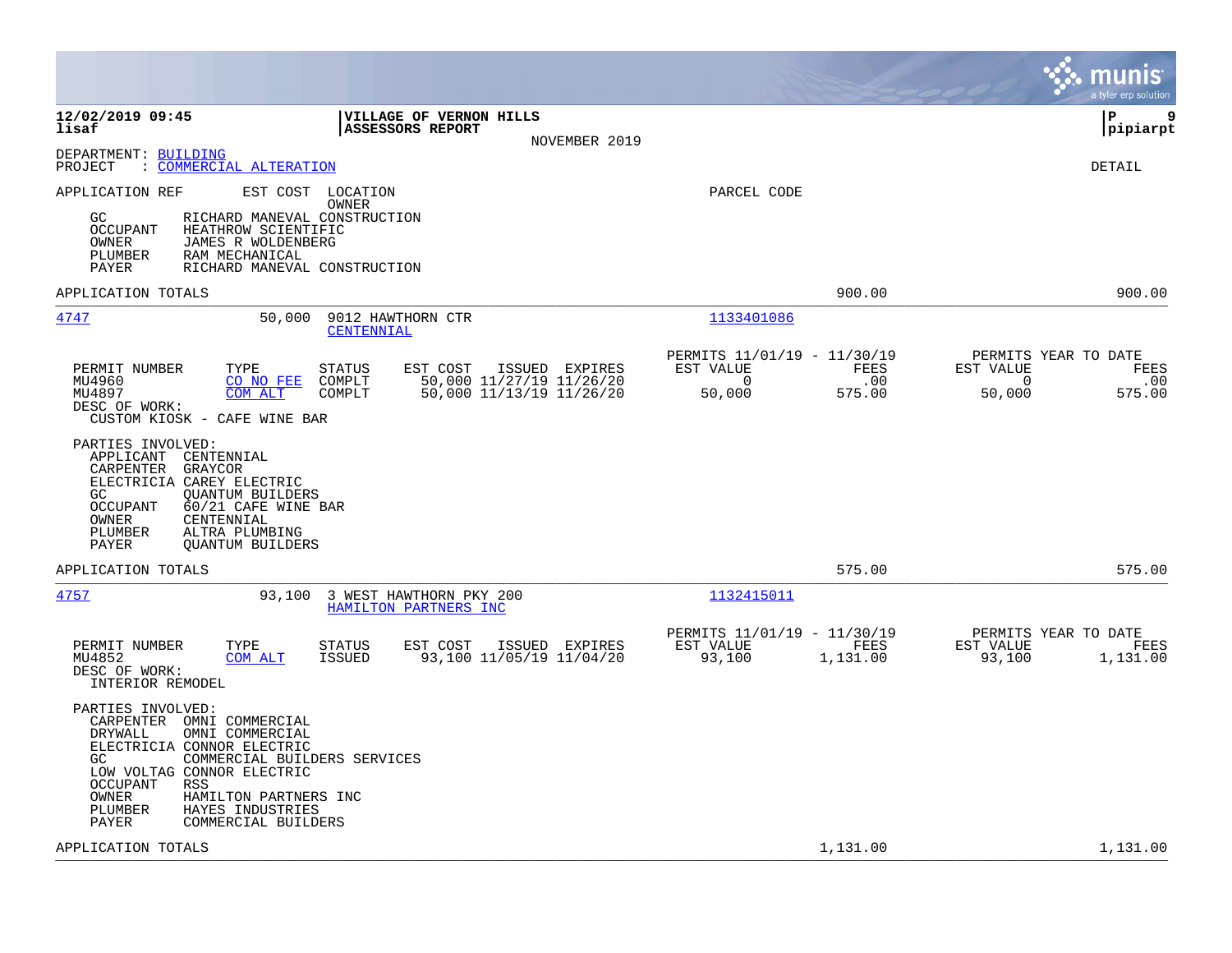|                                                                                                                                                                                               |                                                                                                                                                                |                                |                                                                   |                                                    |                                                         |                    |                          | munis<br>a tyler erp solution          |
|-----------------------------------------------------------------------------------------------------------------------------------------------------------------------------------------------|----------------------------------------------------------------------------------------------------------------------------------------------------------------|--------------------------------|-------------------------------------------------------------------|----------------------------------------------------|---------------------------------------------------------|--------------------|--------------------------|----------------------------------------|
| 12/02/2019 09:45<br>lisaf<br>4771                                                                                                                                                             | 3,000                                                                                                                                                          | 1240E USHY 45                  | VILLAGE OF VERNON HILLS<br>ASSESSORS REPORT<br>SHAKER MANAGEMENT* |                                                    | 1515410001                                              |                    |                          | ΙP<br>10<br> pipiarpt                  |
| PERMIT NUMBER                                                                                                                                                                                 | TYPE                                                                                                                                                           | STATUS                         | EST COST                                                          | ISSUED EXPIRES<br>NOVEMBER 2019                    | PERMITS 11/01/19 - 11/30/19<br>EST VALUE                | FEES               | EST VALUE                | PERMITS YEAR TO DATE<br>FEES           |
| DEPARTMENT: BUILDING<br>PROJECT                                                                                                                                                               | : COMMERCIAL ALTERATION                                                                                                                                        |                                |                                                                   |                                                    |                                                         |                    |                          | <b>DETAIL</b>                          |
| APPLICATION REF                                                                                                                                                                               |                                                                                                                                                                | EST COST LOCATION<br>OWNER     |                                                                   |                                                    | PARCEL CODE                                             |                    |                          |                                        |
| MU4942<br>MU4868<br>DESC OF WORK:                                                                                                                                                             | CO NO FEE<br>COM ALT                                                                                                                                           | COMPLT<br>COMPLT               |                                                                   | 3,000 11/22/19 11/21/20<br>3,000 11/06/19 11/22/20 | 0<br>3,000                                              | .00<br>75.00       | $\Omega$<br>3,000        | .00<br>75.00                           |
| REMOVE 2 EXISTING COUNTERS AND BUILD A BAR AREA<br>NO ELECT, JUST PLUMBING/BUILD<br>PARTIES INVOLVED:<br>APPLICANT<br>CARPENTER<br>CARPENTER<br>GC<br>GC<br><b>OCCUPANT</b><br>OWNER<br>PAYER | SALSA STREET INC<br>SALSA STREET INC<br>ADALBERTO HUERTA<br>SALSA STREET INC<br>ADALBERTO HUERTA<br>SALSA STREET INC<br>SHAKER MANAGEMENT*<br>ADALBERTO HUERTA |                                |                                                                   |                                                    |                                                         |                    |                          |                                        |
| APPLICATION TOTALS                                                                                                                                                                            |                                                                                                                                                                |                                |                                                                   |                                                    |                                                         | 75.00              |                          | 75.00                                  |
| 4772                                                                                                                                                                                          | 5,000                                                                                                                                                          | 704 HAWTHORN CTR<br>CENTENNIAL |                                                                   |                                                    | 1133401086                                              |                    |                          |                                        |
| PERMIT NUMBER<br>MU4833<br>DESC OF WORK:<br>NEW ADDRESS AND NEW SET UP                                                                                                                        | TYPE<br>CO NO FEE                                                                                                                                              | <b>STATUS</b><br>COMPLT        | EST COST                                                          | ISSUED EXPIRES<br>10,000 11/01/19 10/31/20         | PERMITS 11/01/19 - 11/30/19<br>EST VALUE<br>$\mathbf 0$ | <b>FEES</b><br>.00 | EST VALUE<br>$\mathbf 0$ | PERMITS YEAR TO DATE<br>FEES<br>.00    |
| PARTIES INVOLVED:<br>APPLICANT<br><b>GC</b><br><b>OCCUPANT</b><br>OWNER<br>PAYER                                                                                                              | GLOW GOLF<br><b>GLOW GOLF</b><br><b>GLOW GOLF</b><br>CENTENNIAL<br><b>GLOW GOLF</b>                                                                            |                                |                                                                   |                                                    |                                                         |                    |                          |                                        |
| APPLICATION TOTALS                                                                                                                                                                            |                                                                                                                                                                |                                |                                                                   |                                                    |                                                         | .00                |                          | .00                                    |
| 4832                                                                                                                                                                                          | 48,000                                                                                                                                                         | 515 HAWTHORN CTR<br>CENTENNIAL |                                                                   |                                                    | 1133401086                                              |                    |                          |                                        |
| PERMIT NUMBER<br>MU4961<br>DESC OF WORK:<br>DEMO FLOOR/CEILING, RAISING LIGHTING                                                                                                              | TYPE<br><b>COM ALT</b>                                                                                                                                         | <b>STATUS</b><br><b>ISSUED</b> | EST COST                                                          | ISSUED EXPIRES<br>48,000 11/27/19 11/26/20         | PERMITS 11/01/19 - 11/30/19<br>EST VALUE<br>48,000      | FEES<br>680.00     | EST VALUE<br>48,000      | PERMITS YEAR TO DATE<br>FEES<br>680.00 |
| PARTIES INVOLVED:<br>CARPENTER QUANTUM BUILDERS<br>DRYWALL                                                                                                                                    | <b>OUANTUM BUILDERS</b>                                                                                                                                        |                                |                                                                   |                                                    |                                                         |                    |                          |                                        |

and the contract of the contract of the contract of the contract of the contract of the contract of the contract of

the contract of the contract of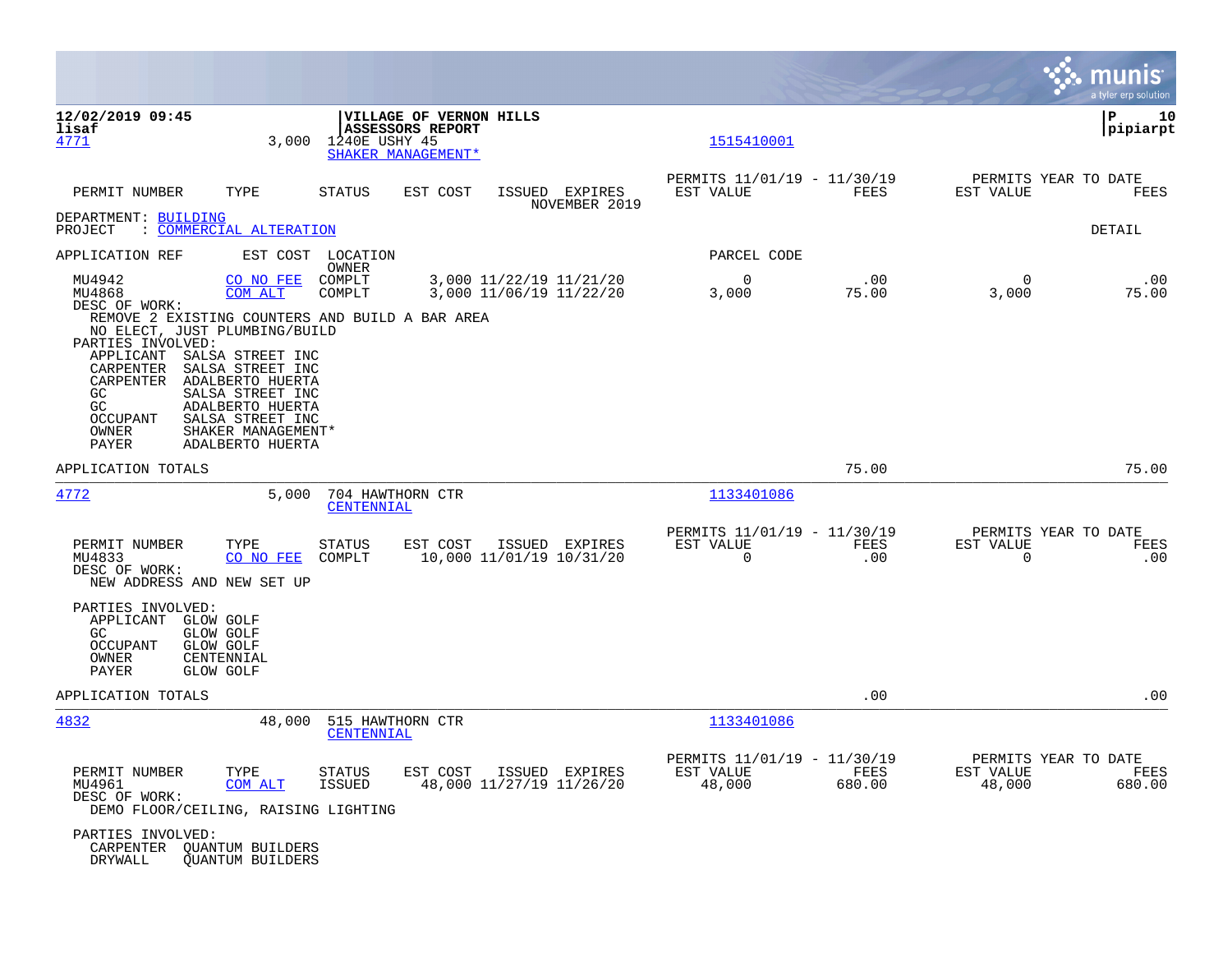|                                                              |                                                                                                                                             |                                             |               |             |                    |         | <b>munis</b><br>a tyler erp solution |
|--------------------------------------------------------------|---------------------------------------------------------------------------------------------------------------------------------------------|---------------------------------------------|---------------|-------------|--------------------|---------|--------------------------------------|
| 12/02/2019 09:45<br>lisaf                                    |                                                                                                                                             | VILLAGE OF VERNON HILLS<br>ASSESSORS REPORT | NOVEMBER 2019 |             |                    |         | 11<br> P<br> pipiarpt                |
| DEPARTMENT: BUILDING<br>PROJECT                              | : COMMERCIAL ALTERATION                                                                                                                     |                                             |               |             |                    |         | DETAIL                               |
| APPLICATION REF<br>GC.<br>HVAC<br>OCCUPANT<br>OWNER<br>PAYER | EST COST<br>ELECTRICIA UMBDENSTOCK ELECTRIC<br><b>OUANTUM BUILDERS</b><br>OUICKSILVER<br>HIGH FIVE<br>CENTENNIAL<br><b>OUANTUM BUILDERS</b> | LOCATION<br>OWNER                           |               | PARCEL CODE |                    |         |                                      |
| APPLICATION TOTALS<br>PROJECT TOTALS                         |                                                                                                                                             |                                             |               | 669,200     | 680.00<br>9,281.00 | 669,200 | 680.00<br>9,281.00                   |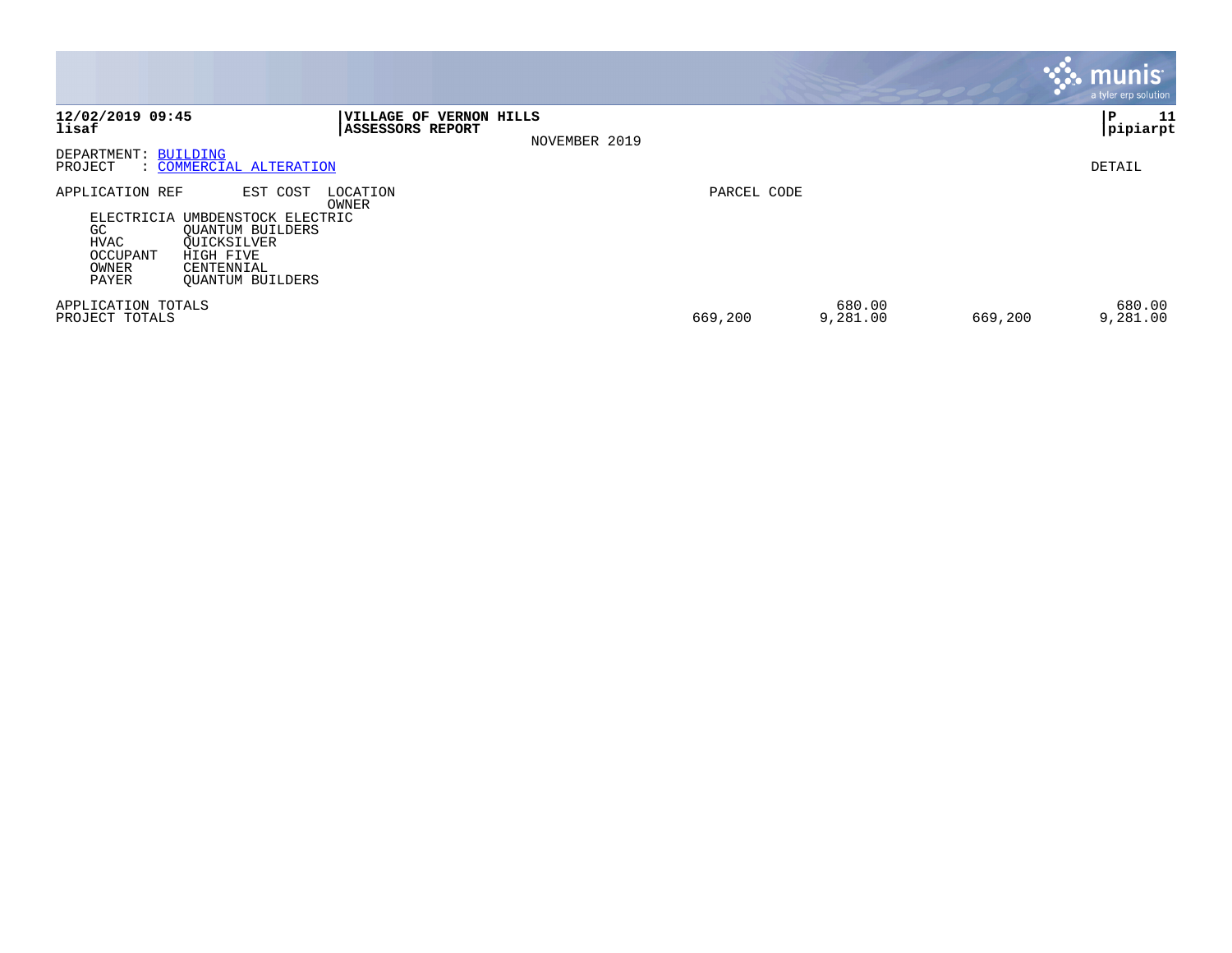|                                                                                                                                                                                                       |                                                                                                                                  |                                                                          | munis<br>a tyler erp solution                                  |
|-------------------------------------------------------------------------------------------------------------------------------------------------------------------------------------------------------|----------------------------------------------------------------------------------------------------------------------------------|--------------------------------------------------------------------------|----------------------------------------------------------------|
| 12/02/2019 09:45<br>lisaf                                                                                                                                                                             | VILLAGE OF VERNON HILLS<br><b>ASSESSORS REPORT</b>                                                                               |                                                                          | 12<br>IΡ<br> pipiarpt                                          |
| DEPARTMENT: BUILDING<br>: AC/FURNACE<br>PROJECT                                                                                                                                                       | NOVEMBER 2019                                                                                                                    |                                                                          | DETAIL                                                         |
| APPLICATION REF                                                                                                                                                                                       | EST COST LOCATION<br>OWNER                                                                                                       | PARCEL CODE                                                              |                                                                |
| 4800<br>3,500                                                                                                                                                                                         | 634 ONTARIO ST<br>WILLIAM HAROLD BILKEY                                                                                          | 1509314012                                                               |                                                                |
| PERMIT NUMBER<br>TYPE<br>MU4832<br>AC/FURN<br>DESC OF WORK:<br>FURNACE ONLY                                                                                                                           | STATUS<br>EST COST<br>ISSUED EXPIRES<br><b>ISSUED</b><br>3,500 11/01/19 10/31/20                                                 | PERMITS 11/01/19 - 11/30/19<br>FEES<br>EST VALUE<br>$\mathbf 0$<br>50.00 | PERMITS YEAR TO DATE<br>EST VALUE<br>FEES<br>$\Omega$<br>50.00 |
| PARTIES INVOLVED:<br>APPLICANT ABC PLUMBING, HEATING, COOLING, ELECTRIC<br>GC.<br>HVAC<br>OWNER<br>WILLIAM HAROLD BILKEY<br>PAYER                                                                     | ABC PLUMBING, HEATING, COOLING, ELECTRIC<br>ABC PLUMBING, HEATING, COOLING, ELECTRIC<br>ABC PLUMBING, HEATING, COOLING, ELECTRIC |                                                                          |                                                                |
| APPLICATION TOTALS                                                                                                                                                                                    |                                                                                                                                  | 50.00                                                                    | 50.00                                                          |
| 4801<br>9,517                                                                                                                                                                                         | 2 MAYFLOWER RD<br>THIES FAMILY TRUST                                                                                             | 1504102010                                                               |                                                                |
| PERMIT NUMBER<br>TYPE<br>MU4834<br><b>AC/FURN</b><br>DESC OF WORK:<br>FURNACE                                                                                                                         | EST COST<br>ISSUED EXPIRES<br>STATUS<br>COMPLT<br>9,517 11/01/19 11/19/20                                                        | PERMITS 11/01/19 - 11/30/19<br>EST VALUE<br>FEES<br>$\Omega$<br>95.17    | PERMITS YEAR TO DATE<br>EST VALUE<br>FEES<br>$\Omega$<br>95.17 |
| PARTIES INVOLVED:<br>APPLICANT<br>THORNTON HEATING SERVICE<br>THORNTON HEATING SERVICE<br>GC.<br>THORNTON HEATING SERVICE<br>HVAC<br>OWNER<br>THIES FAMILY TRUST<br>PAYER<br>THORNTON HEATING SERVICE |                                                                                                                                  |                                                                          |                                                                |
| APPLICATION TOTALS                                                                                                                                                                                    |                                                                                                                                  | 95.17                                                                    | 95.17                                                          |
| 4803                                                                                                                                                                                                  | 4,426 1939 TREVINO TER<br>ADAM H BENNETT                                                                                         | 1129311096                                                               |                                                                |
| PERMIT NUMBER<br>TYPE<br>MU4836<br>AC/FURN<br>DESC OF WORK:<br>AC CONDENSER                                                                                                                           | STATUS<br>EST COST<br>ISSUED EXPIRES<br>4,426 11/01/19 10/31/20<br><b>ISSUED</b>                                                 | PERMITS 11/01/19 - 11/30/19<br>EST VALUE<br>FEES<br>0<br>50.00           | PERMITS YEAR TO DATE<br>EST VALUE<br>FEES<br>0<br>50.00        |
| PARTIES INVOLVED:<br>APPLICANT MR DUCT INC<br>GC.<br>MR DUCT INC<br><b>HVAC</b><br>MR DUCT INC<br>OWNER<br>ADAM H BENNETT<br>PAYER<br>MR DUCT INC                                                     |                                                                                                                                  |                                                                          |                                                                |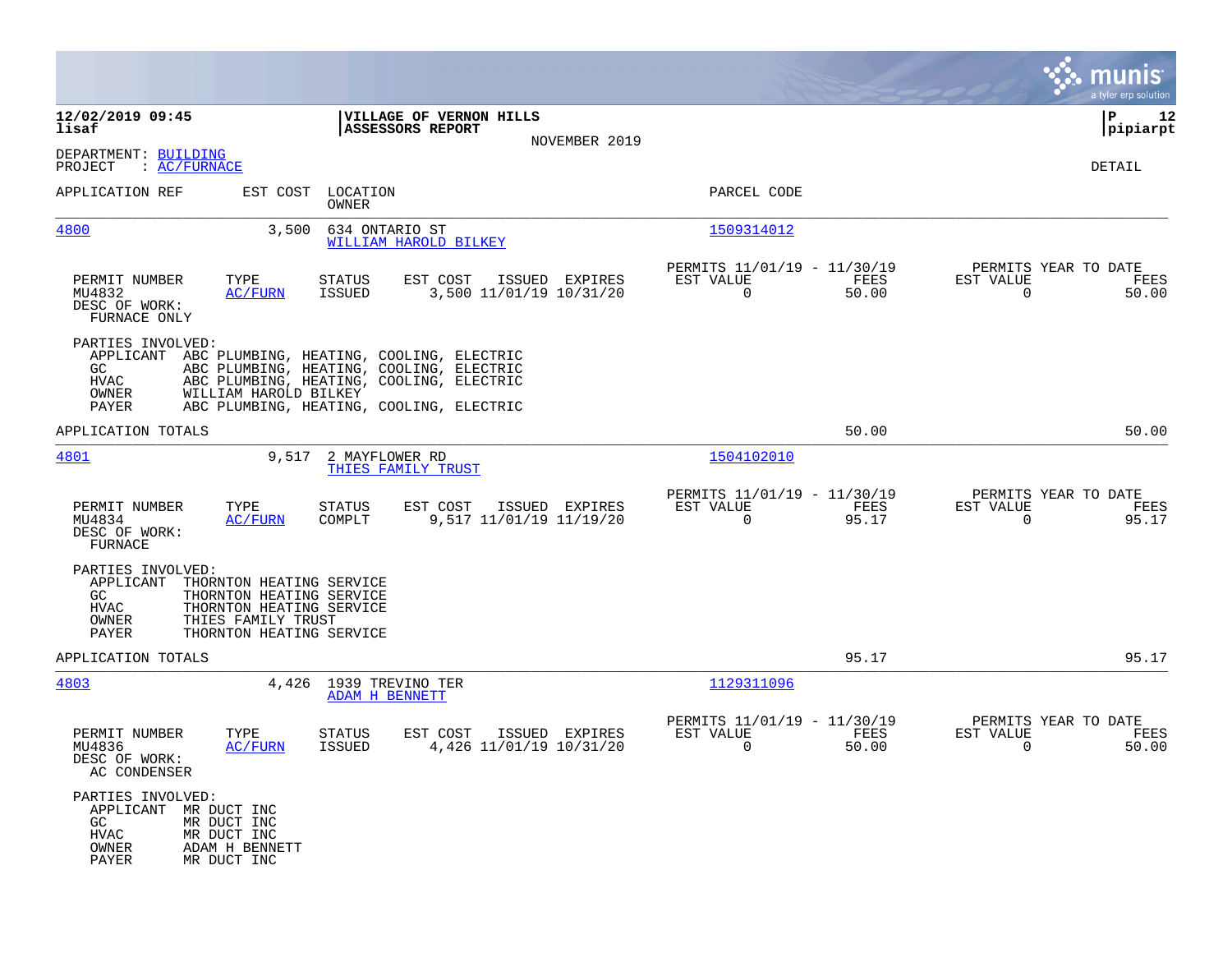|                                                                                                                                                                                                               |                                                              |                                                         |               |                                                  | munis<br>a tyler erp solution |
|---------------------------------------------------------------------------------------------------------------------------------------------------------------------------------------------------------------|--------------------------------------------------------------|---------------------------------------------------------|---------------|--------------------------------------------------|-------------------------------|
| 12/02/2019 09:45<br>lisaf                                                                                                                                                                                     | VILLAGE OF VERNON HILLS<br>ASSESSORS REPORT<br>NOVEMBER 2019 |                                                         |               |                                                  | l P<br>13<br> pipiarpt        |
| DEPARTMENT: BUILDING<br>: AC/FURNACE<br>PROJECT                                                                                                                                                               |                                                              |                                                         |               |                                                  | DETAIL                        |
| APPLICATION REF<br>EST COST<br>LOCATION<br>OWNER                                                                                                                                                              |                                                              | PARCEL CODE                                             |               |                                                  |                               |
| APPLICATION TOTALS                                                                                                                                                                                            |                                                              |                                                         | 50.00         |                                                  | 50.00                         |
| 4830<br>5,152                                                                                                                                                                                                 | 103 NORTH STERLING HEIGHTS RD<br>LILA M LOGAN                | 1506409023                                              |               |                                                  |                               |
| PERMIT NUMBER<br>TYPE<br><b>STATUS</b><br>ISSUED<br>MU4851<br>AC/FURN<br>DESC OF WORK:<br>FURNACE OLY                                                                                                         | EST COST<br>ISSUED EXPIRES<br>5,152 11/05/19 11/04/20        | PERMITS 11/01/19 - 11/30/19<br>EST VALUE<br>$\mathbf 0$ | FEES<br>51.52 | PERMITS YEAR TO DATE<br>EST VALUE<br>$\mathbf 0$ | FEES<br>51.52                 |
| PARTIES INVOLVED:<br>APPLICANT ARS OF ILLINOIS<br>ARS OF ILLINOIS<br>GC<br>HVAC<br>ARS OF ILLINOIS<br>OWNER<br>LILA M LOGAN<br>PAYER<br>SPEAR TRAINING CENTER                                                 |                                                              |                                                         |               |                                                  |                               |
| APPLICATION TOTALS                                                                                                                                                                                            |                                                              |                                                         | 51.52         |                                                  | 51.52                         |
| 4848<br>6,685                                                                                                                                                                                                 | 2051W LAUREL VALLEY DR<br>PATRICK GROODY                     | 1129208008                                              |               |                                                  |                               |
| PERMIT NUMBER<br>TYPE<br><b>STATUS</b><br>MU4900<br><b>AC/FURN</b><br><b>ISSUED</b><br>DESC OF WORK:<br>FURNACE ONLY                                                                                          | EST COST<br>ISSUED EXPIRES<br>6,685 11/13/19 11/12/20        | PERMITS 11/01/19 - 11/30/19<br>EST VALUE<br>$\mathbf 0$ | FEES<br>66.85 | PERMITS YEAR TO DATE<br>EST VALUE<br>$\mathbf 0$ | FEES<br>66.85                 |
| PARTIES INVOLVED:<br>APPLICANT ABC PLUMBING, HEATING, COOLING, ELECTRIC<br>ABC PLUMBING, HEATING, COOLING, ELECTRIC<br>GC<br>OWNER<br>PATRICK GROODY<br>PAYER<br>ABC PLUMBING, HEATING, COOLING, ELECTRIC     |                                                              |                                                         |               |                                                  |                               |
| APPLICATION TOTALS                                                                                                                                                                                            |                                                              |                                                         | 66.85         |                                                  | 66.85                         |
| 4862                                                                                                                                                                                                          | 3,487 914 VAN BUREN CT<br><b>PLACEHOLDER</b>                 | 1132303092                                              |               |                                                  |                               |
| PERMIT NUMBER<br>TYPE<br><b>STATUS</b><br>MU4927<br><b>AC/FURN</b><br><b>ISSUED</b><br>DESC OF WORK:<br>FURNACE ONLY                                                                                          | ISSUED EXPIRES<br>EST COST<br>3,487 11/19/19 11/18/20        | PERMITS 11/01/19 - 11/30/19<br>EST VALUE<br>0           | FEES<br>50.00 | PERMITS YEAR TO DATE<br>EST VALUE<br>$\Omega$    | FEES<br>50.00                 |
| PARTIES INVOLVED:<br>APPLICANT ABC PLUMBING, HEATING, COOLING, ELECTRIC<br>GC<br>ABC PLUMBING, HEATING, COOLING, ELECTRIC<br>OWNER<br>PLACEHOLDER<br><b>PAYER</b><br>ABC PLUMBING, HEATING, COOLING, ELECTRIC |                                                              |                                                         |               |                                                  |                               |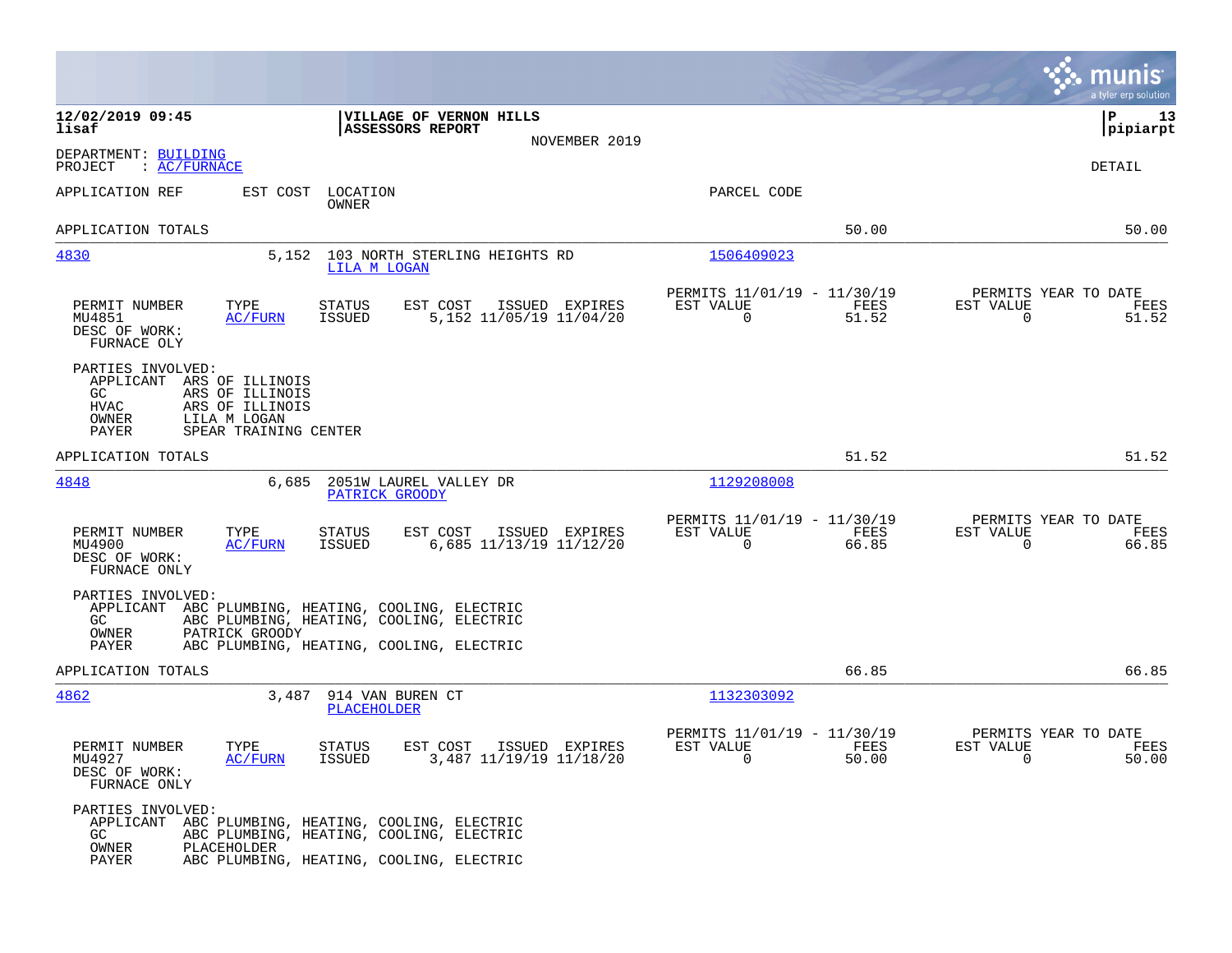|                                                                                                                                                                                                                  |                                                        |                                                         |                 |                                               | munis<br>a tyler erp solution |
|------------------------------------------------------------------------------------------------------------------------------------------------------------------------------------------------------------------|--------------------------------------------------------|---------------------------------------------------------|-----------------|-----------------------------------------------|-------------------------------|
| 12/02/2019 09:45<br>lisaf<br>ASSESSORS REPORT                                                                                                                                                                    | <b> VILLAGE OF VERNON HILLS</b><br>NOVEMBER 2019       |                                                         |                 |                                               | ΙP<br>14<br> pipiarpt         |
| DEPARTMENT: BUILDING<br>: AC/FURNACE<br>PROJECT                                                                                                                                                                  |                                                        |                                                         |                 |                                               | DETAIL                        |
| APPLICATION REF<br>EST COST LOCATION<br>OWNER                                                                                                                                                                    |                                                        | PARCEL CODE                                             |                 |                                               |                               |
| APPLICATION TOTALS                                                                                                                                                                                               |                                                        |                                                         | 50.00           |                                               | 50.00                         |
| 4867<br>16,000<br>424 HAWTHORN CTR<br>CENTENNIAL                                                                                                                                                                 |                                                        | 1133401086                                              |                 |                                               |                               |
| PERMIT NUMBER<br>TYPE<br><b>STATUS</b><br>MU4930<br>COMPLT<br>AC/FURN<br>DESC OF WORK:<br>DAVE AND BUSTERS HVAC SYSTEM                                                                                           | EST COST<br>ISSUED EXPIRES<br>16,000 11/20/19 11/25/20 | PERMITS 11/01/19 - 11/30/19<br>EST VALUE<br>$\Omega$    | FEES<br>160.00  | PERMITS YEAR TO DATE<br>EST VALUE<br>$\Omega$ | FEES<br>160.00                |
| PARTIES INVOLVED:<br>APPLICANT LENNOX<br>ELECTRICIA JWT ELECTRIC<br>GC<br>LENNOX<br><b>HVAC</b><br>LENNOX<br>OCCUPANT<br>DAVE AND BUSTERS<br><b>OWNER</b><br>CENTENNIAL<br><b>PAYER</b><br>LENNOX                |                                                        |                                                         |                 |                                               |                               |
| APPLICATION TOTALS                                                                                                                                                                                               |                                                        |                                                         | 160.00          |                                               | 160.00                        |
| 4895<br>313 EVERGREEN DR<br>3,450<br><b>GEORGE N MANOS</b>                                                                                                                                                       |                                                        | 1508213005                                              |                 |                                               |                               |
| PERMIT NUMBER<br>TYPE<br><b>STATUS</b><br>MU4955<br>ISSUED<br>AC/FURN<br>DESC OF WORK:<br>FURNACE ONLY                                                                                                           | EST COST<br>ISSUED EXPIRES<br>3,450 11/27/19 11/26/20  | PERMITS 11/01/19 - 11/30/19<br>EST VALUE<br>$\mathbf 0$ | FEES<br>50.00   | PERMITS YEAR TO DATE<br>EST VALUE<br>0        | FEES<br>50.00                 |
| PARTIES INVOLVED:<br>APPLICANT ABC PLUMBING, HEATING, COOLING, ELECTRIC<br>GC<br>ABC PLUMBING, HEATING, COOLING, ELECTRIC<br>OWNER<br>GEORGE N MANOS<br><b>PAYER</b><br>ABC PLUMBING, HEATING, COOLING, ELECTRIC |                                                        |                                                         |                 |                                               |                               |
| APPLICATION TOTALS<br>PROJECT TOTALS                                                                                                                                                                             |                                                        | $\Omega$                                                | 50.00<br>573.54 | $\Omega$                                      | 50.00<br>573.54               |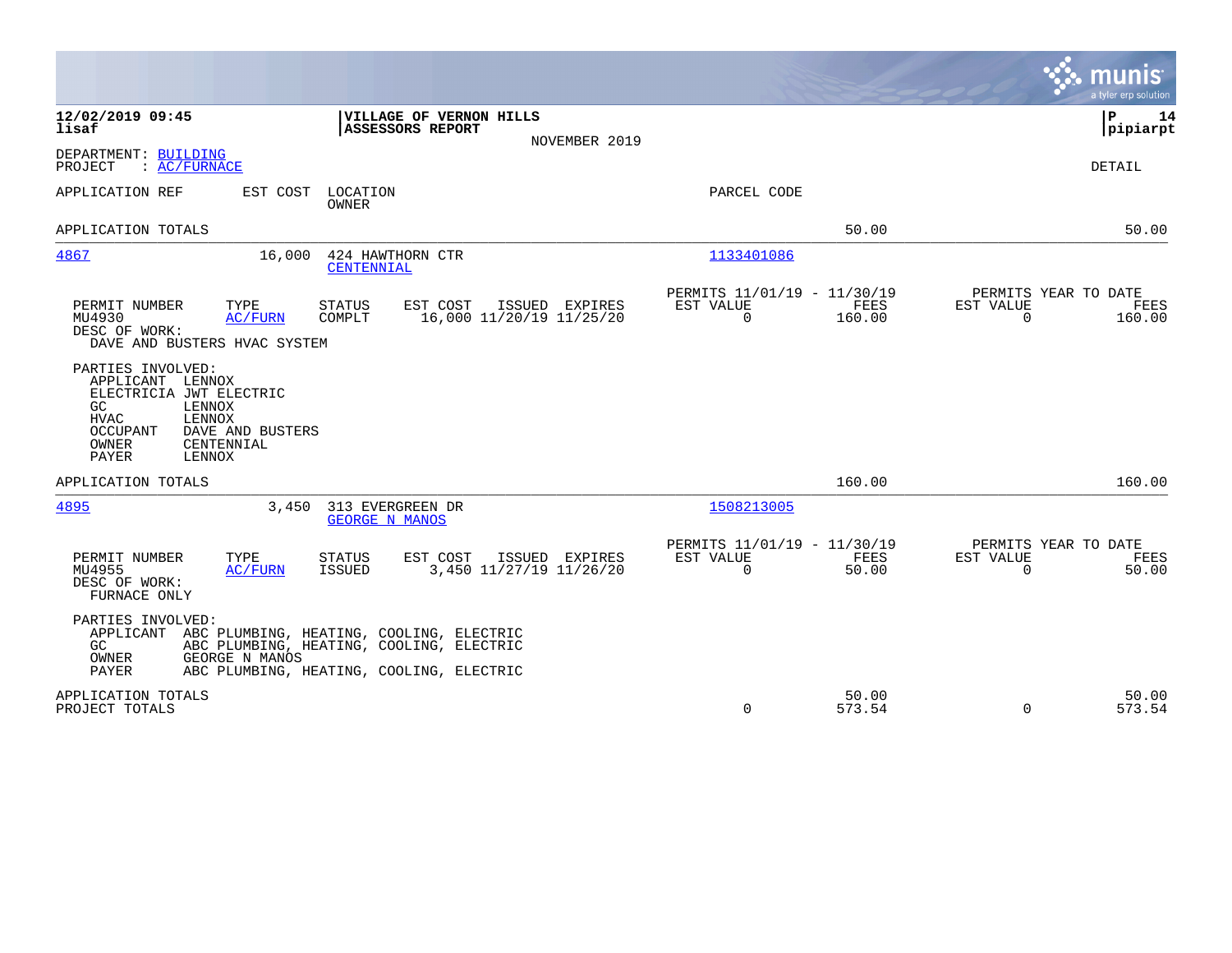|                                                                                                            |                                                                                                          |                                 |                                             |                                   |               |                                                                    |                  |                       | <b>munis</b><br>a tyler erp solution   |
|------------------------------------------------------------------------------------------------------------|----------------------------------------------------------------------------------------------------------|---------------------------------|---------------------------------------------|-----------------------------------|---------------|--------------------------------------------------------------------|------------------|-----------------------|----------------------------------------|
| 12/02/2019 09:45<br>lisaf<br>DEPARTMENT: BUILDING                                                          |                                                                                                          |                                 | VILLAGE OF VERNON HILLS<br>ASSESSORS REPORT |                                   | NOVEMBER 2019 |                                                                    |                  |                       | $\mathbf P$<br>15<br> pipiarpt         |
| PROJECT<br>: ANSUL SYSTEM<br>APPLICATION REF                                                               | EST COST                                                                                                 | LOCATION<br>OWNER               |                                             |                                   |               | PARCEL CODE                                                        |                  |                       | DETAIL                                 |
| 3498<br>PERMIT NUMBER<br>MU3549<br>DESC OF WORK:<br>ANSUL SYSTEM                                           | 3,900<br>TYPE<br><b>ANSUL</b>                                                                            | PLACEHOLDER<br>STATUS<br>COMPLT | 864 EAST TOWNLINE ROAD<br>EST COST          | ISSUED<br>3,900 11/07/19 11/06/20 | EXPIRES       | 1134302008<br>PERMITS 11/01/19 - 11/30/19<br>EST VALUE<br>$\Omega$ | FEES<br>325.00   | EST VALUE<br>$\Omega$ | PERMITS YEAR TO DATE<br>FEES<br>325.00 |
| PARTIES INVOLVED:<br>APPLICANT<br>GC<br>OCCUPANT<br>OWNER<br>PAYER<br>APPLICATION TOTALS<br>PROJECT TOTALS | FOX VALLEY FIRE SYSTEM<br>FOX VALLEY FIRE SYSTEM<br>SHAKE SHACK<br>PLACEHOLDER<br>FOX VALLEY FIRE SYSTEM |                                 |                                             |                                   |               | 0                                                                  | 325.00<br>325.00 | $\Omega$              | 325.00<br>325.00                       |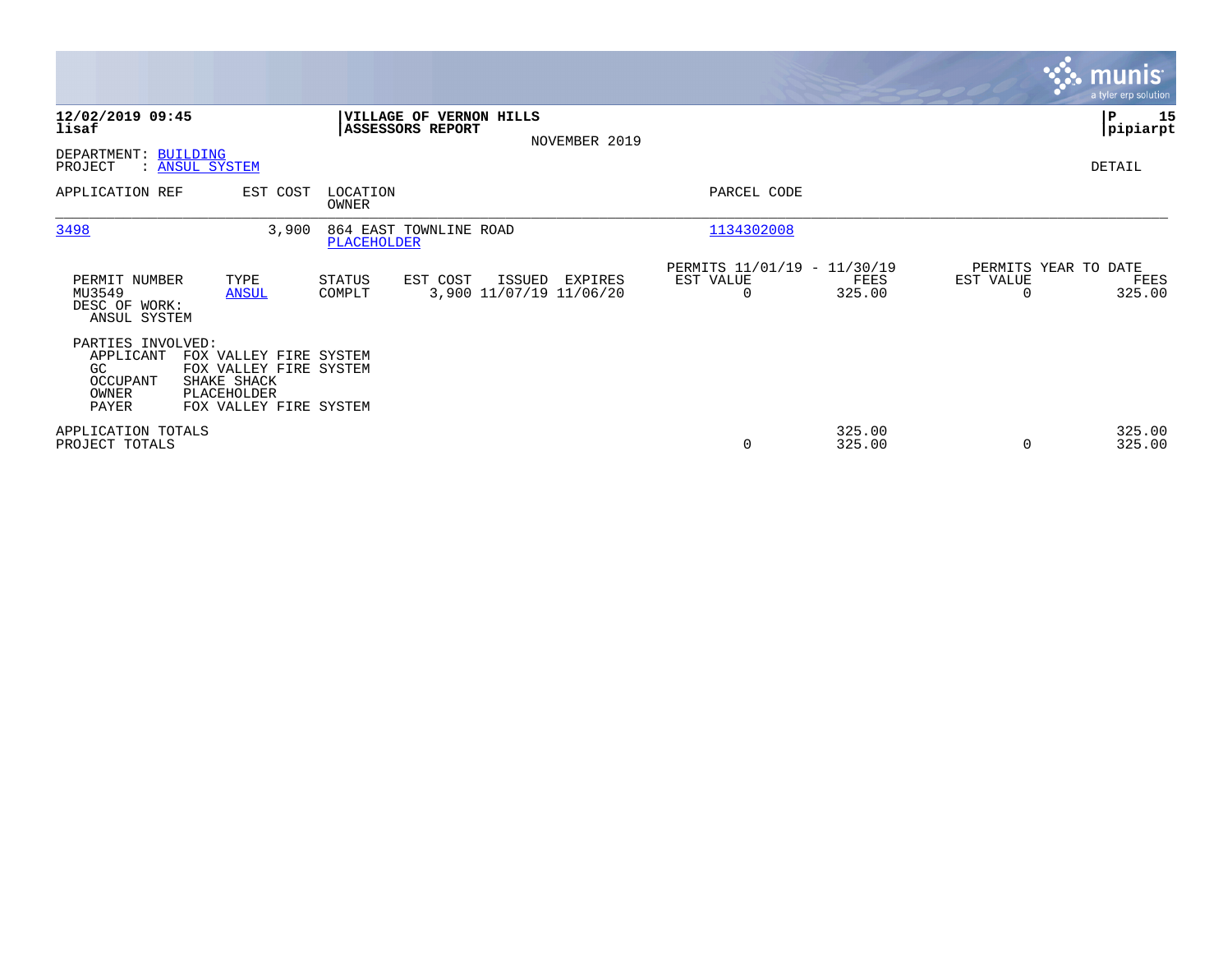|                                                                                                                                                                                                                       |                                                                                                                                                      |                                         |                                                         |                    |                                               | munis<br>a tyler erp solution |
|-----------------------------------------------------------------------------------------------------------------------------------------------------------------------------------------------------------------------|------------------------------------------------------------------------------------------------------------------------------------------------------|-----------------------------------------|---------------------------------------------------------|--------------------|-----------------------------------------------|-------------------------------|
| 12/02/2019 09:45<br>lisaf                                                                                                                                                                                             | VILLAGE OF VERNON HILLS<br><b>ASSESSORS REPORT</b>                                                                                                   |                                         |                                                         |                    |                                               | 16<br>IΡ<br> pipiarpt         |
| DEPARTMENT: BUILDING<br>: NEW BUSINESS NO REMODEL<br>PROJECT                                                                                                                                                          |                                                                                                                                                      | NOVEMBER 2019                           |                                                         |                    |                                               | DETAIL                        |
| APPLICATION REF                                                                                                                                                                                                       | EST COST LOCATION<br>OWNER                                                                                                                           |                                         | PARCEL CODE                                             |                    |                                               |                               |
| 4733                                                                                                                                                                                                                  | 0 984 CORPORATE WOODS PKY<br>VV & CO                                                                                                                 |                                         | 1510302054                                              |                    |                                               |                               |
| PERMIT NUMBER<br>TYPE<br>COMM TCO<br>MU4905<br>DESC OF WORK:<br>CERT OF OCC - EXCEPTIONAL LEARNERS COLLABORATIVE                                                                                                      | STATUS<br>EST COST<br>ISSUED<br>0 11/14/19<br><b>ISSUED</b>                                                                                          | EXPIRES                                 | PERMITS 11/01/19 - 11/30/19<br>EST VALUE<br>$\mathbf 0$ | FEES<br>.00        | PERMITS YEAR TO DATE<br>EST VALUE<br>$\Omega$ | FEES<br>.00                   |
| PARTIES INVOLVED:<br>APPLICANT<br>GC.<br><b>OCCUPANT</b><br>OWNER<br>VV & CO<br>PAYER                                                                                                                                 | EXCEPTIONAL LEARNERS COLLABORATIVE<br>EXCEPTIONAL LEARNERS COLLABORATIVE<br>EXCEPTIONAL LEARNERS COLLABORATIVE<br>EXCEPTIONAL LEARNERS COLLABORATIVE |                                         |                                                         |                    |                                               |                               |
| APPLICATION TOTALS                                                                                                                                                                                                    |                                                                                                                                                      |                                         |                                                         | .00                |                                               | .00                           |
| 4774<br>$\Omega$                                                                                                                                                                                                      | 522 HAWTHORN CTR<br><b>CENTENNIAL</b>                                                                                                                |                                         | 1133401086                                              |                    |                                               |                               |
| PERMIT NUMBER<br>TYPE<br>MU4901<br>CO NO FEE<br>DESC OF WORK:<br>NEW BUSINESS NO CONSTRUCTION                                                                                                                         | EST COST<br>STATUS<br>COMPLT                                                                                                                         | ISSUED EXPIRES<br>0 11/13/19 11/12/20   | PERMITS 11/01/19 - 11/30/19<br>EST VALUE<br>$\Omega$    | FEES<br>.00        | PERMITS YEAR TO DATE<br>EST VALUE<br>$\Omega$ | FEES<br>.00                   |
| PARTIES INVOLVED:<br>APPLICANT<br>GALLERY OF ART & COLLECTIBLES<br>GALLERY OF ART & COLLECTIBLES<br>GC.<br>GALLERY OF ART & COLLECTIBLES<br>OCCUPANT<br>OWNER<br>CENTENNIAL<br>PAYER<br>GALLERY OF ART & COLLECTIBLES |                                                                                                                                                      |                                         |                                                         |                    |                                               |                               |
| APPLICATION TOTALS                                                                                                                                                                                                    |                                                                                                                                                      |                                         |                                                         | .00                |                                               | .00                           |
| 4790<br>$\Omega$                                                                                                                                                                                                      | 527 HAWTHORN CTR<br>SULEYMAN SUVEV                                                                                                                   |                                         | 1133401086                                              |                    |                                               |                               |
| PERMIT NUMBER<br>TYPE<br>MU4939<br>CO NO FEE<br>DESC OF WORK:<br>CO SD HANDMADE SOAPS                                                                                                                                 | STATUS<br>EST COST<br>COMPLT                                                                                                                         | ISSUED EXPIRES<br>$0$ 11/21/19 11/20/20 | PERMITS 11/01/19 - 11/30/19<br>EST VALUE<br>0           | <b>FEES</b><br>.00 | PERMITS YEAR TO DATE<br>EST VALUE<br>0        | FEES<br>.00                   |
| PARTIES INVOLVED:<br>APPLICANT SD HANDMADE SOAPS<br>APPLICANT SD HANDMADE SOAPS<br>SD HANDMADE SOAPS<br>GC<br>OCCUPANT<br>SD HANDMADE SOAPS<br>OWNER<br>SULEYMAN SUVEV                                                |                                                                                                                                                      |                                         |                                                         |                    |                                               |                               |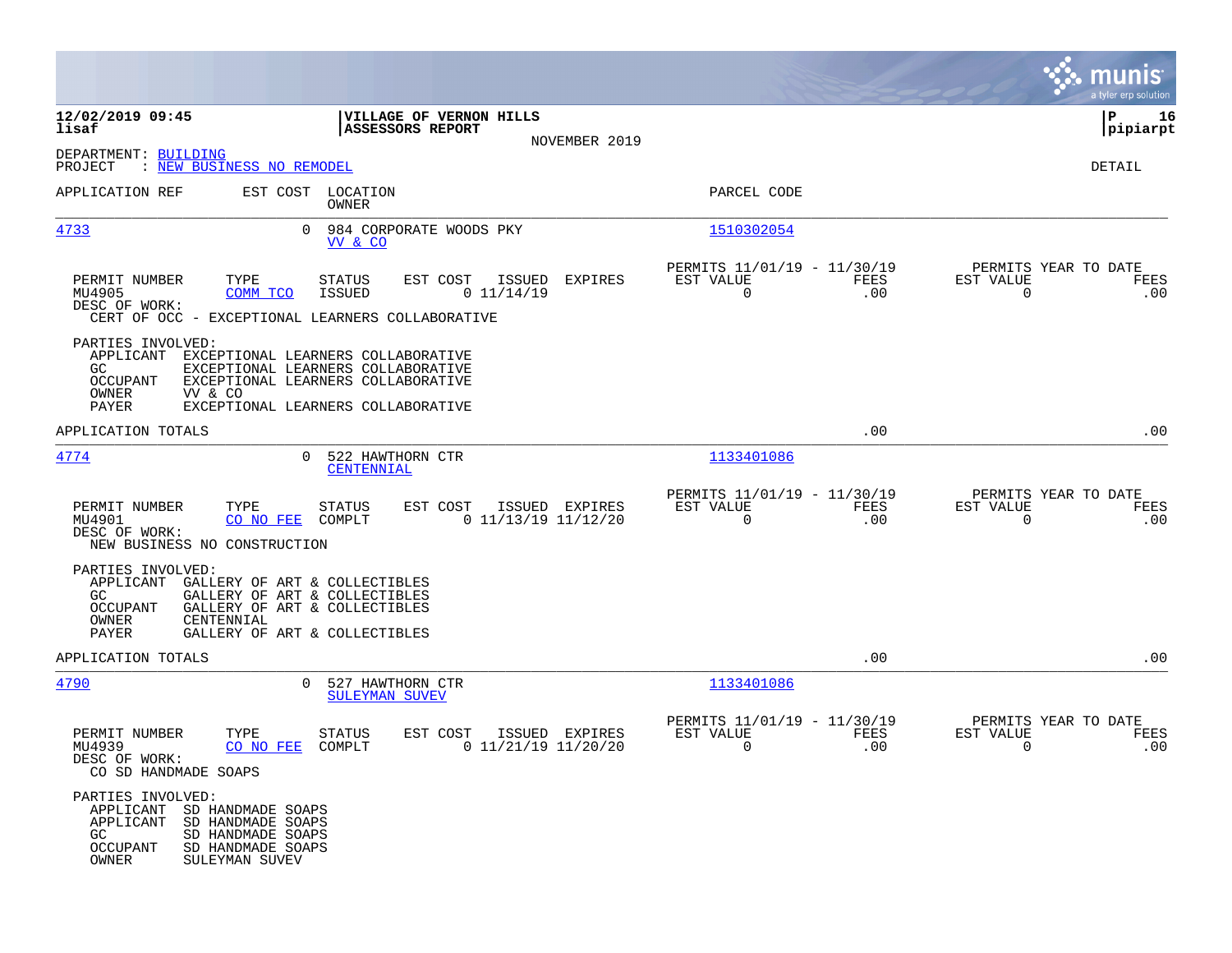|                                                                                                                                                                    |                                                                                                            |                                                                     |                       | munis<br>a tyler erp solution                                                            |
|--------------------------------------------------------------------------------------------------------------------------------------------------------------------|------------------------------------------------------------------------------------------------------------|---------------------------------------------------------------------|-----------------------|------------------------------------------------------------------------------------------|
| 12/02/2019 09:45<br>lisaf                                                                                                                                          | VILLAGE OF VERNON HILLS<br>ASSESSORS REPORT<br>NOVEMBER 2019                                               |                                                                     |                       | l P<br>17<br> pipiarpt                                                                   |
| DEPARTMENT: BUILDING<br>PROJECT<br>: NEW BUSINESS NO REMODEL                                                                                                       |                                                                                                            |                                                                     |                       | <b>DETAIL</b>                                                                            |
| APPLICATION REF<br>EST COST LOCATION                                                                                                                               | OWNER                                                                                                      | PARCEL CODE                                                         |                       |                                                                                          |
| SD HANDMADE SOAPS<br>PAYER                                                                                                                                         |                                                                                                            |                                                                     |                       |                                                                                          |
| APPLICATION TOTALS                                                                                                                                                 |                                                                                                            |                                                                     | .00                   | .00                                                                                      |
| 4829<br>$\Omega$                                                                                                                                                   | 106 HAWTHORN CTR<br><b>SULEYMAN SUVEV</b>                                                                  | 1133401086                                                          |                       |                                                                                          |
| PERMIT NUMBER<br>TYPE<br>MU4848<br>NO REMODEL COMPLT<br>CO NO FEE<br>MU4919<br>DESC OF WORK:<br>CO - FASHION 5                                                     | <b>STATUS</b><br>EST COST<br>ISSUED EXPIRES<br>$0$ 11/05/19 11/15/20<br>COMPLT<br>$0$ 11/18/19 11/17/20    | PERMITS 11/01/19 - 11/30/19<br>EST VALUE<br>$\Omega$<br>0           | FEES<br>150.00<br>.00 | PERMITS YEAR TO DATE<br>EST VALUE<br><b>FEES</b><br>$\mathbf 0$<br>150.00<br>0<br>.00    |
| PARTIES INVOLVED:<br>GC.<br>FASHION 5<br>OCCUPANT<br><b>FASHION 5</b><br>OWNER<br>SULEYMAN SUVEV<br>PAYER<br><b>FASHION 5</b>                                      |                                                                                                            |                                                                     |                       |                                                                                          |
| APPLICATION TOTALS                                                                                                                                                 |                                                                                                            |                                                                     | 150.00                | 150.00                                                                                   |
| 4840<br>$\Omega$                                                                                                                                                   | 300 NORTH MILWAUKEE AVE<br>BAXTER CREDIT UNION/JMS                                                         | 1503302030                                                          |                       |                                                                                          |
| PERMIT NUMBER<br>TYPE<br>MU4889<br>NO REMODEL COMPLT<br>MU4890<br>CO NO FEE<br>DESC OF WORK:<br>CERT OF OCC - CANTEEN @ BCU                                        | EST COST<br>ISSUED EXPIRES<br>STATUS<br>0 11/11/19 11/11/20<br>$0$ 11/11/19 11/10/20<br>COMPLT             | PERMITS 11/01/19 - 11/30/19<br>EST VALUE<br>0<br>$\mathbf 0$        | FEES<br>150.00<br>.00 | PERMITS YEAR TO DATE<br>EST VALUE<br>FEES<br>150.00<br>0<br>$\mathbf 0$<br>.00           |
| PARTIES INVOLVED:<br>APPLICANT<br>CANTEEN @ BCU<br>CANTEEN @ BCU<br>GC.<br>CANTEEN @ BCU<br>OCCUPANT<br>OWNER<br>BAXTER CREDIT UNION/JMS<br>PAYER<br>CANTEEN @ BCU |                                                                                                            |                                                                     |                       |                                                                                          |
| APPLICATION TOTALS                                                                                                                                                 |                                                                                                            |                                                                     | 150.00                | 150.00                                                                                   |
| 4852<br>$\Omega$                                                                                                                                                   | 10 WEST PHILLIP RD 114 A<br>METRO SQUARE ONE LLC                                                           | 1505201007                                                          |                       |                                                                                          |
| PERMIT NUMBER<br>TYPE<br>MU4902<br>NO REMODEL COMPLT<br>MU4916<br>CO NO FEE<br>DESC OF WORK:<br>CO - GOOD GUIDENCE LLC                                             | <b>STATUS</b><br>EST COST<br>ISSUED<br>EXPIRES<br>$0$ 11/13/19 11/15/20<br>$0$ 11/15/19 11/14/20<br>COMPLT | PERMITS 11/01/19 - 11/30/19<br>EST VALUE<br>$\Omega$<br>$\mathbf 0$ | FEES<br>150.00<br>.00 | PERMITS YEAR TO DATE<br>EST VALUE<br>FEES<br>150.00<br>$\mathbf 0$<br>$\mathbf 0$<br>.00 |

PARTIES INVOLVED: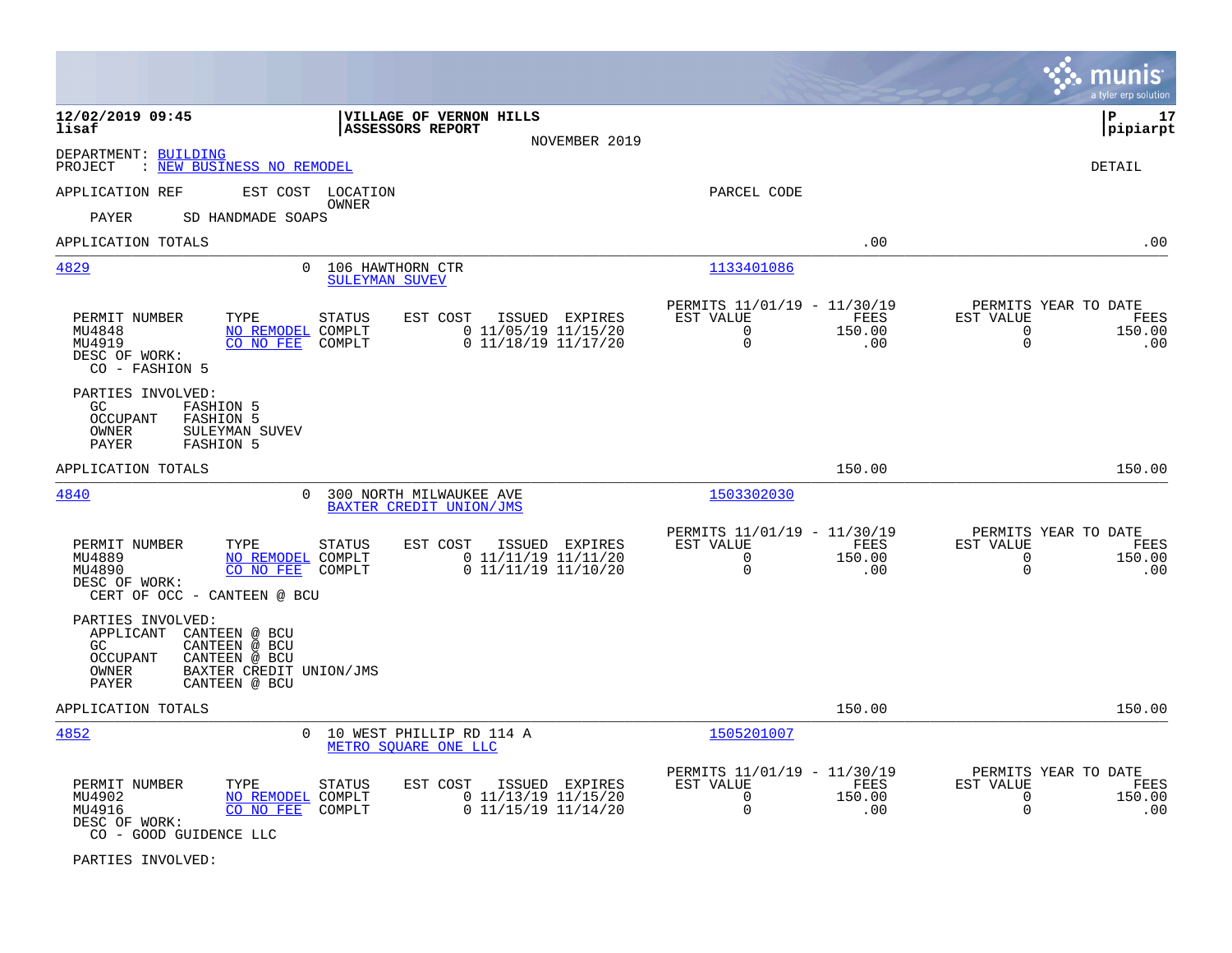|                                                                                                                                                                                       |                                                                  |                                                                        |                       |                                                              | munis<br>a tyler erp solution |
|---------------------------------------------------------------------------------------------------------------------------------------------------------------------------------------|------------------------------------------------------------------|------------------------------------------------------------------------|-----------------------|--------------------------------------------------------------|-------------------------------|
| 12/02/2019 09:45<br>VILLAGE OF VERNON HILLS<br>lisaf<br>ASSESSORS REPORT                                                                                                              | NOVEMBER 2019                                                    |                                                                        |                       |                                                              | 18<br>ΙP<br> pipiarpt         |
| DEPARTMENT: BUILDING<br>PROJECT<br>: NEW BUSINESS NO REMODEL                                                                                                                          |                                                                  |                                                                        |                       |                                                              | DETAIL                        |
| APPLICATION REF<br>EST COST LOCATION<br>OWNER                                                                                                                                         |                                                                  | PARCEL CODE                                                            |                       |                                                              |                               |
| APPLICANT<br>GOOD GUIDENCE LLC<br>GOOD GUIDENCE LLC<br>GC<br><b>OCCUPANT</b><br>GOOD GUIDENCE LLC<br>OWNER<br>METRO SQUARE ONE LLC<br><b>PAYER</b><br>GOOD GUIDENCE LLC               |                                                                  |                                                                        |                       |                                                              |                               |
| APPLICATION TOTALS                                                                                                                                                                    |                                                                  |                                                                        | 150.00                |                                                              | 150.00                        |
| 4857<br>0 10 WEST PHILLIP RD 114 B<br>METRO SOUARE ONE LLC                                                                                                                            |                                                                  | 1505201007                                                             |                       |                                                              |                               |
| PERMIT NUMBER<br>TYPE<br>STATUS<br>EST COST<br>MU4910<br>NO REMODEL COMPLT<br>MU4917<br>CO NO FEE<br>COMPLT<br>DESC OF WORK:<br>CO - GROWTH PSYCHOLOGICAL SERVICES LLC                | ISSUED EXPIRES<br>$0$ 11/15/19 11/15/20<br>$0$ 11/15/19 11/14/20 | PERMITS 11/01/19 - 11/30/19<br>EST VALUE<br>$\mathbf 0$<br>$\Omega$    | FEES<br>150.00<br>.00 | PERMITS YEAR TO DATE<br>EST VALUE<br>$\mathbf 0$<br>$\Omega$ | FEES<br>150.00<br>.00         |
| PARTIES INVOLVED:<br>APPLICANT<br>GROWTH PSYCHOLOGICAL SERVICES<br>GC.<br>GROWTH PSYCHOLOGICAL SERVICES<br>OWNER<br>METRO SOUARE ONE LLC<br>GROWTH PSYCHOLOGICAL SERVICES<br>PAYER    |                                                                  |                                                                        |                       |                                                              |                               |
| APPLICATION TOTALS                                                                                                                                                                    |                                                                  |                                                                        | 150.00                |                                                              | 150.00                        |
| 4876<br>526 HAWTHORN CTR<br>$\Omega$<br>CENTENNIAL                                                                                                                                    |                                                                  | 1133401086                                                             |                       |                                                              |                               |
| TYPE<br>STATUS<br>EST COST<br>PERMIT NUMBER<br>NO REMODEL COMPLT<br>MU4933<br>CO NO FEE<br>MU4959<br>COMPLT<br>DESC OF WORK:<br>CO - QUICHUA CRAFTS                                   | ISSUED EXPIRES<br>0 11/20/19 11/27/20<br>$0$ 11/27/19 11/26/20   | PERMITS 11/01/19 - 11/30/19<br>EST VALUE<br>$\overline{0}$<br>$\Omega$ | FEES<br>150.00<br>.00 | PERMITS YEAR TO DATE<br>EST VALUE<br>$\mathbf 0$<br>$\Omega$ | FEES<br>150.00<br>.00         |
| PARTIES INVOLVED:<br>APPLICANT QUICHUA CRAFTS<br><b>OUICHUA CRAFTS</b><br>GC.<br><b>OCCUPANT</b><br><b>OUICHUA CRAFTS</b><br><b>OCCUPANT</b><br>QUICHUA CRAFTS<br>OWNER<br>CENTENNIAL |                                                                  |                                                                        |                       |                                                              |                               |
| APPLICATION TOTALS<br>PROJECT TOTALS                                                                                                                                                  |                                                                  | $\Omega$                                                               | 150.00<br>750.00      | $\Omega$                                                     | 150.00<br>750.00              |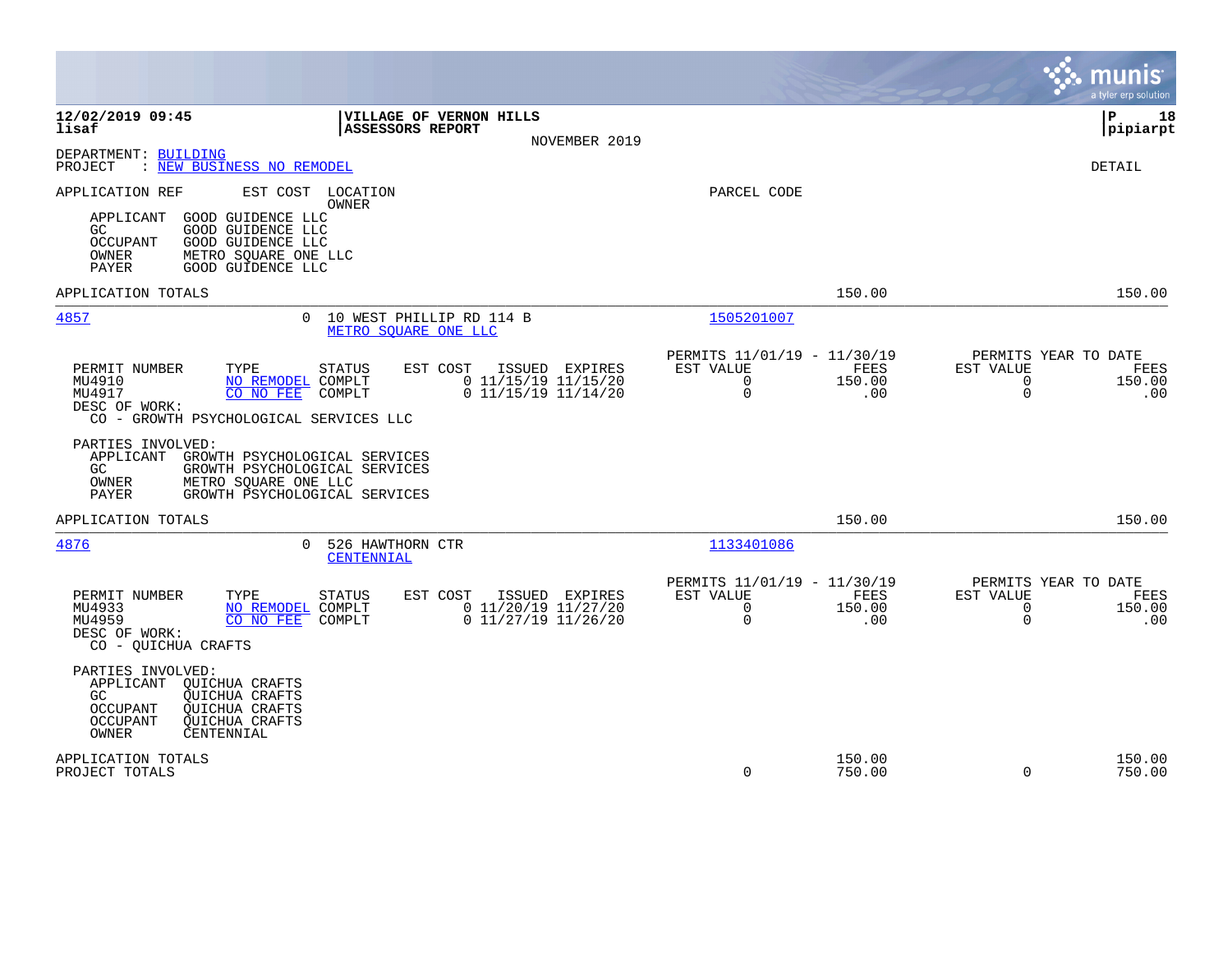|                                                                            |                                                                                                                 |                   |                                                           |               |                                               |                  |                                               | <b>munis</b><br>a tyler erp solution |
|----------------------------------------------------------------------------|-----------------------------------------------------------------------------------------------------------------|-------------------|-----------------------------------------------------------|---------------|-----------------------------------------------|------------------|-----------------------------------------------|--------------------------------------|
| 12/02/2019 09:45<br>lisaf<br>DEPARTMENT:                                   | <b>BUILDING</b>                                                                                                 |                   | <b>VILLAGE OF VERNON HILLS</b><br><b>ASSESSORS REPORT</b> | NOVEMBER 2019 |                                               |                  |                                               | 19<br>P<br> pipiarpt                 |
| PROJECT                                                                    | : COMMERCIAL ROOFTOP HVAC                                                                                       |                   |                                                           |               |                                               |                  |                                               | DETAIL                               |
| APPLICATION REF                                                            | EST COST                                                                                                        | LOCATION<br>OWNER |                                                           |               | PARCEL CODE                                   |                  |                                               |                                      |
| 4888                                                                       | 16,980                                                                                                          |                   | 1000 NORTH BUTTERFIELD RD 1009<br>NEW CENTURY TOWN LLC    |               | 1132300046                                    |                  |                                               |                                      |
| PERMIT NUMBER<br>MU4945<br>DESC OF WORK:                                   | TYPE<br>RFTP HVAC<br>COMM HVAC ROOFTOP UNIT                                                                     | STATUS<br>ISSUED  | EST COST<br>ISSUED<br>16,980 11/25/19 11/24/20            | EXPIRES       | PERMITS 11/01/19 - 11/30/19<br>EST VALUE<br>0 | FEES<br>169.80   | PERMITS YEAR TO DATE<br>EST VALUE<br>$\Omega$ | FEES<br>169.80                       |
| PARTIES INVOLVED:<br>APPLICANT<br>GC.<br><b>OCCUPANT</b><br>OWNER<br>PAYER | V. OLSEN HVAC<br>V. OLSEN HVAC<br>NORTHEASTERN ILLINOIS REGIONAL CRIME<br>NEW CENTURY TOWN LLC<br>V. OLSEN HVAC |                   |                                                           |               |                                               |                  |                                               |                                      |
| APPLICATION TOTALS<br>PROJECT TOTALS                                       |                                                                                                                 |                   |                                                           |               | 0                                             | 169.80<br>169.80 | $\Omega$                                      | 169.80<br>169.80                     |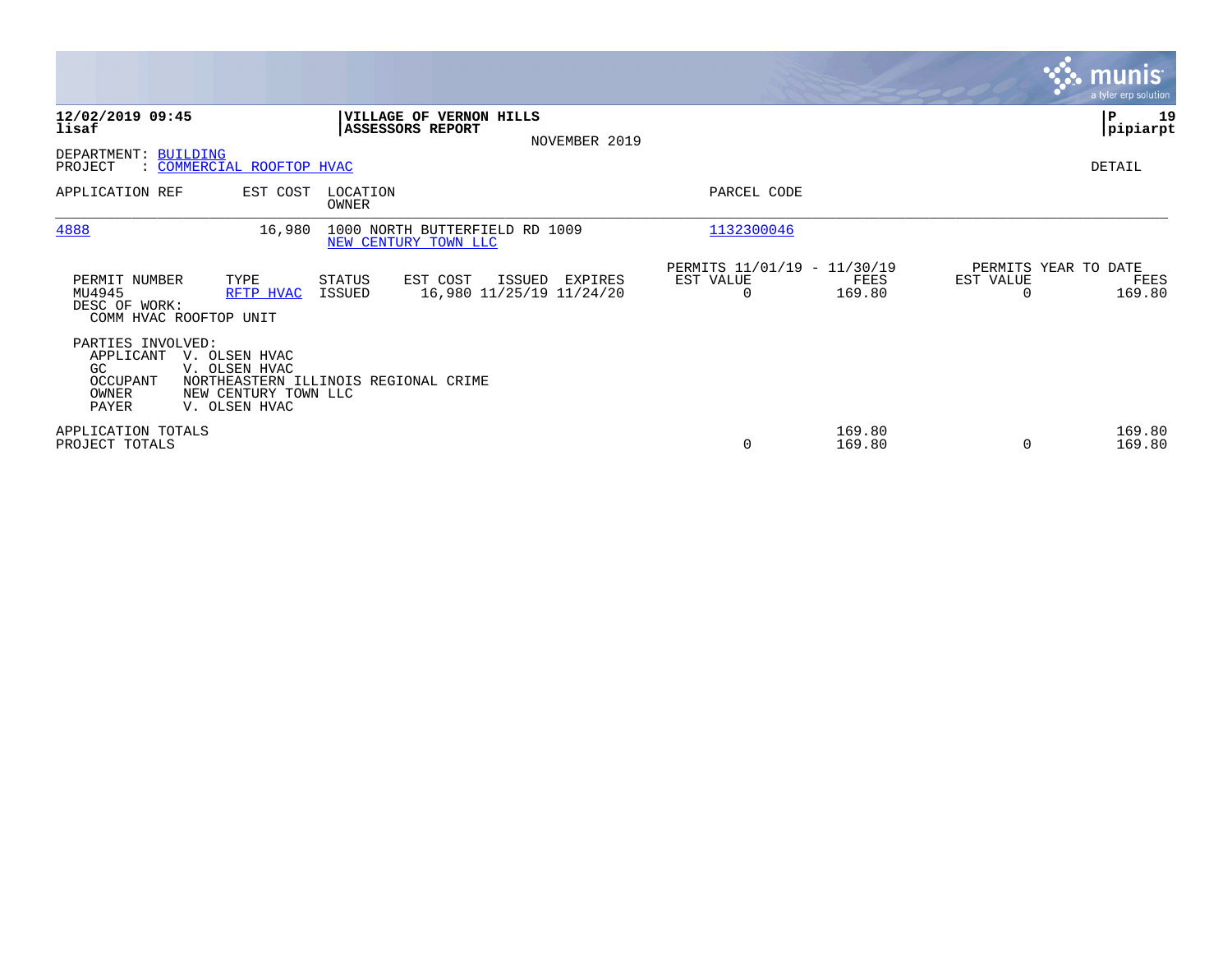|                                                                                                                                                                              |                                                                          | munis<br>a tyler erp solution                                     |
|------------------------------------------------------------------------------------------------------------------------------------------------------------------------------|--------------------------------------------------------------------------|-------------------------------------------------------------------|
| 12/02/2019 09:45<br>VILLAGE OF VERNON HILLS<br>lisaf<br>ASSESSORS REPORT<br>NOVEMBER 2019                                                                                    |                                                                          | P<br>20<br> pipiarpt                                              |
| DEPARTMENT: BUILDING<br>$\therefore$ DECK<br>PROJECT                                                                                                                         |                                                                          | <b>DETAIL</b>                                                     |
| APPLICATION REF<br>EST COST LOCATION<br>OWNER                                                                                                                                | PARCEL CODE                                                              |                                                                   |
| 4811<br>5,535<br>1337 CROMWELL CT<br><b>PLACEHOLDER</b>                                                                                                                      | 1133101213                                                               |                                                                   |
| PERMIT NUMBER<br>TYPE<br><b>STATUS</b><br>EST COST<br>ISSUED EXPIRES<br>MU4857<br><b>DECK</b><br><b>ISSUED</b><br>5,535 11/05/19 11/04/20<br>DESC OF WORK:<br><b>BALCONY</b> | PERMITS 11/01/19 - 11/30/19<br>EST VALUE<br>FEES<br>$\mathbf 0$<br>55.35 | PERMITS YEAR TO DATE<br>EST VALUE<br>FEES<br>$\mathbf 0$<br>55.35 |
| PARTIES INVOLVED:<br>APPLICANT<br>MCGILL MANAGEMENT<br>GC.<br>MCGILL MANAGEMENT<br>OWNER<br><b>PLACEHOLDER</b><br>PAYER<br>MCGILL MANAGEMENT                                 |                                                                          |                                                                   |
| APPLICATION TOTALS                                                                                                                                                           | 55.35                                                                    | 55.35                                                             |
| 4812<br>5,535 1317 CROMWELL CT<br><b>PLACEHOLDER</b>                                                                                                                         | 1133101282                                                               |                                                                   |
| PERMIT NUMBER<br>TYPE<br><b>STATUS</b><br>EST COST<br>ISSUED EXPIRES<br><b>ISSUED</b><br>5,535 11/05/19 11/04/20<br>MU4858<br><b>DECK</b><br>DESC OF WORK:<br><b>BALCONY</b> | PERMITS 11/01/19 - 11/30/19<br>EST VALUE<br>FEES<br>0<br>55.35           | PERMITS YEAR TO DATE<br>EST VALUE<br>FEES<br>$\mathbf 0$<br>55.35 |
| PARTIES INVOLVED:<br>APPLICANT MCGILL MANAGEMENT<br>GC<br>MCGILL MANAGEMENT<br>PLACEHOLDER<br>OWNER<br>PAYER<br>MCGILL MANAGEMENT                                            |                                                                          |                                                                   |
| APPLICATION TOTALS                                                                                                                                                           | 55.35                                                                    | 55.35                                                             |
| 4813<br>5,535 1307 CROMWELL CT<br>PLACEHOLDER                                                                                                                                | 1133101278                                                               |                                                                   |
| TYPE<br>EST COST<br>ISSUED EXPIRES<br>PERMIT NUMBER<br><b>STATUS</b><br>MU4859<br><b>DECK</b><br>ISSUED<br>5,535 11/05/19 11/04/20<br>DESC OF WORK:<br>BALCONY               | PERMITS 11/01/19 - 11/30/19<br>EST VALUE<br>FEES<br>0<br>55.35           | PERMITS YEAR TO DATE<br>EST VALUE<br>FEES<br>55.35<br>0           |
| PARTIES INVOLVED:<br>APPLICANT MCGILL MANAGEMENT<br>GC<br>MCGILL MANAGEMENT<br>PLACEHOLDER<br>OWNER<br>PAYER<br>MCGILL MANAGEMENT                                            |                                                                          |                                                                   |
| APPLICATION TOTALS                                                                                                                                                           | 55.35                                                                    | 55.35                                                             |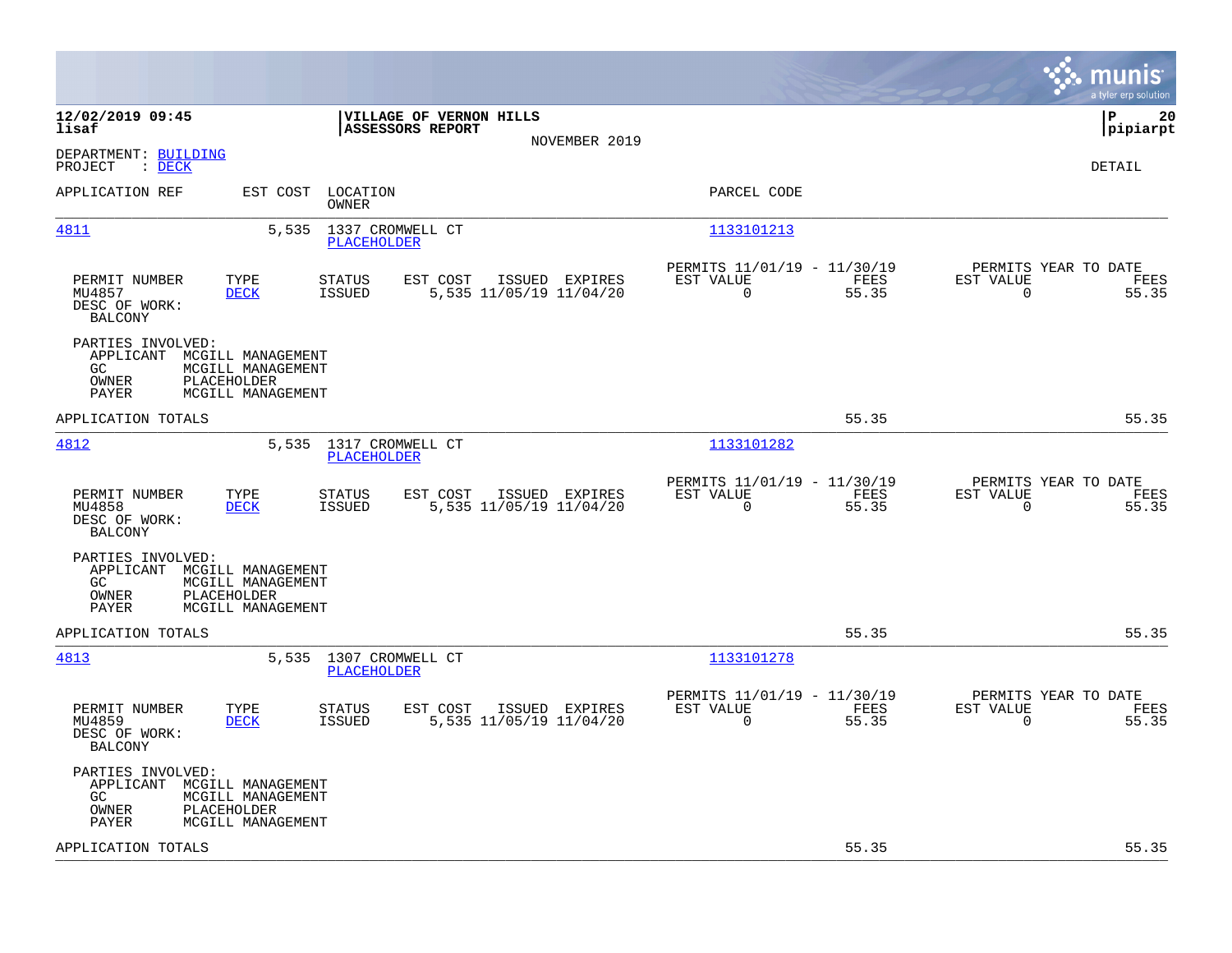|                                                                           |                                                                            |                                                                                              |          |                                           |                                                         |               |                                               | munis<br>a tyler erp solution |
|---------------------------------------------------------------------------|----------------------------------------------------------------------------|----------------------------------------------------------------------------------------------|----------|-------------------------------------------|---------------------------------------------------------|---------------|-----------------------------------------------|-------------------------------|
| 12/02/2019 09:45<br>lisaf<br>4815                                         | 5,535                                                                      | <b>VILLAGE OF VERNON HILLS</b><br><b>ASSESSORS REPORT</b><br>1306 CROMWELL CT<br>PLACEHOLDER |          |                                           | 1133101012                                              |               |                                               | lР<br>21<br> pipiarpt         |
| PERMIT NUMBER                                                             | TYPE                                                                       | STATUS                                                                                       | EST COST | ISSUED EXPIRES<br>NOVEMBER 2019           | PERMITS 11/01/19 - 11/30/19<br>EST VALUE                | FEES          | PERMITS YEAR TO DATE<br>EST VALUE             | FEES                          |
| DEPARTMENT: BUILDING<br>$\therefore$ DECK<br>PROJECT                      |                                                                            |                                                                                              |          |                                           |                                                         |               |                                               | DETAIL                        |
| APPLICATION REF                                                           | EST COST                                                                   | LOCATION<br>OWNER                                                                            |          |                                           | PARCEL CODE                                             |               |                                               |                               |
| MU4860<br>DESC OF WORK:<br><b>BALCONY</b>                                 | <b>DECK</b>                                                                | ISSUED                                                                                       |          | 5,535 11/05/19 11/04/20                   | 0                                                       | 55.35         | $\mathbf 0$                                   | 55.35                         |
| PARTIES INVOLVED:<br>APPLICANT MCGILL MANAGEMENT<br>GC.<br>OWNER<br>PAYER | MCGILL MANAGEMENT<br>PLACEHOLDER<br>MCGILL MANAGEMENT                      |                                                                                              |          |                                           |                                                         |               |                                               |                               |
| APPLICATION TOTALS                                                        |                                                                            |                                                                                              |          |                                           |                                                         | 55.35         |                                               | 55.35                         |
| 4816                                                                      | 5,535                                                                      | 1327 CROMWELL CT<br>PLACEHOLDER                                                              |          |                                           | 1133101369                                              |               |                                               |                               |
| PERMIT NUMBER<br>MU4862<br>DESC OF WORK:<br><b>BALCONY</b>                | TYPE<br><b>DECK</b>                                                        | STATUS<br><b>ISSUED</b>                                                                      | EST COST | ISSUED EXPIRES<br>5,535 11/05/19 11/04/20 | PERMITS 11/01/19 - 11/30/19<br>EST VALUE<br>$\Omega$    | FEES<br>55.35 | PERMITS YEAR TO DATE<br>EST VALUE<br>$\Omega$ | FEES<br>55.35                 |
| PARTIES INVOLVED:<br>APPLICANT MCGILL MANAGEMENT<br>GC<br>OWNER<br>PAYER  | MCGILL MANAGEMENT<br>PLACEHOLDER<br>MCGILL MANAGEMENT                      |                                                                                              |          |                                           |                                                         |               |                                               |                               |
| APPLICATION TOTALS                                                        |                                                                            |                                                                                              |          |                                           |                                                         | 55.35         |                                               | 55.35                         |
| 4817                                                                      | 5,535                                                                      | 1305 CROMWELL CT<br>PLACEHOLDER                                                              |          |                                           | 1133101277                                              |               |                                               |                               |
| PERMIT NUMBER<br>MU4863<br>DESC OF WORK:<br><b>BALCONY</b>                | TYPE<br><b>DECK</b>                                                        | STATUS<br><b>ISSUED</b>                                                                      | EST COST | ISSUED EXPIRES<br>5,535 11/05/19 11/04/20 | PERMITS 11/01/19 - 11/30/19<br>EST VALUE<br>$\mathbf 0$ | FEES<br>55.35 | PERMITS YEAR TO DATE<br>EST VALUE<br>0        | FEES<br>55.35                 |
| PARTIES INVOLVED:<br>APPLICANT<br>GC.<br>OWNER<br>PAYER                   | MCGILL MANAGEMENT<br>MCGILL MANAGEMENT<br>PLACEHOLDER<br>MCGILL MANAGEMENT |                                                                                              |          |                                           |                                                         |               |                                               |                               |
| APPLICATION TOTALS                                                        |                                                                            |                                                                                              |          |                                           |                                                         | 55.35         |                                               | 55.35                         |
| 4818                                                                      |                                                                            | 5,535 1304 CROMWELL CT                                                                       |          |                                           | 1133101011                                              |               |                                               |                               |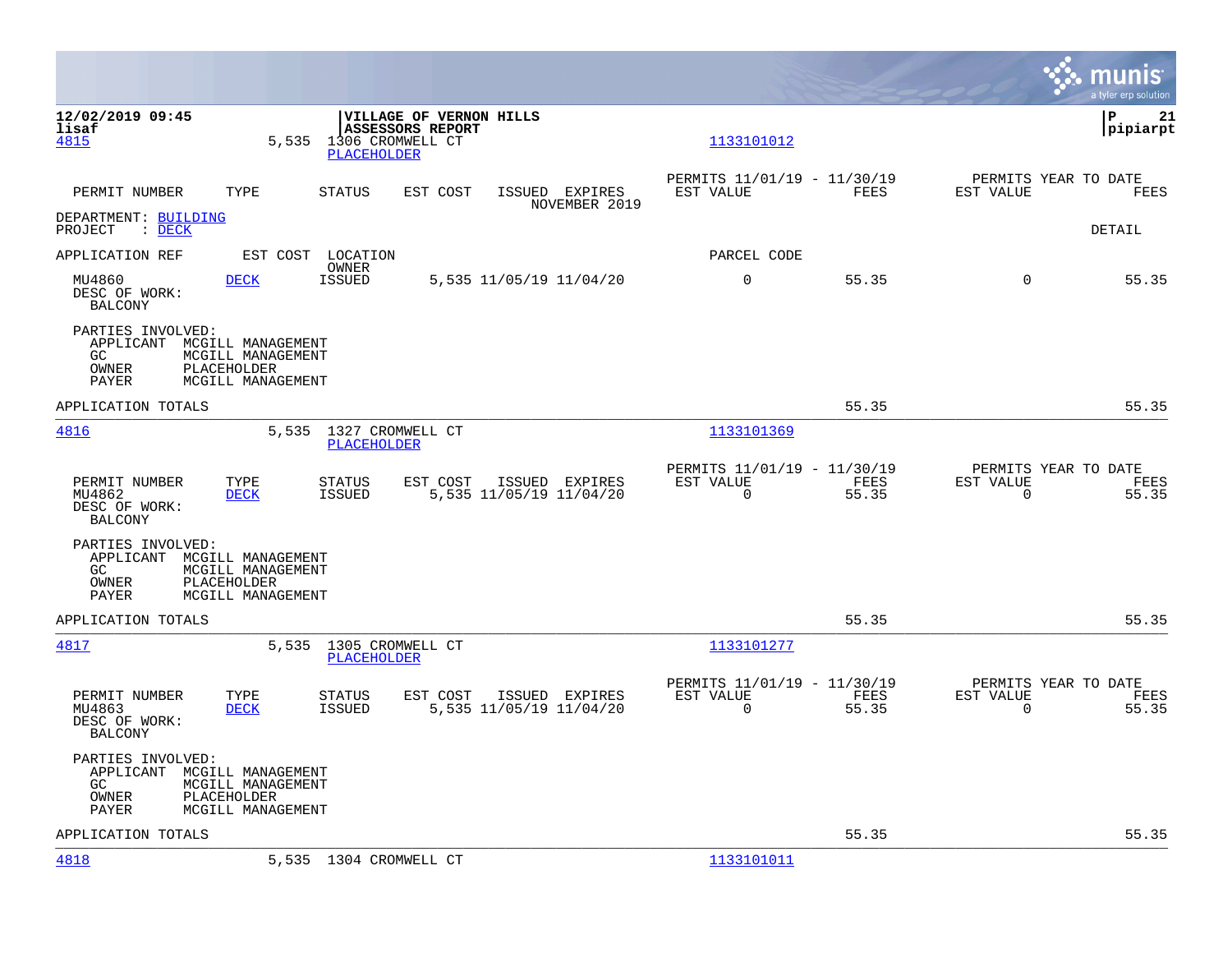|                                                                                                                                                 |                                                                          |                                                    |                                 |                                                      |               |                                               | a tyler erp solution  |
|-------------------------------------------------------------------------------------------------------------------------------------------------|--------------------------------------------------------------------------|----------------------------------------------------|---------------------------------|------------------------------------------------------|---------------|-----------------------------------------------|-----------------------|
| 12/02/2019 09:45<br>lisaf                                                                                                                       | VILLAGE OF VERNON HILLS<br><b>ASSESSORS REPORT</b><br><b>PLACEHOLDER</b> |                                                    |                                 |                                                      |               |                                               | lР<br>22<br> pipiarpt |
| PERMIT NUMBER<br>TYPE                                                                                                                           | STATUS<br>EST COST                                                       |                                                    | ISSUED EXPIRES<br>NOVEMBER 2019 | PERMITS 11/01/19 - 11/30/19<br>EST VALUE             | FEES          | PERMITS YEAR TO DATE<br>EST VALUE             | FEES                  |
| DEPARTMENT: BUILDING<br>PROJECT : DECK                                                                                                          |                                                                          |                                                    |                                 |                                                      |               |                                               | <b>DETAIL</b>         |
| APPLICATION REF                                                                                                                                 | EST COST LOCATION                                                        |                                                    |                                 | PARCEL CODE                                          |               |                                               |                       |
| MU4864<br><b>DECK</b><br>DESC OF WORK:<br>BALCONY                                                                                               | OWNER<br><b>ISSUED</b>                                                   | 5,535 11/05/19 11/04/20                            |                                 | $\mathbf 0$                                          | 55.35         | $\Omega$                                      | 55.35                 |
| PARTIES INVOLVED:<br>APPLICANT MCGILL MANAGEMENT<br>GC<br>MCGILL MANAGEMENT<br>OWNER<br>PLACEHOLDER<br>PAYER<br>MCGILL MANAGEMENT               |                                                                          |                                                    |                                 |                                                      |               |                                               |                       |
| APPLICATION TOTALS                                                                                                                              |                                                                          |                                                    |                                 |                                                      | 55.35         |                                               | 55.35                 |
| 4819                                                                                                                                            | 5,535 1335 CROMWELL CT<br><b>PLACEHOLDER</b>                             |                                                    |                                 | 1133101212                                           |               |                                               |                       |
| PERMIT NUMBER<br>TYPE<br>MU4865<br><b>DECK</b><br>DESC OF WORK:<br><b>BALCONY</b>                                                               | STATUS<br>EST COST<br>ISSUED                                             | 5,535 11/05/19 11/04/20                            | ISSUED EXPIRES                  | PERMITS 11/01/19 - 11/30/19<br>EST VALUE<br>$\Omega$ | FEES<br>55.35 | PERMITS YEAR TO DATE<br>EST VALUE<br>$\Omega$ | FEES<br>55.35         |
| PARTIES INVOLVED:<br>APPLICANT MCGILL MANAGEMENT<br>GC<br>MCGILL MANAGEMENT<br><b>PLACEHOLDER</b><br>OWNER<br>PAYER<br>MCGILL MANAGEMENT        |                                                                          |                                                    |                                 |                                                      |               |                                               |                       |
| APPLICATION TOTALS                                                                                                                              |                                                                          |                                                    |                                 |                                                      | 55.35         |                                               | 55.35                 |
| 4820                                                                                                                                            | 5,346 1334 CROMWELL CT<br>PLACEHOLDER                                    |                                                    |                                 | 1133101216                                           |               |                                               |                       |
| TYPE<br>PERMIT NUMBER<br>MU4853<br><b>DECK</b><br>DESC OF WORK:<br><b>BALCONY</b>                                                               | <b>STATUS</b><br><b>ISSUED</b>                                           | EST COST ISSUED EXPIRES<br>5,346 11/05/19 11/04/20 |                                 | PERMITS 11/01/19 - 11/30/19<br>EST VALUE<br>$\Omega$ | FEES<br>53.46 | PERMITS YEAR TO DATE<br>EST VALUE<br>$\Omega$ | FEES<br>53.46         |
| PARTIES INVOLVED:<br>APPLICANT MCGILL MANAGEMENT<br>GC<br>MCGILL MANAGEMENT<br><b>PLACEHOLDER</b><br>OWNER<br><b>PAYER</b><br>MCGILL MANAGEMENT |                                                                          |                                                    |                                 |                                                      |               |                                               |                       |
| APPLICATION TOTALS                                                                                                                              |                                                                          |                                                    |                                 |                                                      | 53.46         |                                               | 53.46                 |
| 4821                                                                                                                                            | 5,346 1315 CROMWELL CT<br><b>PLACEHOLDER</b>                             |                                                    |                                 | 1133101281                                           |               |                                               |                       |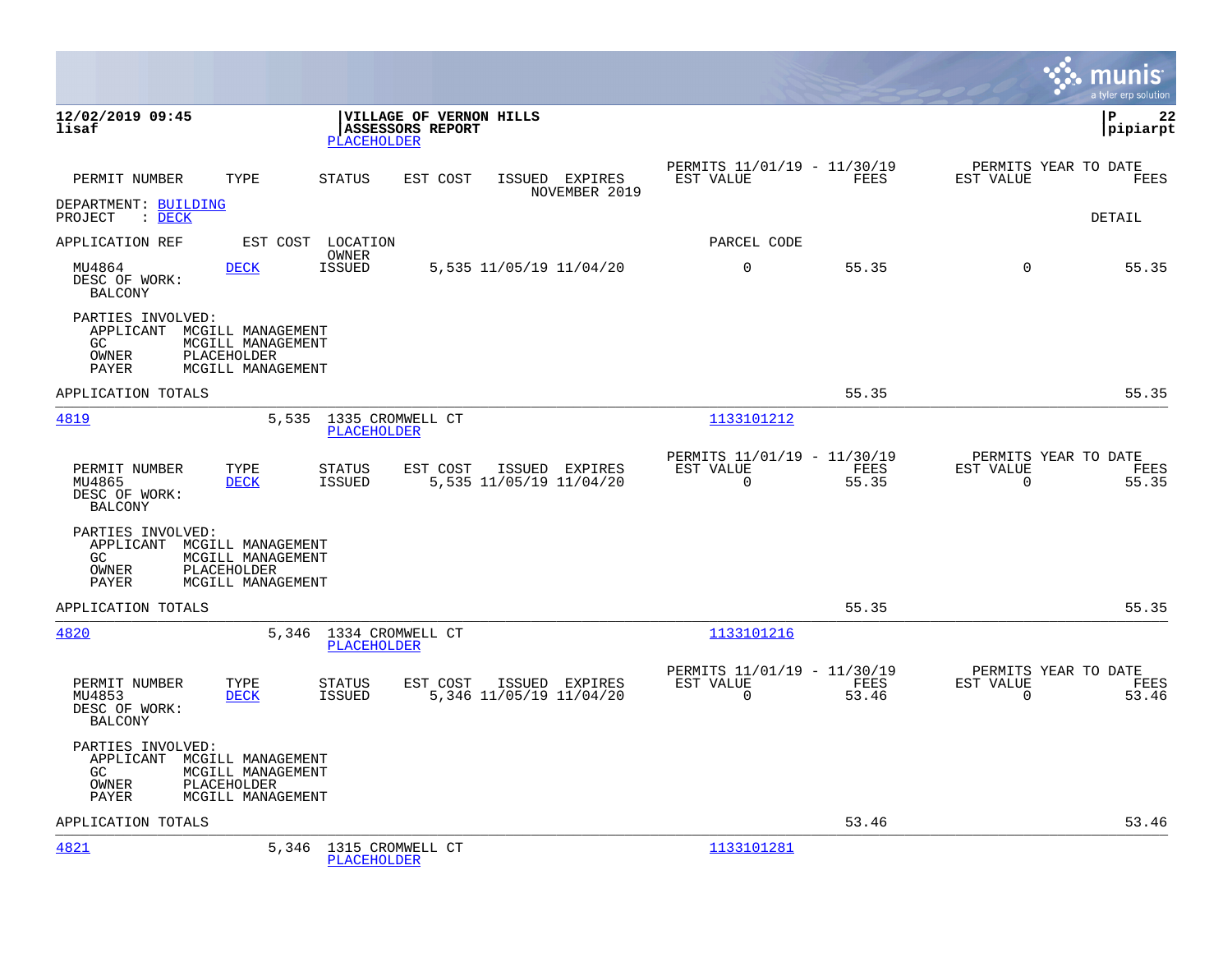|                                                                                                                                                                       |                                                                                           | munis<br>a tyler erp solution                     |
|-----------------------------------------------------------------------------------------------------------------------------------------------------------------------|-------------------------------------------------------------------------------------------|---------------------------------------------------|
| 12/02/2019 09:45<br><b>VILLAGE OF VERNON HILLS</b><br>lisaf<br><b>ASSESSORS REPORT</b>                                                                                |                                                                                           | ΙP<br>23<br> pipiarpt                             |
| PERMIT NUMBER<br>TYPE<br><b>STATUS</b><br>EST COST<br>ISSUED                                                                                                          | PERMITS 11/01/19 - 11/30/19<br>EST VALUE<br>FEES<br>EST VALUE<br>EXPIRES<br>NOVEMBER 2019 | PERMITS YEAR TO DATE<br>FEES                      |
| DEPARTMENT: BUILDING<br>PROJECT<br>$\therefore$ DECK                                                                                                                  |                                                                                           | DETAIL                                            |
| APPLICATION REF<br>EST COST LOCATION<br>OWNER                                                                                                                         | PARCEL CODE                                                                               |                                                   |
| MU4854<br><b>ISSUED</b><br>5,346 11/05/19 11/04/20<br><b>DECK</b><br>DESC OF WORK:<br><b>BALCONY</b>                                                                  | $\mathbf 0$<br>53.46                                                                      | 53.46<br>$\Omega$                                 |
| PARTIES INVOLVED:<br>APPLICANT<br>MCGILL MANAGEMENT<br>GC<br>MCGILL MANAGEMENT<br>OWNER<br>PLACEHOLDER<br>PAYER<br>MCGILL MANAGEMENT                                  |                                                                                           |                                                   |
| APPLICATION TOTALS                                                                                                                                                    | 53.46                                                                                     | 53.46                                             |
| 4822<br>5,346<br>1325 CROMWELL CT<br><b>PLACEHOLDER</b>                                                                                                               | 1133101368                                                                                |                                                   |
| PERMIT NUMBER<br>TYPE<br><b>STATUS</b><br>EST COST<br>ISSUED EXPIRES<br>5,346 11/05/19 11/04/20<br>MU4855<br>ISSUED<br><b>DECK</b><br>DESC OF WORK:<br><b>BALCONY</b> | PERMITS 11/01/19 - 11/30/19<br>EST VALUE<br>FEES<br>EST VALUE<br>53.46<br>0               | PERMITS YEAR TO DATE<br>FEES<br>53.46<br>$\Omega$ |
| PARTIES INVOLVED:<br>APPLICANT<br>MCGILL MANAGEMENT<br>GC<br>MCGILL MANAGEMENT<br>OWNER<br>PLACEHOLDER<br>PAYER<br>MCGILL MANAGEMENT                                  |                                                                                           |                                                   |
| APPLICATION TOTALS<br>PROJECT TOTALS                                                                                                                                  | 53.46<br>$\Omega$<br>603.18                                                               | 53.46<br>603.18<br>$\Omega$                       |

 $\mathcal{L}^{\text{max}}$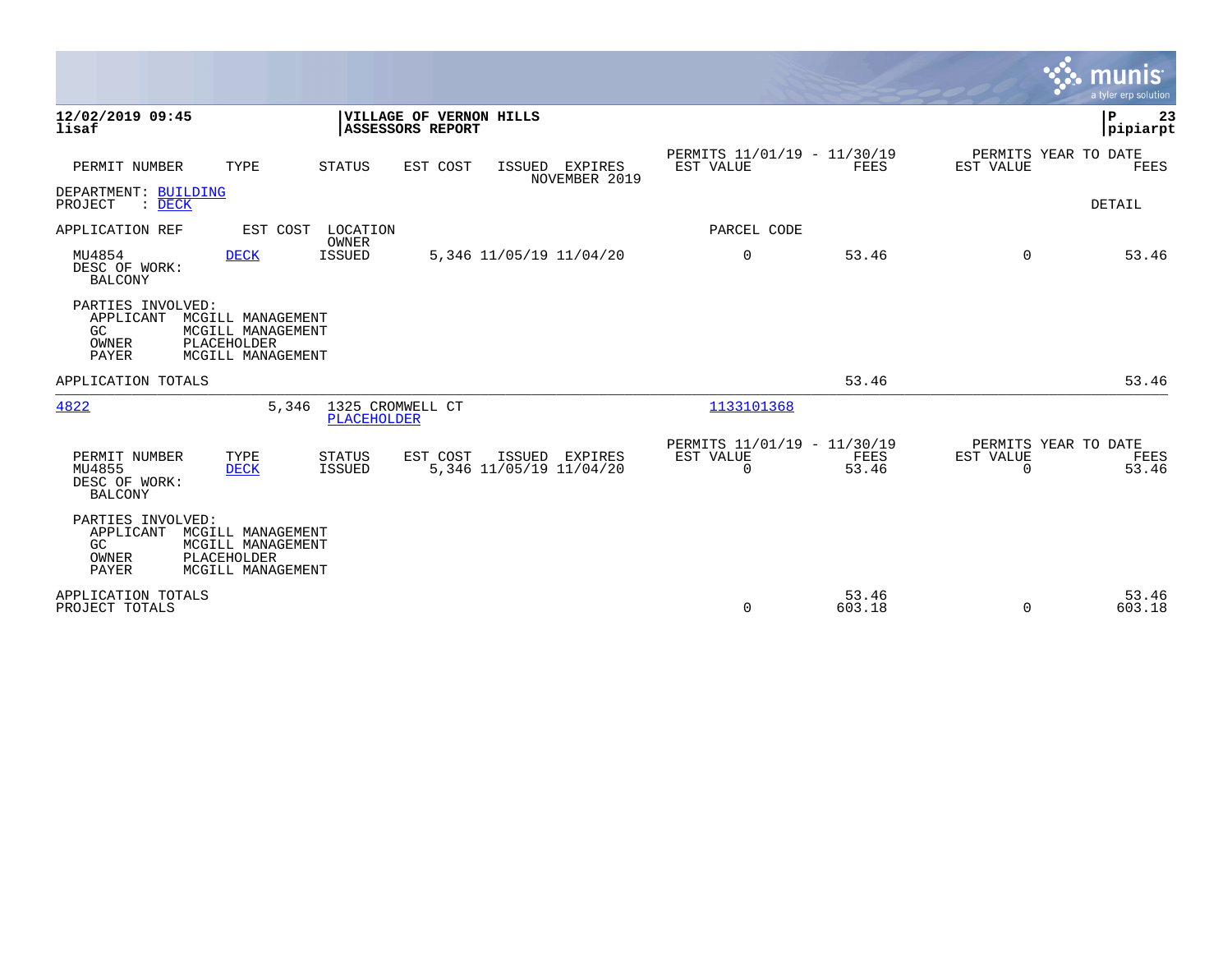|                                                                                        |                                                                                                                               |                   |                                                                                                              |               |                                                                    |                  |           | <b>munis</b><br>a tyler erp solution   |
|----------------------------------------------------------------------------------------|-------------------------------------------------------------------------------------------------------------------------------|-------------------|--------------------------------------------------------------------------------------------------------------|---------------|--------------------------------------------------------------------|------------------|-----------|----------------------------------------|
| 12/02/2019 09:45<br>lisaf<br>DEPARTMENT: BUILDING                                      |                                                                                                                               | ASSESSORS REPORT  | VILLAGE OF VERNON HILLS                                                                                      | NOVEMBER 2019 |                                                                    |                  |           | ∣P<br>24<br> pipiarpt                  |
| PROJECT<br>APPLICATION REF                                                             | : ELEVATOR<br>EST COST                                                                                                        | LOCATION<br>OWNER |                                                                                                              |               | PARCEL CODE                                                        |                  |           | DETAIL                                 |
| 4739<br>PERMIT NUMBER<br>MU4918<br>DESC OF WORK:<br>PARTIES INVOLVED:                  | 29,240<br>TYPE<br><b>ELEVATOR</b><br>INSTALLATION OF A DUMB WAITER                                                            | STATUS<br>ISSUED  | 145 NORTH MILWAUKEE AVE<br>HCP HB2 PARK @ VERNON HILLS LLC<br>EST COST<br>ISSUED<br>29,240 11/18/19 11/17/20 | EXPIRES       | 1503301025<br>PERMITS 11/01/19 - 11/30/19<br>EST VALUE<br>$\Omega$ | FEES<br>692.40   | EST VALUE | PERMITS YEAR TO DATE<br>FEES<br>692.40 |
| APPLICANT<br>GC.<br>OCCUPANT<br>OWNER<br>PAYER<br>APPLICATION TOTALS<br>PROJECT TOTALS | EXTENDED HOME SERVICES<br>EXTENDED HOME SERVICES<br>BROOKDALE OF<br>HCP HB2 PARK @ VERNON HILLS LLC<br>EXTENDED HOME SERVICES | VERNON HILLS      |                                                                                                              |               | 0                                                                  | 692.40<br>692.40 |           | 692.40<br>692.40                       |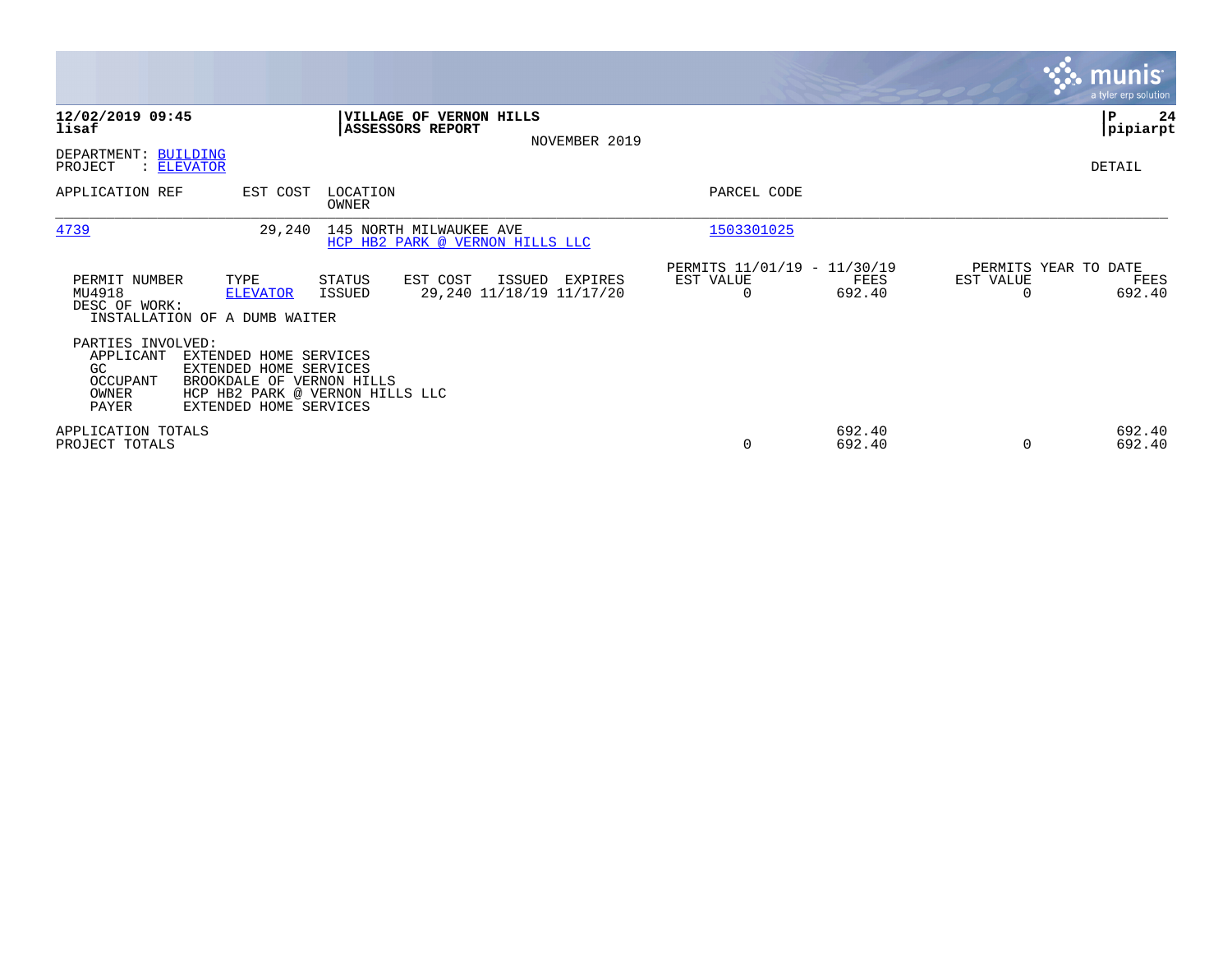|                                                                                                                                                    |                                                                                                                                           |                                                                          | munis<br>a tyler erp solution                                     |
|----------------------------------------------------------------------------------------------------------------------------------------------------|-------------------------------------------------------------------------------------------------------------------------------------------|--------------------------------------------------------------------------|-------------------------------------------------------------------|
| 12/02/2019 09:45<br>lisaf                                                                                                                          | VILLAGE OF VERNON HILLS<br><b>ASSESSORS REPORT</b><br>NOVEMBER 2019                                                                       |                                                                          | 25<br>P<br> pipiarpt                                              |
| DEPARTMENT: BUILDING<br>PROJECT<br>: FENCE                                                                                                         |                                                                                                                                           |                                                                          | DETAIL                                                            |
| APPLICATION REF<br>EST COST                                                                                                                        | LOCATION<br>OWNER                                                                                                                         | PARCEL CODE                                                              |                                                                   |
| 4640<br>3,735                                                                                                                                      | 218 LASALLE ST<br>TREVOR BENSON                                                                                                           | 1509302004                                                               |                                                                   |
| TYPE<br>PERMIT NUMBER<br>MU4878<br><b>FENCE</b><br>DESC OF WORK:<br>FENCE INSTALL                                                                  | EST COST<br>ISSUED EXPIRES<br>STATUS<br>3,735 11/08/19 11/15/20<br>ISSUED                                                                 | PERMITS 11/01/19 - 11/30/19<br>EST VALUE<br>FEES<br>$\mathbf 0$<br>50.00 | PERMITS YEAR TO DATE<br>EST VALUE<br>FEES<br>$\mathbf 0$<br>50.00 |
| PARTIES INVOLVED:<br>APPLICANT<br>ARTEAGA FENCE<br>FENCE<br>ARTEAGA FENCE<br>GC<br>ARTEAGA FENCE<br>OWNER<br>TREVOR BENSON                         |                                                                                                                                           |                                                                          |                                                                   |
| APPLICATION TOTALS                                                                                                                                 |                                                                                                                                           | 50.00                                                                    | 50.00                                                             |
| 4704<br>5,280                                                                                                                                      | 313 RICHMOND PL<br><b>CARL OLSON</b>                                                                                                      | 1508405002                                                               |                                                                   |
| PERMIT NUMBER<br>TYPE<br>MU4888<br><b>FENCE</b><br>DESC OF WORK:<br>FENCE                                                                          | EST COST<br><b>STATUS</b><br>ISSUED EXPIRES<br>5,280 11/11/19 11/25/20<br>ISSUED                                                          | PERMITS 11/01/19 - 11/30/19<br>EST VALUE<br>FEES<br>$\mathbf 0$<br>52.80 | PERMITS YEAR TO DATE<br>EST VALUE<br>FEES<br>$\mathbf 0$<br>52.80 |
| PARTIES INVOLVED:<br>APPLICANT ASPEN FENCE<br>FENCE<br><b>ASPEN FENCE</b><br>GC<br>CARL OLSON<br>OWNER<br>CARL OLSON<br><b>PAYER</b><br>CARL OLSON |                                                                                                                                           |                                                                          |                                                                   |
| APPLICATION TOTALS                                                                                                                                 |                                                                                                                                           | 52.80                                                                    | 52.80                                                             |
| 4777<br>4,000                                                                                                                                      | 410 RIVER GROVE LN<br>SHU WANG & LU GAN                                                                                                   | 1516206005                                                               |                                                                   |
| PERMIT NUMBER<br>TYPE<br>MU4908<br><b>FENCE</b><br>DESC OF WORK:                                                                                   | STATUS<br>EST COST<br>ISSUED EXPIRES<br>4,000 11/15/19 11/20/20<br>ISSUED<br>INSTALLING 151' OF 6' H SHADOW BOX MATCHING NEIGHBOR'S FENCE | PERMITS 11/01/19 - 11/30/19<br>EST VALUE<br>FEES<br>0<br>50.00           | PERMITS YEAR TO DATE<br>EST VALUE<br>FEES<br>$\mathbf 0$<br>50.00 |
| PARTIES INVOLVED:<br>FENCE<br>THE NORTH FENCE<br>GC<br>THE NORTH FENCE<br>OWNER<br>SHU WANG & LU GAN<br>PAYER<br>THE NORTH FENCE                   |                                                                                                                                           |                                                                          |                                                                   |
| APPLICATION TOTALS                                                                                                                                 |                                                                                                                                           | 50.00                                                                    | 50.00                                                             |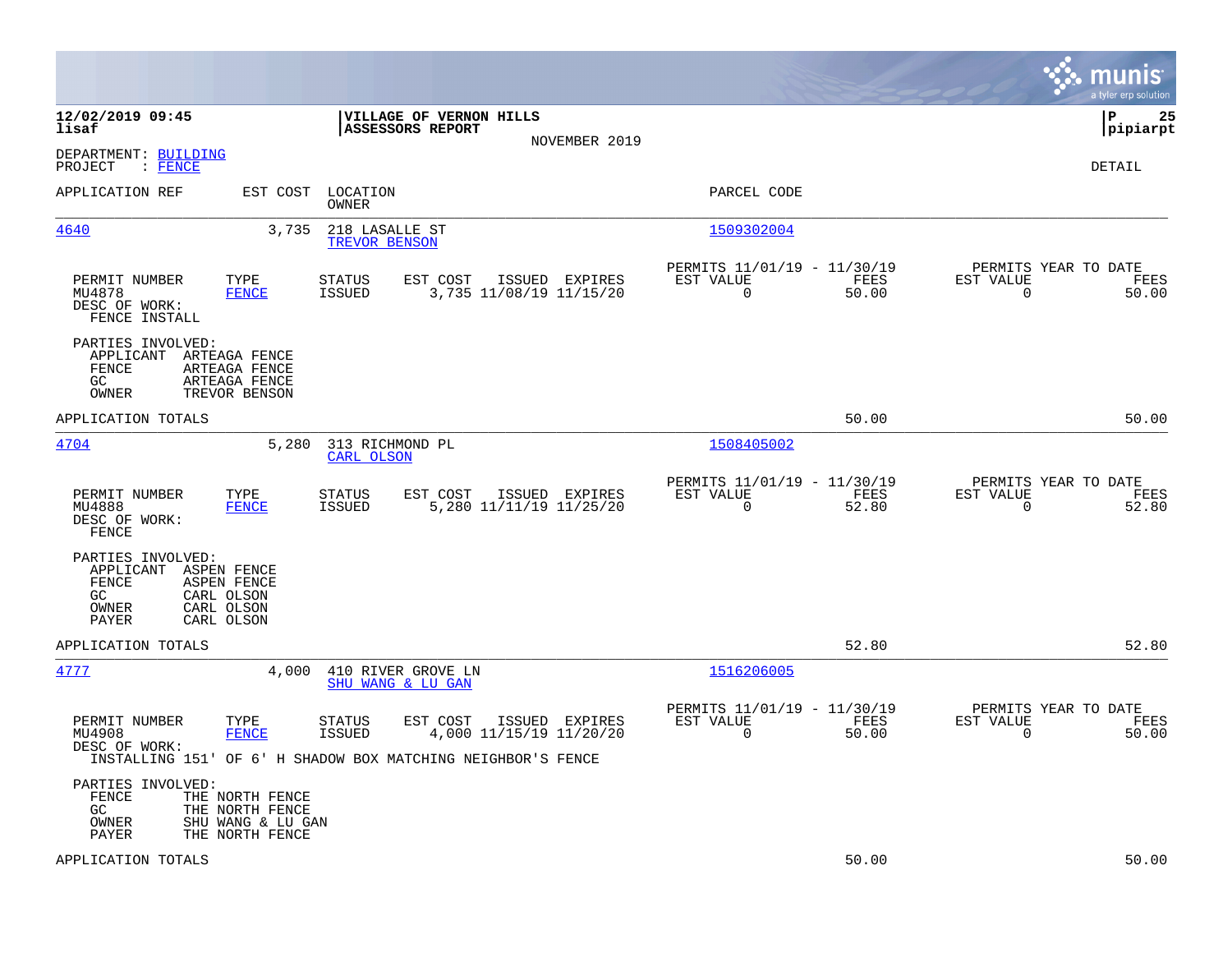|                                                                                                                                                                                             |                                                                                         |                                                                          | munis<br>a tyler erp solution                                     |
|---------------------------------------------------------------------------------------------------------------------------------------------------------------------------------------------|-----------------------------------------------------------------------------------------|--------------------------------------------------------------------------|-------------------------------------------------------------------|
| 12/02/2019 09:45<br>lisaf                                                                                                                                                                   | VILLAGE OF VERNON HILLS<br>ASSESSORS REPORT<br>NOVEMBER 2019                            |                                                                          | lР<br>26<br> pipiarpt                                             |
| DEPARTMENT: BUILDING<br>PROJECT<br>$\therefore$ FENCE                                                                                                                                       |                                                                                         |                                                                          | <b>DETAIL</b>                                                     |
| APPLICATION REF                                                                                                                                                                             | EST COST LOCATION<br><b>OWNER</b>                                                       | PARCEL CODE                                                              |                                                                   |
| 4798                                                                                                                                                                                        | 2,500<br>224 ALEXANDRIA DR<br>PAOLO & ANGELA STEFANI                                    | 1505405009                                                               |                                                                   |
| PERMIT NUMBER<br>TYPE<br>MU4845<br><b>FENCE</b><br>DESC OF WORK:<br>FENCE REPLACE                                                                                                           | EST COST<br><b>STATUS</b><br>ISSUED EXPIRES<br><b>ISSUED</b><br>2,500 11/04/19 11/25/20 | PERMITS 11/01/19 - 11/30/19<br>EST VALUE<br>FEES<br>0<br>50.00           | PERMITS YEAR TO DATE<br>EST VALUE<br>FEES<br>0<br>50.00           |
| PARTIES INVOLVED:<br>APPLICANT<br>PAOLO & ANGELA STEFANI<br>FENCE<br>GOLDEN FENCE INC<br>PAOLO & ANGELA STEFANI<br>GC<br>PAOLO & ANGELA STEFANI<br>OWNER<br>PAYER<br>PAOLO & ANGELA STEFANI |                                                                                         |                                                                          |                                                                   |
| APPLICATION TOTALS                                                                                                                                                                          |                                                                                         | 50.00                                                                    | 50.00                                                             |
| 4806                                                                                                                                                                                        | 3,350<br>301 APOLLO CT<br><b>ADEM TAHIRI</b>                                            | 1505427006                                                               |                                                                   |
| TYPE<br>PERMIT NUMBER<br>MU4947<br><b>FENCE</b><br>DESC OF WORK:<br>FENCE REPLACEMENT                                                                                                       | <b>STATUS</b><br>EST COST<br>ISSUED EXPIRES<br><b>ISSUED</b><br>3,350 11/25/19 11/24/20 | PERMITS 11/01/19 - 11/30/19<br>EST VALUE<br>FEES<br>$\mathbf 0$<br>50.00 | PERMITS YEAR TO DATE<br>EST VALUE<br>FEES<br>$\mathbf 0$<br>50.00 |
| PARTIES INVOLVED:<br>ADEM TAHIRI<br>APPLICANT<br>FENCE<br>THE NORTH FENCE<br>GC<br>THE NORTH FENCE<br>OWNER<br>ADEM TAHIRI                                                                  |                                                                                         |                                                                          |                                                                   |
| APPLICATION TOTALS                                                                                                                                                                          |                                                                                         | 50.00                                                                    | 50.00                                                             |
| 4814                                                                                                                                                                                        | 6,000<br>106 ALEXANDRIA DR<br>RYAN MILLER & HELEN MILLER                                | 1505405053                                                               |                                                                   |
| PERMIT NUMBER<br>TYPE<br>MU4906<br><b>FENCE</b><br>DESC OF WORK:<br>REPLACING FENCE WITH NEW WOOD FENCE                                                                                     | <b>STATUS</b><br>EST COST<br>ISSUED EXPIRES<br><b>ISSUED</b><br>6,000 11/14/19 11/18/20 | PERMITS 11/01/19 - 11/30/19<br>EST VALUE<br>FEES<br>$\Omega$<br>60.00    | PERMITS YEAR TO DATE<br>EST VALUE<br>FEES<br>$\Omega$<br>60.00    |
| PARTIES INVOLVED:<br>APPLICANT<br>EXPERT FENCE<br>FENCE<br>EXPERT FENCE<br>GC<br>EXPERT FENCE<br>OWNER                                                                                      | RYAN MILLER & HELEN MILLER                                                              |                                                                          |                                                                   |
| APPLICATION TOTALS                                                                                                                                                                          |                                                                                         | 60.00                                                                    | 60.00                                                             |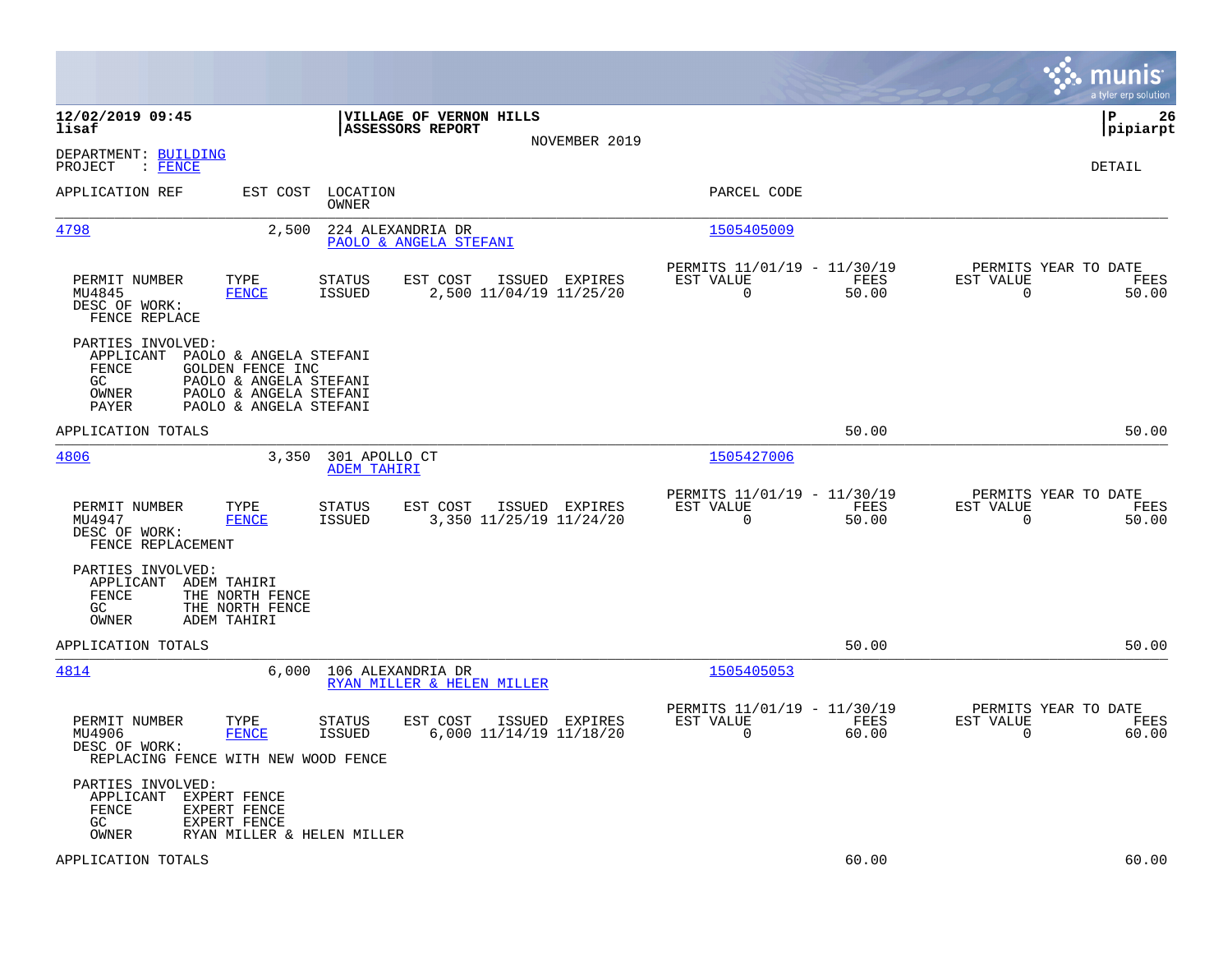|                                                                 |                                                                                                                |                   |                                             |        |                                    |                                                      |                 |           | <b>munis</b><br>a tyler erp solution  |
|-----------------------------------------------------------------|----------------------------------------------------------------------------------------------------------------|-------------------|---------------------------------------------|--------|------------------------------------|------------------------------------------------------|-----------------|-----------|---------------------------------------|
| 12/02/2019 09:45<br>lisaf<br>DEPARTMENT: BUILDING               |                                                                                                                |                   | VILLAGE OF VERNON HILLS<br>ASSESSORS REPORT |        | NOVEMBER 2019                      |                                                      |                 |           | ∣P<br>27<br> pipiarpt                 |
| PROJECT<br>: FENCE<br>APPLICATION REF                           | EST COST                                                                                                       | LOCATION<br>OWNER |                                             |        |                                    | PARCEL CODE                                          |                 |           | DETAIL                                |
| 4851                                                            | 1,800                                                                                                          | 235 LASALLE ST    | VLADIMIR SOLOMAKHA                          |        |                                    | 1509308014                                           |                 |           |                                       |
| PERMIT NUMBER<br>MU4937<br>DESC OF WORK:<br>FENCE               | TYPE<br><b>FENCE</b>                                                                                           | STATUS<br>ISSUED  | EST COST                                    | ISSUED | EXPIRES<br>1,800 11/21/19 11/20/20 | PERMITS 11/01/19 - 11/30/19<br>EST VALUE<br>$\Omega$ | FEES<br>50.00   | EST VALUE | PERMITS YEAR TO DATE<br>FEES<br>50.00 |
| PARTIES INVOLVED:<br>APPLICANT<br>FENCE<br>GC<br>OWNER<br>PAYER | VLADIMIR SOLOMAKHA<br>PEERLESS FENCE GROUP<br>PEERLESS FENCE GROUP<br>VLADIMIR SOLOMAKHA<br>VLADIMIR SOLOMAKHA |                   |                                             |        |                                    |                                                      |                 |           |                                       |
| APPLICATION TOTALS<br>PROJECT TOTALS                            |                                                                                                                |                   |                                             |        |                                    | 0                                                    | 50.00<br>362.80 | $\Omega$  | 50.00<br>362.80                       |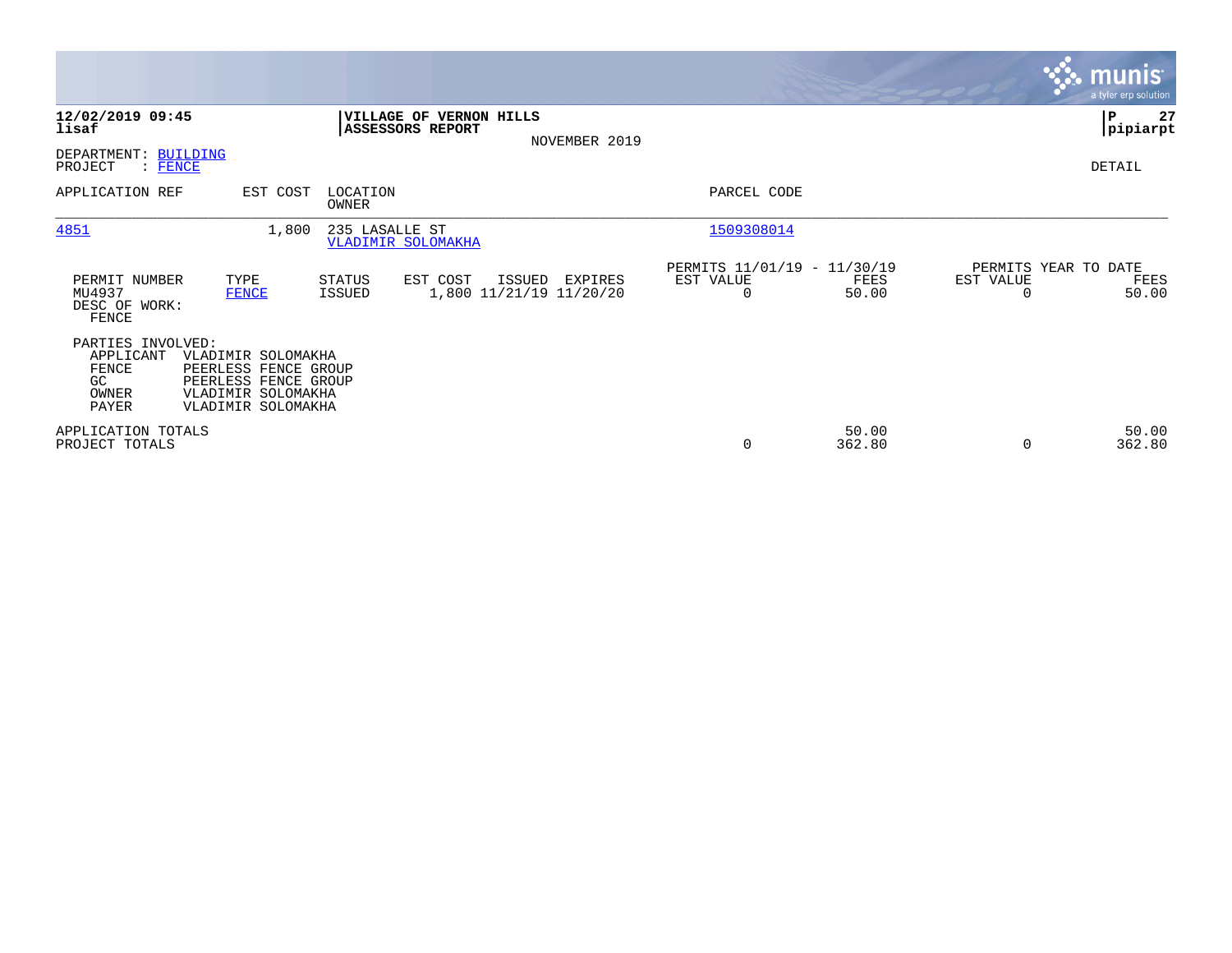|                                                                                                                                                                                                                                 |                                                                                              |                                                                          | munis<br>a tyler erp solution                                      |
|---------------------------------------------------------------------------------------------------------------------------------------------------------------------------------------------------------------------------------|----------------------------------------------------------------------------------------------|--------------------------------------------------------------------------|--------------------------------------------------------------------|
| 12/02/2019 09:45<br>lisaf                                                                                                                                                                                                       | VILLAGE OF VERNON HILLS<br>ASSESSORS REPORT                                                  |                                                                          | ΙP<br>28<br> pipiarpt                                              |
| DEPARTMENT: BUILDING<br>PROJECT<br>: FIRE ALARM                                                                                                                                                                                 | NOVEMBER 2019                                                                                |                                                                          | DETAIL                                                             |
| APPLICATION REF<br>EST COST                                                                                                                                                                                                     | LOCATION<br>OWNER                                                                            | PARCEL CODE                                                              |                                                                    |
| 4510<br>53,410                                                                                                                                                                                                                  | 145 NORTH MILWAUKEE AVE<br>HCP HB2 PARK @ VERNON HILLS LLC                                   | 1503301025                                                               |                                                                    |
| PERMIT NUMBER<br>TYPE<br>MU4914<br>DESC OF WORK:<br>FIRE ALARM                                                                                                                                                                  | EST COST<br>ISSUED EXPIRES<br><b>STATUS</b><br>53,410 11/15/19 11/14/20<br>FIRE ALARM ISSUED | PERMITS 11/01/19 - 11/30/19<br>EST VALUE<br>FEES<br>$\Omega$<br>1,694.10 | PERMITS YEAR TO DATE<br>EST VALUE<br>FEES<br>$\Omega$<br>1,694.10  |
| PARTIES INVOLVED:<br>ALARM<br>RELIABLE FIRE & SECURITY<br>APPLICANT<br>RELIABLE FIRE & SECURITY<br>GC<br>RELIABLE FIRE & SECURITY<br><b>OCCUPANT</b><br>BROOKDALE OF VERNON HILLS<br>OWNER<br>PAYER<br>RELIABLE FIRE & SECURITY | HCP HB2 PARK @ VERNON HILLS LLC                                                              |                                                                          |                                                                    |
| APPLICATION TOTALS                                                                                                                                                                                                              |                                                                                              | 1,694.10                                                                 | 1,694.10                                                           |
| 4626<br>1,920                                                                                                                                                                                                                   | 700 NORTH DEERPATH DR C<br>EOUITRUST LIFE INSURANCE COMPANY                                  | 1505211002                                                               |                                                                    |
| PERMIT NUMBER<br>TYPE<br>MU4920<br>DESC OF WORK:<br>FIRE ALARM                                                                                                                                                                  | <b>STATUS</b><br>EST COST<br>ISSUED EXPIRES<br>1,920 11/18/19 11/17/20<br>FIRE ALARM ISSUED  | PERMITS 11/01/19 - 11/30/19<br>EST VALUE<br>FEES<br>0<br>290.00          | PERMITS YEAR TO DATE<br>EST VALUE<br>FEES<br>$\mathbf 0$<br>290.00 |
| PARTIES INVOLVED:<br>ALARM<br>DETECTION SYSTEMS<br>APPLICANT<br>DETECTION SYSTEMS<br>GC.<br>DETECTION SYSTEMS<br><b>OCCUPANT</b><br>HARMON BECKER AUTO IND<br>OWNER<br>PLUMBER<br>DETECTION SYSTEMS                             | EQUITRUST LIFE INSURANCE COMPANY                                                             |                                                                          |                                                                    |
| APPLICATION TOTALS                                                                                                                                                                                                              |                                                                                              | 290.00                                                                   | 290.00                                                             |
| 4749<br>1,000                                                                                                                                                                                                                   | 3 WEST HAWTHORN PKY 290<br>HAMILTON PARTNERS INC                                             | 1132415011                                                               |                                                                    |
| PERMIT NUMBER<br>TYPE<br>MU4856<br>DESC OF WORK:<br>FIRE ALARM                                                                                                                                                                  | <b>STATUS</b><br>EST COST<br>ISSUED EXPIRES<br>1,000 11/05/19 11/04/20<br>FIRE ALARM ISSUED  | PERMITS 11/01/19 - 11/30/19<br>EST VALUE<br>FEES<br>$\Omega$<br>295.00   | PERMITS YEAR TO DATE<br>EST VALUE<br>FEES<br>$\Omega$<br>295.00    |
| PARTIES INVOLVED:<br>ALARM<br>CONNOR ELECTRIC<br>APPLICANT<br>CONNOR ELECTRIC<br>GC<br>CONNOR ELECTRIC                                                                                                                          |                                                                                              |                                                                          |                                                                    |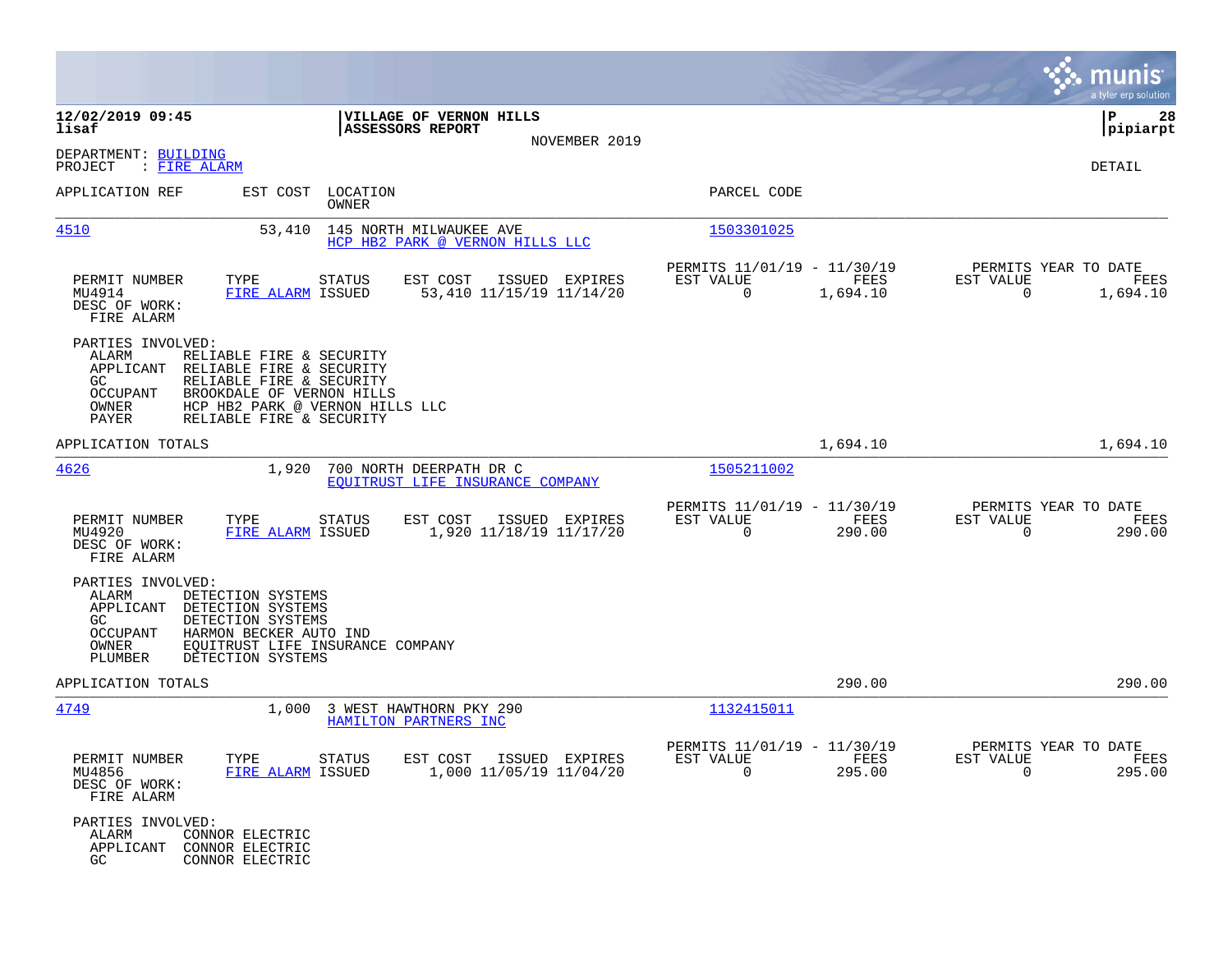|                                                                                         |                                                                                                                                                                                                             |                                                  |                                     |                |                                                         |                |                                               | munis<br>a tyler erp solution |
|-----------------------------------------------------------------------------------------|-------------------------------------------------------------------------------------------------------------------------------------------------------------------------------------------------------------|--------------------------------------------------|-------------------------------------|----------------|---------------------------------------------------------|----------------|-----------------------------------------------|-------------------------------|
| 12/02/2019 09:45<br>lisaf                                                               |                                                                                                                                                                                                             | ASSESSORS REPORT                                 | VILLAGE OF VERNON HILLS             | NOVEMBER 2019  |                                                         |                |                                               | l P<br>29<br> pipiarpt        |
| DEPARTMENT: BUILDING<br>PROJECT                                                         | : FIRE ALARM                                                                                                                                                                                                |                                                  |                                     |                |                                                         |                |                                               | <b>DETAIL</b>                 |
| APPLICATION REF                                                                         |                                                                                                                                                                                                             | EST COST LOCATION<br>OWNER                       |                                     |                | PARCEL CODE                                             |                |                                               |                               |
| OWNER<br><b>PAYER</b>                                                                   | HAMILTON PARTNERS INC<br>CONNOR ELECTRIC                                                                                                                                                                    |                                                  |                                     |                |                                                         |                |                                               |                               |
| APPLICATION TOTALS                                                                      |                                                                                                                                                                                                             |                                                  |                                     |                |                                                         | 295.00         |                                               | 295.00                        |
| 4764                                                                                    | 7,300                                                                                                                                                                                                       | REGENCY CENTERS                                  | 901 NORTH MILWAUKEE AVENUE 300      |                | 1134302008                                              |                |                                               |                               |
| PERMIT NUMBER<br>MU4872<br>DESC OF WORK:<br>FIRE ALARM                                  | TYPE<br>FIRE ALARM ISSUED                                                                                                                                                                                   | STATUS                                           | EST COST<br>7,300 11/07/19 11/06/20 | ISSUED EXPIRES | PERMITS 11/01/19 - 11/30/19<br>EST VALUE<br>$\mathbf 0$ | FEES<br>345.00 | PERMITS YEAR TO DATE<br>EST VALUE<br>$\Omega$ | FEES<br>345.00                |
| PARTIES INVOLVED:<br>ALARM<br>APPLICANT<br>GC.<br><b>OCCUPANT</b><br>OWNER<br>PAYER     | SIEMENS INDUSTRY INC<br>MIDWEST CONSTRUCTION PARTNERS<br>MIDWEST CONSTRUCTION PARTNERS<br>WEST ELM<br>REGENCY CENTERS<br>MIDWEST CONSTRUCTION PARTNERS                                                      |                                                  |                                     |                |                                                         |                |                                               |                               |
| APPLICATION TOTALS                                                                      |                                                                                                                                                                                                             |                                                  |                                     |                |                                                         | 345.00         |                                               | 345.00                        |
| 4794                                                                                    |                                                                                                                                                                                                             | NEW CENTURY TOWN LLC                             | 3,654 1000 NORTH BUTTERFIELD RD     |                | 1132300046                                              |                |                                               |                               |
| PERMIT NUMBER<br>MU4871<br>DESC OF WORK:<br>FIRE ALARM PANEL                            | TYPE<br>FIRE ALARM ISSUED                                                                                                                                                                                   | <b>STATUS</b>                                    | EST COST<br>3,654 11/07/19 11/06/20 | ISSUED EXPIRES | PERMITS 11/01/19 - 11/30/19<br>EST VALUE<br>$\Omega$    | FEES<br>325.00 | PERMITS YEAR TO DATE<br>EST VALUE<br>$\Omega$ | FEES<br>325.00                |
| PARTIES INVOLVED:<br>ALARM<br>APPLICANT<br>GC.<br><b>OWNER</b><br><b>PAYER</b><br>PAYER | JOHNSON CONTROLS SECURITY SOLUTIONS<br>JOHNSON CONTROLS SECURITY SOLUTIONS<br>MANAGEMENT/MARKETING SERVICES<br>NEW CENTURY TOWN LLC<br>JOHNSON CONTROLS SECURITY SOLUTIONS<br>MANAGEMENT/MARKETING SERVICES |                                                  |                                     |                |                                                         |                |                                               |                               |
| APPLICATION TOTALS                                                                      |                                                                                                                                                                                                             |                                                  |                                     |                |                                                         | 325.00         |                                               | 325.00                        |
| 4804                                                                                    |                                                                                                                                                                                                             | 5,000 445 EAST TOWNLINE RD B<br>MAMOM POWERS, JR |                                     |                | 1504201008                                              |                |                                               |                               |
| PERMIT NUMBER<br>MU4869<br>DESC OF WORK:<br>FIRE ALARM                                  | TYPE<br>FIRE ALARM ISSUED                                                                                                                                                                                   | <b>STATUS</b>                                    | EST COST<br>5,000 11/06/19 11/05/20 | ISSUED EXPIRES | PERMITS 11/01/19 - 11/30/19<br>EST VALUE<br>$\Omega$    | FEES<br>345.00 | PERMITS YEAR TO DATE<br>EST VALUE<br>$\Omega$ | FEES<br>345.00                |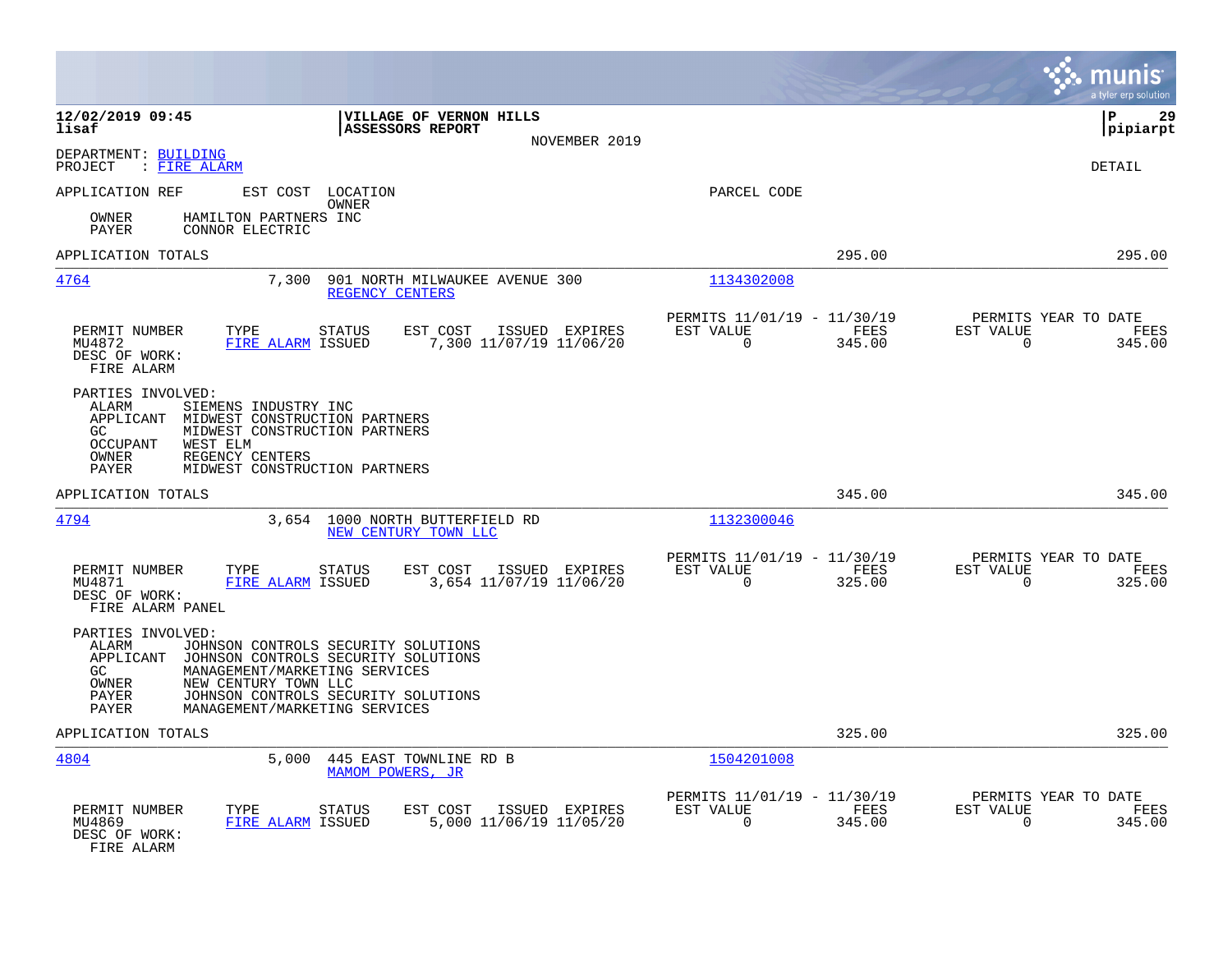|                                                                                                                                                                                                                                         |                                                                                                                                                                                |                                                      |                    | <b>munis</b><br>a tyler erp solution                                |    |
|-----------------------------------------------------------------------------------------------------------------------------------------------------------------------------------------------------------------------------------------|--------------------------------------------------------------------------------------------------------------------------------------------------------------------------------|------------------------------------------------------|--------------------|---------------------------------------------------------------------|----|
| 12/02/2019 09:45<br>lisaf                                                                                                                                                                                                               | VILLAGE OF VERNON HILLS<br>ASSESSORS REPORT<br>NOVEMBER 2019                                                                                                                   |                                                      |                    | P<br> pipiarpt                                                      | 30 |
| DEPARTMENT: BUILDING<br>PROJECT<br>: FIRE ALARM                                                                                                                                                                                         |                                                                                                                                                                                |                                                      |                    | DETAIL                                                              |    |
| APPLICATION REF<br>EST COST<br>PARTIES INVOLVED:<br>ALARM<br>FIRE & SECURITY SERVICES<br>APPLICANT<br>FIRE & SECURITY SERVICES<br>GC<br>FIRE & SECURITY SERVICES<br>HIGH QUALITY NAILS AND SPA<br>OCCUPANT<br>OWNER<br>MAMOM POWERS, JR | LOCATION<br>OWNER                                                                                                                                                              | PARCEL CODE                                          |                    |                                                                     |    |
| APPLICATION TOTALS                                                                                                                                                                                                                      |                                                                                                                                                                                |                                                      | 345.00             | 345.00                                                              |    |
| 4833<br>8,987                                                                                                                                                                                                                           | 330 CORPORATE WOODS PARKWAY<br>CORPORATE WOODS ASSOCIATES LLC                                                                                                                  | 1509401017                                           |                    |                                                                     |    |
| PERMIT NUMBER<br>TYPE<br>MU4950<br>FIRE ALARM ISSUED<br>DESC OF WORK:<br>FIRE ALARM                                                                                                                                                     | <b>STATUS</b><br>EST COST<br>ISSUED EXPIRES<br>8,987 11/26/19 11/25/20                                                                                                         | PERMITS 11/01/19 - 11/30/19<br>EST VALUE<br>$\Omega$ | FEES<br>408.87     | PERMITS YEAR TO DATE<br>EST VALUE<br>FEES<br>408.87<br><sup>0</sup> |    |
| PARTIES INVOLVED:<br>ALARM<br>APPLICANT<br>GC<br>OCCUPANT<br>AMSINO HEALTHCASE (USA) INC<br>OWNER<br><b>PAYER</b>                                                                                                                       | JOHNSON CONTROLS FIRE PROTECTION<br>JOHNSON CONTROLS FIRE PROTECTION<br>JOHNSON CONTROLS FIRE PROTECTION<br>CORPORATE WOODS ASSOCIATES LLC<br>JOHNSON CONTROLS FIRE PROTECTION |                                                      |                    |                                                                     |    |
| APPLICATION TOTALS<br>PROJECT TOTALS                                                                                                                                                                                                    |                                                                                                                                                                                | 0                                                    | 408.87<br>3,702.97 | 408.87<br>3,702.97<br>$\Omega$                                      |    |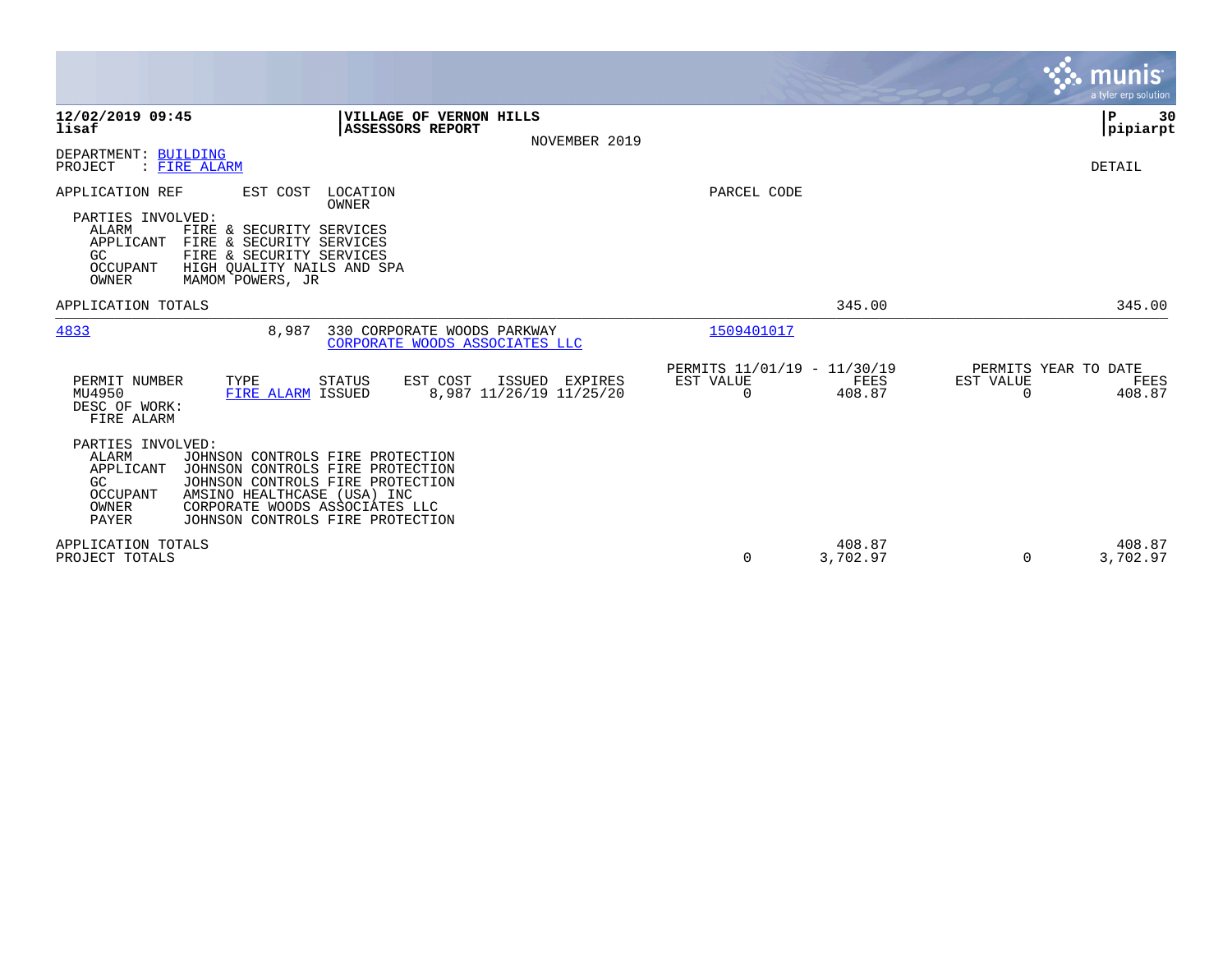|                                                                                                                                                                                                                                            |                                                                                  |                                                                           | munis<br>a tyler erp solution                                   |
|--------------------------------------------------------------------------------------------------------------------------------------------------------------------------------------------------------------------------------------------|----------------------------------------------------------------------------------|---------------------------------------------------------------------------|-----------------------------------------------------------------|
| 12/02/2019 09:45<br>lisaf                                                                                                                                                                                                                  | VILLAGE OF VERNON HILLS<br><b>ASSESSORS REPORT</b>                               |                                                                           | 31<br>IΡ<br> pipiarpt                                           |
| DEPARTMENT: BUILDING<br>PROJECT<br>: FIRE SPRINKLER                                                                                                                                                                                        | NOVEMBER 2019                                                                    |                                                                           | DETAIL                                                          |
| APPLICATION REF<br>EST COST                                                                                                                                                                                                                | LOCATION<br>OWNER                                                                | PARCEL CODE                                                               |                                                                 |
| 3979<br>16,716                                                                                                                                                                                                                             | 863 NORTH MILWAUKEE AVENUE 900<br>PLACEHOLDER                                    | 1134302008                                                                |                                                                 |
| PERMIT NUMBER<br>TYPE<br>MU4250<br><b>FIRE SPR</b><br>DESC OF WORK:<br>FIRE SPRINKLERS                                                                                                                                                     | STATUS<br>EST COST<br>ISSUED EXPIRES<br>16,716 11/21/19 11/20/20<br>COMPLT       | PERMITS 11/01/19 - 11/30/19<br>EST VALUE<br>FEES<br>$\mathbf 0$<br>505.16 | PERMITS YEAR TO DATE<br>EST VALUE<br>FEES<br>$\Omega$<br>505.16 |
| PARTIES INVOLVED:<br>APPLICANT ABSOLUTE FIRE PROTECTION<br>FIRE SPRIN ABSOLUTE FIRE PROTECTION<br>GC.<br>ABSOLUTE FIRE PROTECTION<br>OCCUPANT<br>ATHLETA<br>PLACEHOLDER<br>OWNER<br><b>PAYER</b><br>ABSOLUTE FIRE PROTECTION               |                                                                                  |                                                                           |                                                                 |
| APPLICATION TOTALS                                                                                                                                                                                                                         |                                                                                  | 505.16                                                                    | 505.16                                                          |
| 4604<br>2,000                                                                                                                                                                                                                              | 3 WEST HAWTHORN PKY 290<br><b>HAMILTON PARTNERS INC</b>                          | 1132415011                                                                |                                                                 |
| PERMIT NUMBER<br>TYPE<br>MU4907<br>FIRE SPR<br>DESC OF WORK:<br>SPRINKLERS                                                                                                                                                                 | <b>STATUS</b><br>EST COST<br>ISSUED EXPIRES<br>2,000 11/14/19 11/13/20<br>ISSUED | PERMITS 11/01/19 - 11/30/19<br>EST VALUE<br>FEES<br>$\mathbf 0$<br>317.00 | PERMITS YEAR TO DATE<br>EST VALUE<br>FEES<br>0<br>317.00        |
| PARTIES INVOLVED:<br>APPLICANT NORTH SHORE FIRE PROTECTION<br>FIRE SPRIN NORTH SHORE FIRE PROTECTION<br>NORTH SHORE FIRE PROTECTION<br>GC.<br>OCCUPANT<br>DAVITA<br>OWNER<br>HAMILTON PARTNERS INC<br>PAYER<br>NORTH SHORE FIRE PROTECTION |                                                                                  |                                                                           |                                                                 |
| APPLICATION TOTALS                                                                                                                                                                                                                         |                                                                                  | 317.00                                                                    | 317.00                                                          |
| 4648<br>10,000                                                                                                                                                                                                                             | 445 EAST TOWNLINE RD B<br>MAMOM POWERS, JR                                       | 1504201008                                                                |                                                                 |
| PERMIT NUMBER<br>TYPE<br>MU4928<br>FIRE SPR<br>DESC OF WORK:<br>FIRE SPRINKLER                                                                                                                                                             | STATUS<br>EST COST ISSUED EXPIRES<br>10,000 11/19/19 11/18/20<br>ISSUED          | PERMITS 11/01/19 - 11/30/19<br>EST VALUE<br>FEES<br>$\Omega$<br>489.00    | PERMITS YEAR TO DATE<br>EST VALUE<br>FEES<br>$\Omega$<br>489.00 |
| PARTIES INVOLVED:<br>APPLICANT AMERICAN FIRE PROTECTION<br>FIRE SPRIN AMERICAN FIRE PROTECTION<br>GC<br>AMERICAN FIRE PROTECTION                                                                                                           |                                                                                  |                                                                           |                                                                 |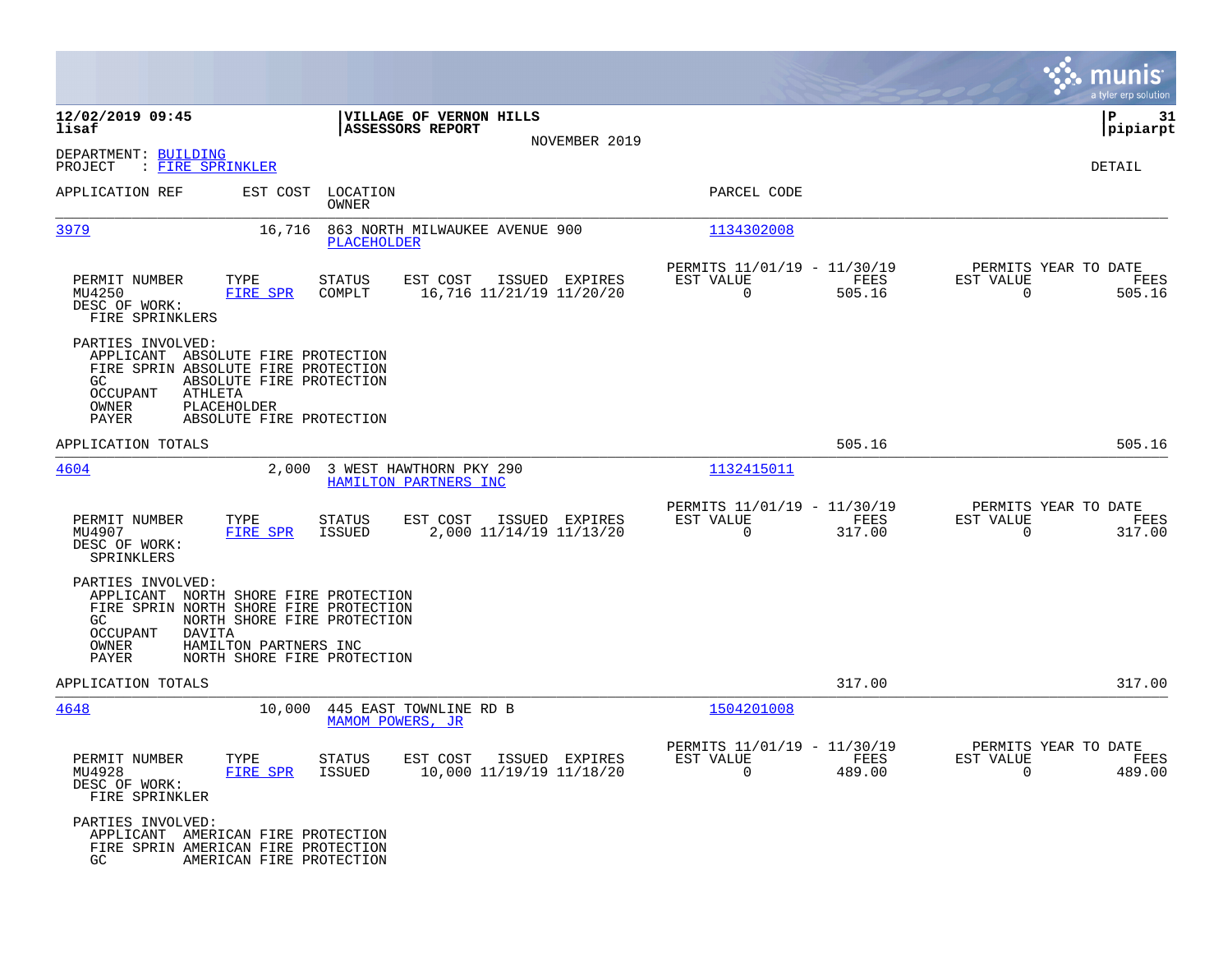|                                                                                                                                                                                                                                                                                                                                    |                                                                           | munis<br>a tyler erp solution                                      |
|------------------------------------------------------------------------------------------------------------------------------------------------------------------------------------------------------------------------------------------------------------------------------------------------------------------------------------|---------------------------------------------------------------------------|--------------------------------------------------------------------|
| 12/02/2019 09:45<br>VILLAGE OF VERNON HILLS<br>lisaf<br>ASSESSORS REPORT<br>NOVEMBER 2019                                                                                                                                                                                                                                          |                                                                           | ΙP<br>32<br> pipiarpt                                              |
| DEPARTMENT: BUILDING<br>: FIRE SPRINKLER<br>PROJECT                                                                                                                                                                                                                                                                                |                                                                           | DETAIL                                                             |
| EST COST LOCATION<br>APPLICATION REF<br>OWNER                                                                                                                                                                                                                                                                                      | PARCEL CODE                                                               |                                                                    |
| HIGH QUALITY NAILS AND SPA<br>OCCUPANT<br>OWNER<br>MAMOM POWERS, JR<br><b>PAYER</b><br>AMERICAN FIRE PROTECTION                                                                                                                                                                                                                    |                                                                           |                                                                    |
| APPLICATION TOTALS                                                                                                                                                                                                                                                                                                                 | 489.00                                                                    | 489.00                                                             |
| 4730<br>5,500<br>770 CORPORATE WOODS PARKWAY<br>VAN VLISSINGEN & CO                                                                                                                                                                                                                                                                | 1509401065                                                                |                                                                    |
| PERMIT NUMBER<br>TYPE<br>STATUS<br>EST COST<br>ISSUED EXPIRES<br>MU4866<br>FIRE SPR<br><b>ISSUED</b><br>5,500 11/06/19 11/05/20<br>DESC OF WORK:<br>FIRE SPRINKLERS                                                                                                                                                                | PERMITS 11/01/19 - 11/30/19<br>EST VALUE<br>FEES<br>$\mathbf 0$<br>452.00 | PERMITS YEAR TO DATE<br>EST VALUE<br>FEES<br>$\mathbf 0$<br>452.00 |
| PARTIES INVOLVED:<br>APPLICANT UNITED STATES ALLIANCE FIRE PROTECTION<br>FIRE SPRIN UNITED STATES ALLIANCE FIRE PROTECTION<br>UNITED STATES ALLIANCE FIRE PROTECTION<br>GC.<br><b>OCCUPANT</b><br>VAN VLISSINGEN & CO<br>OWNER<br>VAN VLISSINGEN & CO<br>UNITED STATES ALLIANCE FIRE PROTECTION<br>PAYER                           |                                                                           |                                                                    |
| APPLICATION TOTALS                                                                                                                                                                                                                                                                                                                 | 452.00                                                                    | 452.00                                                             |
| 4732<br>5,295<br>330 CORPORATE WOODS PARKWAY<br>CORPORATE WOODS ASSOCIATES LLC                                                                                                                                                                                                                                                     | 1509401017                                                                |                                                                    |
| PERMIT NUMBER<br>TYPE<br>STATUS<br>EST COST<br>ISSUED EXPIRES<br>5,295 11/05/19 11/04/20<br>MU4861<br><b>FIRE SPR</b><br>ISSUED<br>DESC OF WORK:<br>FIRE SPRINKLER                                                                                                                                                                 | PERMITS 11/01/19 - 11/30/19<br>EST VALUE<br>FEES<br>$\mathbf 0$<br>394.00 | PERMITS YEAR TO DATE<br>EST VALUE<br>FEES<br>$\mathbf 0$<br>394.00 |
| PARTIES INVOLVED:<br>APPLICANT UNITED STATES ALLIANCE FIRE PROTECTION<br>FIRE SPRIN UNITED STATES ALLIANCE FIRE PROTECTION<br>UNITED STATES ALLIANCE FIRE PROTECTION<br>GC.<br><b>OCCUPANT</b><br>AMSINO HEALTHCASE (USA) INC<br>OWNER<br>CORPORATE WOODS ASSOCIATES LLC<br><b>PAYER</b><br>UNITED STATES ALLIANCE FIRE PROTECTION |                                                                           |                                                                    |
| APPLICATION TOTALS                                                                                                                                                                                                                                                                                                                 | 394.00                                                                    | 394.00                                                             |
| 4748<br>4,806<br>901 NORTH MILWAUKEE AVENUE 300<br>REGENCY CENTERS                                                                                                                                                                                                                                                                 | 1134302008                                                                |                                                                    |
| PERMIT NUMBER<br>TYPE<br>STATUS<br>EST COST<br>ISSUED EXPIRES<br><b>FIRE SPR</b><br>4,806 11/26/19 11/25/20<br>MU4949<br><b>ISSUED</b><br>DESC OF WORK:<br>FIRE SPRINKLERS                                                                                                                                                         | PERMITS 11/01/19 - 11/30/19<br>EST VALUE<br>FEES<br>$\Omega$<br>452.00    | PERMITS YEAR TO DATE<br>EST VALUE<br>FEES<br>$\Omega$<br>452.00    |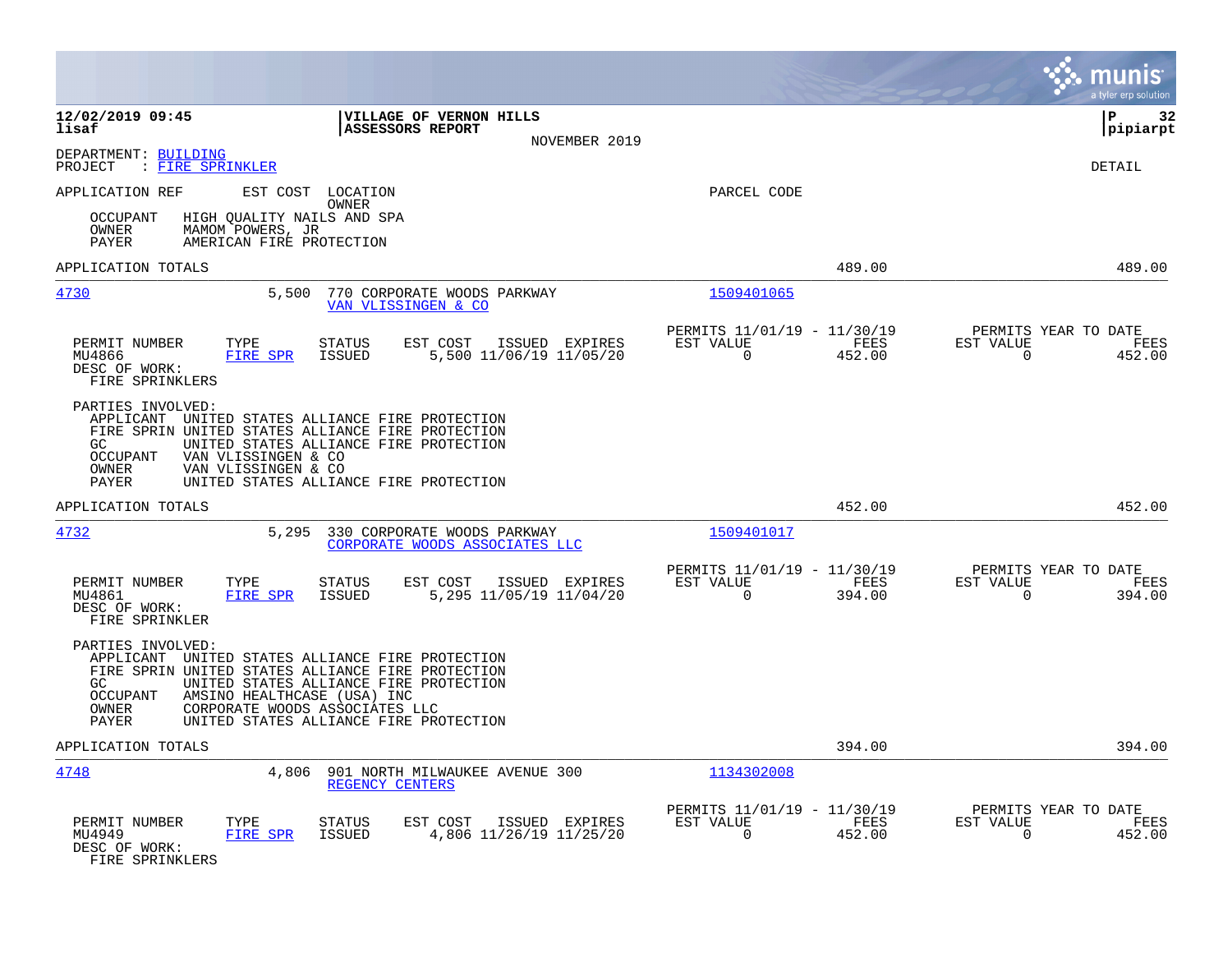|                                                                                                                                                                                                                            |                                                                                          |                                                                        | munis<br>a tyler erp solution                                   |
|----------------------------------------------------------------------------------------------------------------------------------------------------------------------------------------------------------------------------|------------------------------------------------------------------------------------------|------------------------------------------------------------------------|-----------------------------------------------------------------|
| 12/02/2019 09:45<br>lisaf                                                                                                                                                                                                  | VILLAGE OF VERNON HILLS<br><b>ASSESSORS REPORT</b>                                       |                                                                        | l P<br>-33<br> pipiarpt                                         |
|                                                                                                                                                                                                                            | NOVEMBER 2019                                                                            |                                                                        |                                                                 |
| DEPARTMENT: BUILDING<br>: FIRE SPRINKLER<br>PROJECT                                                                                                                                                                        |                                                                                          |                                                                        | DETAIL                                                          |
| APPLICATION REF<br>EST COST                                                                                                                                                                                                | LOCATION<br>OWNER                                                                        | PARCEL CODE                                                            |                                                                 |
| PARTIES INVOLVED:<br>APPLICANT ABSOLUTE FIRE PROTECTION<br>FIRE SPRIN ABSOLUTE FIRE PROTECTION<br>GC.<br>ABSOLUTE FIRE PROTECTION<br>OCCUPANT<br>WEST ELM<br>OWNER<br>REGENCY CENTERS<br>PAYER<br>ABSOLUTE FIRE PROTECTION |                                                                                          |                                                                        |                                                                 |
| APPLICATION TOTALS                                                                                                                                                                                                         |                                                                                          | 452.00                                                                 | 452.00                                                          |
| 4808<br>10,800                                                                                                                                                                                                             | 300 NORTH MILWAUKEE AVE<br>BAXTER CREDIT UNION/JMS                                       | 1503302030                                                             |                                                                 |
| TYPE<br>PERMIT NUMBER<br>FIRE SPR<br>MU4941<br>DESC OF WORK:<br>FIRE SPRINKLERS                                                                                                                                            | <b>STATUS</b><br>EST COST<br>ISSUED EXPIRES<br><b>ISSUED</b><br>10,800 11/22/19 11/21/20 | PERMITS 11/01/19 - 11/30/19<br>EST VALUE<br>FEES<br>$\Omega$<br>431.00 | PERMITS YEAR TO DATE<br>EST VALUE<br>FEES<br>$\Omega$<br>431.00 |
| PARTIES INVOLVED:<br>APPLICANT CHICAGO FIRE PROTECTION<br>FIRE SPRIN CHICAGO FIRE PROTECTION<br>GC<br>CHICAGO FIRE PROTECTION<br>OWNER<br>BAXTER CREDIT UNION/JMS<br>CHICAGO FIRE PROTECTION<br>PAYER                      |                                                                                          |                                                                        |                                                                 |
| APPLICATION TOTALS                                                                                                                                                                                                         |                                                                                          | 431.00                                                                 | 431.00                                                          |
| 4836<br>116,367                                                                                                                                                                                                            | 635 NORTH ASPEN DR<br>VERNON HILLS PARK DISTRICT                                         | 1505200019                                                             |                                                                 |
| PERMIT NUMBER<br>TYPE<br>MU4926<br>FIRE SPR<br>DESC OF WORK:<br>FIR SPRINKLER                                                                                                                                              | <b>STATUS</b><br>EST COST<br>ISSUED EXPIRES<br>ISSUED<br>116,367 11/19/19 11/18/20       | PERMITS 11/01/19 - 11/30/19<br>EST VALUE<br>FEES<br>$\mathbf 0$<br>.00 | PERMITS YEAR TO DATE<br>EST VALUE<br>FEES<br>$\mathbf 0$<br>.00 |
| PARTIES INVOLVED:<br>APPLICANT NELSON FIRE PROTECTION<br>FIRE SPRIN NELSON FIRE PROTECTION<br>GC<br>NELSON FIRE PROTECTION<br>OCCUPANT<br>HAWTHORN SCHOOL DISTRICT 73<br>OWNER<br>VERNON HILLS PARK DISTRICT               |                                                                                          |                                                                        |                                                                 |
| APPLICATION TOTALS                                                                                                                                                                                                         |                                                                                          | .00                                                                    | .00                                                             |
| 4850<br>2,000                                                                                                                                                                                                              | 945 LAKEVIEW PKY<br>TOM WARD                                                             | 1133302013                                                             |                                                                 |
| TYPE<br>PERMIT NUMBER                                                                                                                                                                                                      | STATUS<br>EST COST<br>ISSUED EXPIRES                                                     | PERMITS 11/01/19 - 11/30/19<br>EST VALUE<br>FEES                       | PERMITS YEAR TO DATE<br>EST VALUE<br>FEES                       |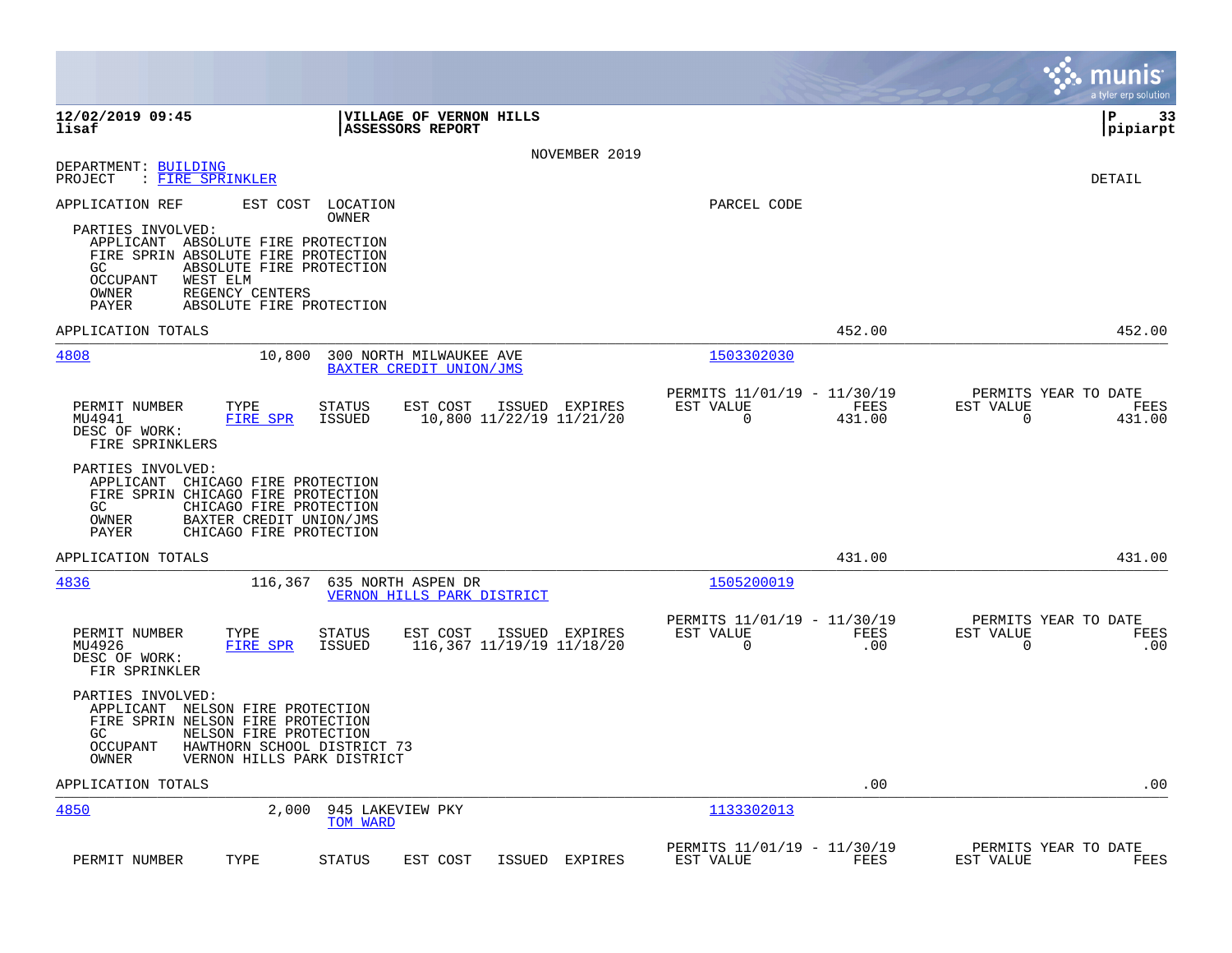|                                                                                  |          |                                                                                                                           |                         |               |             |                    |   | munis <sup>®</sup><br>a tyler erp solution |
|----------------------------------------------------------------------------------|----------|---------------------------------------------------------------------------------------------------------------------------|-------------------------|---------------|-------------|--------------------|---|--------------------------------------------|
| 12/02/2019 09:45<br>lisaf<br>DEPARTMENT: BUILDING                                |          | <b>VILLAGE OF</b><br><b>ASSESSORS REPORT</b>                                                                              | <b>VERNON HILLS</b>     | NOVEMBER 2019 |             |                    |   | 34<br>∣P<br> pipiarpt                      |
| : FIRE SPRINKLER<br>PROJECT                                                      |          |                                                                                                                           |                         |               |             |                    |   | DETAIL                                     |
| APPLICATION REF                                                                  | EST COST | LOCATION                                                                                                                  |                         |               | PARCEL CODE |                    |   |                                            |
| MU4940<br>DESC OF WORK:<br>FIRE SPRINKLERS                                       | FIRE SPR | OWNER<br>ISSUED                                                                                                           | 2,000 11/22/19 11/21/20 |               | 0           | 320.00             | 0 | 320.00                                     |
| PARTIES INVOLVED:<br>APPLICANT<br>FIRE SPRIN<br>GC<br>OWNER<br>TOM WARD<br>PAYER |          | NORTH SHORE FIRE PROTECTION<br>NORTH SHORE FIRE PROTECTION<br>COMMERCIAL BUILDERS SERVICES<br>NORTH SHORE FIRE PROTECTION |                         |               |             |                    |   |                                            |
| APPLICATION TOTALS<br>PROJECT TOTALS                                             |          |                                                                                                                           |                         |               | 0           | 320.00<br>3,360.16 | 0 | 320.00<br>3,360.16                         |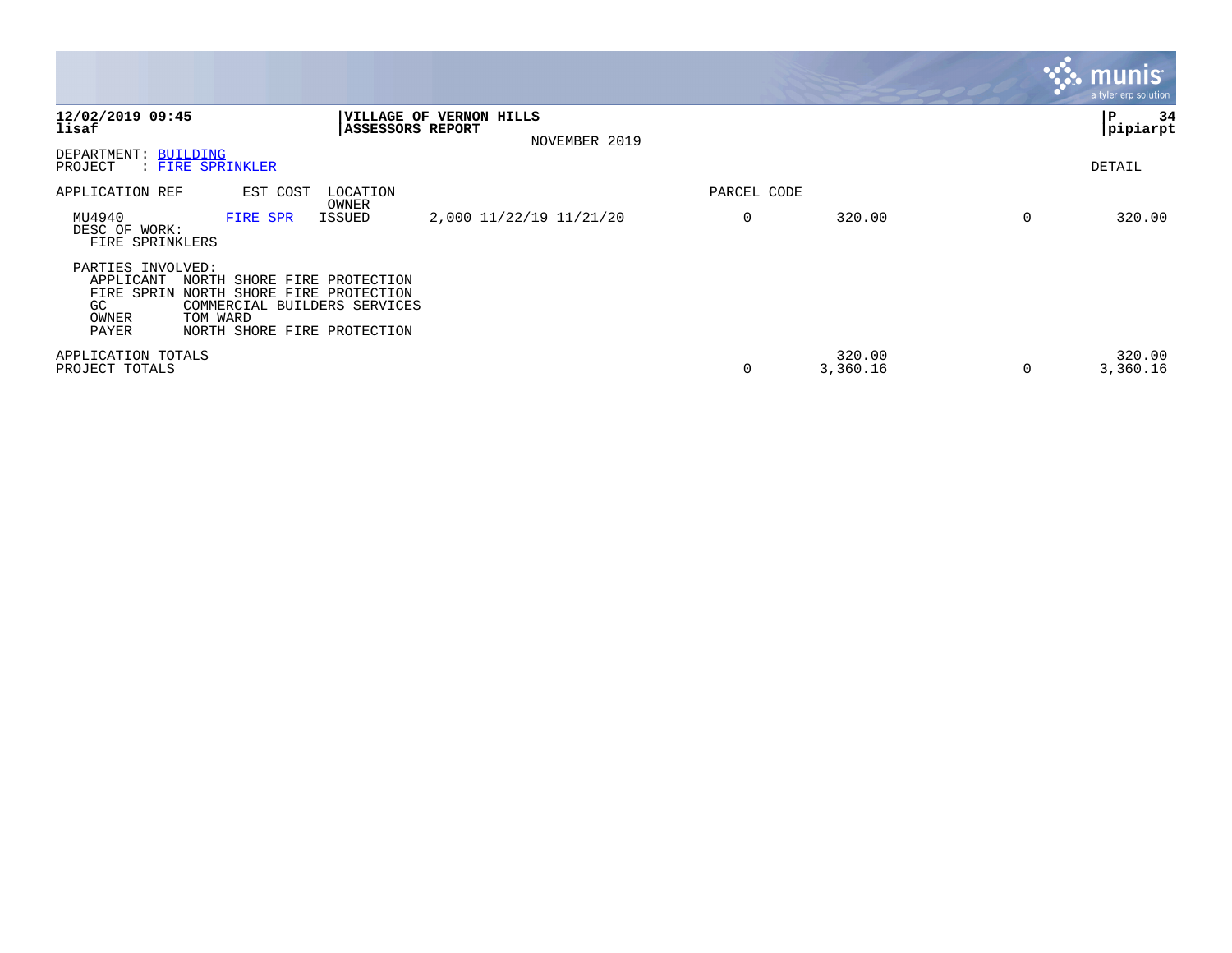|                                                                                                        |                                                                                                 |               |                                                      |                            | <b>munis</b><br>a tyler erp solution     |
|--------------------------------------------------------------------------------------------------------|-------------------------------------------------------------------------------------------------|---------------|------------------------------------------------------|----------------------------|------------------------------------------|
| 12/02/2019 09:45<br>lisaf<br>DEPARTMENT: BUILDING<br>: LAWN SPRINKLER<br>PROJECT                       | VILLAGE OF VERNON HILLS<br><b>ASSESSORS REPORT</b>                                              | NOVEMBER 2019 |                                                      |                            | $\mathbf P$<br>35<br> pipiarpt<br>DETAIL |
| APPLICATION REF<br>EST COST                                                                            | LOCATION<br><b>OWNER</b>                                                                        |               | PARCEL CODE                                          |                            |                                          |
| 4033                                                                                                   | 864 EAST TOWNLINE ROAD<br>5,800<br><b>PLACEHOLDER</b>                                           |               | 1134302008                                           |                            |                                          |
| PERMIT NUMBER<br>TYPE<br>MU4956<br>DESC OF WORK:<br>IRRIGATION SYSTEM                                  | EST COST<br>STATUS<br>ISSUED<br>5,800 11/27/19 11/26/20<br><b>LAWN IRRIG ISSUED</b>             | EXPIRES       | PERMITS 11/01/19 - 11/30/19<br>EST VALUE<br>$\Omega$ | EST VALUE<br>FEES<br>58.00 | PERMITS YEAR TO DATE<br>FEES<br>58.00    |
| PARTIES INVOLVED:<br>APPLICANT<br>GC.<br>IRRIGATION<br>SHAKE SHACK<br>OCCUPANT<br>OWNER<br>PLACEHOLDER | BECMAR SPRINKLERS SYSTEMS INC<br>BECMAR SPRINKLERS SYSTEMS INC<br>BECMAR SPRINKLERS SYSTEMS INC |               |                                                      |                            |                                          |
| APPLICATION TOTALS<br>PROJECT TOTALS                                                                   |                                                                                                 |               | 0                                                    | 58.00<br>58.00<br>0        | 58.00<br>58.00                           |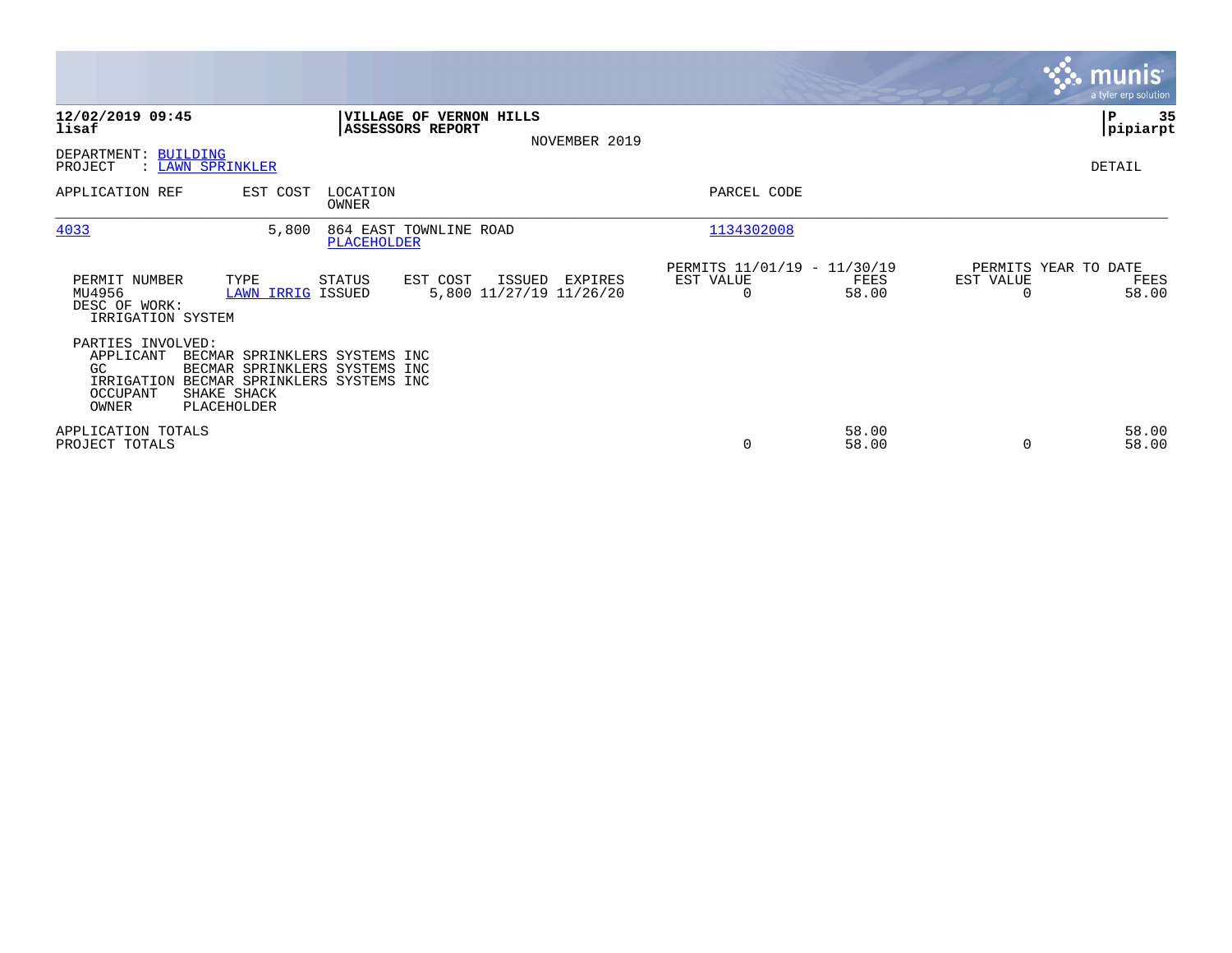|                                                                                                                                                                                                                                                                                                                                                       |                                                                           | munis<br>a tyler erp solution                                      |
|-------------------------------------------------------------------------------------------------------------------------------------------------------------------------------------------------------------------------------------------------------------------------------------------------------------------------------------------------------|---------------------------------------------------------------------------|--------------------------------------------------------------------|
| 12/02/2019 09:45<br>VILLAGE OF VERNON HILLS<br><b>ASSESSORS REPORT</b><br>lisaf<br>NOVEMBER 2019                                                                                                                                                                                                                                                      |                                                                           | l P<br>36<br> pipiarpt                                             |
| DEPARTMENT: BUILDING<br>: MISC COMMERCIAL<br>PROJECT                                                                                                                                                                                                                                                                                                  |                                                                           | DETAIL                                                             |
| APPLICATION REF<br>EST COST<br>LOCATION<br>OWNER                                                                                                                                                                                                                                                                                                      | PARCEL CODE                                                               |                                                                    |
| 4041<br>8,121<br>400 LAKEVIEW PKY 180<br>PWA CONTINENTAL EXECUTIVE PARKE, LP                                                                                                                                                                                                                                                                          | 1504401003                                                                |                                                                    |
| EST COST<br>PERMIT NUMBER<br>TYPE<br>STATUS<br>ISSUED EXPIRES<br>MU4911<br>CO NO FEE<br>COMPLT<br>8,121 11/15/19 11/14/20<br>DESC OF WORK:<br>REMOVAL OF A PARTITION WALL                                                                                                                                                                             | PERMITS 11/01/19 - 11/30/19<br>EST VALUE<br>FEES<br>$\mathbf 0$<br>.00    | PERMITS YEAR TO DATE<br>EST VALUE<br>FEES<br>$\mathbf 0$<br>.00    |
| PARTIES INVOLVED:<br>APPLICANT MCNELLY SERVICES INC<br>ELECTRICIA MCNELLY SERVICES INC<br>GC.<br>MCNELLY SERVICES INC<br><b>OCCUPANT</b><br>AMERICAN FAMILY INSURANCE<br>PWA CONTINENTAL EXECUTIVE PARKE, LP<br>OWNER<br>PAYER<br>MCNELLY SERVICES INC                                                                                                |                                                                           |                                                                    |
| APPLICATION TOTALS                                                                                                                                                                                                                                                                                                                                    | .00                                                                       | .00                                                                |
| 4206<br>19,000<br>806 HAWTHORN CTR<br>CENTENNIAL                                                                                                                                                                                                                                                                                                      | 1133401086                                                                |                                                                    |
| TYPE<br>STATUS<br>EST COST<br>ISSUED EXPIRES<br>PERMIT NUMBER<br>19,000 11/13/19 11/12/20<br>MU4898<br>CO NO FEE<br>COMPLT<br>DESC OF WORK:<br>MISCELLANEOUS COMMERCIAL                                                                                                                                                                               | PERMITS 11/01/19 - 11/30/19<br>EST VALUE<br>FEES<br>$\mathbf 0$<br>.00    | PERMITS YEAR TO DATE<br>EST VALUE<br>FEES<br>$\mathbf 0$<br>.00    |
| PARTIES INVOLVED:<br>APPLICANT<br>OUANTUM BUILDERS<br>CARPENTER<br><b>OUANTUM BUILDERS</b><br>DRYWALL<br><b>QUANTUM BUILDERS</b><br>ELECTRICIA UMBDENSTOCK ELECT<br>GC<br><b>OUANTUM BUILDERS</b><br>OCCUPANT<br>TUTTI FRUTTI<br>OWNER<br>CENTENNIAL<br>PELLIGRIN PLUMBING<br>PLUMBER<br>PAYER<br><b>QUANTUM BUILDERS</b><br>SIGN<br>NORTH SHORE SIGN |                                                                           |                                                                    |
| APPLICATION TOTALS                                                                                                                                                                                                                                                                                                                                    | .00                                                                       | .00                                                                |
| 4634<br>25,000<br>890 NORTH MILWAUKEE AVENUE<br>DENNY'S REALTY INC                                                                                                                                                                                                                                                                                    | 1133401014                                                                |                                                                    |
| EST COST<br>PERMIT NUMBER<br>TYPE<br>STATUS<br>ISSUED EXPIRES<br>25,000 11/12/19 11/20/20<br>MU4891<br>MISC COMM<br>ISSUED<br>DESC OF WORK:<br>BATHROOM REMODEL                                                                                                                                                                                       | PERMITS 11/01/19 - 11/30/19<br>EST VALUE<br>FEES<br>$\mathbf 0$<br>450.00 | PERMITS YEAR TO DATE<br>EST VALUE<br>FEES<br>$\mathbf 0$<br>450.00 |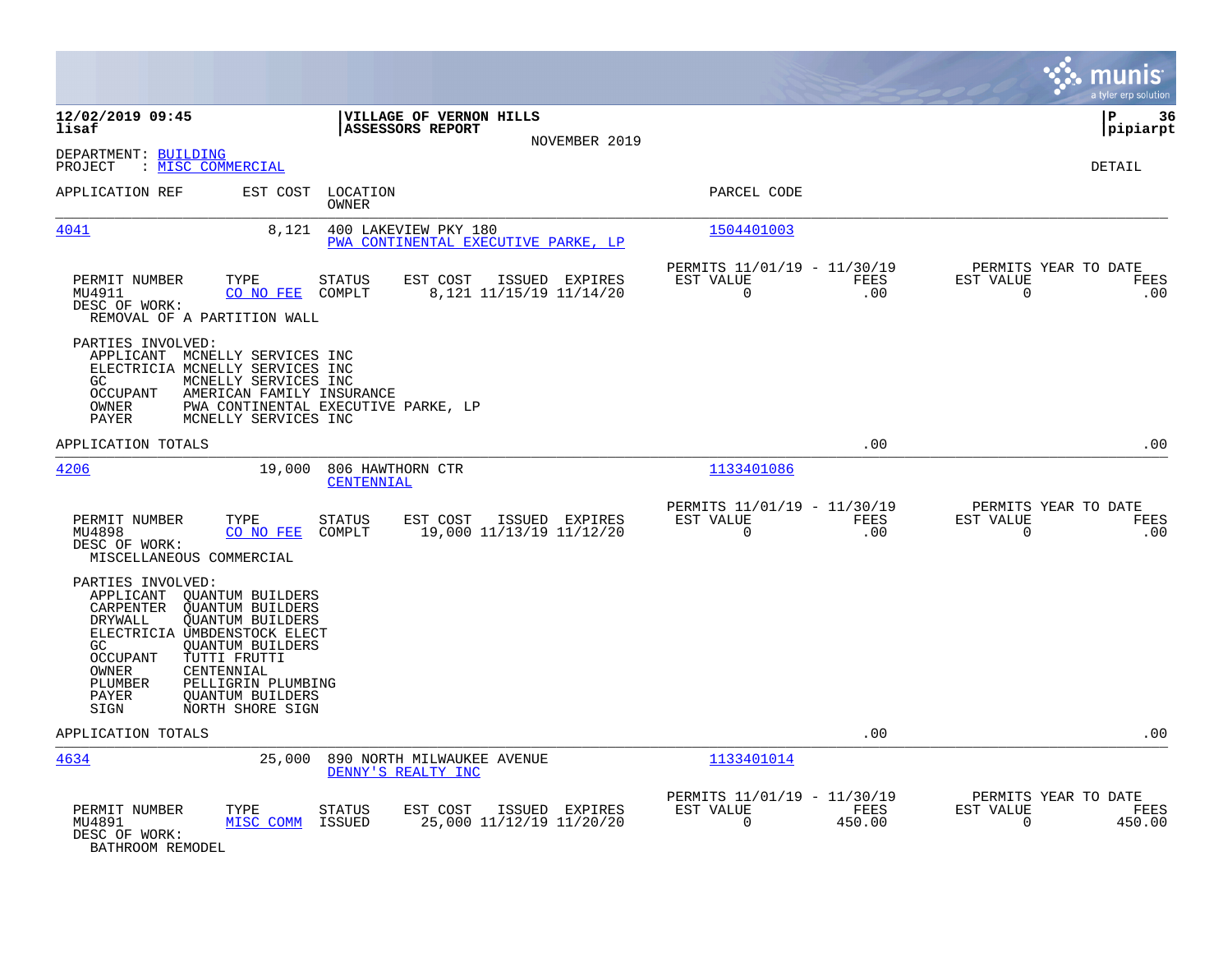|                                                                                                                                                                                                                                                                      |                                                                     |                                               |                  | <b>munis</b><br>a tyler erp solution                            |
|----------------------------------------------------------------------------------------------------------------------------------------------------------------------------------------------------------------------------------------------------------------------|---------------------------------------------------------------------|-----------------------------------------------|------------------|-----------------------------------------------------------------|
| 12/02/2019 09:45<br>lisaf                                                                                                                                                                                                                                            | VILLAGE OF VERNON HILLS<br><b>ASSESSORS REPORT</b><br>NOVEMBER 2019 |                                               |                  | ∣P<br>37<br> pipiarpt                                           |
| DEPARTMENT: BUILDING<br>: MISC COMMERCIAL<br>PROJECT                                                                                                                                                                                                                 |                                                                     |                                               |                  | DETAIL                                                          |
| APPLICATION REF<br>EST COST<br>LOCATION<br><b>OWNER</b><br>PARTIES INVOLVED:<br>APPLICANT<br>ON SITE MANAGEMENT<br>APPLICANT<br>ON SITE MANAGEMENT<br>GC.<br>ON SITE MANAGEMENT<br>DENNY'S<br>OCCUPANT<br>DENNY'S REALTY INC<br>OWNER<br>PAYER<br>ON SITE MANAGEMENT |                                                                     | PARCEL CODE                                   |                  |                                                                 |
| APPLICATION TOTALS                                                                                                                                                                                                                                                   |                                                                     |                                               | 450.00           | 450.00                                                          |
| 4727<br>150,000                                                                                                                                                                                                                                                      | 202 WEST USHY 45<br>AZL PROPERTIES, INC                             | 1508200051                                    |                  |                                                                 |
| TYPE<br>PERMIT NUMBER<br>STATUS<br>MU4879<br>MISC COMM<br>ISSUED<br>DESC OF WORK:<br>UPGRADE/REPAIR OF UNDERGROUND TANKS                                                                                                                                             | EST COST<br>ISSUED EXPIRES<br>150,000 11/08/19 11/07/20             | PERMITS 11/01/19 - 11/30/19<br>EST VALUE<br>0 | FEES<br>546.00   | PERMITS YEAR TO DATE<br>EST VALUE<br>FEES<br>546.00<br>$\Omega$ |
| PARTIES INVOLVED:<br>ELECTRICIA CORKILL MAINTENANCE<br>GC<br>CARDINAL COMPLIANCE<br>OWNER<br>AZL PROPERTIES, INC                                                                                                                                                     |                                                                     |                                               |                  |                                                                 |
| APPLICATION TOTALS<br>PROJECT TOTALS                                                                                                                                                                                                                                 |                                                                     | $\mathbf 0$                                   | 546.00<br>996.00 | 546.00<br>996.00<br>$\Omega$                                    |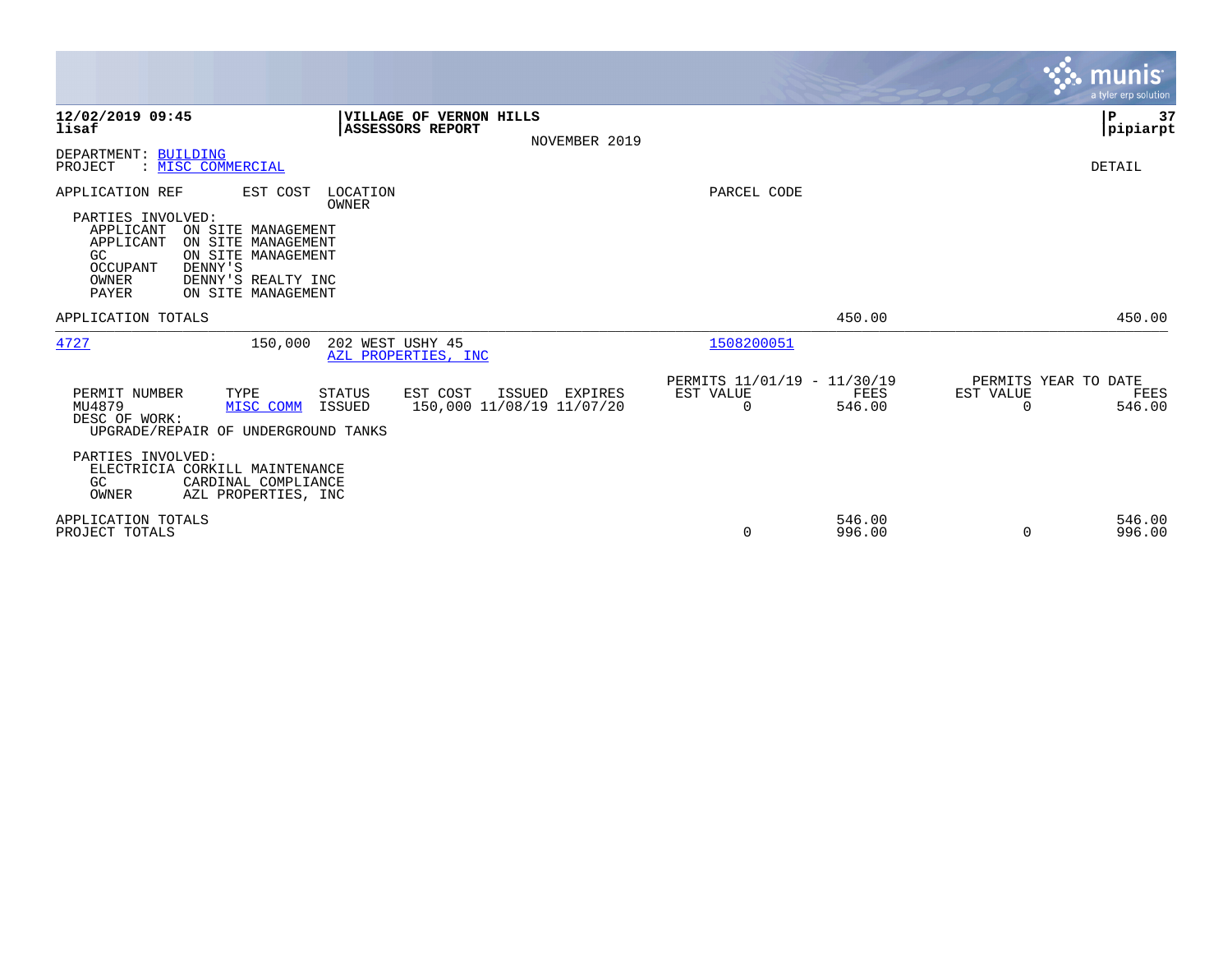|                                                                                     |                      |                                                                                              |                         |                                            |                                               |                |                                               | <b>munis</b><br>a tyler erp solution |
|-------------------------------------------------------------------------------------|----------------------|----------------------------------------------------------------------------------------------|-------------------------|--------------------------------------------|-----------------------------------------------|----------------|-----------------------------------------------|--------------------------------------|
| 12/02/2019 09:45<br>lisaf<br>DEPARTMENT: BUILDING                                   |                      | ASSESSORS REPORT                                                                             | VILLAGE OF VERNON HILLS | NOVEMBER 2019                              |                                               |                |                                               | P<br>38<br> pipiarpt                 |
| PROJECT                                                                             | : MISC ELECTRIC COMM |                                                                                              |                         |                                            |                                               |                |                                               | DETAIL                               |
| APPLICATION REF                                                                     | EST COST             | LOCATION<br>OWNER                                                                            |                         |                                            | PARCEL CODE                                   |                |                                               |                                      |
| 4796                                                                                | 750                  | 1100 LAKEVIEW PKY<br>LAKEVIEW PRESBYTERIAN CHURCH                                            |                         |                                            | 1133304001                                    |                |                                               |                                      |
| PERMIT NUMBER<br>MU4839<br>DESC OF WORK:<br>ELECTRICAL WORK MINOR                   | TYPE<br>MISC ELEC    | STATUS<br>ISSUED                                                                             | EST COST                | ISSUED<br>EXPIRES<br>750 11/01/19 10/31/20 | PERMITS 11/01/19 - 11/30/19<br>EST VALUE<br>0 | FEES<br>25.00  | PERMITS YEAR TO DATE<br>EST VALUE<br>$\Omega$ | FEES<br>25.00                        |
| PARTIES INVOLVED:<br>APPLICANT<br>ELECTRICIA ED ENTERPRISES<br>GC<br>OWNER<br>PAYER | DEBRA PATTERSON      | LAKEVIEW PRESBYTERIAN CHURCH<br>LAKEVIEW PRESBYTERIAN CHURCH<br>LAKEVIEW PRESBYTERIAN CHURCH |                         |                                            |                                               |                |                                               |                                      |
| APPLICATION TOTALS<br>PROJECT TOTALS                                                |                      |                                                                                              |                         |                                            | 0                                             | 25.00<br>25.00 | $\Omega$                                      | 25.00<br>25.00                       |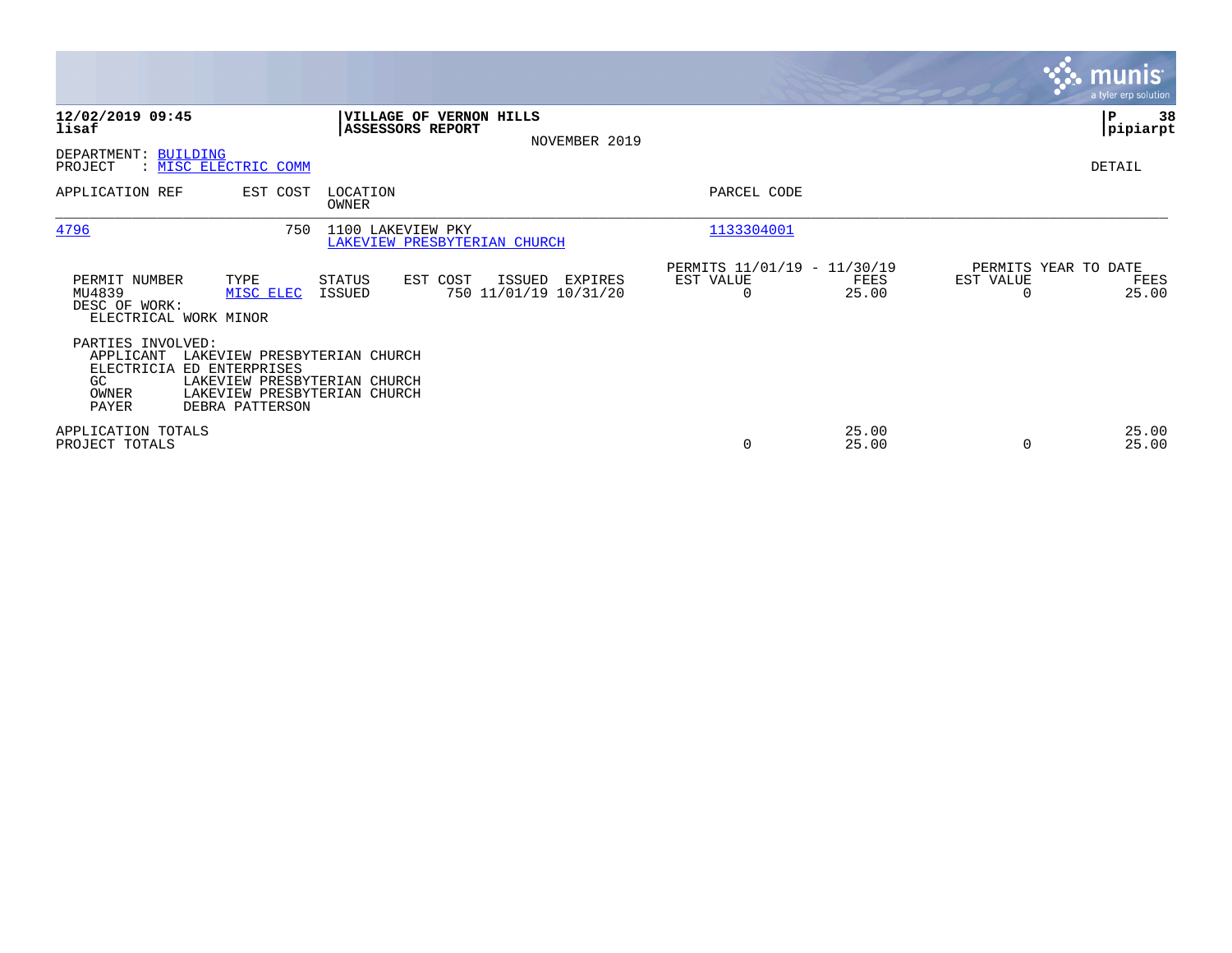|                                                                                                                                                                                                                |                                                                            |                                                                              | munis<br>a tyler erp solution                                   |
|----------------------------------------------------------------------------------------------------------------------------------------------------------------------------------------------------------------|----------------------------------------------------------------------------|------------------------------------------------------------------------------|-----------------------------------------------------------------|
| 12/02/2019 09:45<br>lisaf                                                                                                                                                                                      | VILLAGE OF VERNON HILLS<br>ASSESSORS REPORT                                |                                                                              | 39<br>l P<br> pipiarpt                                          |
| DEPARTMENT: BUILDING<br>PROJECT<br>: MIS ELEC RESIDENTIAL                                                                                                                                                      | NOVEMBER 2019                                                              |                                                                              | DETAIL                                                          |
| APPLICATION REF                                                                                                                                                                                                | EST COST LOCATION<br>OWNER                                                 | PARCEL CODE                                                                  |                                                                 |
| 4472<br>36,200                                                                                                                                                                                                 | 82 SOUTHFIELD DR<br>ANDREW & LAURIE B ALLDREDGE                            | 1506416015                                                                   |                                                                 |
| PERMIT NUMBER<br>TYPE<br>MU4883<br><b>ELEC RES</b><br>DESC OF WORK:<br>SOLAR SYSTEM                                                                                                                            | STATUS<br>EST COST<br>ISSUED EXPIRES<br>36,200 11/11/19 11/10/20<br>ISSUED | PERMITS 11/01/19 - 11/30/19<br>FEES<br>EST VALUE<br>$\overline{0}$<br>362.00 | PERMITS YEAR TO DATE<br>EST VALUE<br>FEES<br>$\Omega$<br>362.00 |
| PARTIES INVOLVED:<br>APPLICANT KAPITAL ELECTRIC COMPANY<br>ELECTRICIA KAPITAL ELECTRIC COMPANY<br>GC.<br>KAPITAL ELECTRIC COMPANY<br>ANDREW & LAURIE B ALLDREDGE<br>OWNER<br>PAYER<br>KAPITAL ELECTRIC COMPANY |                                                                            |                                                                              |                                                                 |
| APPLICATION TOTALS                                                                                                                                                                                             |                                                                            | 362.00                                                                       | 362.00                                                          |
| 4652                                                                                                                                                                                                           | 17,750 1034 HIDDEN CREEK CT<br>MICHAEL STEDMAN                             | 1507209051                                                                   |                                                                 |
| PERMIT NUMBER<br>TYPE<br>MU4885<br>ELEC RES<br>DESC OF WORK:<br>SOLAR PANELS                                                                                                                                   | STATUS<br>EST COST<br>ISSUED EXPIRES<br>ISSUED<br>17,750 11/11/19 11/10/20 | PERMITS 11/01/19 - 11/30/19<br>EST VALUE<br>FEES<br>$\overline{0}$<br>177.50 | PERMITS YEAR TO DATE<br>EST VALUE<br>FEES<br>$\Omega$<br>177.50 |
| PARTIES INVOLVED:<br>APPLICANT CERTASUN LLC<br>ELECTRICIA CERTASUN LLC<br>OWNER<br>MICHAEL STEDMAN<br>PAYER<br>CERTASUN LLC                                                                                    |                                                                            |                                                                              |                                                                 |
| APPLICATION TOTALS                                                                                                                                                                                             |                                                                            | 177.50                                                                       | 177.50                                                          |
| 4719<br>27,950                                                                                                                                                                                                 | 105 COUNTRY CLUB LANE<br><b>JOEL KAMINSKY</b>                              | 1508211017                                                                   |                                                                 |
| PERMIT NUMBER<br>TYPE<br>MU4884<br>ELEC RES<br>DESC OF WORK:<br>ROOFTOP SOLAR PANELS                                                                                                                           | EST COST<br>ISSUED EXPIRES<br>STATUS<br>27,950 11/11/19 11/10/20<br>ISSUED | PERMITS 11/01/19 - 11/30/19<br>EST VALUE<br>FEES<br>$\Omega$<br>279.50       | PERMITS YEAR TO DATE<br>EST VALUE<br>FEES<br>$\Omega$<br>279.50 |
| PARTIES INVOLVED:<br>APPLICANT<br>CERTASUN LLC<br>ELECTRICIA CERTASUN LLC<br>OWNER<br><b>JOEL KAMINSKY</b><br>PAYER<br>CERTASUN LLC                                                                            |                                                                            |                                                                              |                                                                 |
| APPLICATION TOTALS                                                                                                                                                                                             |                                                                            | 279.50                                                                       | 279.50                                                          |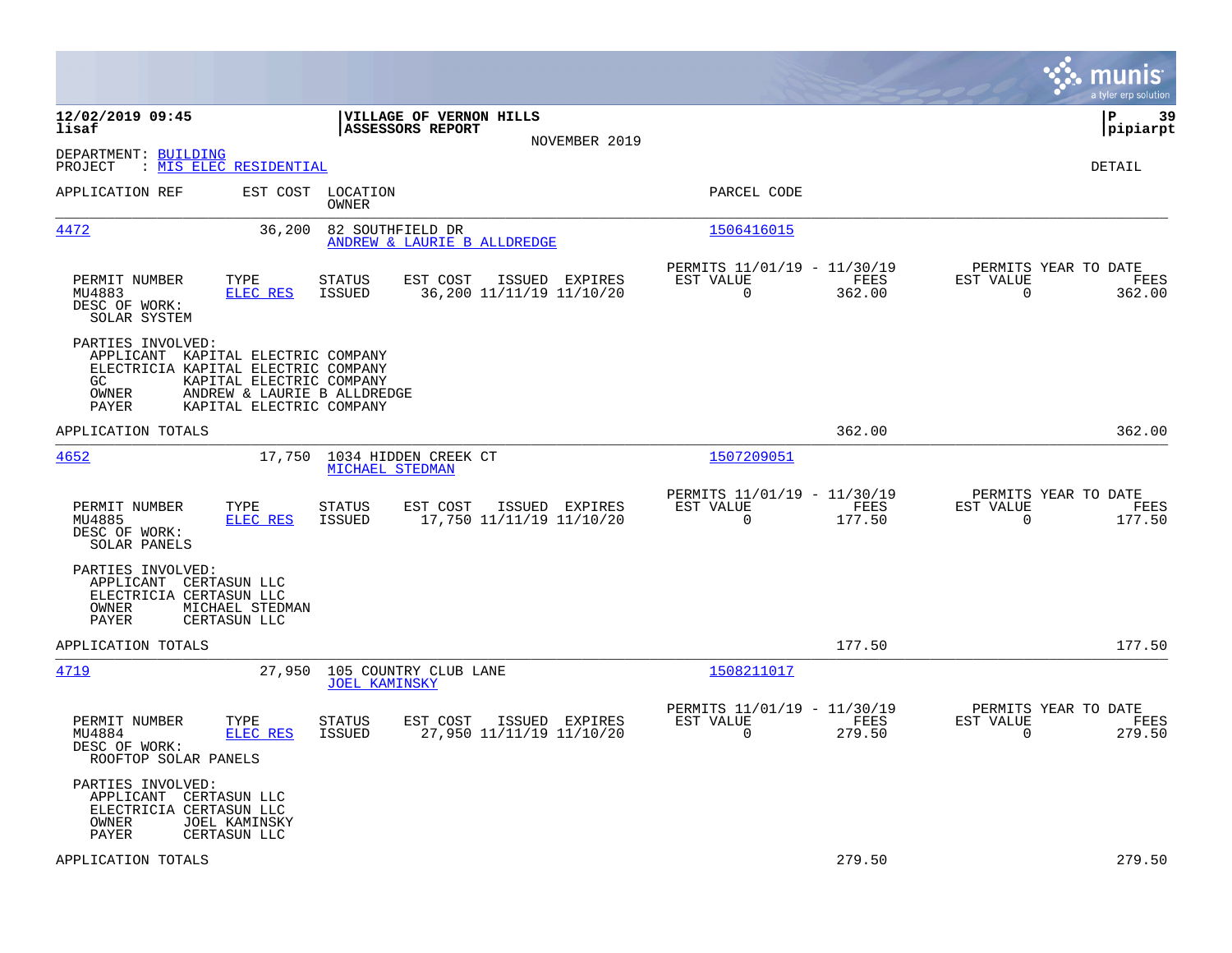|                                                                                                        |                                             |                                         |                                                    |                                            |                                                         |                |                                                  | munis<br>a tyler erp solution |
|--------------------------------------------------------------------------------------------------------|---------------------------------------------|-----------------------------------------|----------------------------------------------------|--------------------------------------------|---------------------------------------------------------|----------------|--------------------------------------------------|-------------------------------|
| 12/02/2019 09:45<br>lisaf                                                                              |                                             |                                         | VILLAGE OF VERNON HILLS<br><b>ASSESSORS REPORT</b> |                                            |                                                         |                |                                                  | ∣P<br>40<br> pipiarpt         |
| DEPARTMENT: BUILDING<br>PROJECT                                                                        | : MIS ELEC RESIDENTIAL                      |                                         |                                                    | NOVEMBER 2019                              |                                                         |                |                                                  | <b>DETAIL</b>                 |
| APPLICATION REF                                                                                        |                                             | EST COST LOCATION<br>OWNER              |                                                    |                                            | PARCEL CODE                                             |                |                                                  |                               |
| 4724                                                                                                   | 12,000                                      | 6 LEXINGTON DR<br><b>ALEX ALDES</b>     |                                                    |                                            | 1504106006                                              |                |                                                  |                               |
| PERMIT NUMBER<br>MU4842<br>DESC OF WORK:<br>SOLAR PANELS                                               | TYPE<br>ELEC RES                            | STATUS<br><b>ISSUED</b>                 | EST COST                                           | ISSUED EXPIRES<br>12,000 11/04/19 11/03/20 | PERMITS 11/01/19 - 11/30/19<br>EST VALUE<br>0           | FEES<br>120.00 | PERMITS YEAR TO DATE<br>EST VALUE<br>$\mathbf 0$ | FEES<br>120.00                |
| PARTIES INVOLVED:<br>APPLICANT BRIGHT PLANET SOLAR<br>ELECTRICIA BRIGHT PLANET SOLAR<br>OWNER<br>PAYER | ALEX ALDES<br>BRIGHT PLANET SOLAR           |                                         |                                                    |                                            |                                                         |                |                                                  |                               |
| APPLICATION TOTALS                                                                                     |                                             |                                         |                                                    |                                            |                                                         | 120.00         |                                                  | 120.00                        |
| 4776                                                                                                   | 23,936                                      | 212 CRABTREE LN<br><b>CRAIG SCHMIDT</b> |                                                    |                                            | 1504308007                                              |                |                                                  |                               |
| PERMIT NUMBER<br>MU4873<br>DESC OF WORK:<br>SOLAR PANELS                                               | TYPE<br>ELEC RES                            | STATUS<br><b>ISSUED</b>                 | EST COST                                           | ISSUED EXPIRES<br>23,936 11/08/19 11/07/20 | PERMITS 11/01/19 - 11/30/19<br>EST VALUE<br>$\mathbf 0$ | FEES<br>239.36 | PERMITS YEAR TO DATE<br>EST VALUE<br>$\mathbf 0$ | FEES<br>239.36                |
| PARTIES INVOLVED:<br>APPLICANT VIVINT SOLAR<br>ELECTRICIA VIVINT SOLAR<br>OWNER<br>PAYER               | CRAIG SCHMIDT<br>VIVINT SOLAR               |                                         |                                                    |                                            |                                                         |                |                                                  |                               |
| APPLICATION TOTALS                                                                                     |                                             |                                         |                                                    |                                            |                                                         | 239.36         |                                                  | 239.36                        |
| 4799                                                                                                   | 12,250                                      | <b>IGOR KUZMIN</b>                      | 1608 HAIG POINT LANE                               |                                            | 1128304004                                              |                |                                                  |                               |
| PERMIT NUMBER<br>MU4886<br>DESC OF WORK:<br>ROOFTOP SOLAR PANELS                                       | TYPE<br>ELEC RES                            | STATUS<br>ISSUED                        | EST COST                                           | ISSUED EXPIRES<br>12,250 11/11/19 11/26/20 | PERMITS 11/01/19 - 11/30/19<br>EST VALUE<br>0           | FEES<br>122.50 | PERMITS YEAR TO DATE<br>EST VALUE<br>$\Omega$    | FEES<br>122.50                |
| PARTIES INVOLVED:<br>APPLICANT CERTASUN LLC<br>ELECTRICIA CERTASUN LLC<br>GC.<br>OWNER<br>PAYER        | CERTASUN LLC<br>IGOR KUZMIN<br>CERTASUN LLC |                                         |                                                    |                                            |                                                         |                |                                                  |                               |
| APPLICATION TOTALS                                                                                     |                                             |                                         |                                                    |                                            |                                                         | 122.50         |                                                  | 122.50                        |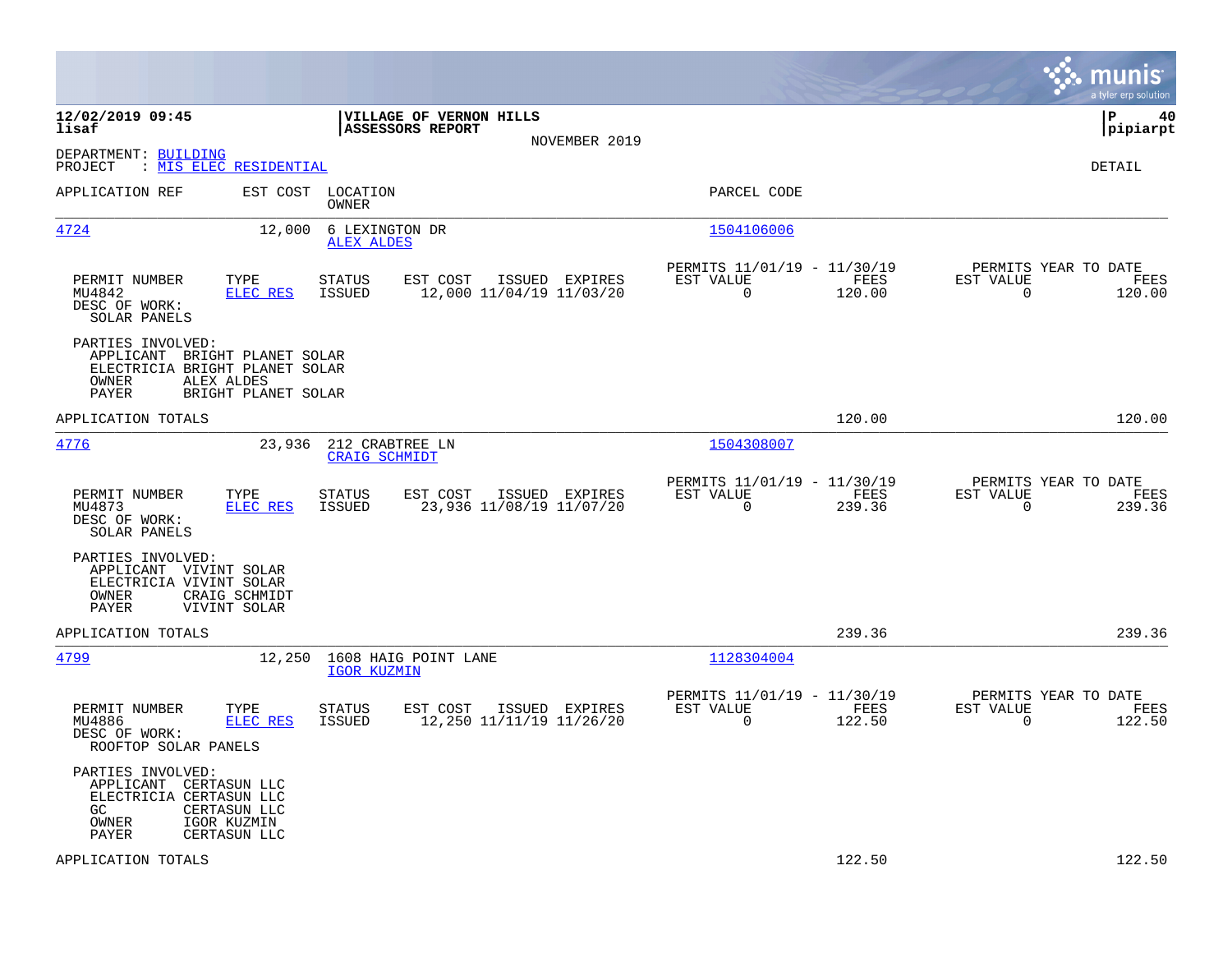|                                                                                                                                           |                                                                                          |                                                            |                    |                                                     | munis<br>a tyler erp solution |
|-------------------------------------------------------------------------------------------------------------------------------------------|------------------------------------------------------------------------------------------|------------------------------------------------------------|--------------------|-----------------------------------------------------|-------------------------------|
| 12/02/2019 09:45<br>lisaf                                                                                                                 | VILLAGE OF VERNON HILLS<br>ASSESSORS REPORT                                              |                                                            |                    |                                                     | ΙP<br>41<br> pipiarpt         |
| DEPARTMENT: BUILDING<br>PROJECT<br>: MIS ELEC RESIDENTIAL                                                                                 | NOVEMBER 2019                                                                            |                                                            |                    |                                                     | DETAIL                        |
| APPLICATION REF                                                                                                                           | EST COST LOCATION<br>OWNER                                                               | PARCEL CODE                                                |                    |                                                     |                               |
| <u>4831</u><br>19,008                                                                                                                     | 307 APPIAN WAY<br>VRIGIL & MARY METZGER                                                  | 1505424037                                                 |                    |                                                     |                               |
| TYPE<br>PERMIT NUMBER<br>MU4946<br><b>ELEC RES</b><br>DESC OF WORK:<br>ROOFTOP SOLAR PANELS                                               | EST COST<br>ISSUED EXPIRES<br>STATUS<br>19,008 11/25/19 11/24/20<br>ISSUED               | PERMITS 11/01/19 - 11/30/19<br>EST VALUE<br>$\overline{0}$ | FEES<br>190.08     | PERMITS YEAR TO DATE<br>EST VALUE<br>$\overline{0}$ | FEES<br>190.08                |
| PARTIES INVOLVED:<br>APPLICANT VIVINT SOLAR<br>ELECTRICIA VIVINT SOLAR<br><b>OWNER</b><br>VRIGIL & MARY METZGER<br>PAYER<br>VIVINT SOLAR  |                                                                                          |                                                            |                    |                                                     |                               |
| APPLICATION TOTALS                                                                                                                        |                                                                                          |                                                            | 190.08             |                                                     | 190.08                        |
| 4838<br>18,018                                                                                                                            | 251S STONE FENCE RD<br>R CHELLADURAI K RAJESH                                            | 1509105002                                                 |                    |                                                     |                               |
| PERMIT NUMBER<br>TYPE<br>MU4936<br><b>ELEC RES</b><br>DESC OF WORK:<br>SOLAR PANELS                                                       | STATUS<br>EST COST<br>ISSUED EXPIRES<br>18,018 11/21/19 11/20/20<br>ISSUED               | PERMITS 11/01/19 - 11/30/19<br>EST VALUE<br>$\mathbf 0$    | FEES<br>180.18     | PERMITS YEAR TO DATE<br>EST VALUE<br>$\overline{0}$ | FEES<br>180.18                |
| PARTIES INVOLVED:<br>ELECTRICIA VIVINT SOLAR<br>OWNER<br>R CHELLADURAI K RAJESH<br>PAYER<br>VIVINT SOLAR                                  |                                                                                          |                                                            |                    |                                                     |                               |
| APPLICATION TOTALS                                                                                                                        |                                                                                          |                                                            | 180.18             |                                                     | 180.18                        |
| 4841                                                                                                                                      | 20,416 33 MONTEBELLO DR<br>NICHOLAS S & ELIZABETH COLLINS                                | 1508206012                                                 |                    |                                                     |                               |
| PERMIT NUMBER<br>TYPE<br>MU4935<br>ELEC RES<br>DESC OF WORK:<br>SOLAR SYSTEM                                                              | EST COST<br><b>STATUS</b><br>ISSUED EXPIRES<br><b>ISSUED</b><br>20,416 11/21/19 11/20/20 | PERMITS 11/01/19 - 11/30/19<br>EST VALUE<br>0              | FEES<br>204.16     | PERMITS YEAR TO DATE<br>EST VALUE<br>0              | FEES<br>204.16                |
| PARTIES INVOLVED:<br>APPLICANT VIVINT<br>ELECTRICIA VIVINT<br>GC.<br>VIVINT<br>OWNER<br>NICHOLAS S & ELIZABETH COLLINS<br>PAYER<br>VIVINT |                                                                                          |                                                            |                    |                                                     |                               |
| APPLICATION TOTALS<br>PROJECT TOTALS                                                                                                      |                                                                                          | 0                                                          | 204.16<br>1,875.28 | $\overline{0}$                                      | 204.16<br>1,875.28            |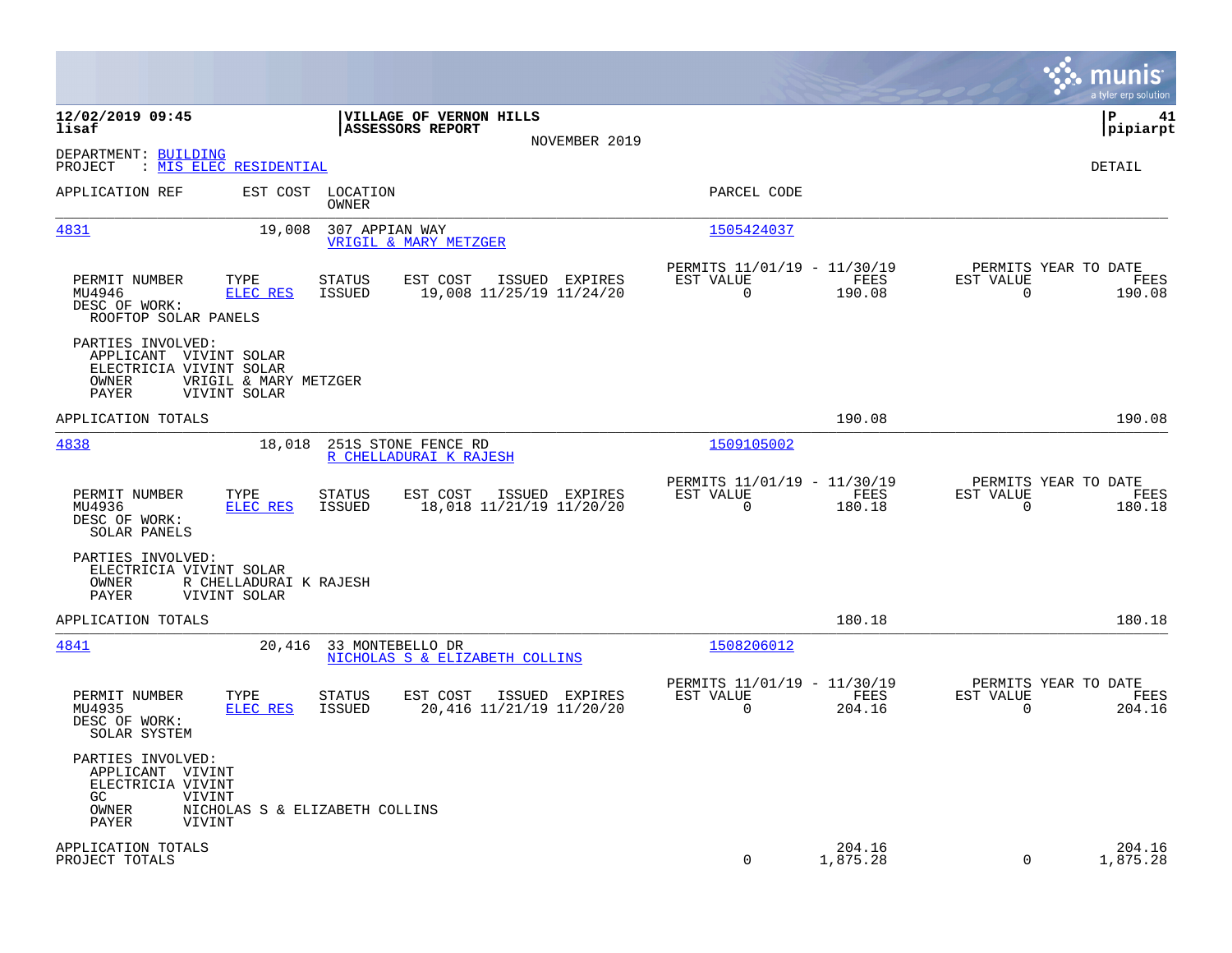**12/02/2019 09:45 |VILLAGE OF VERNON HILLS |P 42 lisaf |ASSESSORS REPORT |pipiarpt**

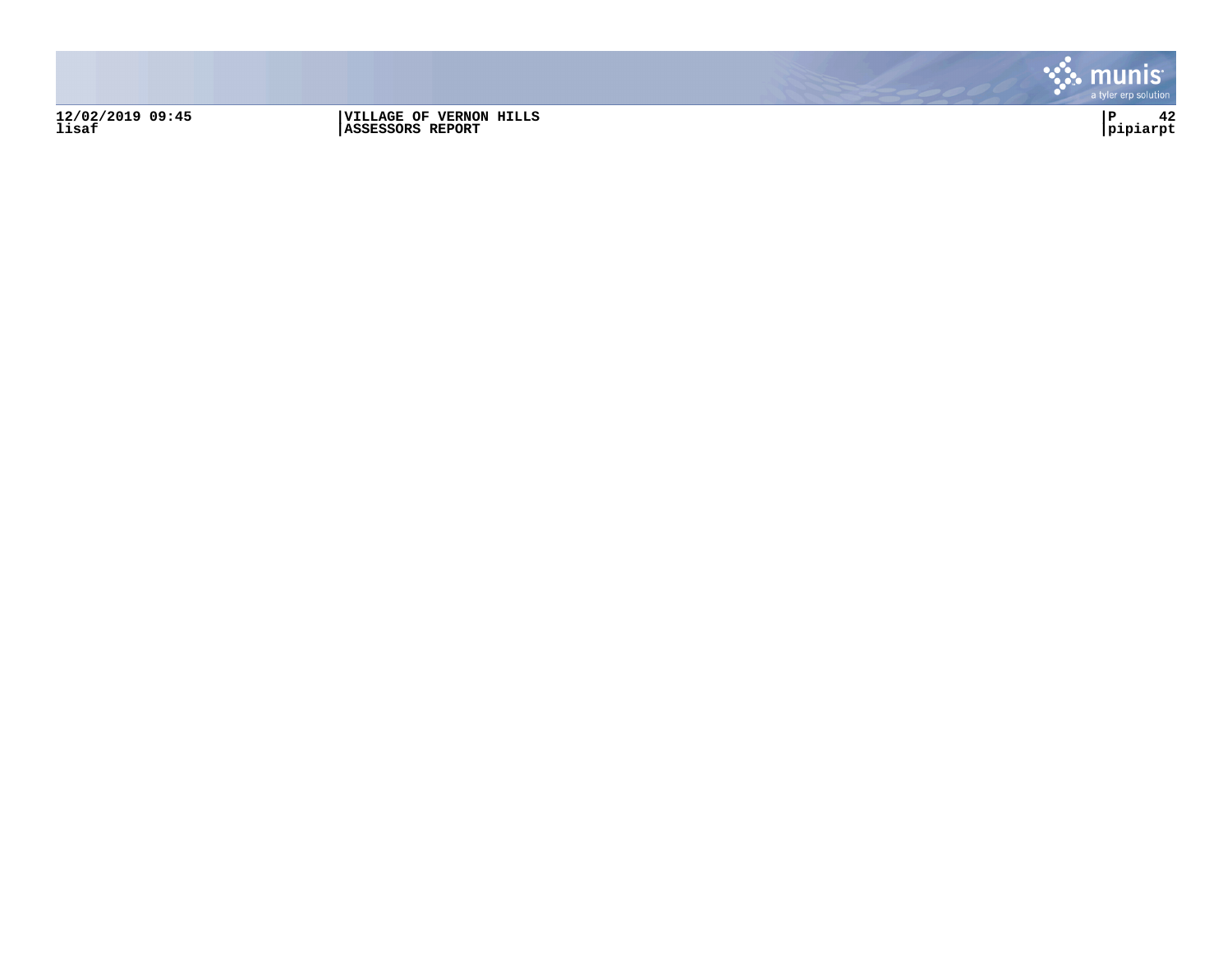|                                                                                                                                                                                                                                                                                                         |                                                                                                                                                          |                                                                           | munis<br>a tyler erp solution                                      |
|---------------------------------------------------------------------------------------------------------------------------------------------------------------------------------------------------------------------------------------------------------------------------------------------------------|----------------------------------------------------------------------------------------------------------------------------------------------------------|---------------------------------------------------------------------------|--------------------------------------------------------------------|
| 12/02/2019 09:45<br>lisaf                                                                                                                                                                                                                                                                               | VILLAGE OF VERNON HILLS<br>ASSESSORS REPORT                                                                                                              |                                                                           | ΙP<br>43<br> pipiarpt                                              |
| DEPARTMENT: BUILDING<br>: <u>MISC RESIDENTIAL</u><br>PROJECT                                                                                                                                                                                                                                            | NOVEMBER 2019                                                                                                                                            |                                                                           | DETAIL                                                             |
| APPLICATION REF<br>EST COST                                                                                                                                                                                                                                                                             | LOCATION<br>OWNER                                                                                                                                        | PARCEL CODE                                                               |                                                                    |
| 4758                                                                                                                                                                                                                                                                                                    | 14,000<br>47 SOUTHFIELD DR<br>GARRY S SITTLER                                                                                                            | 1506417011                                                                |                                                                    |
| PERMIT NUMBER<br>TYPE<br>MU4867<br>MISC RES<br>DESC OF WORK:<br>FIRE PLACE                                                                                                                                                                                                                              | <b>STATUS</b><br>EST COST<br>ISSUED EXPIRES<br><b>ISSUED</b><br>14,000 11/06/19 11/05/20                                                                 | PERMITS 11/01/19 - 11/30/19<br>EST VALUE<br>FEES<br>$\mathbf 0$<br>140.00 | PERMITS YEAR TO DATE<br>EST VALUE<br>FEES<br>$\mathbf 0$<br>140.00 |
| PARTIES INVOLVED:<br>APPLICANT<br>PAULSON BUILDERS<br>CARPENTER PAULSON BUILDERS<br>ELECTRICIA CUSTOM HOME ELECTRIC INC<br>GC<br>PAULSON BUILDERS<br>GC<br>GARRY S SITTLER<br>MARK STANLEY MASONARY<br>MASON<br>OWNER<br>GARRY S SITTLER<br>PLUMBER<br>CHAMBERLIN PLUMBING<br>PAULSON BUILDERS<br>PAYER |                                                                                                                                                          |                                                                           |                                                                    |
| APPLICATION TOTALS                                                                                                                                                                                                                                                                                      |                                                                                                                                                          | 140.00                                                                    | 140.00                                                             |
| 4778                                                                                                                                                                                                                                                                                                    | 60,000<br>508 HARVEY LAKE DR<br><b>JACKIE SCAATS</b>                                                                                                     | 1133402013                                                                |                                                                    |
| PERMIT NUMBER<br>TYPE<br>MISC RES<br>MU4874<br>DESC OF WORK:                                                                                                                                                                                                                                            | <b>STATUS</b><br>EST COST<br>ISSUED EXPIRES<br>60,000 11/08/19 11/25/20<br><b>ISSUED</b><br>RESIDENTIAL REMODEL: KITCHEN, FAM RM, MASTER BATH, HALL BATH | PERMITS 11/01/19 - 11/30/19<br>EST VALUE<br>FEES<br>$\mathbf 0$<br>600.00 | PERMITS YEAR TO DATE<br>EST VALUE<br>FEES<br>$\mathbf 0$<br>600.00 |
| PARTIES INVOLVED:<br>APPLICANT THG CONSTRUCTION<br>ELECTRICIA PROVIDENCE ELECTRIC<br>GC.<br>THG CONSTRUCTION<br>OWNER<br>JACKIE SCAATS<br>PLUMBER<br>PAYER<br>THG CONSTRUCTION                                                                                                                          | S3 PLUMBING AND MECHANICAL                                                                                                                               |                                                                           |                                                                    |
| APPLICATION TOTALS                                                                                                                                                                                                                                                                                      |                                                                                                                                                          | 600.00                                                                    | 600.00                                                             |
| 4835                                                                                                                                                                                                                                                                                                    | 2,100<br>220 SOUTHWICK CT<br><b>JUDY FORNERO</b>                                                                                                         | 1133101117                                                                |                                                                    |
| PERMIT NUMBER<br>TYPE<br>MU4877<br>MISC RES<br>DESC OF WORK:<br>REPLACING SHOWER VALVES                                                                                                                                                                                                                 | EST COST<br>STATUS<br>ISSUED EXPIRES<br><b>ISSUED</b><br>2,100 11/08/19 11/19/20                                                                         | PERMITS 11/01/19 - 11/30/19<br>EST VALUE<br>FEES<br>0<br>50.00            | PERMITS YEAR TO DATE<br>EST VALUE<br>FEES<br>50.00<br>0            |
| PARTIES INVOLVED:                                                                                                                                                                                                                                                                                       |                                                                                                                                                          |                                                                           |                                                                    |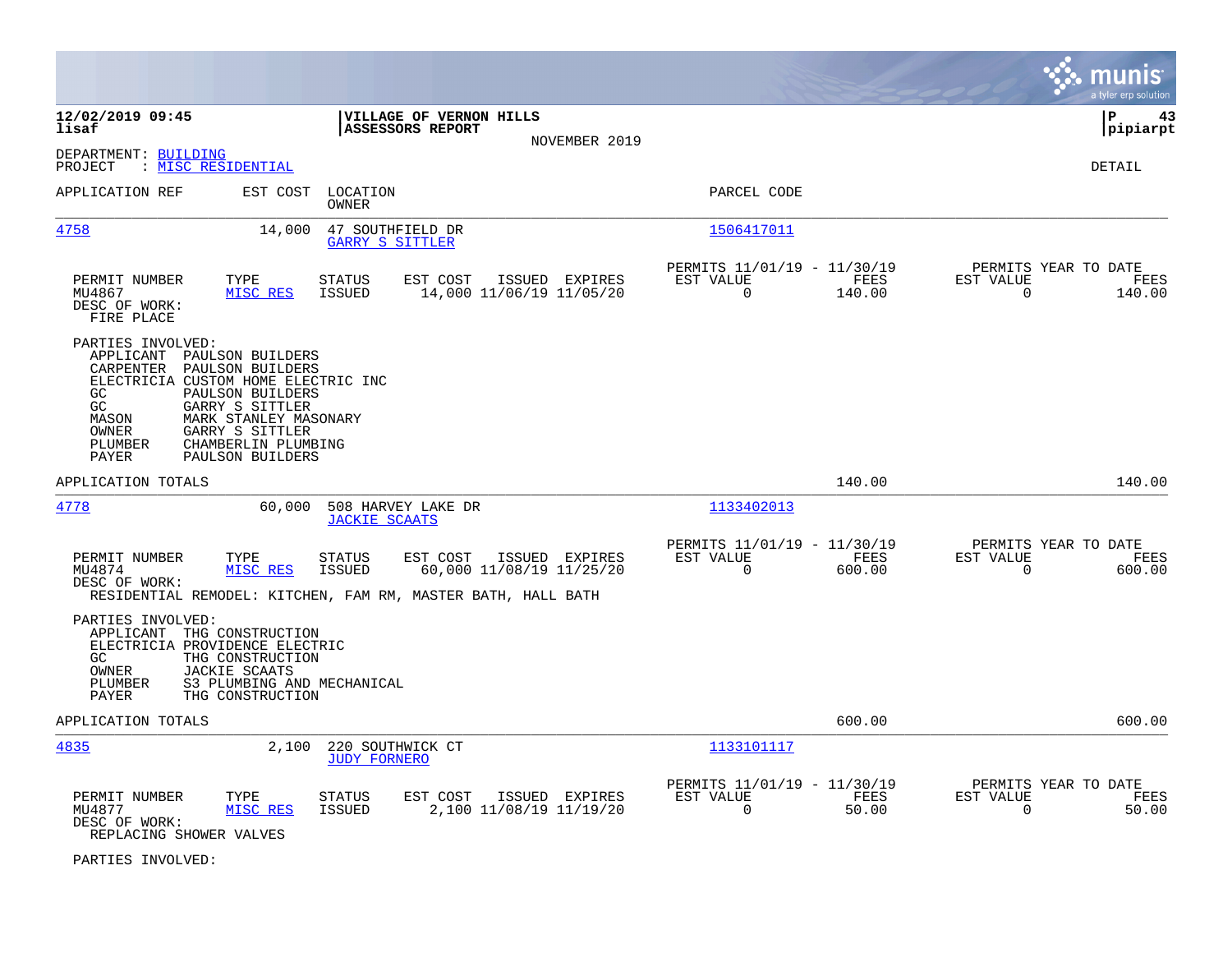|                                                                                                                                                                                                                                               |                                                                        | munis<br>a tyler erp solution                                   |
|-----------------------------------------------------------------------------------------------------------------------------------------------------------------------------------------------------------------------------------------------|------------------------------------------------------------------------|-----------------------------------------------------------------|
| 12/02/2019 09:45<br>VILLAGE OF VERNON HILLS<br>lisaf<br>ASSESSORS REPORT                                                                                                                                                                      |                                                                        | ΙP<br>44<br>pipiarpt                                            |
| NOVEMBER 2019<br>DEPARTMENT: BUILDING                                                                                                                                                                                                         |                                                                        |                                                                 |
| : MISC RESIDENTIAL<br>PROJECT                                                                                                                                                                                                                 |                                                                        | DETAIL                                                          |
| APPLICATION REF<br>EST COST LOCATION<br><b>OWNER</b><br>GC<br>CHICAGO BATH SYSTEMS LLC<br>JUDY FORNERO<br>OWNER<br>CHICAGO BATH SYSTEMS LLC<br>PLUMBER<br>CHICAGO BATH SYSTEMS LLC<br>PAYER                                                   | PARCEL CODE                                                            |                                                                 |
| APPLICATION TOTALS                                                                                                                                                                                                                            | 50.00                                                                  | 50.00                                                           |
| 5,647 1305 CROMWELL CT<br>4844<br><b>PLACEHOLDER</b>                                                                                                                                                                                          | 1133101277                                                             |                                                                 |
| PERMIT NUMBER<br>TYPE<br>EST COST<br>ISSUED EXPIRES<br>STATUS<br>MU4894<br>MISC RES<br>ISSUED<br>5,647 11/12/19 11/11/20<br>DESC OF WORK:<br>REPLACE SHOWER VALVES                                                                            | PERMITS 11/01/19 - 11/30/19<br>EST VALUE<br>FEES<br>$\Omega$<br>50.00  | PERMITS YEAR TO DATE<br>EST VALUE<br>FEES<br>$\Omega$<br>50.00  |
| PARTIES INVOLVED:<br>APPLICANT<br>BATH FITTER DBA CHICAGO BATH SYSTEM<br>GC.<br>BATH FITTER DBA CHICAGO BATH SYSTEM<br>OWNER<br>PLACEHOLDER<br>BATH FITTER DBA CHICAGO BATH SYSTEM<br>PLUMBER<br>PAYER<br>BATH FITTER DBA CHICAGO BATH SYSTEM |                                                                        |                                                                 |
| APPLICATION TOTALS                                                                                                                                                                                                                            | 50.00                                                                  | 50.00                                                           |
| 4882<br>186 NORTH FIORE PKY<br>50,000<br>AMY & JEFFREY SACHS                                                                                                                                                                                  | 1506407009                                                             |                                                                 |
| PERMIT NUMBER<br>TYPE<br><b>STATUS</b><br>EST COST<br>ISSUED EXPIRES<br>50,000 11/26/19 11/25/20<br>MU4951<br>MISC RES<br>ISSUED<br>DESC OF WORK:<br>BATHROOM REMODELS                                                                        | PERMITS 11/01/19 - 11/30/19<br>EST VALUE<br>FEES<br>$\Omega$<br>500.00 | PERMITS YEAR TO DATE<br>EST VALUE<br>FEES<br>$\Omega$<br>500.00 |
| PARTIES INVOLVED:<br>APPLICANT AMY & JEFFREY SACHS<br>ELECTRICIA ZAMFIR T POP<br>GC.<br>ALL TECH BUILDERS<br>GC<br>AMY & JEFFREY SACHS<br>OWNER<br>AMY & JEFFREY SACHS<br>PLUMBER<br>GRAVITY PLUMBING                                         |                                                                        |                                                                 |
| APPLICATION TOTALS<br>PROJECT TOTALS                                                                                                                                                                                                          | 500.00<br>$\mathbf 0$<br>1,340.00                                      | 500.00<br>$\Omega$<br>1,340.00                                  |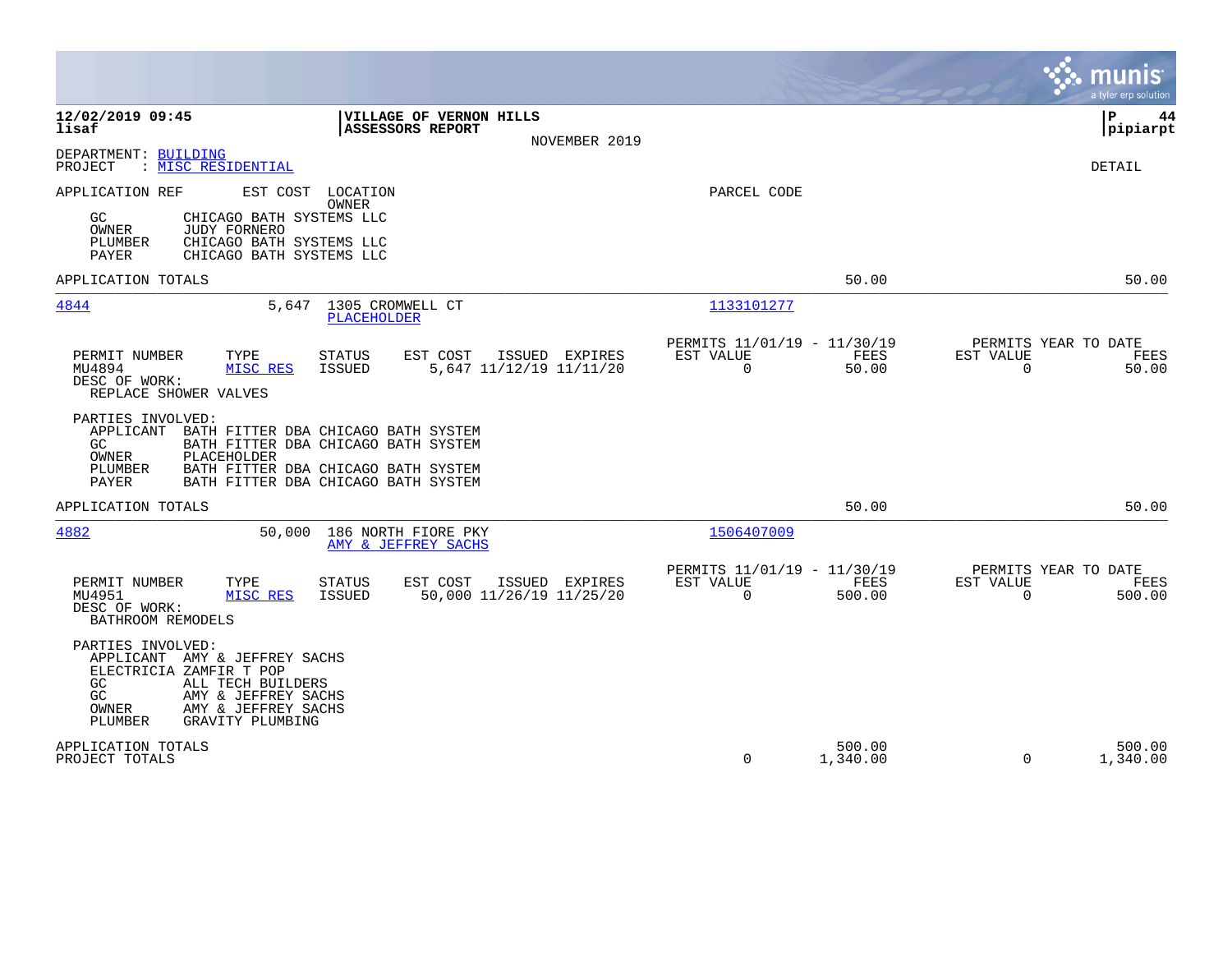|                                               |                                                                                 |                         |                                                      |                                               |                                               |                  |           | <b>munis</b><br>a tyler erp solution   |
|-----------------------------------------------|---------------------------------------------------------------------------------|-------------------------|------------------------------------------------------|-----------------------------------------------|-----------------------------------------------|------------------|-----------|----------------------------------------|
| 12/02/2019 09:45<br>lisaf                     |                                                                                 |                         | VILLAGE OF VERNON HILLS<br>ASSESSORS REPORT          | NOVEMBER 2019                                 |                                               |                  |           | 45<br>l P<br> pipiarpt                 |
| DEPARTMENT: BUILDING<br>PROJECT               | : PARKING LOT                                                                   |                         |                                                      |                                               |                                               |                  |           | DETAIL                                 |
| APPLICATION REF                               | EST COST                                                                        | LOCATION<br>OWNER       |                                                      |                                               | PARCEL CODE                                   |                  |           |                                        |
| 4761                                          | 64,694                                                                          |                         | 75 NORTH FAIRWAY DR<br>JANKO ALCION VERNON HILLS LLC |                                               | 1504402016                                    |                  |           |                                        |
| PERMIT NUMBER<br>MU4838<br>DESC OF WORK:      | TYPE<br>PKG LOT<br>RESURFACING PARKING LOT                                      | <b>STATUS</b><br>ISSUED | EST COST                                             | ISSUED<br>EXPIRES<br>64,694 11/01/19 11/18/20 | PERMITS 11/01/19 - 11/30/19<br>EST VALUE<br>0 | FEES<br>967.00   | EST VALUE | PERMITS YEAR TO DATE<br>FEES<br>967.00 |
| PARTIES INVOLVED:<br>APPLICANT<br>GC<br>OWNER | AMG PROPERTY SERVICES<br>AMG PROPERTY SERVICES<br>JANKO ALCION VERNON HILLS LLC |                         |                                                      |                                               |                                               |                  |           |                                        |
| APPLICATION TOTALS<br>PROJECT TOTALS          |                                                                                 |                         |                                                      |                                               | 0                                             | 967.00<br>967.00 | 0         | 967.00<br>967.00                       |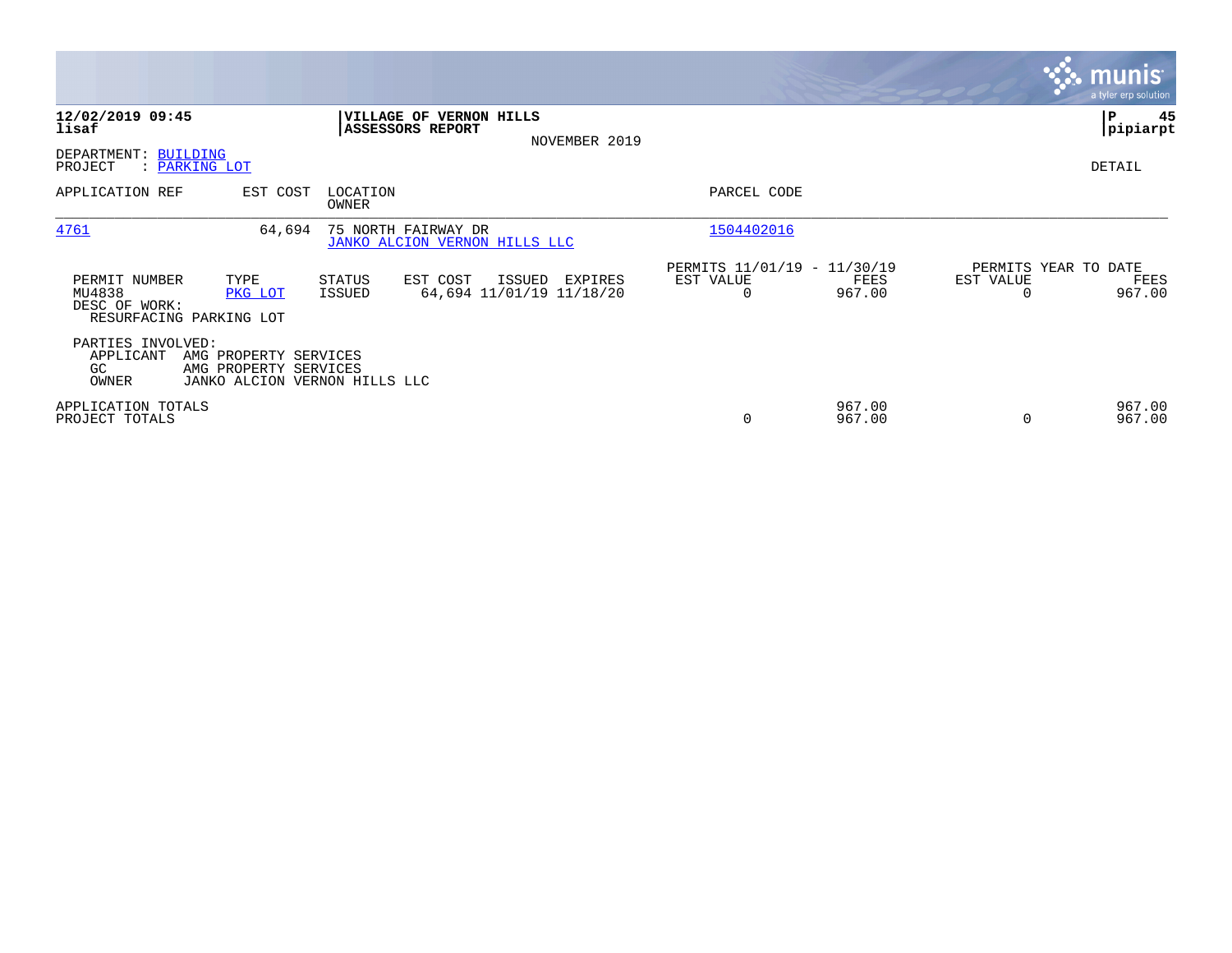|                                                                                                                                                                                                                       |                                                                                   |                                                                           | munis<br>a tyler erp solution                                      |
|-----------------------------------------------------------------------------------------------------------------------------------------------------------------------------------------------------------------------|-----------------------------------------------------------------------------------|---------------------------------------------------------------------------|--------------------------------------------------------------------|
| 12/02/2019 09:45<br>lisaf                                                                                                                                                                                             | VILLAGE OF VERNON HILLS<br><b>ASSESSORS REPORT</b>                                |                                                                           | P<br>46<br> pipiarpt                                               |
| DEPARTMENT: BUILDING<br>PROJECT<br>: <u>REROOF</u>                                                                                                                                                                    | NOVEMBER 2019                                                                     |                                                                           | DETAIL                                                             |
| APPLICATION REF<br>EST COST                                                                                                                                                                                           | LOCATION<br>OWNER                                                                 | PARCEL CODE                                                               |                                                                    |
| 4826<br>2,200                                                                                                                                                                                                         | 116 SOUTH DEERPATH DR<br>LISA W JONES, TRUSTEE                                    | 1508207028                                                                |                                                                    |
| TYPE<br>PERMIT NUMBER<br>MU4844<br><b>REROOF</b><br>DESC OF WORK:<br><b>REROOF</b>                                                                                                                                    | EST COST<br>ISSUED EXPIRES<br><b>STATUS</b><br>2,200 11/04/19 11/03/20<br>ISSUED  | PERMITS 11/01/19 - 11/30/19<br>EST VALUE<br>FEES<br>$\mathbf 0$<br>50.00  | PERMITS YEAR TO DATE<br>EST VALUE<br>FEES<br>$\mathbf 0$<br>50.00  |
| PARTIES INVOLVED:<br>APPLICANT<br>PETAR DORDEVIC<br>GC.<br>PETAR DORDEVIC<br>OWNER<br>LISA W JONES, TRUSTEE<br>PAYER<br>PETAR DORDEVIC<br><b>ROOFER</b><br>PETAR DORDEVIC                                             |                                                                                   |                                                                           |                                                                    |
| APPLICATION TOTALS                                                                                                                                                                                                    |                                                                                   | 50.00                                                                     | 50.00                                                              |
| 4855<br>15,600                                                                                                                                                                                                        | 568 CROOKED STICK COURT<br>ADAM & KELLY PROCTOR                                   | 1132104079                                                                |                                                                    |
| PERMIT NUMBER<br>TYPE<br>MU4903<br><b>REROOF</b><br>DESC OF WORK:<br><b>REROOF</b>                                                                                                                                    | <b>STATUS</b><br>EST COST<br>ISSUED EXPIRES<br>ISSUED<br>15,600 11/14/19 11/13/20 | PERMITS 11/01/19 - 11/30/19<br>EST VALUE<br>FEES<br>$\mathbf 0$<br>156.00 | PERMITS YEAR TO DATE<br>EST VALUE<br>FEES<br>$\mathbf 0$<br>156.00 |
| PARTIES INVOLVED:<br>APPLICANT<br>PHOENIX EXTERIOR<br>GC.<br>PHOENIX EXTERIOR<br>OWNER<br>ADAM & KELLY PROCTOR<br>PAYER<br>PHOENIX EXTERIOR<br><b>ROOFER</b><br>PHOENIX EXTERIOR                                      |                                                                                   |                                                                           |                                                                    |
| APPLICATION TOTALS                                                                                                                                                                                                    |                                                                                   | 156.00                                                                    | 156.00                                                             |
| 4861<br>14,550                                                                                                                                                                                                        | 401 RIVER GROVE CT<br>SANJAY & VANDANA GUPTA                                      | 1516206007                                                                |                                                                    |
| PERMIT NUMBER<br>TYPE<br>MU4925<br><b>REROOF</b><br>DESC OF WORK:<br><b>REROOF</b>                                                                                                                                    | EST COST<br>STATUS<br>ISSUED EXPIRES<br><b>ISSUED</b><br>14,550 11/18/19 11/17/20 | PERMITS 11/01/19 - 11/30/19<br>EST VALUE<br>FEES<br>0<br>145.50           | PERMITS YEAR TO DATE<br>EST VALUE<br>FEES<br>0<br>145.50           |
| PARTIES INVOLVED:<br>APPLICANT<br>DAVIES & SON CONSTRUCTION<br>GC<br>DAVIES & SON CONSTRUCTION<br>OWNER<br>SANJAY & VANDANA GUPTA<br>PAYER<br>DAVIES & SON CONSTRUCTION<br><b>ROOFER</b><br>DAVIES & SON CONSTRUCTION |                                                                                   |                                                                           |                                                                    |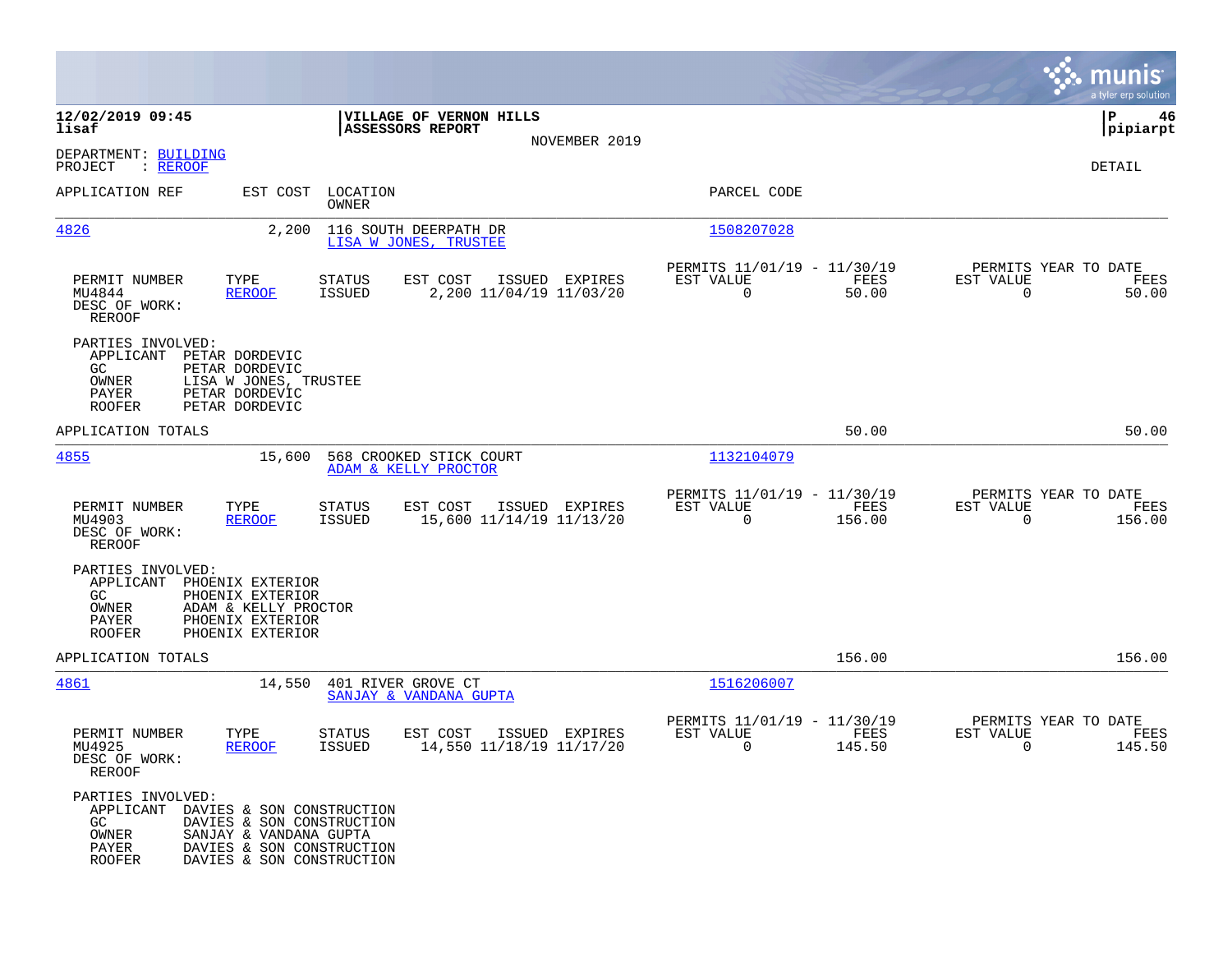|                                                                                                                                                                                                        |                                                                              | a tyler erp solution                                                  |
|--------------------------------------------------------------------------------------------------------------------------------------------------------------------------------------------------------|------------------------------------------------------------------------------|-----------------------------------------------------------------------|
| 12/02/2019 09:45<br>VILLAGE OF VERNON HILLS<br>lisaf<br><b>ASSESSORS REPORT</b><br>NOVEMBER 2019                                                                                                       |                                                                              | P<br>47<br> pipiarpt                                                  |
| DEPARTMENT: BUILDING<br>PROJECT<br>: REROOF                                                                                                                                                            |                                                                              | DETAIL                                                                |
| APPLICATION REF<br>EST COST<br>LOCATION<br>OWNER                                                                                                                                                       | PARCEL CODE                                                                  |                                                                       |
| APPLICATION TOTALS                                                                                                                                                                                     | 145.50                                                                       | 145.50                                                                |
| 4864<br>27,495<br>6 EDGEWOOD RD<br>MARK J & ELIZABETH SEBASTIAN                                                                                                                                        | 1504303006                                                                   |                                                                       |
| PERMIT NUMBER<br>TYPE<br>STATUS<br>EST COST<br>ISSUED EXPIRES<br>MU4929<br><b>ISSUED</b><br>27,495 11/19/19 11/18/20<br><b>REROOF</b><br>DESC OF WORK:<br>REROOF                                       | PERMITS 11/01/19 - 11/30/19<br>EST VALUE<br>FEES<br>$\mathbf 0$<br>274.95    | PERMITS YEAR TO DATE<br>EST VALUE<br>FEES<br>$\Omega$<br>274.95       |
| PARTIES INVOLVED:<br>GC<br>POWER HOME REMODELING GROUP<br>OWNER<br>MARK J & ELIZABETH SEBASTIAN<br>PAYER<br>POWER HOME REMODELING GROUP<br><b>ROOFER</b><br>POWER HOME REMODELING GROUP                |                                                                              |                                                                       |
| APPLICATION TOTALS                                                                                                                                                                                     | 274.95                                                                       | 274.95                                                                |
| 4886<br>9,835<br>1111 WHITMAN PL<br>JOHN & COURTNEY FETTER                                                                                                                                             | 1132201007                                                                   |                                                                       |
| EST COST<br>PERMIT NUMBER<br>TYPE<br><b>STATUS</b><br>ISSUED EXPIRES<br>9,835 11/22/19 11/21/20<br>MU4943<br><b>REROOF</b><br><b>ISSUED</b><br>DESC OF WORK:<br>REROOF                                 | PERMITS 11/01/19 - 11/30/19<br><b>EST VALUE</b><br>FEES<br>$\Omega$<br>98.35 | PERMITS YEAR TO DATE<br><b>EST VALUE</b><br>FEES<br>$\Omega$<br>98.35 |
| PARTIES INVOLVED:<br>APPLICANT<br>CR EBERT AND SONS INC<br>GC.<br>CR EBERT AND SONS INC<br>OWNER<br>JOHN & COURTNEY FETTER<br>CR EBERT AND SONS INC<br>PAYER<br><b>ROOFER</b><br>CR EBERT AND SONS INC |                                                                              |                                                                       |
| APPLICATION TOTALS<br>PROJECT TOTALS                                                                                                                                                                   | 98.35<br>$\mathbf 0$<br>724.80                                               | 98.35<br>$\Omega$<br>724.80                                           |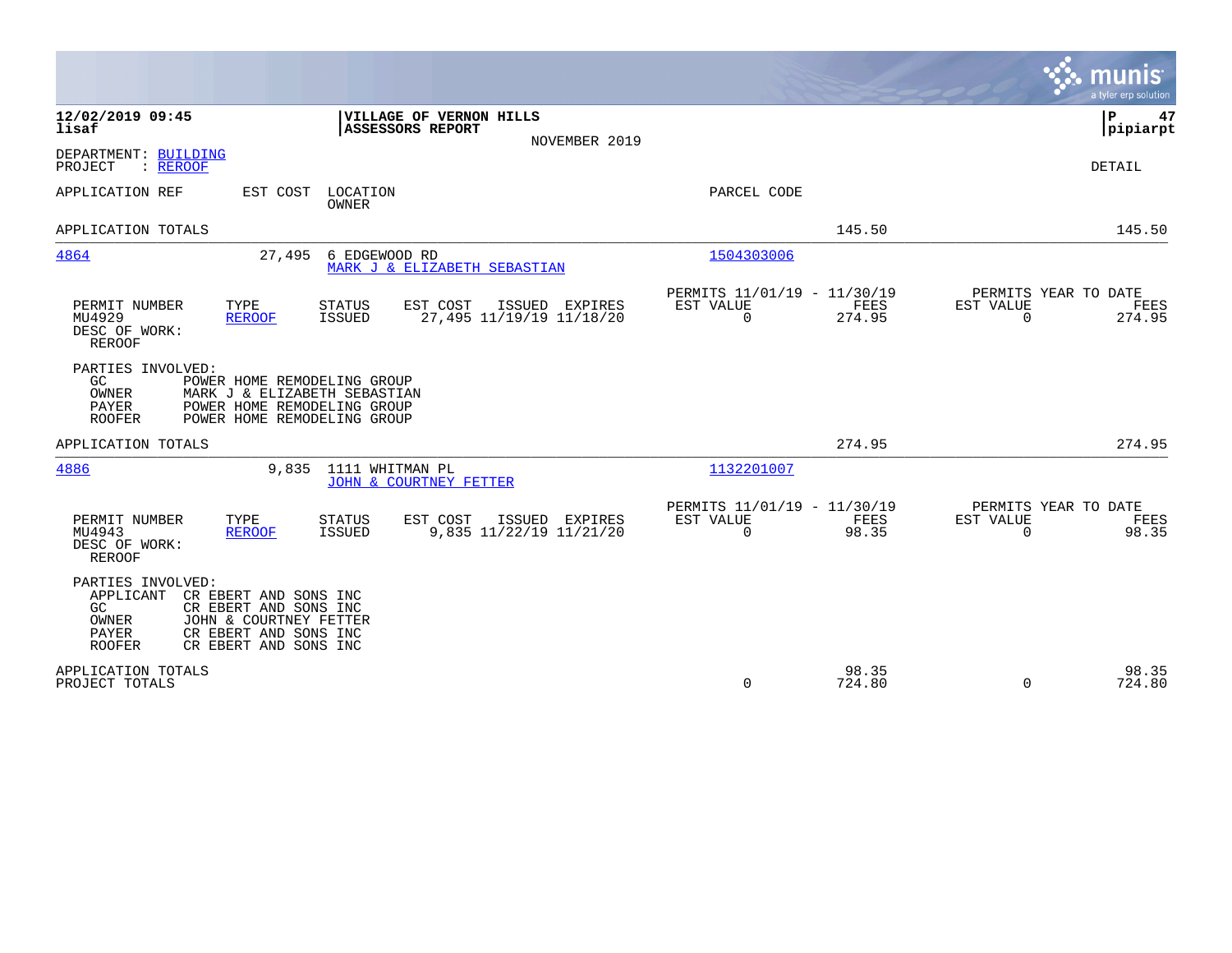|                                                                                                                                                                                                |                                                                          | munis<br>a tyler erp solution                                  |
|------------------------------------------------------------------------------------------------------------------------------------------------------------------------------------------------|--------------------------------------------------------------------------|----------------------------------------------------------------|
| 12/02/2019 09:45<br>VILLAGE OF VERNON HILLS<br>lisaf<br>ASSESSORS REPORT<br>NOVEMBER 2019                                                                                                      |                                                                          | P<br>48<br> pipiarpt                                           |
| DEPARTMENT: BUILDING<br>: SEWER REPAIR<br>PROJECT                                                                                                                                              |                                                                          | DETAIL                                                         |
| APPLICATION REF<br>EST COST<br>LOCATION<br>OWNER                                                                                                                                               | PARCEL CODE                                                              |                                                                |
| 4823<br>4 AUBURN CT<br>2,497<br><b>RONALD F RALPH</b>                                                                                                                                          | 1505410011                                                               |                                                                |
| EST COST<br><b>ISSUED</b><br>PERMIT NUMBER<br>TYPE<br><b>STATUS</b><br>EXPIRES<br>2,497 11/04/19 11/19/20<br>MU4841<br>SEWER REP<br>COMPLT<br>DESC OF WORK:<br>SEWER CONNECTION, SUMP DRAINAGE | PERMITS 11/01/19 - 11/30/19<br>EST VALUE<br>FEES<br>$\mathbf 0$<br>50.00 | PERMITS YEAR TO DATE<br>EST VALUE<br>FEES<br>$\Omega$<br>50.00 |
| PARTIES INVOLVED:<br>GC<br>RONALD F RALPH<br>OWNER<br>RONALD F RALPH<br>PLUMBER<br>BOSTON PLUMBING INC<br>PAYER<br>RONALD F RALPH                                                              |                                                                          |                                                                |
| APPLICATION TOTALS                                                                                                                                                                             | 50.00                                                                    | 50.00                                                          |
| 410 CHERRY VALLEY RD<br>4893<br>3,500<br>LESZEK & JAROSLAVA WROBLEWSKI                                                                                                                         | 1508107016                                                               |                                                                |
| TYPE<br>EST COST<br>ISSUED EXPIRES<br>PERMIT NUMBER<br><b>STATUS</b><br>3,500 11/26/19 11/27/20<br>MU4954<br>SEWER REP<br>ISSUED<br>DESC OF WORK:<br>SEWER REPAIR                              | PERMITS 11/01/19 - 11/30/19<br>EST VALUE<br>FEES<br>$\mathbf 0$<br>50.00 | PERMITS YEAR TO DATE<br>EST VALUE<br>FEES<br>$\Omega$<br>50.00 |
| PARTIES INVOLVED:<br>APPLICANT<br>MR. ROOTER<br>GC.<br>MR. ROOTER<br>OWNER<br>LESZEK & JAROSLAVA WROBLEWSKI<br>PLUMBER<br>MR. ROOTER<br>PAYER<br>MR. ROOTER                                    |                                                                          |                                                                |
| APPLICATION TOTALS<br>PROJECT TOTALS                                                                                                                                                           | 50.00<br>0<br>100.00                                                     | 50.00<br>100.00<br>$\Omega$                                    |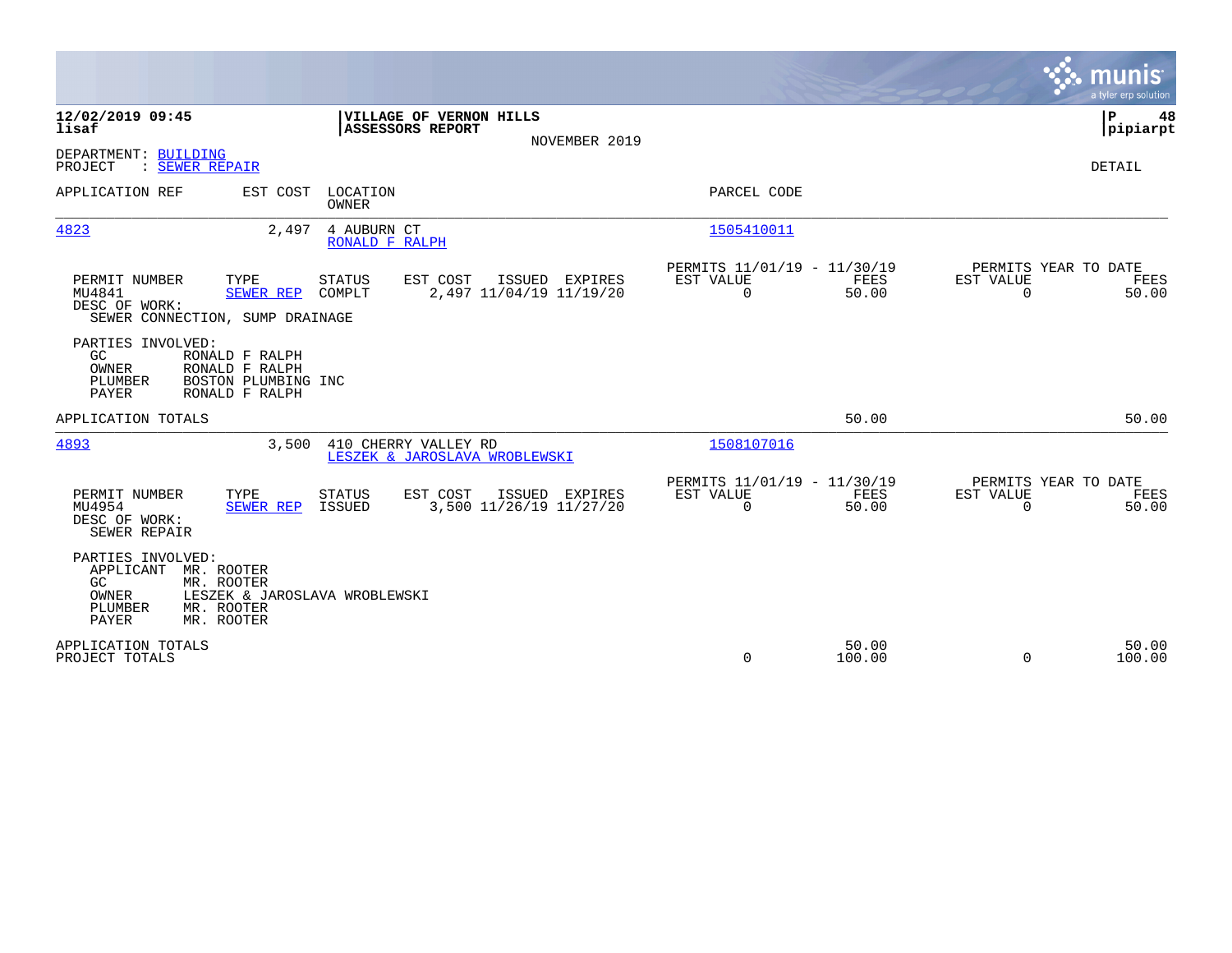|                                                        |                                                                          |                                            |                                             |                                    |               |                                               |                  |           | <b>munis</b><br>a tyler erp solution   |
|--------------------------------------------------------|--------------------------------------------------------------------------|--------------------------------------------|---------------------------------------------|------------------------------------|---------------|-----------------------------------------------|------------------|-----------|----------------------------------------|
| 12/02/2019 09:45<br>lisaf                              |                                                                          |                                            | VILLAGE OF VERNON HILLS<br>ASSESSORS REPORT |                                    | NOVEMBER 2019 |                                               |                  |           | P<br>49<br> pipiarpt                   |
| DEPARTMENT: BUILDING<br>PROJECT<br>: SIDING            |                                                                          |                                            |                                             |                                    |               |                                               |                  |           | DETAIL                                 |
| APPLICATION REF                                        | EST COST                                                                 | LOCATION<br>OWNER                          |                                             |                                    |               | PARCEL CODE                                   |                  |           |                                        |
| 4828                                                   | 10,000                                                                   | 112 DICKINSON CT<br><b>MANUEL TOURJMAN</b> |                                             |                                    |               | 1132201024                                    |                  |           |                                        |
| PERMIT NUMBER<br>MU4847<br>DESC OF WORK:<br>SIDING     | TYPE<br>SIDING                                                           | STATUS<br>ISSUED                           | EST COST                                    | ISSUED<br>10,000 11/05/19 11/04/20 | EXPIRES       | PERMITS 11/01/19 - 11/30/19<br>EST VALUE<br>0 | FEES<br>100.00   | EST VALUE | PERMITS YEAR TO DATE<br>FEES<br>100.00 |
| PARTIES INVOLVED:<br>APPLICANT<br>GC<br>OWNER<br>PAYER | MANUEL TOURJMAN<br>MANUEL TOURJMAN<br>MANUEL TOURJMAN<br>MANUEL TOURJMAN |                                            |                                             |                                    |               |                                               |                  |           |                                        |
| APPLICATION TOTALS<br>PROJECT TOTALS                   |                                                                          |                                            |                                             |                                    |               | 0                                             | 100.00<br>100.00 | $\Omega$  | 100.00<br>100.00                       |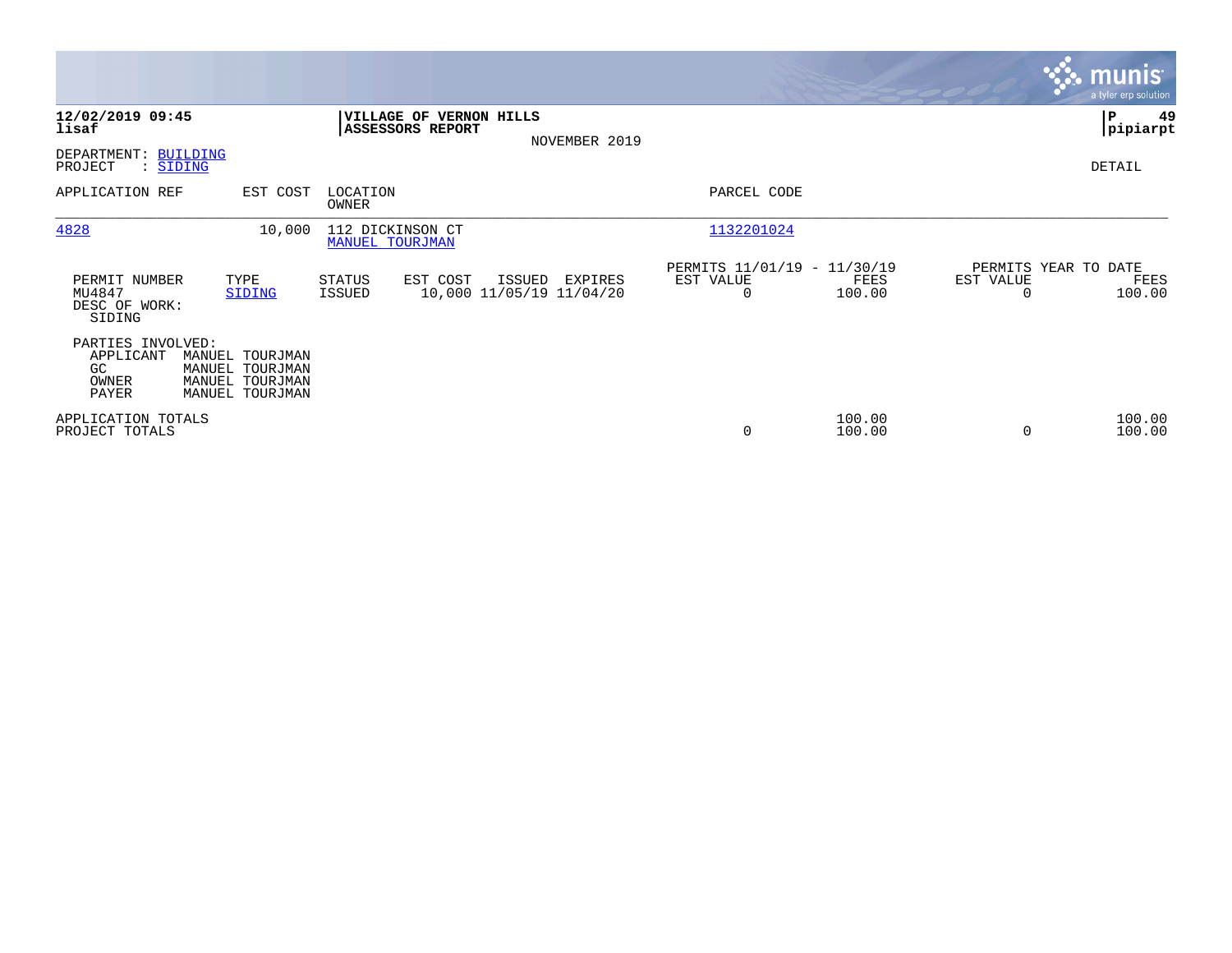|                                                                                                                                                                                                                                                   | munis<br>a tyler erp solution                                                                                                                |
|---------------------------------------------------------------------------------------------------------------------------------------------------------------------------------------------------------------------------------------------------|----------------------------------------------------------------------------------------------------------------------------------------------|
| 12/02/2019 09:45<br>VILLAGE OF VERNON HILLS<br>lisaf<br>ASSESSORS REPORT<br>NOVEMBER 2019                                                                                                                                                         | ΙP<br>50<br> pipiarpt                                                                                                                        |
| DEPARTMENT: BUILDING<br>: VOICE/DATA<br>PROJECT                                                                                                                                                                                                   | DETAIL                                                                                                                                       |
| LOCATION<br>APPLICATION REF<br>EST COST<br><b>OWNER</b>                                                                                                                                                                                           | PARCEL CODE                                                                                                                                  |
| 4802<br>3 WEST HAWTHORN PKY 370<br>16,680<br>HAMILTON PARTNERS INC                                                                                                                                                                                | 1132415011                                                                                                                                   |
| PERMIT NUMBER<br>TYPE<br><b>STATUS</b><br>EST COST<br>ISSUED EXPIRES<br>MU4835<br>16,680 11/01/19 10/31/20<br><b>VOICE/DATA ISSUED</b><br>DESC OF WORK:<br>CABELING SYSTEM                                                                        | PERMITS 11/01/19 - 11/30/19<br>PERMITS YEAR TO DATE<br>EST VALUE<br>FEES<br>EST VALUE<br>FEES<br>$\mathbf 0$<br>166.80<br>$\Omega$<br>166.80 |
| PARTIES INVOLVED:<br>APPLICANT TRI-TEL TECHNICAL SERVICES<br>ELECTRICIA TRI-TEL TECHNICAL SERVICES<br>TRI-TEL TECHNICAL SERVICES<br>GC.<br><b>OCCUPANT</b><br>PRA<br>OWNER<br>HAMILTON PARTNERS INC<br><b>PAYER</b><br>TRI-TEL TECHNICAL SERVICES |                                                                                                                                              |
| APPLICATION TOTALS                                                                                                                                                                                                                                | 166.80<br>166.80                                                                                                                             |
| 4845<br>3,983<br>595 LAKEVIEW PKY<br>ELITE REAL ESTATE                                                                                                                                                                                            | 1504201046                                                                                                                                   |
| PERMIT NUMBER<br>TYPE<br>EST COST<br>ISSUED EXPIRES<br><b>STATUS</b><br>MU4896<br><b>VOICE/DATA ISSUED</b><br>3,983 11/12/19 11/11/20<br>DESC OF WORK:<br>SECURITY ALARM                                                                          | PERMITS YEAR TO DATE<br>PERMITS 11/01/19 - 11/30/19<br>EST VALUE<br>FEES<br>EST VALUE<br>FEES<br>$\mathbf 0$<br>75.00<br>$\Omega$<br>75.00   |
| PARTIES INVOLVED:<br>ALARM<br>ALARM DETECTION SYSTEMS<br>APPLICANT<br>ALARM DETECTION SYSTEMS<br>ALARM DETECTION SYSTEMS<br>GC.<br>WINDY CITY NOVELTIES<br>OCCUPANT<br>OWNER<br>ELITE REAL ESTATE<br>ALARM DETECTION SYSTEMS<br>PAYER             |                                                                                                                                              |
| APPLICATION TOTALS<br>PROJECT TOTALS                                                                                                                                                                                                              | 75.00<br>75.00<br>$\Omega$<br>$\Omega$<br>241.80<br>241.80                                                                                   |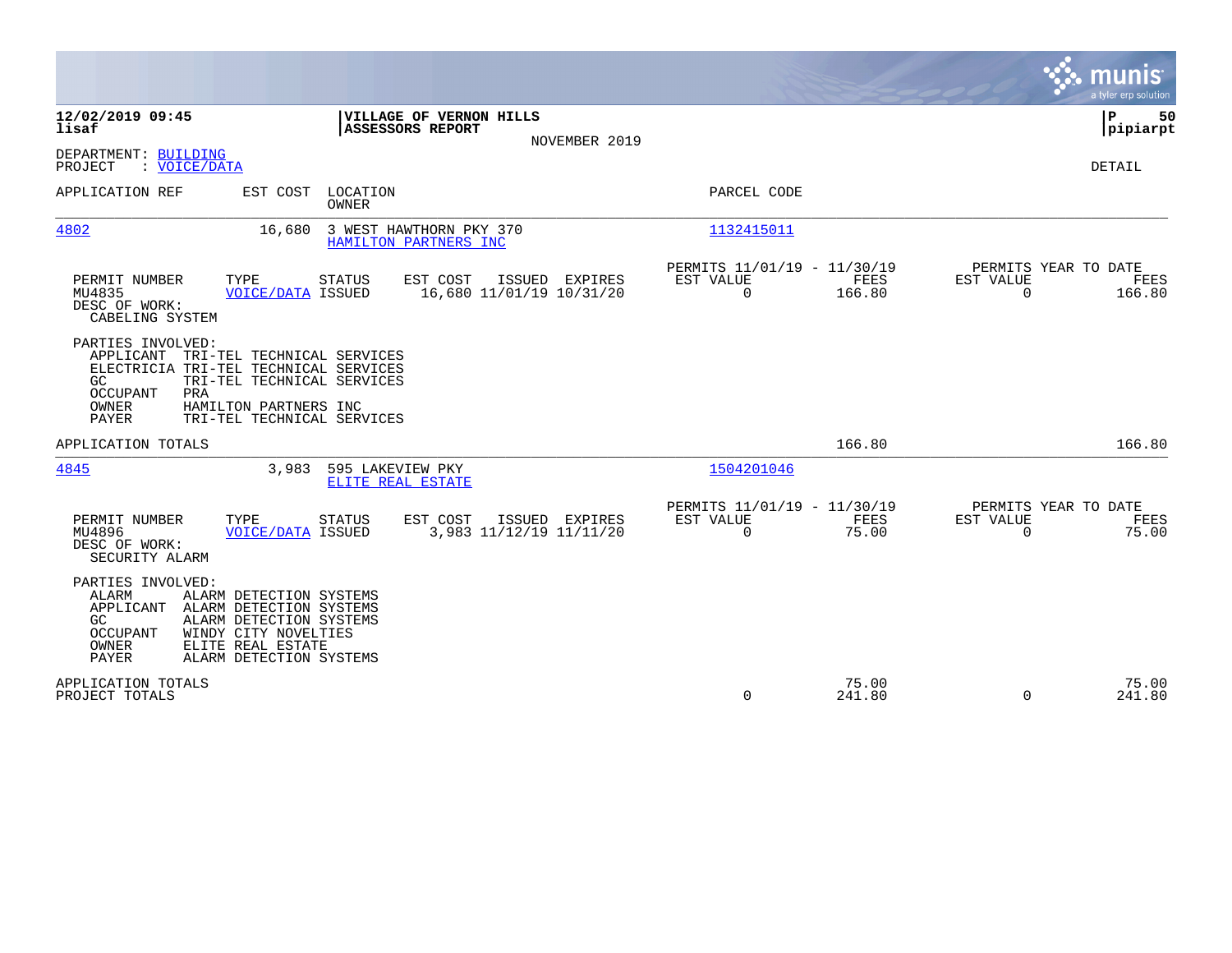|                                                                                         |                                                                                                              |                                                       |                                                         |             |                                                  | munis<br>a tyler erp solution |
|-----------------------------------------------------------------------------------------|--------------------------------------------------------------------------------------------------------------|-------------------------------------------------------|---------------------------------------------------------|-------------|--------------------------------------------------|-------------------------------|
| 12/02/2019 09:45<br>lisaf                                                               | ASSESSORS REPORT                                                                                             | VILLAGE OF VERNON HILLS<br>NOVEMBER 2019              |                                                         |             |                                                  | l P<br>51<br> pipiarpt        |
| DEPARTMENT: BUILDING<br>: WATER HEATER<br>PROJECT                                       |                                                                                                              |                                                       |                                                         |             |                                                  | <b>DETAIL</b>                 |
| APPLICATION REF                                                                         | EST COST LOCATION<br>OWNER                                                                                   |                                                       | PARCEL CODE                                             |             |                                                  |                               |
| 4805                                                                                    | 965<br>360 SYCAMORE ST<br>YUNG Y & EUNJEE KIM                                                                |                                                       | 1132208006                                              |             |                                                  |                               |
| PERMIT NUMBER<br>TYPE<br>MU4837<br>DESC OF WORK:<br>WATER HEATER                        | <b>STATUS</b><br>WATER HEAT COMPLT                                                                           | EST COST<br>ISSUED EXPIRES<br>965 11/01/19 11/12/20   | PERMITS 11/01/19 - 11/30/19<br>EST VALUE<br>$\mathbf 0$ | FEES<br>.00 | PERMITS YEAR TO DATE<br>EST VALUE<br>$\mathbf 0$ | FEES<br>.00                   |
| PARTIES INVOLVED:<br>APPLICANT<br>EVOLUTION PLUMBING<br>GC<br>OWNER<br>PLUMBER<br>PAYER | EVOLUTION PLUMBING<br>YUNG Y & EUNJEE KIM<br>EVOLUTION PLUMBING<br>EVOLUTION PLUMBING                        |                                                       |                                                         |             |                                                  |                               |
| APPLICATION TOTALS                                                                      |                                                                                                              |                                                       |                                                         | .00         |                                                  | .00                           |
| 4827                                                                                    | 700<br>329 HADDON CIR<br>STEPHEN W & DIANE PALACE                                                            |                                                       | 1508401050                                              |             |                                                  |                               |
| PERMIT NUMBER<br>TYPE<br>MU4846<br>DESC OF WORK:<br>WATER HEATER REPLACEMENT            | STATUS<br>WATER HEAT ISSUED                                                                                  | EST COST<br>ISSUED EXPIRES<br>700 11/04/19 11/03/20   | PERMITS 11/01/19 - 11/30/19<br>EST VALUE<br>$\mathbf 0$ | FEES<br>.00 | PERMITS YEAR TO DATE<br>EST VALUE<br>$\mathbf 0$ | FEES<br>.00                   |
| PARTIES INVOLVED:<br>APPLICANT<br>GC<br>OWNER<br>PAYER                                  | STEPHEN W & DIANE PALACE<br>STEPHEN W & DIANE PALACE<br>STEPHEN W & DIANE PALACE<br>STEPHEN W & DIANE PALACE |                                                       |                                                         |             |                                                  |                               |
| APPLICATION TOTALS                                                                      |                                                                                                              |                                                       |                                                         | .00         |                                                  | .00                           |
| 4834                                                                                    | 1,800<br>256 PONTIAC LN<br>PAUL J & THERESA A RIZZO                                                          |                                                       | 1506407002                                              |             |                                                  |                               |
| PERMIT NUMBER<br>TYPE<br>MU4876<br>DESC OF WORK:<br>INSTALL WATER HEATER                | <b>STATUS</b><br>WATER HEAT COMPLT                                                                           | EST COST<br>ISSUED EXPIRES<br>1,800 11/08/19 11/12/20 | PERMITS 11/01/19 - 11/30/19<br>EST VALUE<br>$\mathbf 0$ | FEES<br>.00 | PERMITS YEAR TO DATE<br>EST VALUE<br>$\mathbf 0$ | FEES<br>.00                   |
| PARTIES INVOLVED:<br>GC<br>HOME DEPOT<br>GC<br>OWNER<br>HOME DEPOT<br>PLUMBER<br>PAYER  | PAUL J & THERESA A RIZZO<br>PAUL J & THERESA A RIZZO<br>PAUL J & THERESA A RIZZO                             |                                                       |                                                         |             |                                                  |                               |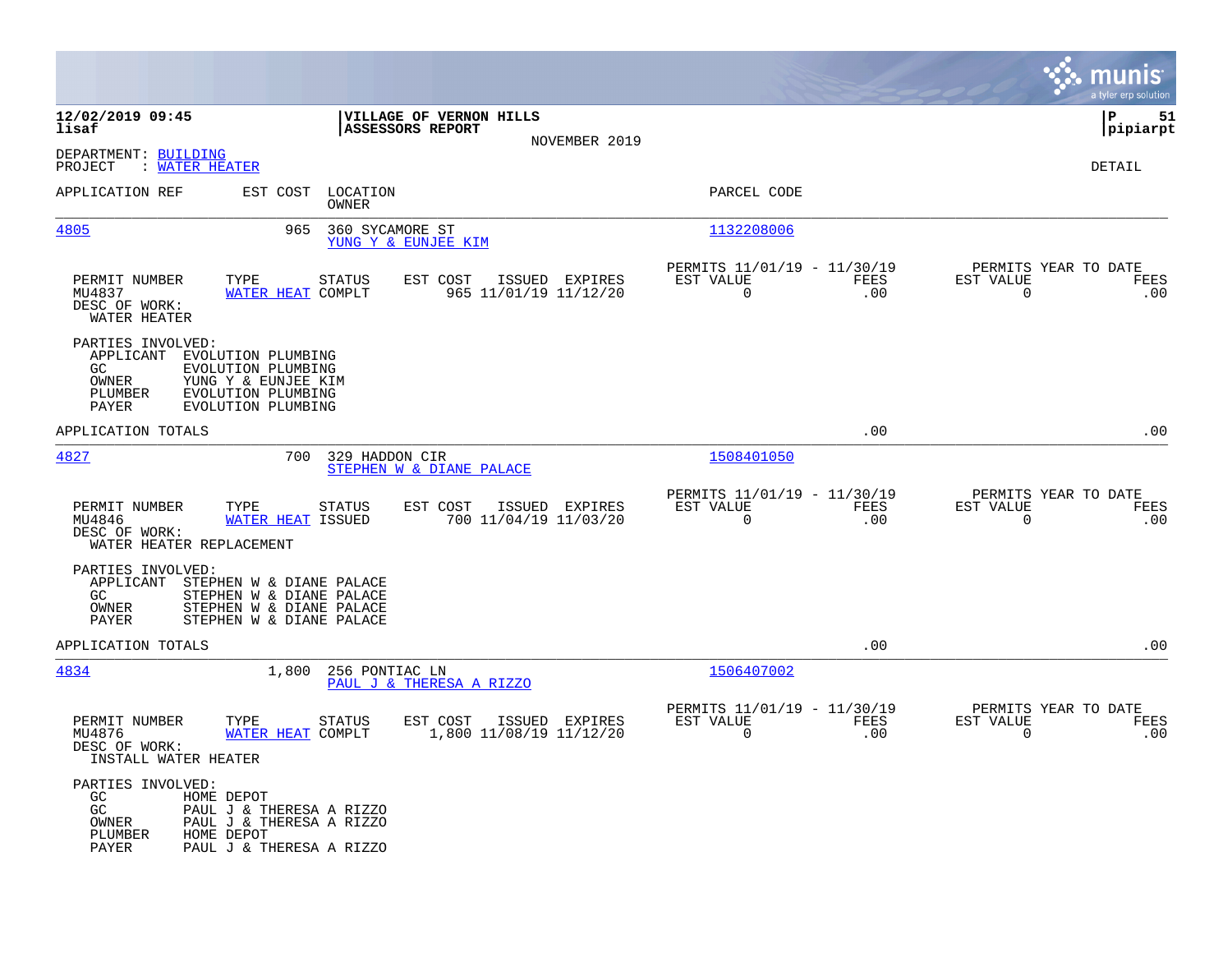|                                                                                                                                                                                                                |                                                                  |                                                                        | munis<br>a tyler erp solution                                     |
|----------------------------------------------------------------------------------------------------------------------------------------------------------------------------------------------------------------|------------------------------------------------------------------|------------------------------------------------------------------------|-------------------------------------------------------------------|
| 12/02/2019 09:45<br>lisaf<br>APPLICATION TOTALS                                                                                                                                                                | VILLAGE OF VERNON HILLS<br>ASSESSORS REPORT                      | .00                                                                    | ΙP<br>52<br> pipiarpt<br>$.00 \,$                                 |
| DEPARTMENT: BUILDING<br>: WATER HEATER<br>PROJECT                                                                                                                                                              | NOVEMBER 2019                                                    |                                                                        | DETAIL                                                            |
| APPLICATION REF                                                                                                                                                                                                | EST COST LOCATION<br><b>OWNER</b>                                | PARCEL CODE                                                            |                                                                   |
| 4856<br>2,500                                                                                                                                                                                                  | 411 WHITE DEER TRL<br>PERIAKARUPPAN & MUTHUMEENA RAMANATHAN      | 1128410028                                                             |                                                                   |
| PERMIT NUMBER<br>TYPE<br>MU4909<br>WATER HEAT ISSUED<br>DESC OF WORK:<br>WATER HEATER                                                                                                                          | EST COST<br>STATUS<br>ISSUED EXPIRES<br>2,500 11/15/19 11/14/20  | PERMITS 11/01/19 - 11/30/19<br>FEES<br>EST VALUE<br>$\mathbf 0$<br>.00 | PERMITS YEAR TO DATE<br>EST VALUE<br>FEES<br>$\mathbf 0$<br>.00   |
| PARTIES INVOLVED:<br>APPLICANT<br>PERIYAKARUPPAN RAMANATHAN<br>GC.<br><b>DRF</b><br>OWNER<br><b>PLUMBER</b><br>DRF                                                                                             | PERIAKARUPPAN & MUTHUMEENA RAMANATHAN                            |                                                                        |                                                                   |
| PAYER<br>PERIYAKARUPPAN RAMANATHAN                                                                                                                                                                             |                                                                  |                                                                        |                                                                   |
| APPLICATION TOTALS                                                                                                                                                                                             |                                                                  | .00                                                                    | .00                                                               |
| 4875<br>14,000                                                                                                                                                                                                 | 500 ATRIUM DR<br><b>VERNON HILLS MEMORY CARE</b>                 | 1505202029                                                             |                                                                   |
| PERMIT NUMBER<br>TYPE<br>MU4932<br>WATER HEAT ISSUED<br>DESC OF WORK:<br>WATER HEATER REPLACEMENT                                                                                                              | EST COST<br>STATUS<br>ISSUED EXPIRES<br>14,000 11/20/19 11/19/20 | PERMITS 11/01/19 - 11/30/19<br>EST VALUE<br>FEES<br>.00<br>0           | PERMITS YEAR TO DATE<br>EST VALUE<br>FEES<br>.00<br>0             |
| PARTIES INVOLVED:<br>APPLICANT HILL MECHANICAL CORP<br>HILL MECHANICAL CORP<br>GC.<br><b>OCCUPANT</b><br>OWNER<br>VERNON HILLS MEMORY CARE<br>PLUMBER<br>HILL MECHANICAL CORP<br>HILL MECHANICAL CORP<br>PAYER | CHARTER SENIOR LIVING VERNON HILLS, LLC                          |                                                                        |                                                                   |
| APPLICATION TOTALS                                                                                                                                                                                             |                                                                  | .00                                                                    | .00                                                               |
| <u>4881</u><br>$\Omega$                                                                                                                                                                                        | 381 DEERBROOK LN<br>ANAND J DHRUNA                               | 1507223005                                                             |                                                                   |
| PERMIT NUMBER<br>TYPE<br>MU4938<br>WATER HEAT ISSUED<br>DESC OF WORK:<br>WATER HEATER                                                                                                                          | STATUS<br>EST COST ISSUED EXPIRES<br>$0$ 11/21/19 11/20/20       | PERMITS 11/01/19 - 11/30/19<br>EST VALUE<br>FEES<br>$\Omega$<br>.00    | PERMITS YEAR TO DATE<br>EST VALUE<br>FEES<br>$\Omega$<br>$.00 \,$ |
| PARTIES INVOLVED:<br>APPLICANT ANAND J DHRUNA<br>GC<br>ANAND J DHRUNA<br>OWNER<br>ANAND J DHRUNA                                                                                                               |                                                                  |                                                                        |                                                                   |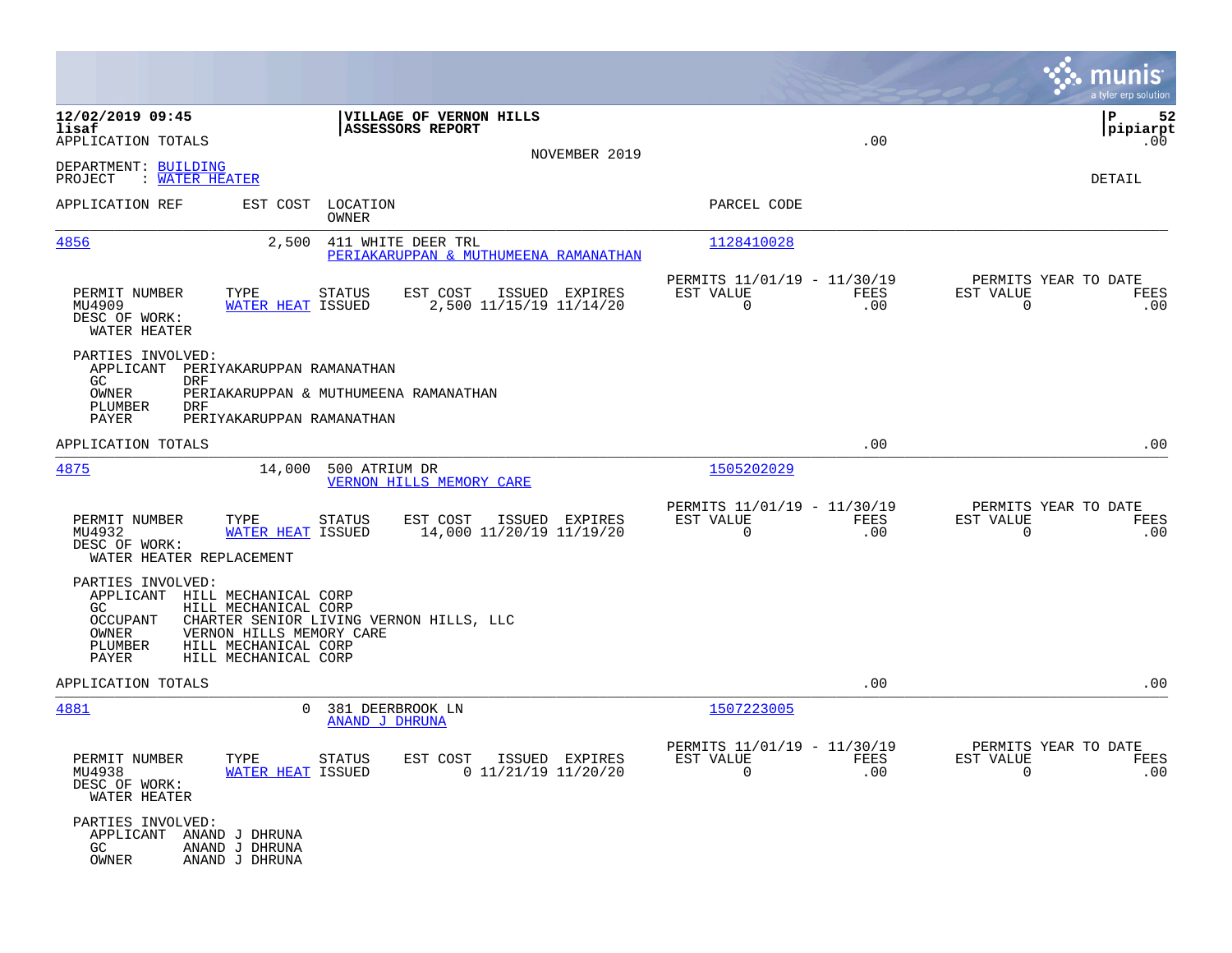|                                                                              |                                                                                                                         |                                                            |             | munis<br>a tyler erp solution                                       |
|------------------------------------------------------------------------------|-------------------------------------------------------------------------------------------------------------------------|------------------------------------------------------------|-------------|---------------------------------------------------------------------|
| 12/02/2019 09:45<br>lisaf                                                    | VILLAGE OF VERNON HILLS<br><b>ASSESSORS REPORT</b><br>NOVEMBER 2019                                                     |                                                            |             | P<br>53<br> pipiarpt                                                |
| DEPARTMENT: BUILDING<br>PROJECT<br>: WATER HEATER                            |                                                                                                                         |                                                            |             | DETAIL                                                              |
| APPLICATION REF                                                              | EST COST<br>LOCATION<br>OWNER                                                                                           | PARCEL CODE                                                |             |                                                                     |
| PLUMBER<br>ABT<br>PAYER<br>ABT                                               |                                                                                                                         |                                                            |             |                                                                     |
| APPLICATION TOTALS                                                           |                                                                                                                         |                                                            | .00         | .00                                                                 |
| 4891                                                                         | 850<br>912 SAUGATUCK TRL<br>CHARLES M & DEVIDA M BRAVERMAN                                                              | 1507211003                                                 |             |                                                                     |
| PERMIT NUMBER<br>MU4948<br>DESC OF WORK:<br>WATER HEATER                     | TYPE<br><b>STATUS</b><br>EST COST<br>ISSUED EXPIRES<br><b>WATER HEAT ISSUED</b><br>850 11/26/19 11/25/20                | PERMITS 11/01/19 - 11/30/19<br>EST VALUE<br>$\mathbf 0$    | FEES<br>.00 | PERMITS YEAR TO DATE<br>EST VALUE<br>FEES<br>$\mathbf 0$<br>.00     |
| PARTIES INVOLVED:<br>GC.<br>OWNER<br>PLUMBER<br>PAYER                        | CHARLES M & DEVIDA M BRAVERMAN<br>CHARLES M & DEVIDA M BRAVERMAN<br>ALL STAR PLUMBING<br>CHRISTOPHER E & JULIE A WEILER |                                                            |             |                                                                     |
| APPLICATION TOTALS                                                           |                                                                                                                         |                                                            | .00         | .00                                                                 |
| 4892                                                                         | 1,905 1123 EAST PORT CLINTON RD<br><b>JIE ZHU</b>                                                                       | 1515107095                                                 |             |                                                                     |
| PERMIT NUMBER<br>MU4953<br>DESC OF WORK:<br>WATER HEATER                     | TYPE<br><b>STATUS</b><br>EST COST<br>ISSUED EXPIRES<br>WATER HEAT ISSUED<br>1,905 11/26/19 11/25/20                     | PERMITS 11/01/19 - 11/30/19<br>EST VALUE<br>0              | FEES<br>.00 | PERMITS YEAR TO DATE<br>EST VALUE<br>FEES<br>0<br>.00               |
| PARTIES INVOLVED:<br>GC.<br>ABT<br>OWNER<br>JIE ZHU<br>PAYER<br>JIE ZHU      |                                                                                                                         |                                                            |             |                                                                     |
| APPLICATION TOTALS                                                           |                                                                                                                         |                                                            | .00         | .00                                                                 |
| 4896                                                                         | 295 COVENTRY CIR<br>1,943<br>PLACEHOLDER                                                                                | 1133101100                                                 |             |                                                                     |
| PERMIT NUMBER<br>MU4957<br>DESC OF WORK:<br>WATER HEATER                     | TYPE<br><b>STATUS</b><br>EST COST<br>ISSUED EXPIRES<br>WATER HEAT ISSUED<br>1,943 11/27/19 11/26/20                     | PERMITS 11/01/19 - 11/30/19<br>EST VALUE<br>$\overline{0}$ | FEES<br>.00 | PERMITS YEAR TO DATE<br>EST VALUE<br>FEES<br>$\overline{0}$<br>.00. |
| PARTIES INVOLVED:<br>APPLICANT DRF<br>APPLICANT<br>DRF<br>GC<br>DRF<br>OWNER | PLACEHOLDER                                                                                                             |                                                            |             |                                                                     |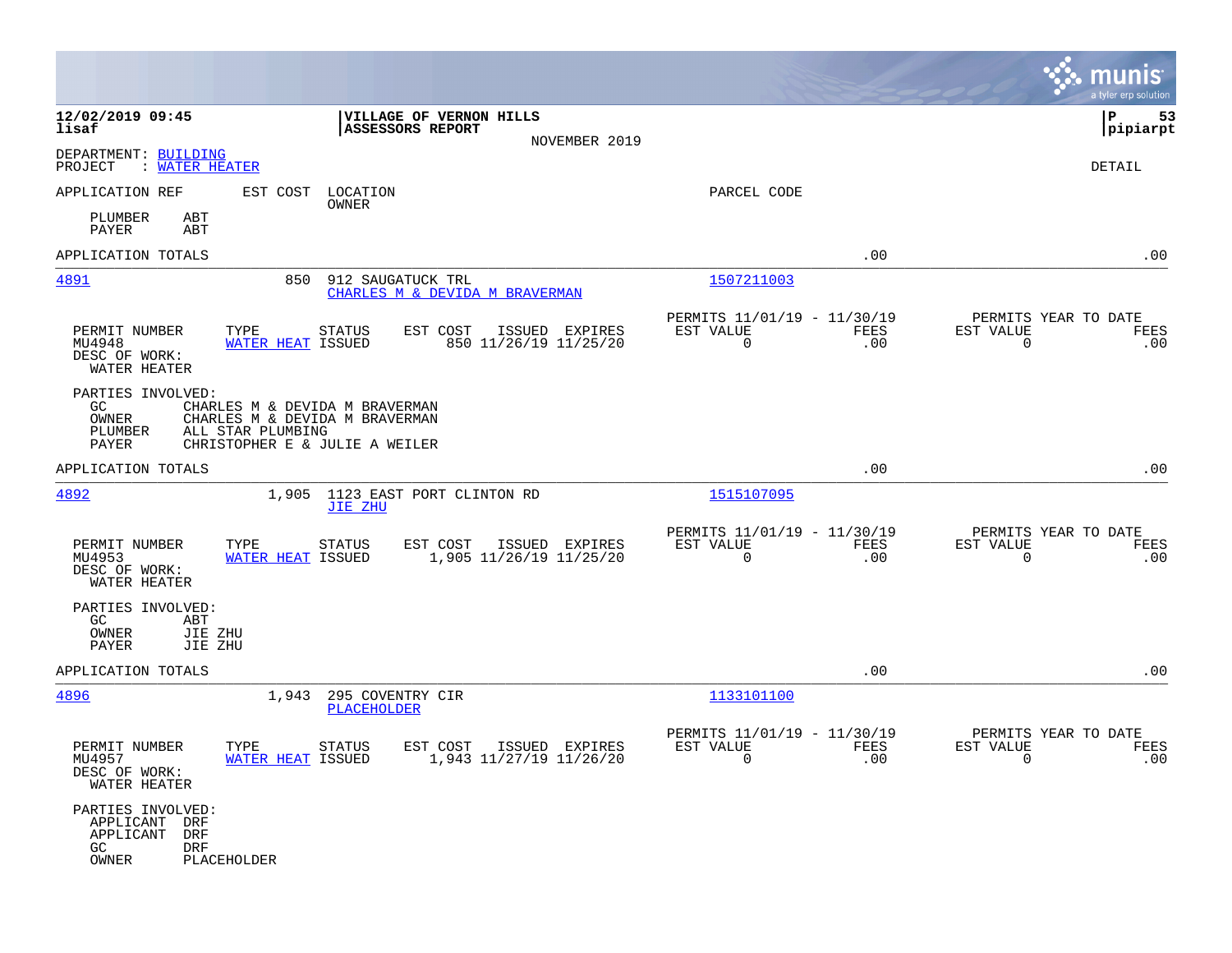|                                                   |                                                                     |             |            |   | <b>munis</b><br>a tyler erp solution |
|---------------------------------------------------|---------------------------------------------------------------------|-------------|------------|---|--------------------------------------|
| 12/02/2019 09:45<br>lisaf                         | VILLAGE OF VERNON HILLS<br><b>ASSESSORS REPORT</b><br>NOVEMBER 2019 |             |            |   | 54<br>P<br> pipiarpt                 |
| DEPARTMENT: BUILDING<br>PROJECT<br>: WATER HEATER |                                                                     |             |            |   | DETAIL                               |
| APPLICATION REF<br>EST COST                       | LOCATION<br>OWNER                                                   | PARCEL CODE |            |   |                                      |
| <b>DRF</b><br>PLUMBER                             |                                                                     |             |            |   |                                      |
| APPLICATION TOTALS<br>PROJECT TOTALS              |                                                                     |             | .00<br>.00 | 0 | .00<br>.00                           |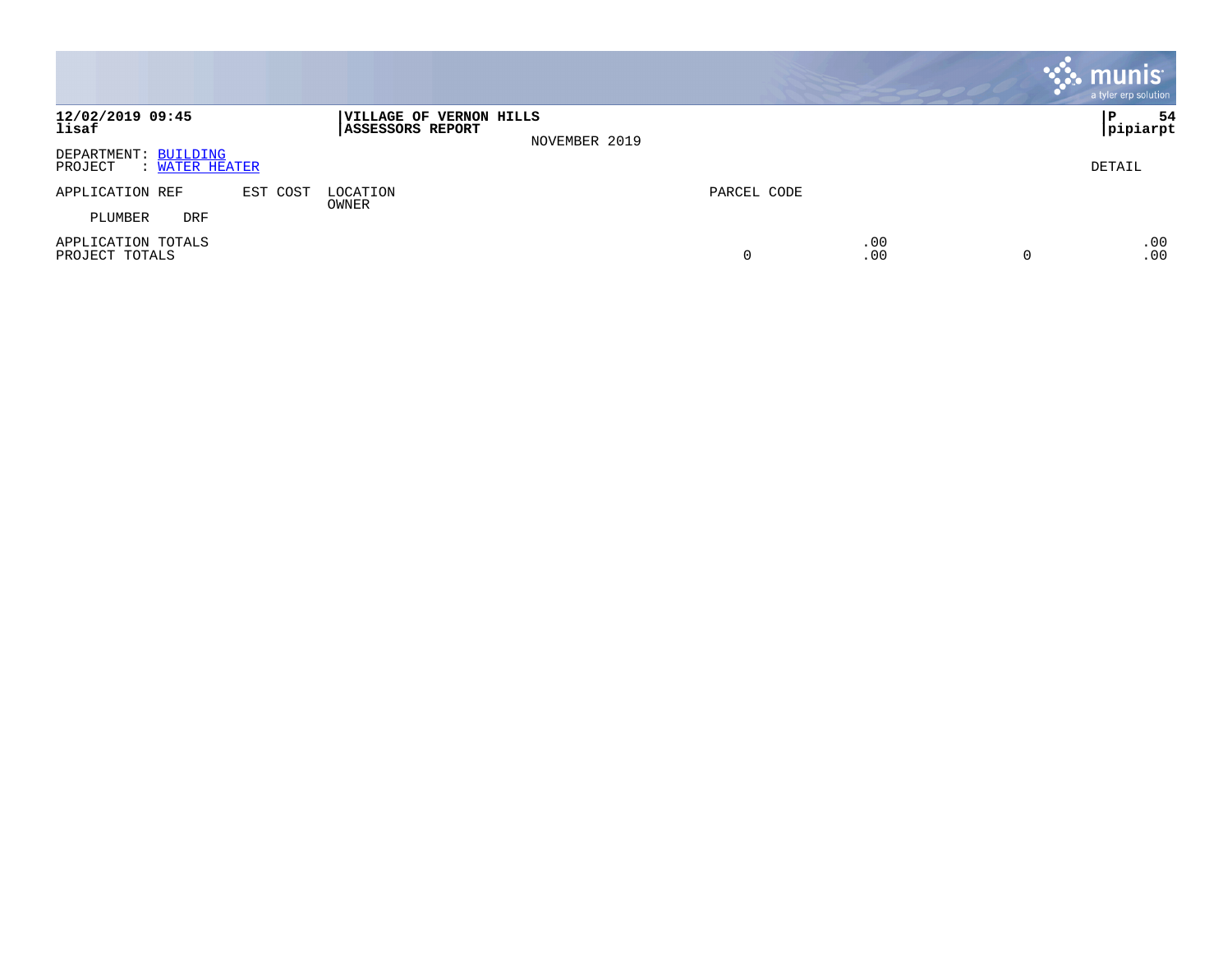|                                                                           |                                                                                                                                    |                            |                                                    |                                                                   |                                                           |                       |                                   | <b>munis</b><br>a tyler erp solution |
|---------------------------------------------------------------------------|------------------------------------------------------------------------------------------------------------------------------------|----------------------------|----------------------------------------------------|-------------------------------------------------------------------|-----------------------------------------------------------|-----------------------|-----------------------------------|--------------------------------------|
| 12/02/2019 09:45<br>lisaf                                                 |                                                                                                                                    |                            | VILLAGE OF VERNON HILLS<br><b>ASSESSORS REPORT</b> | NOVEMBER 2019                                                     |                                                           |                       |                                   | 55<br>ΙP<br> pipiarpt                |
| DEPARTMENT: BUILDING<br>PROJECT                                           | : CO/CART/KIOSK                                                                                                                    |                            |                                                    |                                                                   |                                                           |                       |                                   | DETAIL                               |
| APPLICATION REF                                                           | EST COST                                                                                                                           | LOCATION<br>OWNER          |                                                    |                                                                   | PARCEL CODE                                               |                       |                                   |                                      |
| 4873                                                                      | $\Omega$                                                                                                                           | <b>CENTENNIAL</b>          | 1070 HAWTHORN CTR                                  |                                                                   | 1133401086                                                |                       |                                   |                                      |
| PERMIT NUMBER<br>MU4958<br>MU4931<br>DESC OF WORK:                        | TYPE<br>CO NO FEE<br>$CO-C/K$<br>CO OLD SCHOOL PUZZLES & GAMES                                                                     | STATUS<br>COMPLT<br>COMPLT | EST COST                                           | ISSUED<br>EXPIRES<br>0 11/27/19 11/26/20<br>$0$ 11/20/19 11/27/20 | PERMITS 11/01/19 - 11/30/19<br>EST VALUE<br>0<br>$\Omega$ | FEES<br>.00<br>100.00 | PERMITS YEAR TO DATE<br>EST VALUE | FEES<br>.00<br>100.00                |
| PARTIES INVOLVED:<br>APPLICANT<br>GC<br><b>OCCUPANT</b><br>OWNER<br>PAYER | OLD SCHOOL PUZZLES & GAMES<br>OLD SCHOOL PUZZLES & GAMES<br>OLD SCHOOL PUZZLES & GAMES<br>CENTENNIAL<br>OLD SCHOOL PUZZLES & GAMES |                            |                                                    |                                                                   |                                                           |                       |                                   |                                      |
| APPLICATION TOTALS<br>PROJECT TOTALS                                      |                                                                                                                                    |                            |                                                    |                                                                   | $\mathbf 0$                                               | 100.00<br>100.00      | $\Omega$                          | 100.00<br>100.00                     |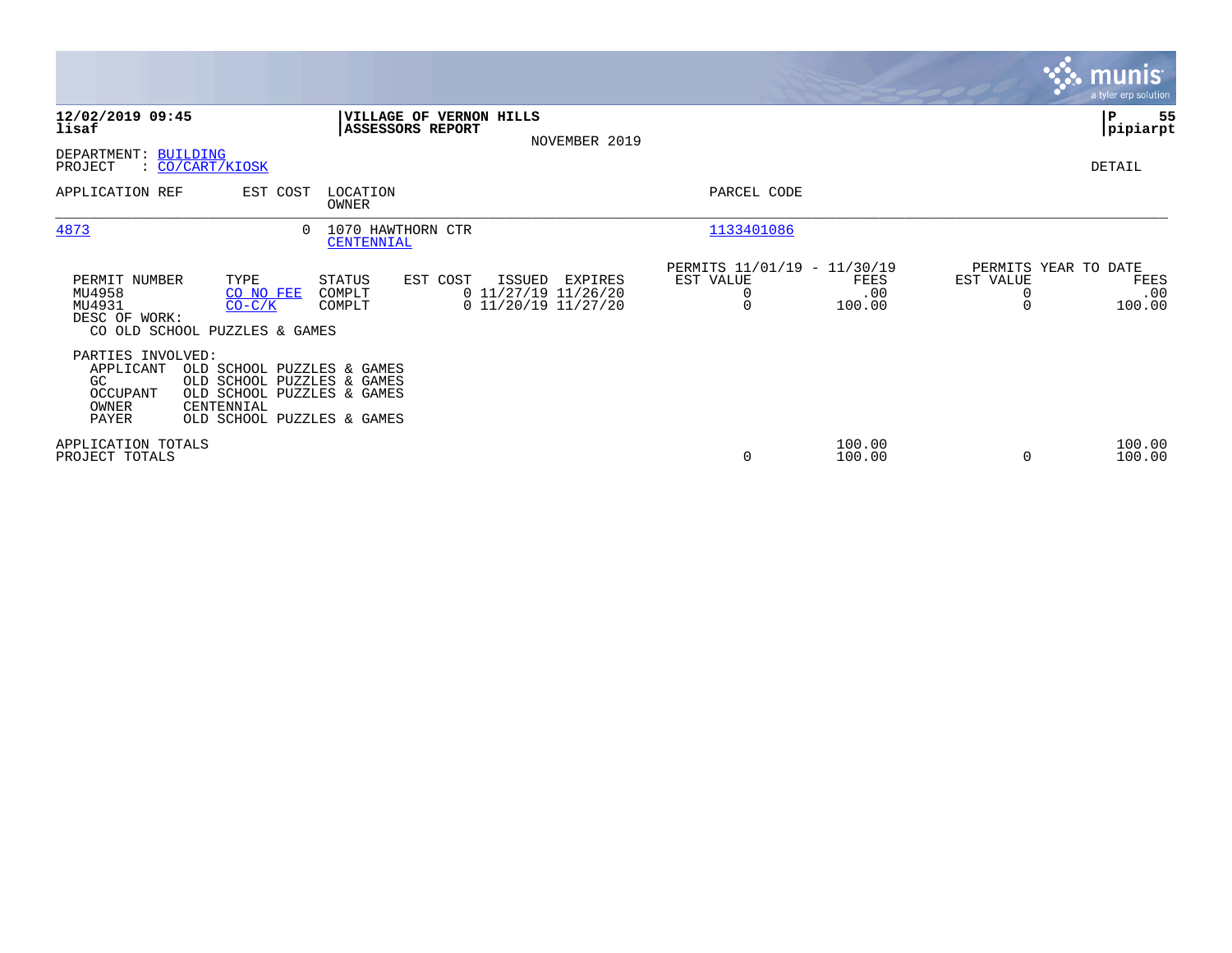|                                                                                                                                                                                                                                                       |                                                                                          |                                                         |                |                                                  | munis<br>a tyler erp solution |
|-------------------------------------------------------------------------------------------------------------------------------------------------------------------------------------------------------------------------------------------------------|------------------------------------------------------------------------------------------|---------------------------------------------------------|----------------|--------------------------------------------------|-------------------------------|
| 12/02/2019 09:45<br>lisaf                                                                                                                                                                                                                             | VILLAGE OF VERNON HILLS<br>ASSESSORS REPORT<br>NOVEMBER 2019                             |                                                         |                |                                                  | ΙP<br>56<br> pipiarpt         |
| DEPARTMENT: BUILDING<br>PROJECT<br>: SIGN                                                                                                                                                                                                             |                                                                                          |                                                         |                |                                                  | DETAIL                        |
| APPLICATION REF<br>EST COST                                                                                                                                                                                                                           | LOCATION<br>OWNER                                                                        | PARCEL CODE                                             |                |                                                  |                               |
| 4459<br>20,000                                                                                                                                                                                                                                        | 151 EAST TOWNLINE RD<br>GENDELL PARTNERS VERNON HILLS II, LLC                            | 1504109003                                              |                |                                                  |                               |
| PERMIT NUMBER<br>TYPE<br>MU4944<br><b>SIGN</b><br>DESC OF WORK:<br>SIGN - JAMESESON'S CHARHOUSE                                                                                                                                                       | <b>STATUS</b><br>EST COST<br>ISSUED EXPIRES<br>20,000 11/25/19 11/24/20<br><b>ISSUED</b> | PERMITS 11/01/19 - 11/30/19<br>EST VALUE<br>$\mathbf 0$ | FEES<br>320.00 | PERMITS YEAR TO DATE<br>EST VALUE<br>$\mathbf 0$ | FEES<br>320.00                |
| PARTIES INVOLVED:<br>APPLICANT SIGN X<br>ELECTRICIA SIRANT ELECTRIC INC<br>GC.<br>SIGN X<br><b>OCCUPANT</b><br>JAMESON'S<br>OWNER<br>PAYER<br>SIGN X<br>SIGN X<br>SIGN                                                                                | GENDELL PARTNERS VERNON HILLS II, LLC                                                    |                                                         |                |                                                  |                               |
| APPLICATION TOTALS                                                                                                                                                                                                                                    |                                                                                          |                                                         | 320.00         |                                                  | 320.00                        |
| 4584<br>3,500                                                                                                                                                                                                                                         | 445 EAST TOWNLINE RD<br>MAMOM POWERS, JR                                                 | 1504201008                                              |                |                                                  |                               |
| PERMIT NUMBER<br>TYPE<br>MU4924<br><b>SIGN</b><br>DESC OF WORK:<br>HIGH QUALITY NAILS SIGN                                                                                                                                                            | <b>STATUS</b><br>EST COST<br>ISSUED EXPIRES<br>3,500 11/18/19 11/17/20<br><b>ISSUED</b>  | PERMITS 11/01/19 - 11/30/19<br>EST VALUE<br>$\mathbf 0$ | FEES<br>125.00 | PERMITS YEAR TO DATE<br>EST VALUE<br>$\mathbf 0$ | FEES<br>125.00                |
| PARTIES INVOLVED:<br>ELECTRICIA RAINBOW SIGNS, INC<br>GC.<br>RAINBOW SIGNS, INC<br>GC<br>VINCENT JEFFERSON<br><b>OCCUPANT</b><br>HIGH QUALITY NAILS AND SPA<br>OWNER<br>MAMOM POWERS, JR<br>RAINBOW SIGNS, INC<br>PAYER<br>VINCENT JEFFERSON<br>PAYER |                                                                                          |                                                         |                |                                                  |                               |
| APPLICATION TOTALS                                                                                                                                                                                                                                    |                                                                                          |                                                         | 125.00         |                                                  | 125.00                        |
| 4594<br>330                                                                                                                                                                                                                                           | 211 BUTTERFIELD RD<br>FRANK & CHRISTINE GIEGER                                           | 1505308139                                              |                |                                                  |                               |
| TYPE<br>PERMIT NUMBER<br>MU4840<br><b>SIGN</b><br>DESC OF WORK:<br>NEW SIGN                                                                                                                                                                           | STATUS<br>EST COST<br>ISSUED EXPIRES<br><b>ISSUED</b><br>330 11/01/19 10/31/20           | PERMITS 11/01/19 - 11/30/19<br>EST VALUE<br>$\Omega$    | FEES<br>91.00  | PERMITS YEAR TO DATE<br>EST VALUE<br>$\Omega$    | FEES<br>91.00                 |
| PARTIES INVOLVED:<br>ELECTRICIA SIGNS NOW MUNDELEIN                                                                                                                                                                                                   |                                                                                          |                                                         |                |                                                  |                               |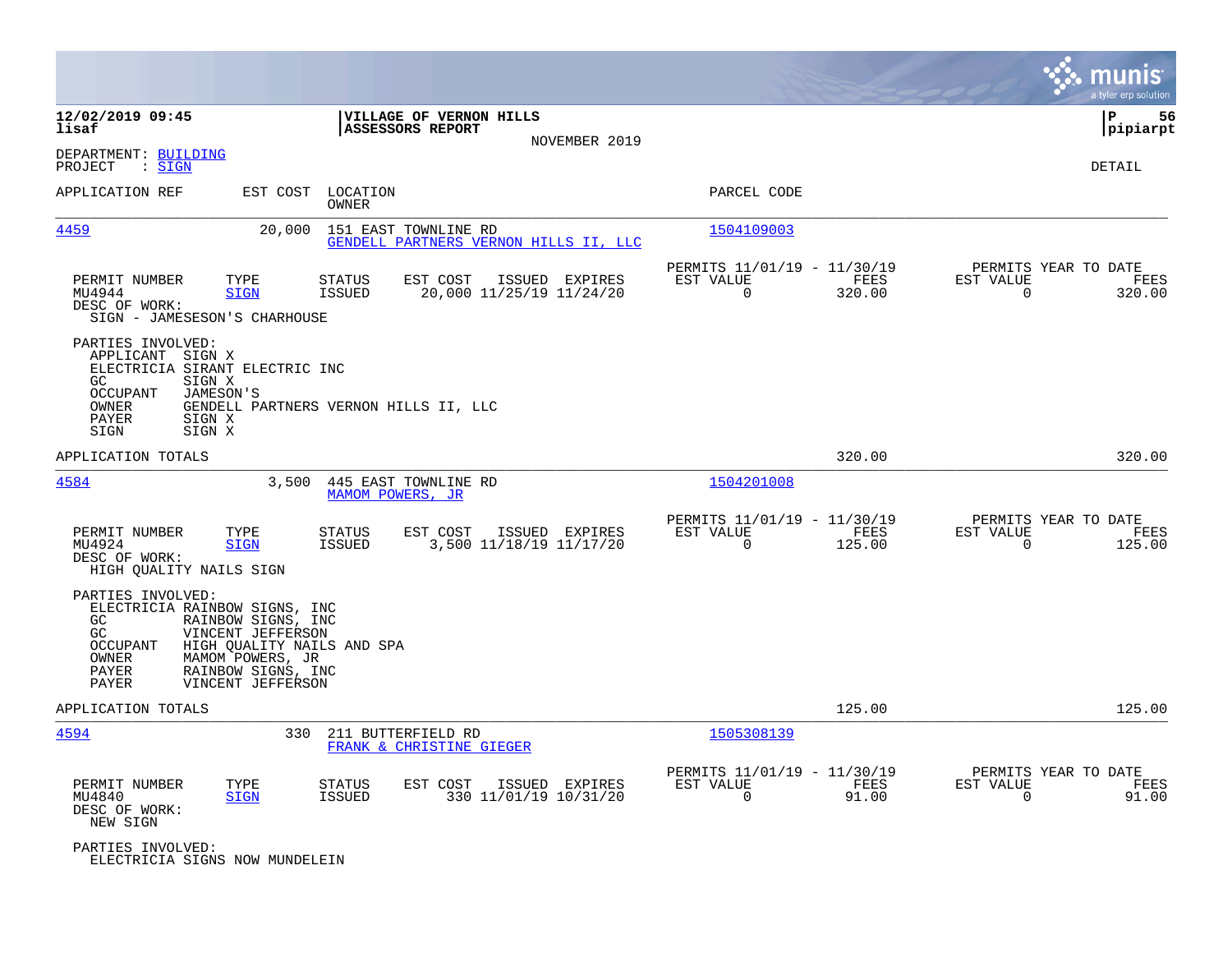|                                                                                                                                                                                                                                       |                                                                           | munis<br>a tyler erp solution                                   |
|---------------------------------------------------------------------------------------------------------------------------------------------------------------------------------------------------------------------------------------|---------------------------------------------------------------------------|-----------------------------------------------------------------|
| 12/02/2019 09:45<br>VILLAGE OF VERNON HILLS<br>lisaf<br><b>ASSESSORS REPORT</b><br>NOVEMBER 2019                                                                                                                                      |                                                                           | l P<br>57<br> pipiarpt                                          |
| DEPARTMENT: BUILDING<br>PROJECT<br>: SIGN                                                                                                                                                                                             |                                                                           | <b>DETAIL</b>                                                   |
| APPLICATION REF<br>EST COST LOCATION<br>OWNER<br>GC.<br>L.I.T. NATION NUTRITION<br>L.I.T. NATION NUTRITION<br><b>OCCUPANT</b><br>OWNER<br>FRANK & CHRISTINE GIEGER<br>PAYER<br>L.I.T. NATION NUTRITION<br>SIGNS NOW MUNDELEIN<br>SIGN | PARCEL CODE                                                               |                                                                 |
| APPLICATION TOTALS                                                                                                                                                                                                                    | 91.00                                                                     | 91.00                                                           |
| 4628<br>2,000<br>555 EAST TOWNLINE RD 6<br>JDK & OVERLOOK TOWNLINE LLC                                                                                                                                                                | 1504201018                                                                |                                                                 |
| PERMIT NUMBER<br>EST COST<br>TYPE<br><b>STATUS</b><br>ISSUED EXPIRES<br>2,000 11/14/19 11/13/20<br>MU4904<br><b>SIGN</b><br><b>ISSUED</b><br>DESC OF WORK:<br>ILLUMINATED SIGN                                                        | PERMITS 11/01/19 - 11/30/19<br>EST VALUE<br>FEES<br>$\Omega$<br>98.00     | PERMITS YEAR TO DATE<br>EST VALUE<br>FEES<br>$\Omega$<br>98.00  |
| PARTIES INVOLVED:<br>GC<br>ALL SIGNS INC<br><b>OCCUPANT</b><br>BAWARCHI BIRYANIS OF VERNON HILLS<br>OWNER<br>JDK & OVERLOOK TOWNLINE LLC<br>PAYER<br>ALL SIGNS INC                                                                    |                                                                           |                                                                 |
| APPLICATION TOTALS                                                                                                                                                                                                                    | 98.00                                                                     | 98.00                                                           |
| 4645<br>78,000<br>340 NORTH MILWAUKEE AVE<br>PWA CONTINENTAL EXECUTIVE PARKE, LP                                                                                                                                                      | 1503302029                                                                |                                                                 |
| PERMIT NUMBER<br>TYPE<br><b>STATUS</b><br>EST COST<br>ISSUED EXPIRES<br>78,000 11/18/19 11/17/20<br>MU4923<br><b>SIGN</b><br><b>ISSUED</b><br>DESC OF WORK:<br>REPLACE SIGNS ON N & S WITH LARGER SIZE                                | PERMITS 11/01/19 - 11/30/19<br>EST VALUE<br>FEES<br>$\mathbf 0$<br>835.00 | PERMITS YEAR TO DATE<br>EST VALUE<br>FEES<br>835.00<br>$\Omega$ |
| PARTIES INVOLVED:<br>APPLICANT BCU<br>ELECTRICIA KELSO-BURNETT<br>GC.<br><b>BCU</b><br><b>OCCUPANT</b><br><b>BCU</b><br>OWNER<br>PWA CONTINENTAL EXECUTIVE PARKE, LP<br><b>PAYER</b><br>BCU<br>SIGN<br>ALPHABET SHOP INC              |                                                                           |                                                                 |
| APPLICATION TOTALS                                                                                                                                                                                                                    | 835.00                                                                    | 835.00                                                          |
| 4646<br>78,000<br>300 NORTH MILWAUKEE AVE<br>BAXTER CREDIT UNION/JMS                                                                                                                                                                  | 1503302030                                                                |                                                                 |
| PERMIT NUMBER<br>TYPE<br><b>STATUS</b><br>EST COST<br>ISSUED EXPIRES<br>78,000 11/18/19 11/17/20<br>MU4922<br><b>SIGN</b><br><b>ISSUED</b><br>DESC OF WORK:                                                                           | PERMITS 11/01/19 - 11/30/19<br>EST VALUE<br>FEES<br>$\mathbf 0$<br>820.00 | PERMITS YEAR TO DATE<br>EST VALUE<br>FEES<br>820.00<br>0        |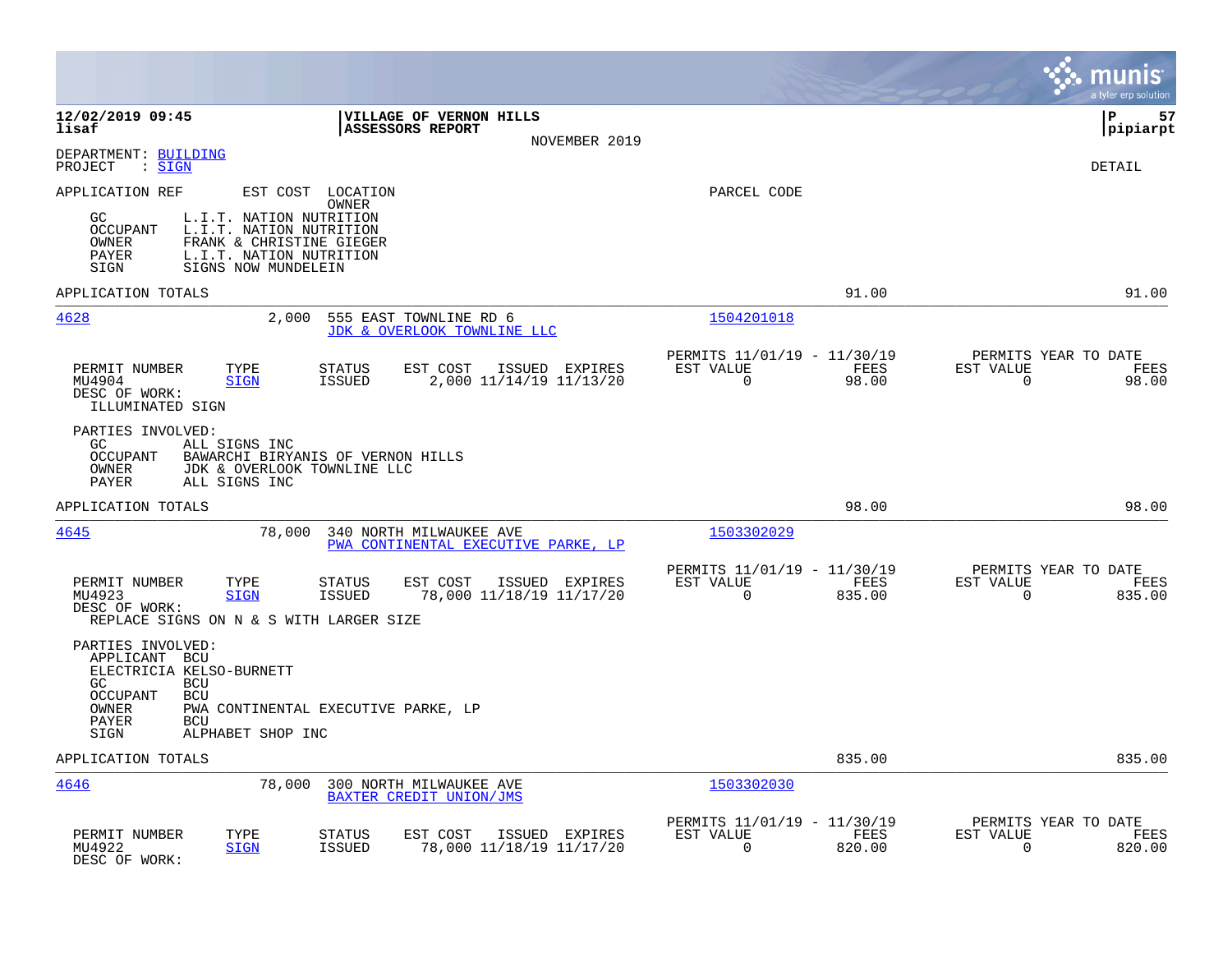|                                                                                                                                                                                                                                                          | munis<br>a tyler erp solution                                                                                                                                     |
|----------------------------------------------------------------------------------------------------------------------------------------------------------------------------------------------------------------------------------------------------------|-------------------------------------------------------------------------------------------------------------------------------------------------------------------|
| 12/02/2019 09:45<br>VILLAGE OF VERNON HILLS<br><b>ASSESSORS REPORT</b><br>lisaf<br>WALL SIGN FOR S & SE SIDE                                                                                                                                             | l P<br>58<br> pipiarpt                                                                                                                                            |
| DEPARTMENT: BUILDING<br>PROJECT<br>: SIGN                                                                                                                                                                                                                | NOVEMBER 2019<br>DETAIL                                                                                                                                           |
| APPLICATION REF<br>EST COST<br>LOCATION<br>OWNER<br>PARTIES INVOLVED:<br>APPLICANT BCU<br>ELECTRICIA KELSO-BURNETT<br>GC<br>ALPHABET SHOP INC<br>OCCUPANT<br><b>BCU</b><br>OWNER<br>BAXTER CREDIT UNION/JMS<br>PAYER<br>BCU<br>SIGN<br>ALPHABET SHOP INC | PARCEL CODE                                                                                                                                                       |
| APPLICATION TOTALS                                                                                                                                                                                                                                       | 820.00<br>820.00                                                                                                                                                  |
| 4792<br>12,000<br>1240 EAST USHY 45 100<br>SHAKER APARTMENTS LLC                                                                                                                                                                                         | 1515410006                                                                                                                                                        |
| PERMIT NUMBER<br>TYPE<br>STATUS<br>EST COST ISSUED EXPIRES<br>MU4895<br><b>SIGN</b><br>ISSUED<br>12,000 11/12/19 11/11/20<br>DESC OF WORK:<br>SIGN                                                                                                       | PERMITS 11/01/19 - 11/30/19<br>PERMITS YEAR TO DATE<br>EST VALUE<br>EST VALUE<br>FEES<br>FEES<br>217.00<br>$\mathbf 0$<br>$\mathbf 0$<br>217.00                   |
| PARTIES INVOLVED:<br>APPLICANT<br>SALSA STREET INC<br>SALSA STREET INC<br>GC.<br>OCCUPANT<br>SALSA STREET INC<br>SHAKER APARTMENTS LLC<br>OWNER<br>PAYER<br>SALSA STREET INC<br>SIGN<br>HERNANDEZ SIGNS AND AWNINGS                                      |                                                                                                                                                                   |
| APPLICATION TOTALS                                                                                                                                                                                                                                       | 217.00<br>217.00                                                                                                                                                  |
| 4839<br>19,494<br>899 NORTH MILWAUKEE AVENUE 300<br>REGENCY CENTERS                                                                                                                                                                                      | 1134302008                                                                                                                                                        |
| PERMIT NUMBER<br>EST COST<br>TYPE<br>STATUS<br>19,494 11/26/19 11/25/20<br>MU4952<br>SIGN<br>ISSUED<br>DESC OF WORK:<br>SIGN                                                                                                                             | PERMITS 11/01/19 - 11/30/19<br>PERMITS YEAR TO DATE<br>EST VALUE<br>ISSUED EXPIRES<br>FEES<br>EST VALUE<br>FEES<br>$\mathbf 0$<br>288.94<br>$\mathbf 0$<br>288.94 |
| PARTIES INVOLVED:<br>APPLICANT ZIKEN<br>ELECTRICIA ALL RIGHT SIGN<br>GC<br>ZIKEN<br>OCCUPANT<br>FAIRGROUNDS COFFEE<br>OWNER<br>REGENCY CENTERS<br>PAYER<br>ZIKEN<br>SIGN<br>ZIKEN                                                                        |                                                                                                                                                                   |
| APPLICATION TOTALS<br>PROJECT TOTALS                                                                                                                                                                                                                     | 288.94<br>288.94<br>$\mathsf{O}$<br>2,794.94<br>2,794.94<br>$\mathbf 0$                                                                                           |